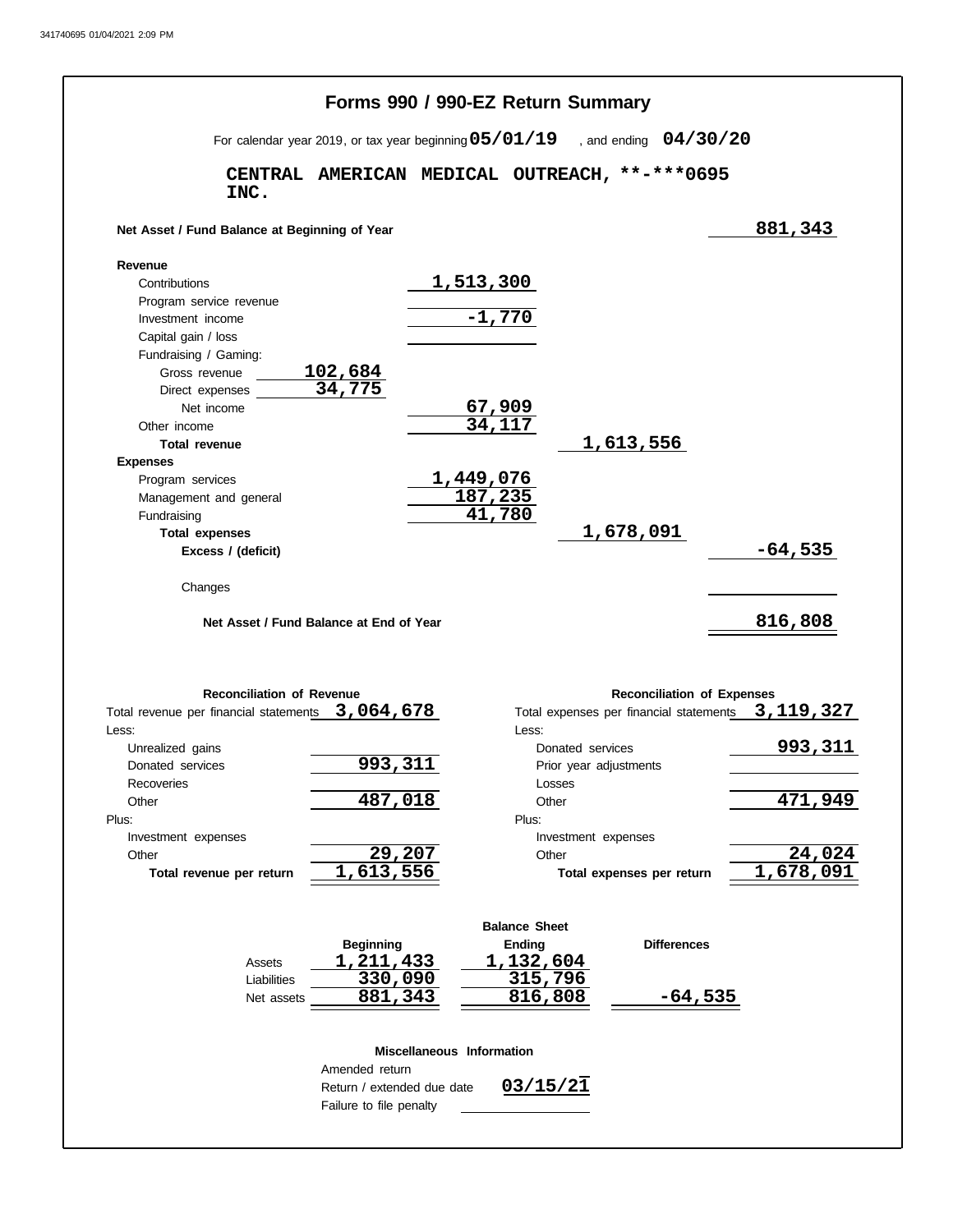#### **Filing Instructions**

## **Central American Medical Outreach, Inc.**

### **Exempt Organization Tax Return**

### **Taxable Year Ended April 30, 2020**

**Date Due:** March 15, 2021

- **Remittance:** None is required. Your Form 990 for the tax year ended 4/30/20 shows no balance due.
- **Signature:** You are using a Personal Identification Number (PIN) for signing your return electronically. Form 8879-EO, IRS *e-file* Signature Authorization for an Exempt Organization should be signed and dated by an authorized officer of the organization and returned to:

Rea & Associates, Inc. P.O. BOX 696 WOOSTER, OH 44691

*Important:* **Your return will not be filed with the IRS until the signed Form 8879-EO has been received by this office.**

**Other:** Your return is being filed electronically with the IRS and is not required to be mailed. If you Mail a paper copy of your return to the IRS it will delay the processing of your return.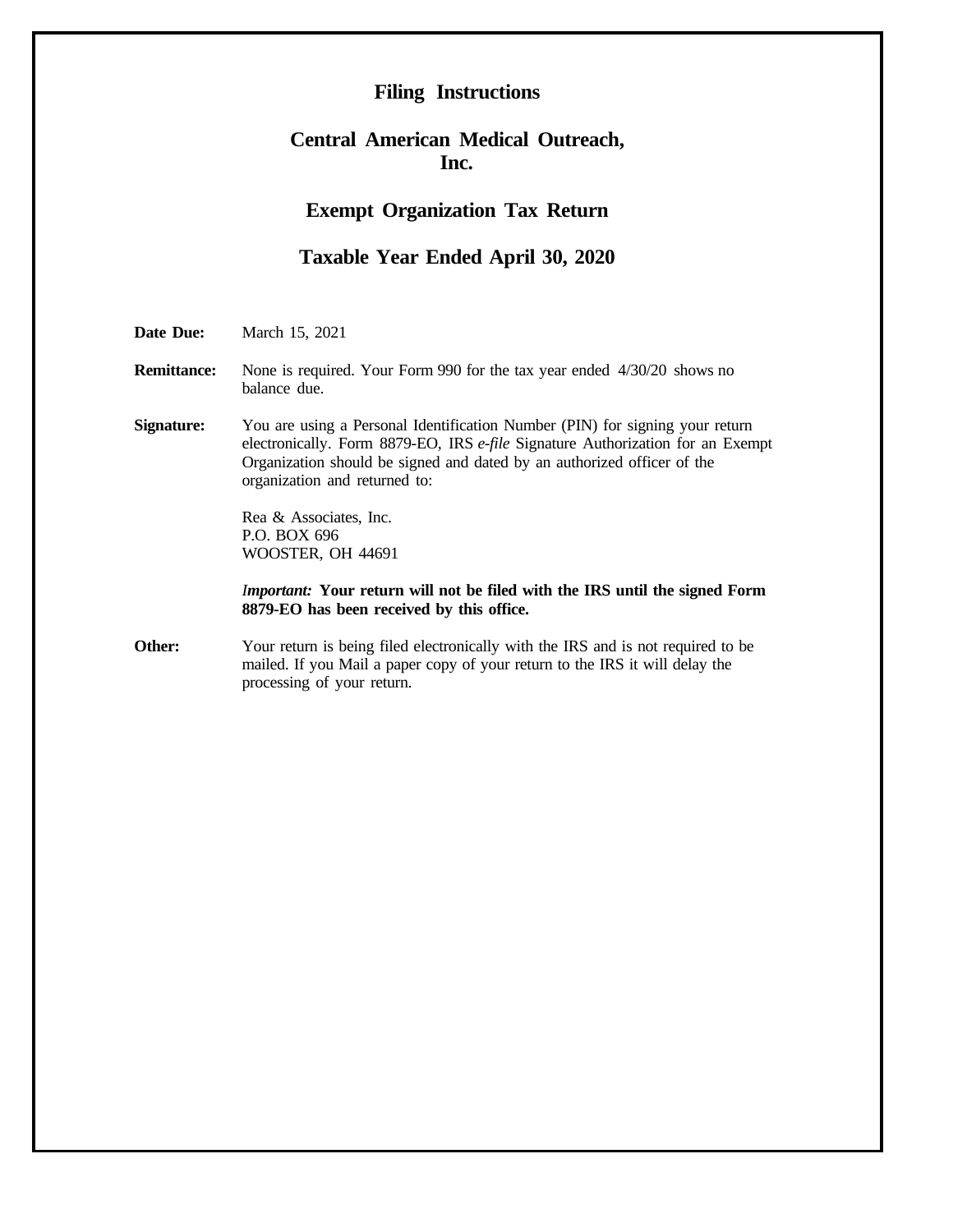| Form 8879-EO                                                                             |                                                                | <b>IRS</b> e-file Signature Authorization<br>for an Exempt Organization                                                                                                                                                                                                                                                                                                                                                                                                                                                                                                                                                                                                                                                                                                                                                                                                                                                                                                                                                                                                                                                                                                                                                                                                                                                                                                                                                                                                                                                                                                                                                                                                                                                                                                                 |                 |                                                            | OMB No. 1545-1878              |
|------------------------------------------------------------------------------------------|----------------------------------------------------------------|-----------------------------------------------------------------------------------------------------------------------------------------------------------------------------------------------------------------------------------------------------------------------------------------------------------------------------------------------------------------------------------------------------------------------------------------------------------------------------------------------------------------------------------------------------------------------------------------------------------------------------------------------------------------------------------------------------------------------------------------------------------------------------------------------------------------------------------------------------------------------------------------------------------------------------------------------------------------------------------------------------------------------------------------------------------------------------------------------------------------------------------------------------------------------------------------------------------------------------------------------------------------------------------------------------------------------------------------------------------------------------------------------------------------------------------------------------------------------------------------------------------------------------------------------------------------------------------------------------------------------------------------------------------------------------------------------------------------------------------------------------------------------------------------|-----------------|------------------------------------------------------------|--------------------------------|
| Department of the Treasury<br>Internal Revenue Service                                   |                                                                | For calendar year 2019, or fiscal year beginning , $5/01$ , 2019, and ending 4/30 20 20<br>u Do not send to the IRS. Keep for your records.<br>u Go to www.irs.gov/Form8879EO for the latest information.                                                                                                                                                                                                                                                                                                                                                                                                                                                                                                                                                                                                                                                                                                                                                                                                                                                                                                                                                                                                                                                                                                                                                                                                                                                                                                                                                                                                                                                                                                                                                                               |                 |                                                            | 2019                           |
| Name of exempt organization                                                              |                                                                | CENTRAL AMERICAN MEDICAL OUTREACH,                                                                                                                                                                                                                                                                                                                                                                                                                                                                                                                                                                                                                                                                                                                                                                                                                                                                                                                                                                                                                                                                                                                                                                                                                                                                                                                                                                                                                                                                                                                                                                                                                                                                                                                                                      |                 |                                                            | Employer identification number |
|                                                                                          | INC.                                                           |                                                                                                                                                                                                                                                                                                                                                                                                                                                                                                                                                                                                                                                                                                                                                                                                                                                                                                                                                                                                                                                                                                                                                                                                                                                                                                                                                                                                                                                                                                                                                                                                                                                                                                                                                                                         |                 | **-***0695                                                 |                                |
| Name and title of officer                                                                | <b>MORGAN DURST</b>                                            |                                                                                                                                                                                                                                                                                                                                                                                                                                                                                                                                                                                                                                                                                                                                                                                                                                                                                                                                                                                                                                                                                                                                                                                                                                                                                                                                                                                                                                                                                                                                                                                                                                                                                                                                                                                         |                 |                                                            |                                |
|                                                                                          | <b>TREASURER</b>                                               |                                                                                                                                                                                                                                                                                                                                                                                                                                                                                                                                                                                                                                                                                                                                                                                                                                                                                                                                                                                                                                                                                                                                                                                                                                                                                                                                                                                                                                                                                                                                                                                                                                                                                                                                                                                         |                 |                                                            |                                |
| Part I                                                                                   |                                                                | Type of Return and Return Information (Whole Dollars Only)                                                                                                                                                                                                                                                                                                                                                                                                                                                                                                                                                                                                                                                                                                                                                                                                                                                                                                                                                                                                                                                                                                                                                                                                                                                                                                                                                                                                                                                                                                                                                                                                                                                                                                                              |                 |                                                            |                                |
| the applicable line below. Do not complete more than one line in Part I.                 |                                                                | Check the box for the return for which you are using this Form 8879-EO and enter the applicable amount, if any, from the return. If you<br>check the box on line 1a, 2a, 3a, 4a, or 5a, below, and the amount on that line for the return being filed with this form was blank, then<br>leave line 1b, 2b, 3b, 4b, or 5b, whichever is applicable, blank (do not enter -0-). But, if you entered -0- on the return, then enter -0- on                                                                                                                                                                                                                                                                                                                                                                                                                                                                                                                                                                                                                                                                                                                                                                                                                                                                                                                                                                                                                                                                                                                                                                                                                                                                                                                                                   |                 |                                                            |                                |
| 1a Form 990 check here                                                                   |                                                                | $X_{n}$ Total revenue, if any (Form 990, Part VIII, column (A), line 12)  1b $1,613,556$                                                                                                                                                                                                                                                                                                                                                                                                                                                                                                                                                                                                                                                                                                                                                                                                                                                                                                                                                                                                                                                                                                                                                                                                                                                                                                                                                                                                                                                                                                                                                                                                                                                                                                |                 |                                                            |                                |
| 2a Form 990-EZ check here ▶<br>3a Form 1120-POL check here $\blacktriangleright$         |                                                                |                                                                                                                                                                                                                                                                                                                                                                                                                                                                                                                                                                                                                                                                                                                                                                                                                                                                                                                                                                                                                                                                                                                                                                                                                                                                                                                                                                                                                                                                                                                                                                                                                                                                                                                                                                                         |                 |                                                            |                                |
| 4a Form 990-PF check here ▶                                                              |                                                                |                                                                                                                                                                                                                                                                                                                                                                                                                                                                                                                                                                                                                                                                                                                                                                                                                                                                                                                                                                                                                                                                                                                                                                                                                                                                                                                                                                                                                                                                                                                                                                                                                                                                                                                                                                                         |                 |                                                            |                                |
| 5a Form 8868 check here ▶                                                                |                                                                |                                                                                                                                                                                                                                                                                                                                                                                                                                                                                                                                                                                                                                                                                                                                                                                                                                                                                                                                                                                                                                                                                                                                                                                                                                                                                                                                                                                                                                                                                                                                                                                                                                                                                                                                                                                         |                 |                                                            |                                |
| Part II                                                                                  |                                                                | Declaration and Signature Authorization of Officer                                                                                                                                                                                                                                                                                                                                                                                                                                                                                                                                                                                                                                                                                                                                                                                                                                                                                                                                                                                                                                                                                                                                                                                                                                                                                                                                                                                                                                                                                                                                                                                                                                                                                                                                      |                 |                                                            |                                |
| Officer's PIN: check one box only                                                        |                                                                | Under penalties of perjury, I declare that I am an officer of the above organization and that I have examined a copy of the<br>organization's 2019 electronic return and accompanying schedules and statements and to the best of my knowledge and belief, they<br>are true, correct, and complete. I further declare that the amount in Part I above is the amount shown on the copy of the<br>organization's electronic return. I consent to allow my intermediate service provider, transmitter, or electronic return originator (ERO)<br>to send the organization's return to the IRS and to receive from the IRS (a) an acknowledgement of receipt or reason for rejection of<br>the transmission, (b) the reason for any delay in processing the return or refund, and (c) the date of any refund. If applicable, I<br>authorize the U.S. Treasury and its designated Financial Agent to initiate an electronic funds withdrawal (direct debit) entry to the<br>financial institution account indicated in the tax preparation software for payment of the organization's federal taxes owed on this<br>return, and the financial institution to debit the entry to this account. To revoke a payment, I must contact the U.S. Treasury Financial<br>Agent at 1-888-353-4537 no later than 2 business days prior to the payment (settlement) date. I also authorize the financial institutions<br>involved in the processing of the electronic payment of taxes to receive confidential information necessary to answer inquiries and<br>resolve issues related to the payment. I have selected a personal identification number (PIN) as my signature for the organization's<br>electronic return and, if applicable, the organization's consent to electronic funds withdrawal. |                 |                                                            |                                |
|                                                                                          |                                                                |                                                                                                                                                                                                                                                                                                                                                                                                                                                                                                                                                                                                                                                                                                                                                                                                                                                                                                                                                                                                                                                                                                                                                                                                                                                                                                                                                                                                                                                                                                                                                                                                                                                                                                                                                                                         |                 |                                                            |                                |
| ΙX                                                                                       | $I$ authorize REA & ASSOCIATES,                                | INC.<br>ERO firm name                                                                                                                                                                                                                                                                                                                                                                                                                                                                                                                                                                                                                                                                                                                                                                                                                                                                                                                                                                                                                                                                                                                                                                                                                                                                                                                                                                                                                                                                                                                                                                                                                                                                                                                                                                   | to enter my PIN | 40695<br>Enter five numbers, but<br>do not enter all zeros | as my signature                |
|                                                                                          | ERO to enter my PIN on the return's disclosure consent screen. | on the organization's tax year 2019 electronically filed return. If I have indicated within this return that a copy of the return is<br>being filed with a state agency(ies) regulating charities as part of the IRS Fed/State program, I also authorize the aforementioned<br>As an officer of the organization, I will enter my PIN as my signature on the organization's tax year 2019 electronically filed return.                                                                                                                                                                                                                                                                                                                                                                                                                                                                                                                                                                                                                                                                                                                                                                                                                                                                                                                                                                                                                                                                                                                                                                                                                                                                                                                                                                  |                 |                                                            |                                |
|                                                                                          |                                                                | If I have indicated within this return that a copy of the return is being filed with a state agency(ies) regulating charities as part of<br>the IRS Fed/State program, I will enter my PIN on the return's disclosure consent screen.                                                                                                                                                                                                                                                                                                                                                                                                                                                                                                                                                                                                                                                                                                                                                                                                                                                                                                                                                                                                                                                                                                                                                                                                                                                                                                                                                                                                                                                                                                                                                   |                 |                                                            |                                |
| Officer's signature                                                                      |                                                                |                                                                                                                                                                                                                                                                                                                                                                                                                                                                                                                                                                                                                                                                                                                                                                                                                                                                                                                                                                                                                                                                                                                                                                                                                                                                                                                                                                                                                                                                                                                                                                                                                                                                                                                                                                                         | Date            | 01/04/20                                                   |                                |
| Part III                                                                                 | Certification and Authentication                               |                                                                                                                                                                                                                                                                                                                                                                                                                                                                                                                                                                                                                                                                                                                                                                                                                                                                                                                                                                                                                                                                                                                                                                                                                                                                                                                                                                                                                                                                                                                                                                                                                                                                                                                                                                                         |                 |                                                            |                                |
| ERO's EFIN/PIN. Enter your six-digit electronic filing identification                    |                                                                |                                                                                                                                                                                                                                                                                                                                                                                                                                                                                                                                                                                                                                                                                                                                                                                                                                                                                                                                                                                                                                                                                                                                                                                                                                                                                                                                                                                                                                                                                                                                                                                                                                                                                                                                                                                         |                 |                                                            |                                |
| number (EFIN) followed by your five-digit self-selected PIN.                             |                                                                |                                                                                                                                                                                                                                                                                                                                                                                                                                                                                                                                                                                                                                                                                                                                                                                                                                                                                                                                                                                                                                                                                                                                                                                                                                                                                                                                                                                                                                                                                                                                                                                                                                                                                                                                                                                         |                 |                                                            | ***********                    |
| Information for Authorized IRS e-file Providers for Business Returns.<br>ERO's signature | ANDREA L. HOSTETLER                                            | I certify that the above numeric entry is my PIN, which is my signature on the 2019 electronically filed return for the organization<br>indicated above. I confirm that I am submitting this return in accordance with the requirements of Pub. 4163, Modernized e-File (MeF)                                                                                                                                                                                                                                                                                                                                                                                                                                                                                                                                                                                                                                                                                                                                                                                                                                                                                                                                                                                                                                                                                                                                                                                                                                                                                                                                                                                                                                                                                                           | Date $\}$       | 01/04/20                                                   | Do not enter all zeros         |
|                                                                                          |                                                                |                                                                                                                                                                                                                                                                                                                                                                                                                                                                                                                                                                                                                                                                                                                                                                                                                                                                                                                                                                                                                                                                                                                                                                                                                                                                                                                                                                                                                                                                                                                                                                                                                                                                                                                                                                                         |                 |                                                            |                                |
|                                                                                          |                                                                | <b>ERO Must Retain This Form - See Instructions</b>                                                                                                                                                                                                                                                                                                                                                                                                                                                                                                                                                                                                                                                                                                                                                                                                                                                                                                                                                                                                                                                                                                                                                                                                                                                                                                                                                                                                                                                                                                                                                                                                                                                                                                                                     |                 |                                                            |                                |
|                                                                                          |                                                                | Do Not Submit This Form to the IRS Unless Requested To Do So                                                                                                                                                                                                                                                                                                                                                                                                                                                                                                                                                                                                                                                                                                                                                                                                                                                                                                                                                                                                                                                                                                                                                                                                                                                                                                                                                                                                                                                                                                                                                                                                                                                                                                                            |                 |                                                            |                                |
| For Paperwork Reduction Act Notice, see back of form.                                    |                                                                |                                                                                                                                                                                                                                                                                                                                                                                                                                                                                                                                                                                                                                                                                                                                                                                                                                                                                                                                                                                                                                                                                                                                                                                                                                                                                                                                                                                                                                                                                                                                                                                                                                                                                                                                                                                         |                 |                                                            | Form 8879-EO (2019)            |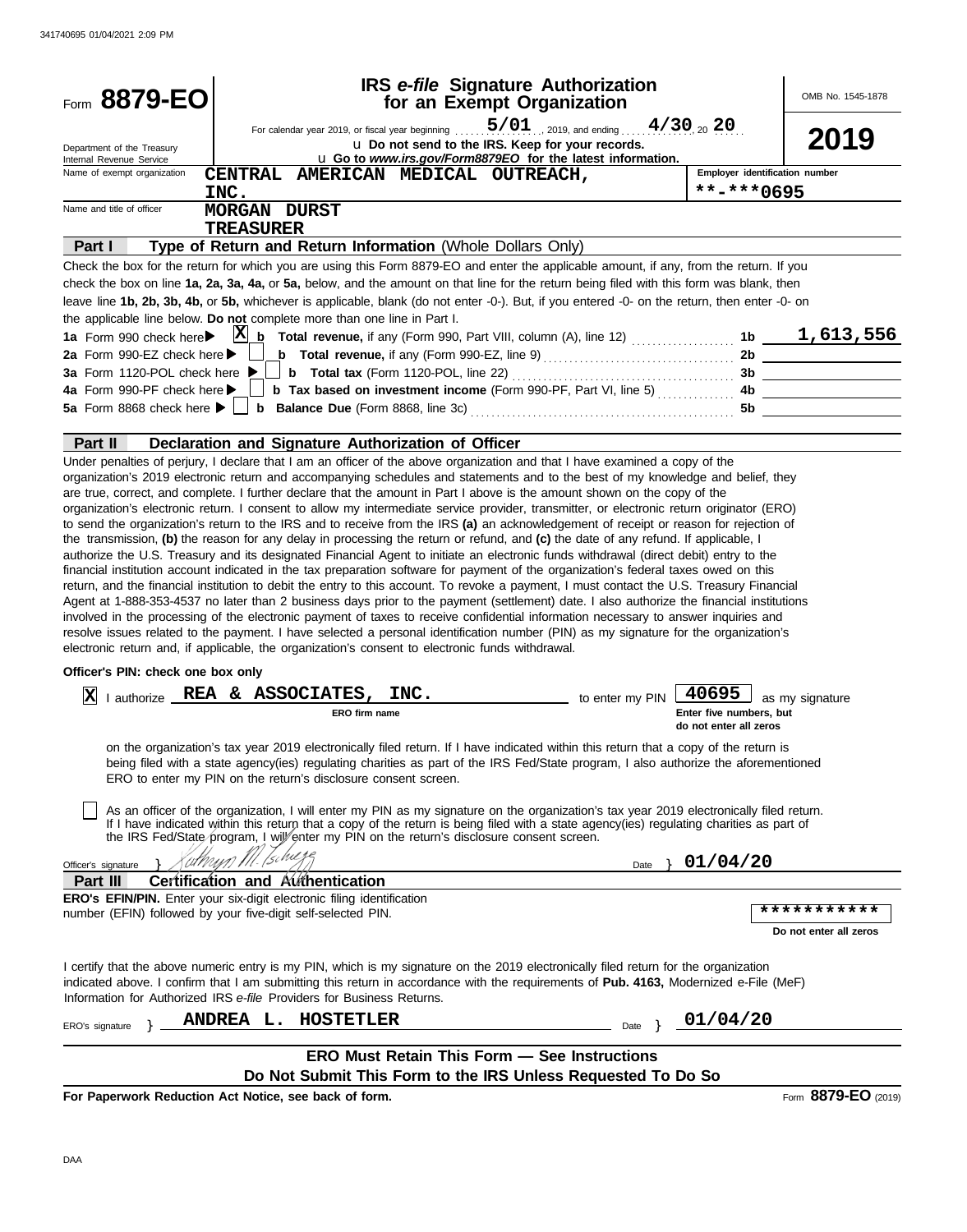341740695 01/04/2021 2:09 PM

| Form        | (Rev. January 2020)           |                                                        |                                                                                                         | <b>Return of Organization Exempt From Income Tax</b><br>Under section 501(c), 527, or 4947(a)(1) of the Internal Revenue Code (except private foundations)                                                                                                                                                               |                  |                                              |                           | OMB No. 1545-0047<br>2019                  |
|-------------|-------------------------------|--------------------------------------------------------|---------------------------------------------------------------------------------------------------------|--------------------------------------------------------------------------------------------------------------------------------------------------------------------------------------------------------------------------------------------------------------------------------------------------------------------------|------------------|----------------------------------------------|---------------------------|--------------------------------------------|
|             |                               | Department of the Treasury<br>Internal Revenue Service |                                                                                                         | <b>u</b> Do not enter social security numbers on this form as it may be made public.<br><b>u</b> Go to www.irs.gov/Form990 for instructions and the latest information.                                                                                                                                                  |                  |                                              |                           | Open to Public<br>Inspection               |
|             |                               |                                                        |                                                                                                         | For the 2019 calendar year, or tax year beginning $05/01/19$ , and ending $04/30/20$                                                                                                                                                                                                                                     |                  |                                              |                           |                                            |
|             | <b>B</b> Check if applicable: |                                                        | C Name of organization                                                                                  | CENTRAL AMERICAN MEDICAL OUTREACH,                                                                                                                                                                                                                                                                                       |                  |                                              |                           | D Employer identification number           |
|             | Address change                |                                                        | INC.                                                                                                    |                                                                                                                                                                                                                                                                                                                          |                  |                                              |                           |                                            |
|             | Name change                   |                                                        | Doing business as                                                                                       |                                                                                                                                                                                                                                                                                                                          |                  |                                              |                           | **-***0695                                 |
|             |                               |                                                        | Number and street (or P.O. box if mail is not delivered to street address)                              |                                                                                                                                                                                                                                                                                                                          |                  | Room/suite                                   | <b>E</b> Telephone number |                                            |
|             | Initial return                |                                                        | 322 WESTWOOD AVE.                                                                                       |                                                                                                                                                                                                                                                                                                                          |                  |                                              |                           | 330-683-5956                               |
|             | Final return/<br>terminated   |                                                        | City or town, state or province, country, and ZIP or foreign postal code                                |                                                                                                                                                                                                                                                                                                                          |                  |                                              |                           |                                            |
|             | Amended return                |                                                        | <b>ORRVILLE</b>                                                                                         | OH 44667                                                                                                                                                                                                                                                                                                                 |                  |                                              | G Gross receipts\$        | 1,648,331                                  |
|             |                               |                                                        | F Name and address of principal officer:                                                                |                                                                                                                                                                                                                                                                                                                          |                  | H(a) Is this a group return for subordinates |                           | $ \mathbf{X} $ No<br>Yes                   |
|             | Application pending           |                                                        | KATHRYN TSCHIEGG RN,                                                                                    | <b>BBA</b>                                                                                                                                                                                                                                                                                                               |                  |                                              |                           |                                            |
|             |                               |                                                        | 14821 BURKHART RD.                                                                                      |                                                                                                                                                                                                                                                                                                                          |                  | H(b) Are all subordinates included?          |                           | Yes<br>No                                  |
|             |                               |                                                        | <b>ORRVILLE</b>                                                                                         | OH 44667                                                                                                                                                                                                                                                                                                                 |                  |                                              |                           | If "No," attach a list. (see instructions) |
|             | Tax-exempt status:            | X)                                                     | 501(c)(3)<br>501(c)                                                                                     | ) $t$ (insert no.)<br>4947(a)(1) or                                                                                                                                                                                                                                                                                      | 527              |                                              |                           |                                            |
|             | Website: U                    |                                                        | WWW.CAMO.ORG                                                                                            |                                                                                                                                                                                                                                                                                                                          |                  | $H(c)$ Group exemption number $U$            |                           |                                            |
| κ           |                               | Form of organization:                                  | $ \mathbf{X} $ Corporation<br>Trust<br>Association                                                      | Other $\mathbf u$                                                                                                                                                                                                                                                                                                        |                  | L Year of formation: 1993                    |                           | M State of legal domicile: OH              |
|             | Part I                        | <b>Summary</b>                                         |                                                                                                         |                                                                                                                                                                                                                                                                                                                          |                  |                                              |                           |                                            |
| Governance  |                               |                                                        | 1 Briefly describe the organization's mission or most significant activities:<br>COMMUNITY DEVELOPMENT. | CAMO'S MISSION IS TO IMPROVE THE QUALITY OF LIFE OF PEOPLE IN CENTRAL<br>AMERICA BY STRENGTHENING HEALTH CARE SYSTEMS AND PROMOTING SUSTAINABLE                                                                                                                                                                          |                  |                                              |                           |                                            |
|             |                               |                                                        |                                                                                                         | 2 Check this box $\mathbf{u}$ if the organization discontinued its operations or disposed of more than 25% of its net assets.                                                                                                                                                                                            |                  |                                              |                           |                                            |
| න්          |                               |                                                        |                                                                                                         |                                                                                                                                                                                                                                                                                                                          |                  |                                              | 3                         | 7                                          |
| Activities  |                               |                                                        |                                                                                                         | 4 Number of independent voting members of the governing body (Part VI, line 1b)                                                                                                                                                                                                                                          |                  |                                              |                           | 7                                          |
|             |                               |                                                        |                                                                                                         |                                                                                                                                                                                                                                                                                                                          |                  |                                              |                           | 5                                          |
|             |                               |                                                        | 6 Total number of volunteers (estimate if necessary)                                                    |                                                                                                                                                                                                                                                                                                                          |                  |                                              |                           | 764                                        |
|             |                               |                                                        |                                                                                                         |                                                                                                                                                                                                                                                                                                                          |                  |                                              | 7a                        | 0                                          |
|             |                               |                                                        |                                                                                                         |                                                                                                                                                                                                                                                                                                                          |                  |                                              | 7b                        | 0                                          |
|             |                               |                                                        |                                                                                                         |                                                                                                                                                                                                                                                                                                                          |                  | Prior Year                                   |                           | Current Year                               |
|             |                               |                                                        |                                                                                                         |                                                                                                                                                                                                                                                                                                                          |                  | 2,228,122                                    |                           | 1,513,300                                  |
|             |                               |                                                        | 9 Program service revenue (Part VIII, line 2g)                                                          |                                                                                                                                                                                                                                                                                                                          |                  |                                              |                           |                                            |
| Revenue     |                               |                                                        |                                                                                                         |                                                                                                                                                                                                                                                                                                                          |                  |                                              | 2,069                     | $-1,770$                                   |
|             |                               |                                                        |                                                                                                         | 11 Other revenue (Part VIII, column (A), lines 5, 6d, 8c, 9c, 10c, and 11e)                                                                                                                                                                                                                                              |                  |                                              | 114,917                   | 102,026                                    |
|             |                               |                                                        |                                                                                                         | 12 Total revenue - add lines 8 through 11 (must equal Part VIII, column (A), line 12)                                                                                                                                                                                                                                    |                  | 2,345,108                                    |                           | 1,613,556                                  |
|             |                               |                                                        |                                                                                                         | 13 Grants and similar amounts paid (Part IX, column (A), lines 1-3)                                                                                                                                                                                                                                                      |                  |                                              | 54,262                    | 10,071                                     |
|             |                               |                                                        | 14 Benefits paid to or for members (Part IX, column (A), line 4)                                        |                                                                                                                                                                                                                                                                                                                          |                  |                                              |                           | <sup>0</sup>                               |
| Expenses    |                               |                                                        |                                                                                                         | 15 Salaries, other compensation, employee benefits (Part IX, column (A), lines 5-10)                                                                                                                                                                                                                                     |                  |                                              | 215,151                   | 268,989                                    |
|             |                               |                                                        |                                                                                                         |                                                                                                                                                                                                                                                                                                                          |                  |                                              |                           | O                                          |
|             |                               |                                                        |                                                                                                         |                                                                                                                                                                                                                                                                                                                          |                  |                                              |                           |                                            |
|             |                               |                                                        |                                                                                                         | 17 Other expenses (Part IX, column (A), lines 11a-11d, 11f-24e)                                                                                                                                                                                                                                                          |                  | 2,273,972                                    |                           | 1,399,031                                  |
|             |                               |                                                        |                                                                                                         | 18 Total expenses. Add lines 13-17 (must equal Part IX, column (A), line 25)                                                                                                                                                                                                                                             |                  | 2,543,385                                    |                           | $\overline{1,678,091}$                     |
|             |                               |                                                        |                                                                                                         | 19 Revenue less expenses. Subtract line 18 from line 12 [100] Nevenue in the state of the state of the state of the state of the state of the state of the state of the state of the state of the state of the state of the st                                                                                           |                  | Beginning of Current Year                    | $-198,277$                | $-64,535$<br>End of Year                   |
|             |                               |                                                        |                                                                                                         |                                                                                                                                                                                                                                                                                                                          |                  | 1,211,433                                    |                           | 1,132,604                                  |
| Assets or   |                               | 20 Total assets (Part X, line 16)                      |                                                                                                         |                                                                                                                                                                                                                                                                                                                          |                  |                                              |                           |                                            |
| Net<br>Fund |                               | 21 Total liabilities (Part X, line 26)                 |                                                                                                         |                                                                                                                                                                                                                                                                                                                          |                  |                                              | 330,090<br>881,343        | 315,796                                    |
|             |                               |                                                        |                                                                                                         |                                                                                                                                                                                                                                                                                                                          |                  |                                              |                           | 816,808                                    |
|             | Part II                       | <b>Signature Block</b>                                 |                                                                                                         |                                                                                                                                                                                                                                                                                                                          |                  |                                              |                           |                                            |
|             |                               |                                                        |                                                                                                         | Under penalties of perjury, I declare that I have examined this return, including accompanying schedules and statements, and to the best of my knowledge and belief, it is<br>true, correct, and complete. Declaration of preparer (other than officer) is based on all information of which preparer has any knowledge. |                  |                                              |                           |                                            |
| <b>Sign</b> |                               | Signature of officer                                   |                                                                                                         |                                                                                                                                                                                                                                                                                                                          |                  |                                              | Date                      |                                            |
| Here        |                               | <b>MORGAN</b>                                          | <b>DURST</b>                                                                                            |                                                                                                                                                                                                                                                                                                                          | <b>TREASURER</b> |                                              |                           |                                            |
|             |                               |                                                        | Type or print name and title                                                                            |                                                                                                                                                                                                                                                                                                                          |                  |                                              |                           |                                            |
|             |                               | Print/Type preparer's name                             |                                                                                                         | Preparer's signature                                                                                                                                                                                                                                                                                                     |                  | Date                                         | Check                     | PTIN                                       |
| Paid        |                               | ANDREA L. HOSTETLER                                    |                                                                                                         | ANDREA L. HOSTETLER                                                                                                                                                                                                                                                                                                      |                  |                                              | $01/04/21$ self-employed  | *********                                  |
|             | Preparer                      | Firm's name                                            | REA & ASSOCIATES,                                                                                       | INC.                                                                                                                                                                                                                                                                                                                     |                  |                                              | Firm's EIN                | **-***0124                                 |
|             | <b>Use Only</b>               |                                                        | P.O. BOX 696                                                                                            |                                                                                                                                                                                                                                                                                                                          |                  |                                              |                           |                                            |
|             |                               | Firm's address                                         | WOOSTER, OH                                                                                             | 44691                                                                                                                                                                                                                                                                                                                    |                  |                                              | Phone no.                 | 330-262-0061                               |
|             |                               |                                                        |                                                                                                         |                                                                                                                                                                                                                                                                                                                          |                  |                                              |                           | Yes<br>No                                  |

| Preparer | Firm's name    | INC.<br>REA & ASSOCIATES,                                                         | Firm's $EIN$ | $***$ -*** 0124 |                   |      |
|----------|----------------|-----------------------------------------------------------------------------------|--------------|-----------------|-------------------|------|
| Use Only |                | P.O. BOX 696                                                                      |              |                 |                   |      |
|          | Firm's address | 44691<br>WOOSTER, OH                                                              | Phone no.    | 330-262-0061    |                   |      |
|          |                | May the IRS discuss this return with the preparer shown above? (see instructions) |              |                 | <b>Yes</b>        | l No |
| DAA      |                | For Paperwork Reduction Act Notice, see the separate instructions.                |              |                 | Form $990$ (2019) |      |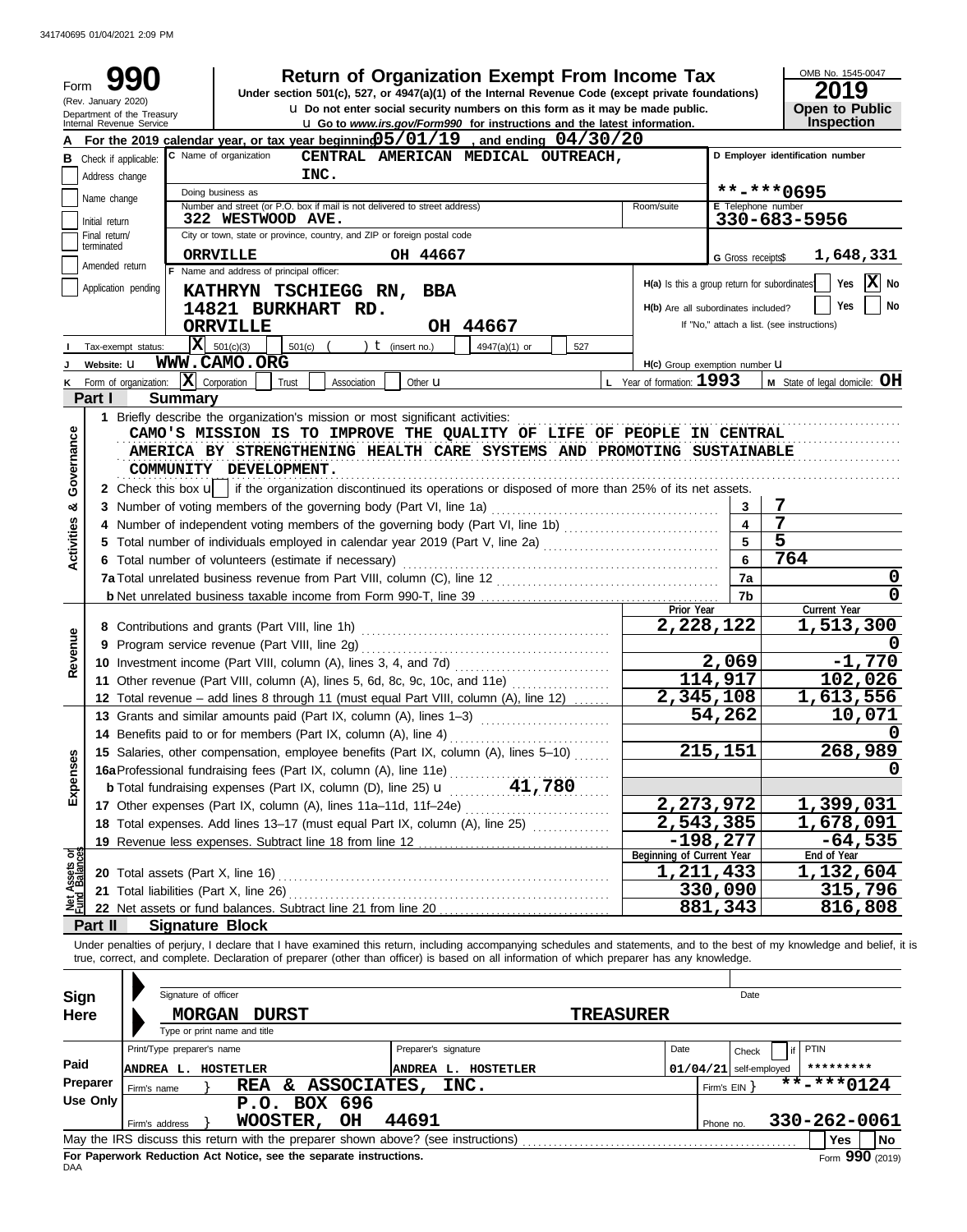| Form 990 (2019) CENTRAL AMERICAN MEDICAL OUTREACH, **-***0695                                                                                                                                                                                                                                                                                                                                  |                        | Page 2                                                    |
|------------------------------------------------------------------------------------------------------------------------------------------------------------------------------------------------------------------------------------------------------------------------------------------------------------------------------------------------------------------------------------------------|------------------------|-----------------------------------------------------------|
| <b>Statement of Program Service Accomplishments</b><br>Part III                                                                                                                                                                                                                                                                                                                                |                        | $\boxed{\mathbf{X}}$                                      |
| Briefly describe the organization's mission:<br>1                                                                                                                                                                                                                                                                                                                                              |                        |                                                           |
| CAMO'S MISSION IS TO IMPROVE THE QUALITY OF LIFE OF PEOPLE IN CENTRAL<br>AMERICA BY STRENGTHENING HEALTH CARE SYSTEMS AND PROMOTING SUSTAINABLE<br>COMMUNITY DEVELOPMENT.                                                                                                                                                                                                                      |                        |                                                           |
| 2 Did the organization undertake any significant program services during the year which were not listed on the<br>prior Form 990 or 990-EZ?<br>If "Yes," describe these new services on Schedule O.<br>Did the organization cease conducting, or make significant changes in how it conducts, any program<br>3<br>services?                                                                    |                        | Yes $\overline{X}$ No<br>$\Box$ Yes $\boxed{\text{X}}$ No |
| If "Yes," describe these changes on Schedule O.<br>Describe the organization's program service accomplishments for each of its three largest program services, as measured by<br>expenses. Section 501(c)(3) and 501(c)(4) organizations are required to report the amount of grants and allocations to others,<br>the total expenses, and revenue, if any, for each program service reported. |                        |                                                           |
|                                                                                                                                                                                                                                                                                                                                                                                                |                        |                                                           |
| 4a (Code:<br>SEE SCHEDULE O                                                                                                                                                                                                                                                                                                                                                                    |                        |                                                           |
| SEE SCHEDULE O                                                                                                                                                                                                                                                                                                                                                                                 |                        |                                                           |
| ) (Expenses $$1,002,131$ including grants of \$<br>4c (Code:<br><b>SCHEDULE O</b><br>4d Other program services (Describe on Schedule O.)                                                                                                                                                                                                                                                       | $10,071$ ) (Revenue \$ |                                                           |
| 4,648<br>(Expenses \$<br>including grants of\$                                                                                                                                                                                                                                                                                                                                                 | (Revenue \$            |                                                           |
| 1,449,076<br>4e Total program service expenses u                                                                                                                                                                                                                                                                                                                                               |                        |                                                           |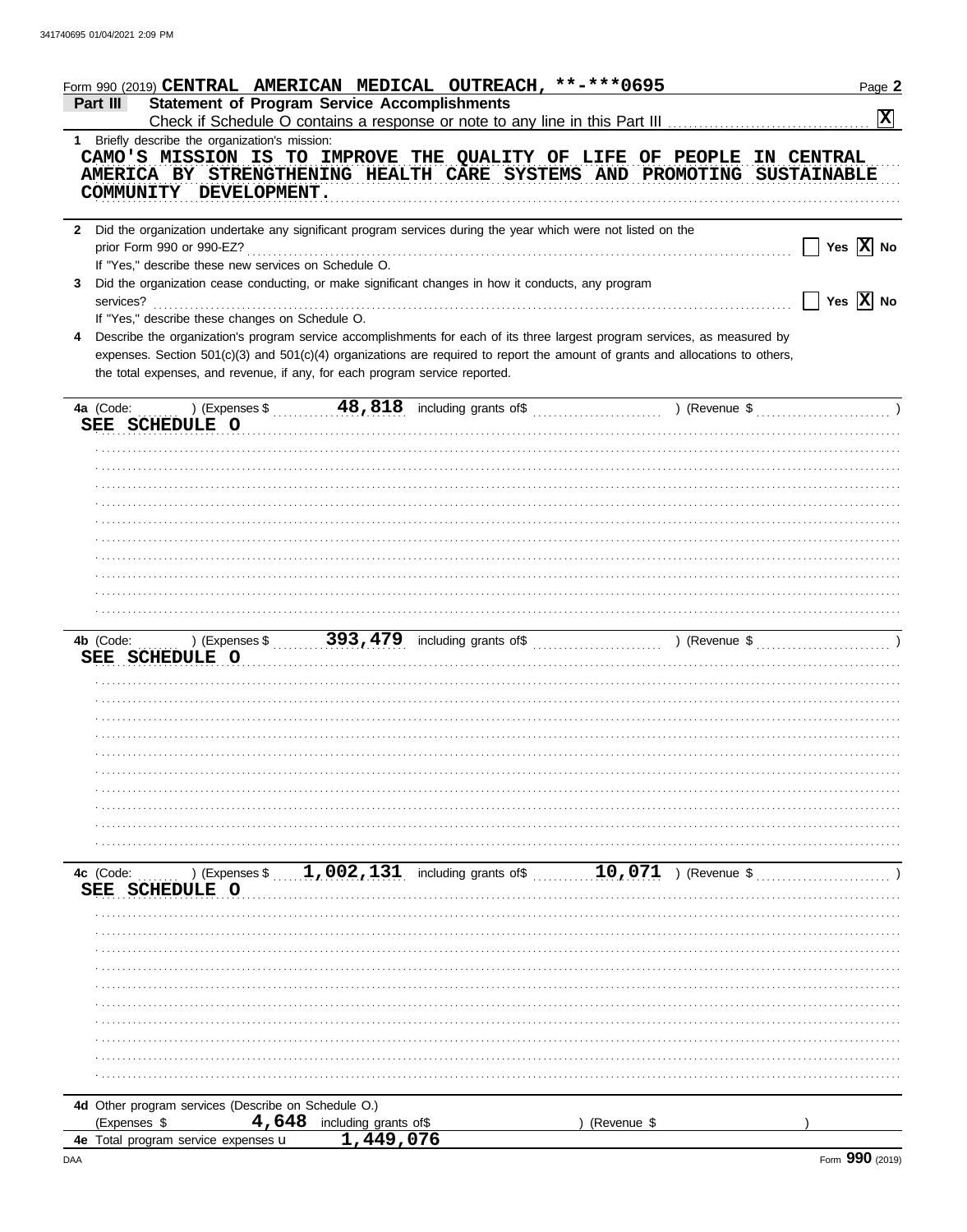#### **Part IV Checklist of Required Schedules Form 990 (2019) CENTRAL AMERICAN MEDICAL OUTREACH, \*\*-\*\*\*0695**

| ٠ | ╭ |  |  |
|---|---|--|--|
|---|---|--|--|

|          | noonnot or noganca ooncaan                                                                                                                                                    |                 |             |        |
|----------|-------------------------------------------------------------------------------------------------------------------------------------------------------------------------------|-----------------|-------------|--------|
|          |                                                                                                                                                                               |                 | Yes         | No     |
| 1.       | Is the organization described in section $501(c)(3)$ or $4947(a)(1)$ (other than a private foundation)? If "Yes,"<br>complete Schedule A                                      | 1               | X           |        |
| 2        | Is the organization required to complete Schedule B, Schedule of Contributors (see instructions)?                                                                             | $\mathbf{2}$    | $\mathbf x$ |        |
| 3        | Did the organization engage in direct or indirect political campaign activities on behalf of or in opposition to                                                              |                 |             |        |
|          | candidates for public office? If "Yes," complete Schedule C, Part I                                                                                                           | 3               |             | X      |
| 4        | Section 501(c)(3) organizations. Did the organization engage in lobbying activities, or have a section 501(h)                                                                 |                 |             |        |
|          | election in effect during the tax year? If "Yes," complete Schedule C, Part II                                                                                                | 4               |             | X      |
| 5        | Is the organization a section $501(c)(4)$ , $501(c)(5)$ , or $501(c)(6)$ organization that receives membership dues,                                                          |                 |             |        |
|          | assessments, or similar amounts as defined in Revenue Procedure 98-19? If "Yes," complete Schedule C, Part III                                                                | 5               |             | X      |
| 6        | Did the organization maintain any donor advised funds or any similar funds or accounts for which donors                                                                       |                 |             |        |
|          | have the right to provide advice on the distribution or investment of amounts in such funds or accounts? If                                                                   |                 |             |        |
|          | "Yes," complete Schedule D, Part I                                                                                                                                            | 6               | X           |        |
| 7        | Did the organization receive or hold a conservation easement, including easements to preserve open space,                                                                     |                 |             |        |
|          | the environment, historic land areas, or historic structures? If "Yes," complete Schedule D, Part II                                                                          | 7               |             | X      |
| 8        | Did the organization maintain collections of works of art, historical treasures, or other similar assets? If "Yes,"                                                           |                 |             |        |
|          | complete Schedule D, Part III                                                                                                                                                 | 8               |             | X      |
| 9        | Did the organization report an amount in Part X, line 21, for escrow or custodial account liability, serve as a                                                               |                 |             |        |
|          | custodian for amounts not listed in Part X; or provide credit counseling, debt management, credit repair, or                                                                  |                 |             |        |
|          | debt negotiation services? If "Yes," complete Schedule D, Part IV                                                                                                             | 9               |             | X      |
| 10       | Did the organization, directly or through a related organization, hold assets in donor-restricted endowments<br>or in quasi endowments? If "Yes," complete Schedule D, Part V | 10              | x           |        |
| 11       | If the organization's answer to any of the following questions is "Yes," then complete Schedule D, Parts VI,                                                                  |                 |             |        |
|          | VII, VIII, IX, or X as applicable.                                                                                                                                            |                 |             |        |
| a        | Did the organization report an amount for land, buildings, and equipment in Part X, line 10? If "Yes,"                                                                        |                 |             |        |
|          | complete Schedule D, Part VI                                                                                                                                                  | 11a             | X           |        |
| b        | Did the organization report an amount for investments-other securities in Part X, line 12, that is 5% or more                                                                 |                 |             |        |
|          | of its total assets reported in Part X, line 16? If "Yes," complete Schedule D, Part VII                                                                                      | 11 <sub>b</sub> | X           |        |
| c        | Did the organization report an amount for investments—program related in Part X, line 13, that is 5% or more                                                                  |                 |             |        |
|          |                                                                                                                                                                               | 11c             |             | X      |
| d        | Did the organization report an amount for other assets in Part X, line 15, that is 5% or more of its total assets                                                             |                 |             |        |
|          | reported in Part X, line 16? If "Yes," complete Schedule D, Part IX                                                                                                           | 11d             | X           |        |
| е        | Did the organization report an amount for other liabilities in Part X, line 25? If "Yes," complete Schedule D, Part X                                                         | 11e             | X           |        |
| f        | Did the organization's separate or consolidated financial statements for the tax year include a footnote that addresses                                                       |                 |             |        |
|          | the organization's liability for uncertain tax positions under FIN 48 (ASC 740)? If "Yes," complete Schedule D, Part X                                                        | 11f             | X           |        |
|          | 12a Did the organization obtain separate, independent audited financial statements for the tax year? If "Yes," complete                                                       |                 |             |        |
|          |                                                                                                                                                                               | 12a             |             | X,     |
| b        | Was the organization included in consolidated, independent audited financial statements for the tax year? If                                                                  |                 |             |        |
|          | "Yes," and if the organization answered "No" to line 12a, then completing Schedule D, Parts XI and XII is optional                                                            | 12 <sub>b</sub> | X           |        |
| 13       |                                                                                                                                                                               | 13<br>14a       |             | X<br>X |
| 14a<br>b | Did the organization have aggregate revenues or expenses of more than \$10,000 from grantmaking,                                                                              |                 |             |        |
|          | fundraising, business, investment, and program service activities outside the United States, or aggregate                                                                     |                 |             |        |
|          |                                                                                                                                                                               | 14b             |             | X      |
| 15       | Did the organization report on Part IX, column (A), line 3, more than \$5,000 of grants or other assistance to or                                                             |                 |             |        |
|          | for any foreign organization? If "Yes," complete Schedule F, Parts II and IV                                                                                                  | 15              | X           |        |
| 16       | Did the organization report on Part IX, column (A), line 3, more than \$5,000 of aggregate grants or other                                                                    |                 |             |        |
|          |                                                                                                                                                                               | 16              |             | X      |
| 17       | Did the organization report a total of more than \$15,000 of expenses for professional fundraising services on                                                                |                 |             |        |
|          |                                                                                                                                                                               | 17              |             | X      |
| 18       | Did the organization report more than \$15,000 total of fundraising event gross income and contributions on                                                                   |                 |             |        |
|          |                                                                                                                                                                               | 18              | X           |        |
| 19       | Did the organization report more than \$15,000 of gross income from gaming activities on Part VIII, line 9a?                                                                  |                 |             |        |
|          |                                                                                                                                                                               | 19              |             | X      |
| 20a      |                                                                                                                                                                               | 20a             |             | X      |
| b        |                                                                                                                                                                               | 20 <sub>b</sub> |             |        |
| 21       | Did the organization report more than \$5,000 of grants or other assistance to any domestic organization or                                                                   |                 |             |        |
|          |                                                                                                                                                                               | 21              |             | X      |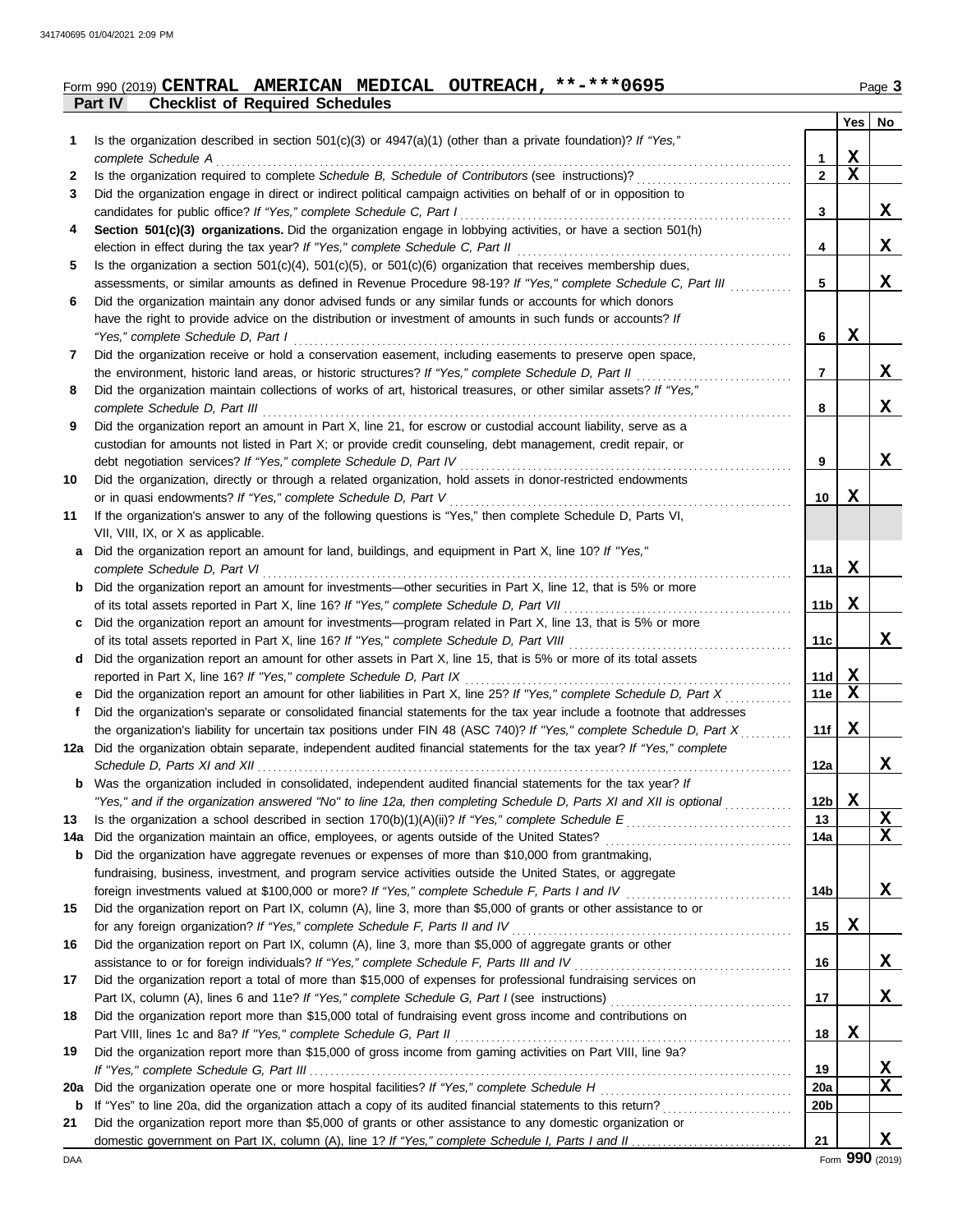|                                                            |  | Form 990 (2019) CENTRAL AMERICAN MEDICAL OUTREACH, **-***0695 | Page 4 |
|------------------------------------------------------------|--|---------------------------------------------------------------|--------|
| <b>Part IV</b> Checklist of Required Schedules (continued) |  |                                                               |        |

|          |                                                                                                                                                                                                   |                 | Yes         | No               |
|----------|---------------------------------------------------------------------------------------------------------------------------------------------------------------------------------------------------|-----------------|-------------|------------------|
| 22       | Did the organization report more than \$5,000 of grants or other assistance to or for domestic individuals on                                                                                     |                 |             |                  |
|          | Part IX, column (A), line 2? If "Yes," complete Schedule I, Parts I and III                                                                                                                       | 22              |             | X                |
| 23       | Did the organization answer "Yes" to Part VII, Section A, line 3, 4, or 5 about compensation of the                                                                                               |                 |             |                  |
|          | organization's current and former officers, directors, trustees, key employees, and highest compensated                                                                                           |                 |             |                  |
|          | employees? If "Yes," complete Schedule J                                                                                                                                                          | 23              |             | X                |
|          | 24a Did the organization have a tax-exempt bond issue with an outstanding principal amount of more than                                                                                           |                 |             |                  |
|          | \$100,000 as of the last day of the year, that was issued after December 31, 2002? If "Yes," answer lines 24b                                                                                     | 24a             |             | X                |
| b        | Did the organization invest any proceeds of tax-exempt bonds beyond a temporary period exception?                                                                                                 | 24b             |             |                  |
| c        | Did the organization maintain an escrow account other than a refunding escrow at any time during the year                                                                                         |                 |             |                  |
|          | to defease any tax-exempt bonds?                                                                                                                                                                  | 24c             |             |                  |
|          | d Did the organization act as an "on behalf of" issuer for bonds outstanding at any time during the year?                                                                                         | 24d             |             |                  |
|          | 25a Section 501(c)(3), 501(c)(4), and 501(c)(29) organizations. Did the organization engage in an excess benefit                                                                                  |                 |             |                  |
|          | transaction with a disqualified person during the year? If "Yes," complete Schedule L, Part I                                                                                                     | 25a             |             | X                |
|          | <b>b</b> Is the organization aware that it engaged in an excess benefit transaction with a disqualified person in a prior                                                                         |                 |             |                  |
|          | year, and that the transaction has not been reported on any of the organization's prior Forms 990 or 990-EZ?                                                                                      |                 |             |                  |
|          | If "Yes," complete Schedule L, Part I                                                                                                                                                             | 25 <sub>b</sub> |             | X                |
| 26       | Did the organization report any amount on Part X, line 5 or 22, for receivables from or payables to any current                                                                                   |                 |             |                  |
|          | or former officer, director, trustee, key employee, creator or founder, substantial contributor, or 35%                                                                                           |                 |             |                  |
|          | controlled entity or family member of any of these persons? If "Yes," complete Schedule L, Part II                                                                                                | 26              |             | X                |
| 27       | Did the organization provide a grant or other assistance to any current or former officer, director, trustee, key                                                                                 |                 |             |                  |
|          | employee, creator or founder, substantial contributor or employee thereof, a grant selection committee                                                                                            |                 |             |                  |
|          | member, or to a 35% controlled entity (including an employee thereof) or family member of any of these                                                                                            |                 |             |                  |
|          | persons? If "Yes," complete Schedule L, Part III                                                                                                                                                  | 27              |             | X                |
| 28       | Was the organization a party to a business transaction with one of the following parties (see Schedule L, Part<br>IV instructions, for applicable filing thresholds, conditions, and exceptions): |                 |             |                  |
| a        | A current or former officer, director, trustee, key employee, creator or founder, or substantial contributor? If                                                                                  |                 |             |                  |
|          |                                                                                                                                                                                                   | 28a             |             | X                |
| b        |                                                                                                                                                                                                   | 28 <sub>b</sub> |             | $\mathbf x$      |
| c        | A 35% controlled entity of one or more individuals and/or organizations described in lines 28a or 28b? If                                                                                         |                 |             |                  |
|          |                                                                                                                                                                                                   | 28c             |             | X                |
| 29       |                                                                                                                                                                                                   | 29              | $\mathbf x$ |                  |
| 30       | Did the organization receive contributions of art, historical treasures, or other similar assets, or qualified                                                                                    |                 |             |                  |
|          | conservation contributions? If "Yes," complete Schedule M                                                                                                                                         | 30              |             | X                |
| 31       | Did the organization liquidate, terminate, or dissolve and cease operations? If "Yes," complete Schedule N, Part I                                                                                | 31              |             | $\mathbf x$      |
| 32       | Did the organization sell, exchange, dispose of, or transfer more than 25% of its net assets? If "Yes,"                                                                                           |                 |             |                  |
|          | complete Schedule N, Part II                                                                                                                                                                      | 32              |             | X                |
| 33       | Did the organization own 100% of an entity disregarded as separate from the organization under Regulations                                                                                        |                 |             |                  |
|          | sections 301.7701-2 and 301.7701-3? If "Yes," complete Schedule R, Part I                                                                                                                         | 33              |             | X                |
| 34       | Was the organization related to any tax-exempt or taxable entity? If "Yes," complete Schedule R, Part II, III,                                                                                    |                 |             |                  |
|          | or IV, and Part V, line 1                                                                                                                                                                         | 34<br>35a       |             | X<br>$\mathbf x$ |
| 35a<br>b | If "Yes" to line 35a, did the organization receive any payment from or engage in any transaction with a                                                                                           |                 |             |                  |
|          |                                                                                                                                                                                                   | 35 <sub>b</sub> |             |                  |
| 36       | Section 501(c)(3) organizations. Did the organization make any transfers to an exempt non-charitable                                                                                              |                 |             |                  |
|          | related organization? If "Yes," complete Schedule R, Part V, line 2                                                                                                                               | 36              |             | X                |
| 37       | Did the organization conduct more than 5% of its activities through an entity that is not a related organization                                                                                  |                 |             |                  |
|          | and that is treated as a partnership for federal income tax purposes? If "Yes," complete Schedule R, Part VI                                                                                      | 37              |             | X                |
| 38       | Did the organization complete Schedule O and provide explanations in Schedule O for Part VI, lines 11b and                                                                                        |                 |             |                  |
|          | 19? Note: All Form 990 filers are required to complete Schedule O.                                                                                                                                | 38              | $\mathbf X$ |                  |
|          | Statements Regarding Other IRS Filings and Tax Compliance<br>Part V                                                                                                                               |                 |             |                  |
|          |                                                                                                                                                                                                   |                 |             |                  |
|          |                                                                                                                                                                                                   |                 |             | Yes   No         |
| 1a       | 1<br>Enter the number reported in Box 3 of Form 1096. Enter -0- if not applicable<br>1a                                                                                                           |                 |             |                  |
| b        | $\mathbf 0$<br>1 <sub>b</sub><br>Enter the number of Forms W-2G included in line 1a. Enter -0- if not applicable                                                                                  |                 |             |                  |
| c        | Did the organization comply with backup withholding rules for reportable payments to vendors and                                                                                                  | 1c              | X           |                  |
|          |                                                                                                                                                                                                   |                 |             |                  |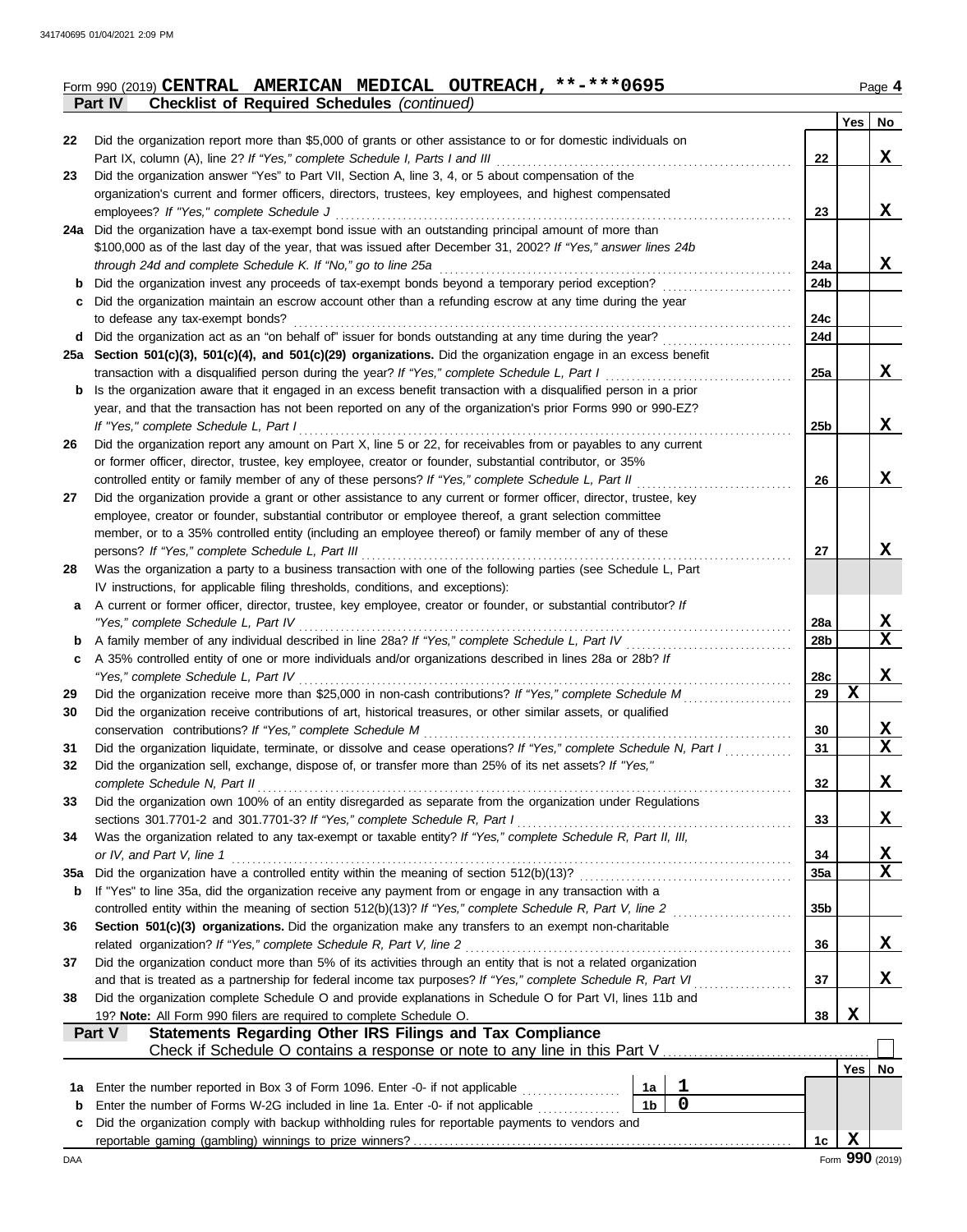|         | Form 990 (2019) CENTRAL AMERICAN MEDICAL OUTREACH, **-***0695                                                                      |                |   | Page 5      |
|---------|------------------------------------------------------------------------------------------------------------------------------------|----------------|---|-------------|
|         | Statements Regarding Other IRS Filings and Tax Compliance (continued)<br>Part V                                                    |                |   |             |
|         |                                                                                                                                    |                |   | Yes No      |
|         | 2a Enter the number of employees reported on Form W-3, Transmittal of Wage and Tax                                                 |                |   |             |
|         | 5<br>Statements, filed for the calendar year ending with or within the year covered by this return<br>2a                           |                |   |             |
| b       | If at least one is reported on line 2a, did the organization file all required federal employment tax returns?                     | 2b             | X |             |
|         | Note: If the sum of lines 1a and 2a is greater than 250, you may be required to e-file (see instructions)                          |                |   |             |
| За      | Did the organization have unrelated business gross income of \$1,000 or more during the year?                                      | 3a             |   | X           |
| b       | If "Yes," has it filed a Form 990-T for this year? If "No" to line 3b, provide an explanation on Schedule O                        | 3 <sub>b</sub> |   |             |
| 4a      | At any time during the calendar year, did the organization have an interest in, or a signature or other authority over,            |                |   |             |
|         | a financial account in a foreign country (such as a bank account, securities account, or other financial account)?                 | 4a             | X |             |
| b       | If "Yes," enter the name of the foreign country $\mathbf{u}$ <b>HONDURAS</b>                                                       |                |   |             |
|         | See instructions for filing requirements for FinCEN Form 114, Report of Foreign Bank and Financial Accounts (FBAR).                |                |   |             |
| 5a      | Was the organization a party to a prohibited tax shelter transaction at any time during the tax year?                              | 5a             |   | X           |
| b       | Did any taxable party notify the organization that it was or is a party to a prohibited tax shelter transaction?                   | 5 <sub>b</sub> |   | $\mathbf x$ |
| c       | If "Yes" to line 5a or 5b, did the organization file Form 8886-T?                                                                  | 5c             |   |             |
| 6a      | Does the organization have annual gross receipts that are normally greater than \$100,000, and did the                             |                |   |             |
|         | organization solicit any contributions that were not tax deductible as charitable contributions?                                   | 6a             |   | X           |
| b       | If "Yes," did the organization include with every solicitation an express statement that such contributions or                     |                |   |             |
|         | gifts were not tax deductible?                                                                                                     | 6b             |   |             |
| 7       | Organizations that may receive deductible contributions under section 170(c).                                                      |                |   |             |
| a       | Did the organization receive a payment in excess of \$75 made partly as a contribution and partly for goods                        |                |   |             |
|         | and services provided to the payor?                                                                                                | 7a             |   |             |
| b       |                                                                                                                                    | 7b             |   |             |
| с       | Did the organization sell, exchange, or otherwise dispose of tangible personal property for which it was                           |                |   |             |
|         | required to file Form 8282?                                                                                                        | 7c             |   |             |
| d       | 7d<br>If "Yes," indicate the number of Forms 8282 filed during the year                                                            |                |   |             |
| е       |                                                                                                                                    | 7e             |   |             |
| f       | Did the organization, during the year, pay premiums, directly or indirectly, on a personal benefit contract?                       | 7f             |   |             |
| g       | If the organization received a contribution of qualified intellectual property, did the organization file Form 8899 as required?   | 7g             |   |             |
| h       | If the organization received a contribution of cars, boats, airplanes, or other vehicles, did the organization file a Form 1098-C? | 7h             |   |             |
| 8       | Sponsoring organizations maintaining donor advised funds. Did a donor advised fund maintained by the                               |                |   |             |
|         |                                                                                                                                    | 8              |   |             |
| 9       | Sponsoring organizations maintaining donor advised funds.                                                                          |                |   |             |
| a       | Did the sponsoring organization make any taxable distributions under section 4966?                                                 | 9a             |   |             |
| b       | Did the sponsoring organization make a distribution to a donor, donor advisor, or related person?                                  | 9b             |   |             |
| 10      | Section 501(c)(7) organizations. Enter:                                                                                            |                |   |             |
|         | 10a<br>Initiation fees and capital contributions included on Part VIII, line 12 [11][11][11][11][11][11][11][11][11][              |                |   |             |
| b       | 10 <sub>b</sub><br>Gross receipts, included on Form 990, Part VIII, line 12, for public use of club facilities                     |                |   |             |
| 11      | Section 501(c)(12) organizations. Enter:                                                                                           |                |   |             |
| a       | 11a<br>Gross income from members or shareholders                                                                                   |                |   |             |
|         | Gross income from other sources (Do not net amounts due or paid to other sources                                                   |                |   |             |
| b       | 11 <sub>b</sub><br>against amounts due or received from them.)                                                                     |                |   |             |
| 12a     | Section 4947(a)(1) non-exempt charitable trusts. Is the organization filing Form 990 in lieu of Form 1041?                         | 12a            |   |             |
|         | If "Yes," enter the amount of tax-exempt interest received or accrued during the year<br>12 <sub>b</sub>                           |                |   |             |
| b<br>13 | Section 501(c)(29) qualified nonprofit health insurance issuers.                                                                   |                |   |             |
|         | Is the organization licensed to issue qualified health plans in more than one state?                                               | 13а            |   |             |
| a       | Note: See the instructions for additional information the organization must report on Schedule O.                                  |                |   |             |
|         |                                                                                                                                    |                |   |             |
| b       | Enter the amount of reserves the organization is required to maintain by the states in which                                       |                |   |             |
|         | 13 <sub>b</sub><br>13 <sub>c</sub>                                                                                                 |                |   |             |
| c       | Enter the amount of reserves on hand                                                                                               | 14a            |   |             |
| 14a     | Did the organization receive any payments for indoor tanning services during the tax year?                                         | 14b            |   | X           |
| b       | If "Yes," has it filed a Form 720 to report these payments? If "No," provide an explanation on Schedule O                          |                |   |             |
| 15      | Is the organization subject to the section 4960 tax on payment(s) of more than \$1,000,000 in remuneration or                      |                |   |             |
|         | excess parachute payment(s) during the year?                                                                                       | 15             |   | X           |
|         | If "Yes," see instructions and file Form 4720, Schedule N.                                                                         |                |   | X           |
| 16      | Is the organization an educational institution subject to the section 4968 excise tax on net investment income?                    | 16             |   |             |
|         | If "Yes," complete Form 4720, Schedule O.                                                                                          |                |   |             |

#### Form **990** (2019)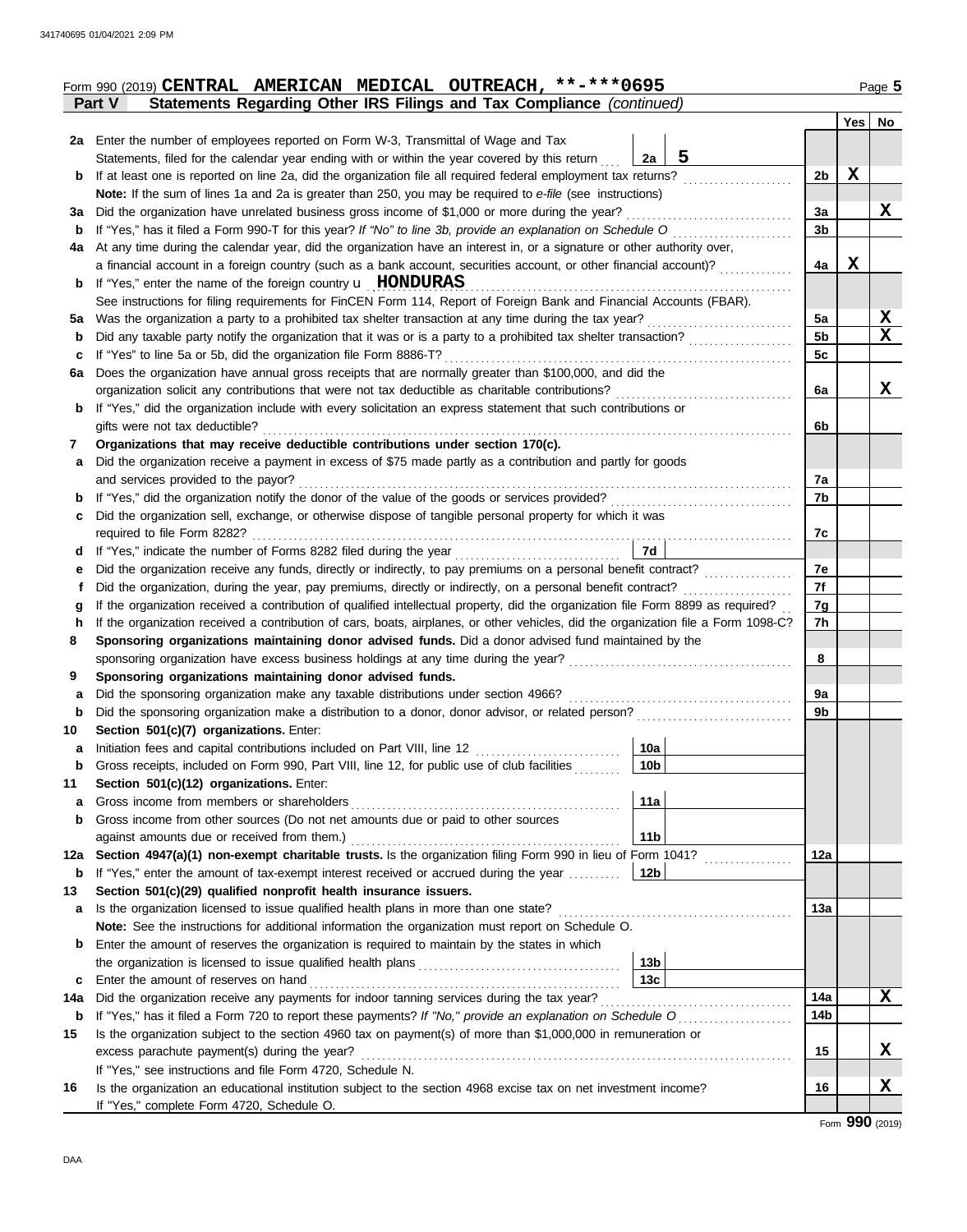$\overline{a}$ 

#### **Form 990 (2019) CENTRAL AMERICAN MEDICAL OUTREACH, \*\*-\*\*\*0695**

| Part VI | <b>Governance, Management, and Disclosure</b> For each "Yes" response to lines 2 through 7b below, and for a "No"         |
|---------|---------------------------------------------------------------------------------------------------------------------------|
|         | response to line 8a, 8b, or 10b below, describe the circumstances, processes, or changes on Schedule O. See instructions. |
|         |                                                                                                                           |

|     |                                                                                                                                     |    |   |                 | Yes         | No           |
|-----|-------------------------------------------------------------------------------------------------------------------------------------|----|---|-----------------|-------------|--------------|
| 1а  | Enter the number of voting members of the governing body at the end of the tax year                                                 | 1a | 7 |                 |             |              |
|     | If there are material differences in voting rights among members of the governing body, or                                          |    |   |                 |             |              |
|     | if the governing body delegated broad authority to an executive committee or similar                                                |    |   |                 |             |              |
|     | committee, explain on Schedule O.                                                                                                   |    |   |                 |             |              |
| b   | Enter the number of voting members included on line 1a, above, who are independent                                                  | 1b | 7 |                 |             |              |
| 2   | Did any officer, director, trustee, or key employee have a family relationship or a business relationship with                      |    |   |                 |             |              |
|     | any other officer, director, trustee, or key employee?                                                                              |    |   | 2               |             | X            |
| 3   | Did the organization delegate control over management duties customarily performed by or under the direct                           |    |   |                 |             |              |
|     | supervision of officers, directors, trustees, or key employees to a management company or other person?                             |    |   | 3               |             | x            |
| 4   | Did the organization make any significant changes to its governing documents since the prior Form 990 was filed?                    |    |   | 4               |             | $\mathbf x$  |
| 5   | Did the organization become aware during the year of a significant diversion of the organization's assets?                          |    |   | 5               |             | X            |
| 6   | Did the organization have members or stockholders?                                                                                  |    |   | 6               |             | $\mathbf{x}$ |
| 7a  | Did the organization have members, stockholders, or other persons who had the power to elect or appoint                             |    |   |                 |             |              |
|     | one or more members of the governing body?                                                                                          |    |   | 7a              |             | X            |
| b   | Are any governance decisions of the organization reserved to (or subject to approval by) members,                                   |    |   |                 |             |              |
|     | stockholders, or persons other than the governing body?                                                                             |    |   | 7b              |             | X            |
| 8   | Did the organization contemporaneously document the meetings held or written actions undertaken during the year by the following:   |    |   |                 |             |              |
| a   | The governing body?                                                                                                                 |    |   | 8a              | X           |              |
| b   | Each committee with authority to act on behalf of the governing body?                                                               |    |   | 8b              | X           |              |
| 9   | Is there any officer, director, trustee, or key employee listed in Part VII, Section A, who cannot be reached at                    |    |   |                 |             |              |
|     | the organization's mailing address? If "Yes," provide the names and addresses on Schedule O                                         |    |   | 9               |             | X            |
|     | Section B. Policies (This Section B requests information about policies not required by the Internal Revenue Code.)                 |    |   |                 |             |              |
|     |                                                                                                                                     |    |   |                 | Yes         | No           |
| 10a | Did the organization have local chapters, branches, or affiliates?                                                                  |    |   | 10a             |             | X            |
| b   | If "Yes," did the organization have written policies and procedures governing the activities of such chapters,                      |    |   |                 |             |              |
|     | affiliates, and branches to ensure their operations are consistent with the organization's exempt purposes?                         |    |   | 10 <sub>b</sub> |             |              |
| 11a | Has the organization provided a complete copy of this Form 990 to all members of its governing body before filing the form?         |    |   | 11a             | X           |              |
| b   | Describe in Schedule O the process, if any, used by the organization to review this Form 990.                                       |    |   |                 |             |              |
| 12a | Did the organization have a written conflict of interest policy? If "No," go to line 13                                             |    |   | 12a             | $\mathbf x$ |              |
| b   | Were officers, directors, or trustees, and key employees required to disclose annually interests that could give rise to conflicts? |    |   | 12b             |             | X            |
| c   | Did the organization regularly and consistently monitor and enforce compliance with the policy? If "Yes,"                           |    |   |                 |             |              |
|     | describe in Schedule O how this was done                                                                                            |    |   | 12c             | X           |              |
| 13  | Did the organization have a written whistleblower policy?                                                                           |    |   | 13              | $\mathbf x$ |              |
| 14  | Did the organization have a written document retention and destruction policy?                                                      |    |   | 14              | X           |              |
| 15  | Did the process for determining compensation of the following persons include a review and approval by                              |    |   |                 |             |              |
|     | independent persons, comparability data, and contemporaneous substantiation of the deliberation and decision?                       |    |   |                 |             |              |
| a   |                                                                                                                                     |    |   | 15a             | $\mathbf x$ |              |
| b   | Other officers or key employees of the organization                                                                                 |    |   | 15 <sub>b</sub> | $\mathbf X$ |              |
|     | If "Yes" to line 15a or 15b, describe the process in Schedule O (see instructions).                                                 |    |   |                 |             |              |
| 16а | Did the organization invest in, contribute assets to, or participate in a joint venture or similar arrangement                      |    |   |                 |             |              |
|     | with a taxable entity during the year?                                                                                              |    |   | 16a             |             | X            |
| b   | If "Yes," did the organization follow a written policy or procedure requiring the organization to evaluate its                      |    |   |                 |             |              |
|     | participation in joint venture arrangements under applicable federal tax law, and take steps to safeguard the                       |    |   |                 |             |              |
|     |                                                                                                                                     |    |   | 16b             |             |              |
|     | <b>Section C. Disclosure</b>                                                                                                        |    |   |                 |             |              |
| 17  | List the states with which a copy of this Form 990 is required to be filed $\mathbf{u}$ OH                                          |    |   |                 |             |              |
|     | Section 6104 requires an organization to make its Forms 1023 (1024 or 1024-A, if applicable), 990, and 990-T (Section 501(c)        |    |   |                 |             |              |
| 18  |                                                                                                                                     |    |   |                 |             |              |

**19** Describe on Schedule O whether (and if so, how) the organization made its governing documents, conflict of interest policy, and financial statements available to the public during the tax year.

|                                |  |  |  |  |                     | 20 State the name, address, and telephone number of the person who possesses the organization's books and records u |  |  |
|--------------------------------|--|--|--|--|---------------------|---------------------------------------------------------------------------------------------------------------------|--|--|
| <b>WATHOVN TCOUTECC DN RRA</b> |  |  |  |  | 322 MESTMOOD AVENUE |                                                                                                                     |  |  |

| KAIAKIN ISCAIEGG KN,<br>rac | SZZ WESINOOD AVENUE |          |              |
|-----------------------------|---------------------|----------|--------------|
| <b>ORRVILLE</b>             |                     | OH 44667 | 330-683-5956 |

DAA Form **990** (2019)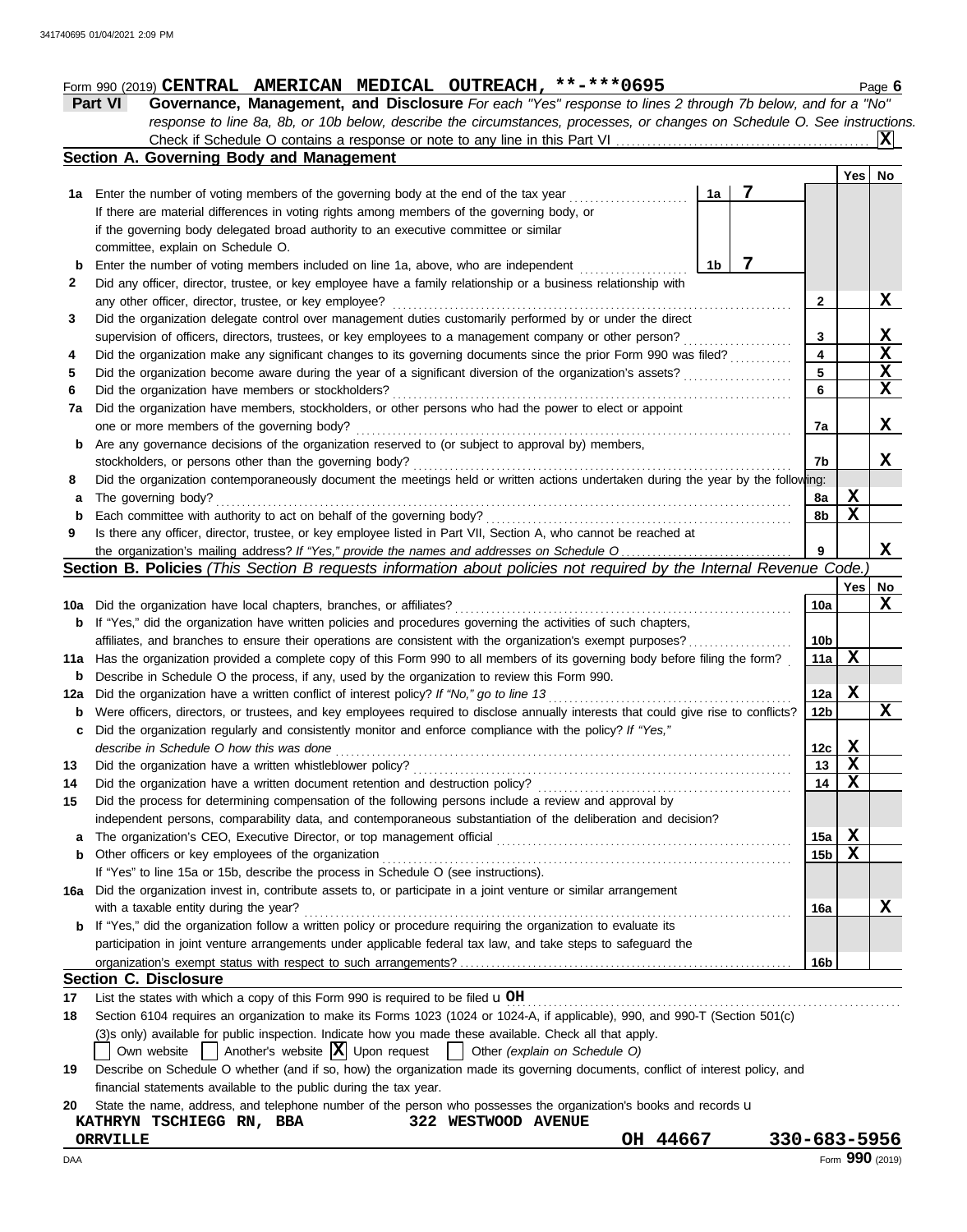#### Form 990 (2019) CENTRAL AMERICAN MEDICAL OUTREACH, \*\*-\*\*\*0695

**Independent Contractors Part VII Compensation of Officers, Directors, Trustees, Key Employees, Highest Compensated Employees, and**

Check if Schedule O contains a response or note to any line in this Part VII.

**Section A. Officers, Directors, Trustees, Key Employees, and Highest Compensated Employees**

**1a** Complete this table for all persons required to be listed. Report compensation for the calendar year ending with or within the organization's tax year.

■ List all of the organization's **current** officers, directors, trustees (whether individuals or organizations), regardless of amount of the organization Enter -0- in columns (D), (E), and (E) if no compensation was paid compensation. Enter -0- in columns (D), (E), and (F) if no compensation was paid.

● List all of the organization's **current** key employees, if any. See instructions for definition of "key employee."

who received reportable compensation (Box 5 of Form W-2 and/or Box 7 of Form 1099-MISC) of more than \$100,000 from the organization and any related organizations. ■ List the organization's five **current** highest compensated employees (other than an officer, director, trustee, or key employee)<br>
a received reportable compensation (Box 5 of Form W-2 and/or Box 7 of Form 1099-MISC) of

■ List all of the organization's **former** officers, key employees, and highest compensated employees who received more than<br>00,000 of reportable compensation from the organization and any related organizations \$100,000 of reportable compensation from the organization and any related organizations.

■ List all of the organization's **former directors or trustees** that received, in the capacity as a former director or trustee of the<br>enization, more than \$10,000 of reportable compensation from the organization and any r organization, more than \$10,000 of reportable compensation from the organization and any related organizations. See instructions for the order in which to list the persons above.

Check this box if neither the organization nor any related organization compensated any current officer, director, or trustee.

| (A)<br>Name and title | (B)<br>Average<br>hours<br>per week<br>(list any               | (C)<br>Position<br>(do not check more than one<br>box, unless person is both an<br>officer and a director/trustee) |                      |             |              |                                 |        | (D)<br>Reportable<br>compensation<br>from the<br>organization | (E)<br>Reportable<br>compensation<br>from related<br>organizations | (F)<br>Estimated amount<br>of other<br>compensation<br>from the |  |  |
|-----------------------|----------------------------------------------------------------|--------------------------------------------------------------------------------------------------------------------|----------------------|-------------|--------------|---------------------------------|--------|---------------------------------------------------------------|--------------------------------------------------------------------|-----------------------------------------------------------------|--|--|
|                       | hours for<br>related<br>organizations<br>below<br>dotted line) | Individual trustee<br>or director                                                                                  | nstitutional trustee | Officer     | Key employee | Highest compensated<br>employee | Former | (W-2/1099-MISC)                                               | (W-2/1099-MISC)                                                    | organization and<br>related organizations                       |  |  |
| (1) KATHRYN TSCHIEGG  | RN, B\$A<br>55.00                                              |                                                                                                                    |                      |             |              |                                 |        |                                                               |                                                                    |                                                                 |  |  |
| FOUNDER AND DIRECTOR  | 0.00                                                           |                                                                                                                    |                      | $\mathbf x$ |              |                                 |        | 78,402                                                        | 0                                                                  | $\mathbf 0$                                                     |  |  |
| (2) RON TAGGART       | 1.00                                                           |                                                                                                                    |                      |             |              |                                 |        |                                                               |                                                                    |                                                                 |  |  |
| <b>PRESIDENT</b>      | 0.00                                                           | $\mathbf x$                                                                                                        |                      | $\mathbf x$ |              |                                 |        | 0                                                             | 0                                                                  | $\mathbf 0$                                                     |  |  |
| (3) RUTH BROWN        |                                                                |                                                                                                                    |                      |             |              |                                 |        |                                                               |                                                                    |                                                                 |  |  |
| VICE PRESIDENT        | 1.00<br>0.00                                                   | $\mathbf X$                                                                                                        |                      | $\mathbf X$ |              |                                 |        | 0                                                             | 0                                                                  | $\mathbf 0$                                                     |  |  |
| (4) BRENT DEVORE      |                                                                |                                                                                                                    |                      |             |              |                                 |        |                                                               |                                                                    |                                                                 |  |  |
|                       | 1.00                                                           |                                                                                                                    |                      |             |              |                                 |        |                                                               |                                                                    |                                                                 |  |  |
| <b>SECRETARY</b>      | 0.00                                                           | $\mathbf X$                                                                                                        |                      | $\mathbf x$ |              |                                 |        | 0                                                             | 0                                                                  | $\mathbf 0$                                                     |  |  |
| (5) MORGAN DURST      |                                                                |                                                                                                                    |                      |             |              |                                 |        |                                                               |                                                                    |                                                                 |  |  |
|                       | 1.00                                                           |                                                                                                                    |                      |             |              |                                 |        |                                                               |                                                                    |                                                                 |  |  |
| <b>TREASURER</b>      | 0.00                                                           | X                                                                                                                  |                      | $\mathbf x$ |              |                                 |        | 0                                                             | 0                                                                  | $\mathbf 0$                                                     |  |  |
| (6) BETH MILLER       |                                                                |                                                                                                                    |                      |             |              |                                 |        |                                                               |                                                                    |                                                                 |  |  |
|                       | 1.00                                                           |                                                                                                                    |                      |             |              |                                 |        |                                                               |                                                                    |                                                                 |  |  |
| <b>TRUSTEE</b>        | 0.00                                                           | $\mathbf x$                                                                                                        |                      |             |              |                                 |        | 0                                                             | 0                                                                  | $\mathbf 0$                                                     |  |  |
| (7) GLENDA LEHMAN     | <b>ERVIN</b>                                                   |                                                                                                                    |                      |             |              |                                 |        |                                                               |                                                                    |                                                                 |  |  |
|                       | 1.00                                                           |                                                                                                                    |                      |             |              |                                 |        |                                                               |                                                                    |                                                                 |  |  |
| <b>TRUSTEE</b>        | 0.00                                                           | $\mathbf x$                                                                                                        |                      |             |              |                                 |        | 0                                                             | 0                                                                  | $\mathbf 0$                                                     |  |  |
| (8)                   |                                                                |                                                                                                                    |                      |             |              |                                 |        |                                                               |                                                                    |                                                                 |  |  |
|                       |                                                                |                                                                                                                    |                      |             |              |                                 |        |                                                               |                                                                    |                                                                 |  |  |
| (9)                   |                                                                |                                                                                                                    |                      |             |              |                                 |        |                                                               |                                                                    |                                                                 |  |  |
|                       |                                                                |                                                                                                                    |                      |             |              |                                 |        |                                                               |                                                                    |                                                                 |  |  |
| (10)                  |                                                                |                                                                                                                    |                      |             |              |                                 |        |                                                               |                                                                    |                                                                 |  |  |
|                       |                                                                |                                                                                                                    |                      |             |              |                                 |        |                                                               |                                                                    |                                                                 |  |  |
| (11)                  |                                                                |                                                                                                                    |                      |             |              |                                 |        |                                                               |                                                                    |                                                                 |  |  |
|                       |                                                                |                                                                                                                    |                      |             |              |                                 |        |                                                               |                                                                    |                                                                 |  |  |

DAA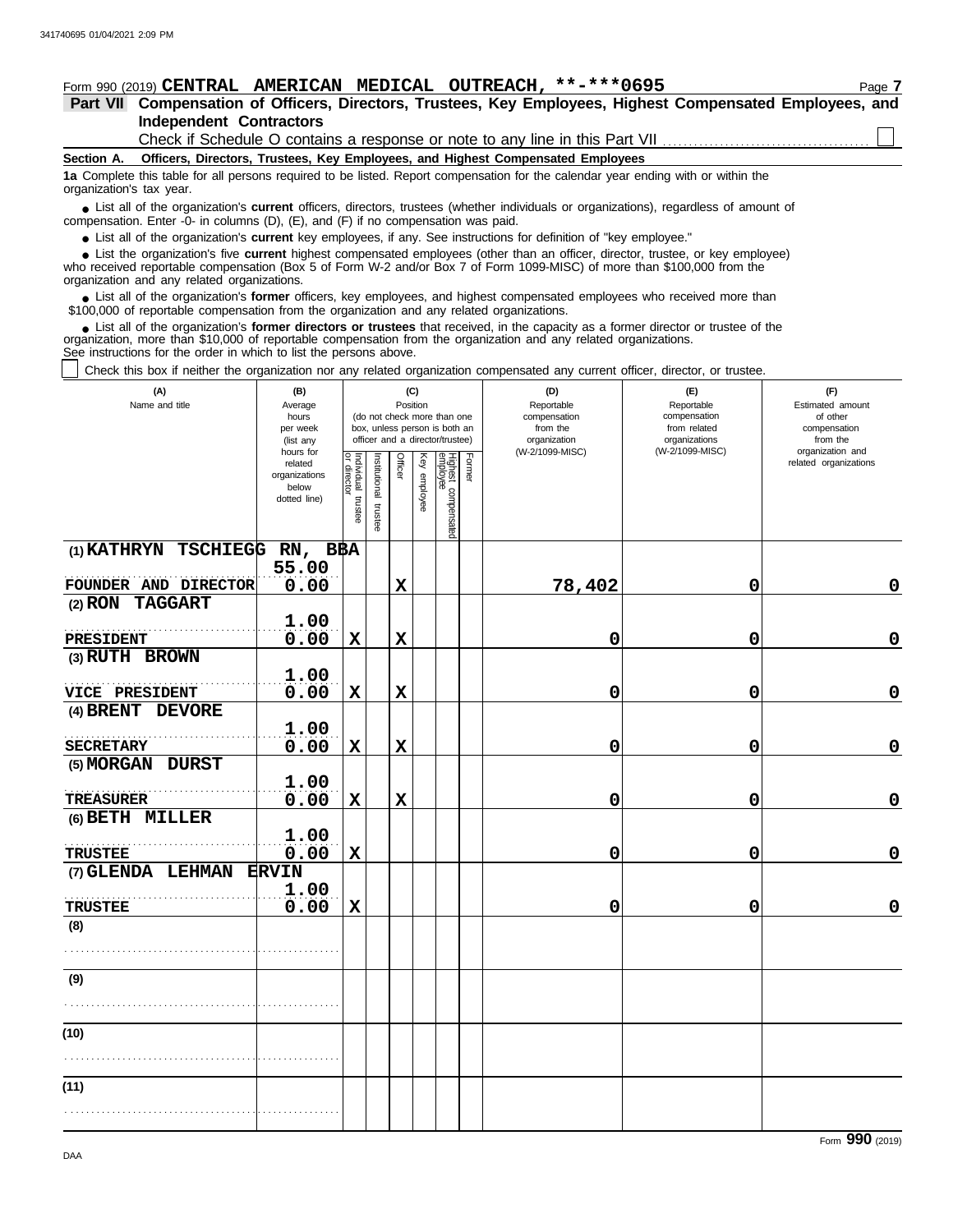|                   |          |                                                                |                                                                                                                                                                                                                               |                         |         |              |                                 |                                                                                                 |                 | Form 990 (2019) CENTRAL AMERICAN MEDICAL OUTREACH, **-***0695                                                                                                                                                                                       |                                                                                                                                                                                                                                     |                                                                 |                     | Page 8 |
|-------------------|----------|----------------------------------------------------------------|-------------------------------------------------------------------------------------------------------------------------------------------------------------------------------------------------------------------------------|-------------------------|---------|--------------|---------------------------------|-------------------------------------------------------------------------------------------------|-----------------|-----------------------------------------------------------------------------------------------------------------------------------------------------------------------------------------------------------------------------------------------------|-------------------------------------------------------------------------------------------------------------------------------------------------------------------------------------------------------------------------------------|-----------------------------------------------------------------|---------------------|--------|
|                   | Part VII |                                                                |                                                                                                                                                                                                                               |                         |         |              |                                 |                                                                                                 |                 |                                                                                                                                                                                                                                                     | Section A. Officers, Directors, Trustees, Key Employees, and Highest Compensated Employees (continued)                                                                                                                              |                                                                 |                     |        |
|                   |          | (A)<br>Name and title                                          | (B)<br>Average<br>hours<br>per week<br>(list any                                                                                                                                                                              |                         |         | Position     | (C)                             | (do not check more than one<br>box, unless person is both an<br>officer and a director/trustee) |                 | (D)<br>Reportable<br>compensation<br>from the<br>organization                                                                                                                                                                                       | (E)<br>Reportable<br>compensation<br>from related<br>organizations                                                                                                                                                                  | (F)<br>Estimated amount<br>of other<br>compensation<br>from the |                     |        |
|                   |          | hours for<br>related<br>organizations<br>below<br>dotted line) | Individual trustee<br>or director                                                                                                                                                                                             | nstitutional<br>trustee | Officer | Key employee | Highest compensatec<br>employee | Former                                                                                          | (W-2/1099-MISC) | (W-2/1099-MISC)                                                                                                                                                                                                                                     | organization and<br>related organizations                                                                                                                                                                                           |                                                                 |                     |        |
|                   |          |                                                                |                                                                                                                                                                                                                               |                         |         |              |                                 |                                                                                                 |                 |                                                                                                                                                                                                                                                     |                                                                                                                                                                                                                                     |                                                                 |                     |        |
|                   |          |                                                                |                                                                                                                                                                                                                               |                         |         |              |                                 |                                                                                                 |                 |                                                                                                                                                                                                                                                     |                                                                                                                                                                                                                                     |                                                                 |                     |        |
|                   |          |                                                                |                                                                                                                                                                                                                               |                         |         |              |                                 |                                                                                                 |                 |                                                                                                                                                                                                                                                     |                                                                                                                                                                                                                                     |                                                                 |                     |        |
|                   |          |                                                                |                                                                                                                                                                                                                               |                         |         |              |                                 |                                                                                                 |                 |                                                                                                                                                                                                                                                     |                                                                                                                                                                                                                                     |                                                                 |                     |        |
|                   |          |                                                                |                                                                                                                                                                                                                               |                         |         |              |                                 |                                                                                                 |                 |                                                                                                                                                                                                                                                     |                                                                                                                                                                                                                                     |                                                                 |                     |        |
|                   |          |                                                                |                                                                                                                                                                                                                               |                         |         |              |                                 |                                                                                                 |                 |                                                                                                                                                                                                                                                     |                                                                                                                                                                                                                                     |                                                                 |                     |        |
|                   |          |                                                                |                                                                                                                                                                                                                               |                         |         |              |                                 |                                                                                                 |                 |                                                                                                                                                                                                                                                     |                                                                                                                                                                                                                                     |                                                                 |                     |        |
|                   |          |                                                                |                                                                                                                                                                                                                               |                         |         |              |                                 |                                                                                                 |                 |                                                                                                                                                                                                                                                     |                                                                                                                                                                                                                                     |                                                                 |                     |        |
|                   |          |                                                                | 1b Subtotal (1990) (1990) (1990) (1990) (1990) (1990) (1990) (1990) (1990) (1990) (1990) (1990) (1990) (1990) (1990) (1990) (1990) (1990) (1990) (1990) (1990) (1990) (1990) (1990) (1990) (1990) (1990) (1990) (1990) (1990) |                         |         |              |                                 |                                                                                                 | u               | 78,402                                                                                                                                                                                                                                              |                                                                                                                                                                                                                                     |                                                                 |                     |        |
| c<br>$\mathbf{2}$ |          |                                                                | Total from continuation sheets to Part VII, Section A                                                                                                                                                                         |                         |         |              |                                 |                                                                                                 | u               | d Total (add lines 1b and 1c) $\ldots$ $\ldots$ $\ldots$ $\ldots$ $\ldots$ $\ldots$ $\ldots$ $\ldots$ $\ldots$ $\ldots$ 78,402<br>Total number of individuals (including but not limited to those listed above) who received more than \$100,000 of |                                                                                                                                                                                                                                     |                                                                 |                     |        |
|                   |          |                                                                | reportable compensation from the organization $\mathbf{u}$                                                                                                                                                                    |                         |         |              |                                 |                                                                                                 |                 |                                                                                                                                                                                                                                                     |                                                                                                                                                                                                                                     |                                                                 | <b>Yes</b>          | No     |
| 3                 |          |                                                                |                                                                                                                                                                                                                               |                         |         |              |                                 |                                                                                                 |                 | Did the organization list any former officer, director, trustee, key employee, or highest compensated                                                                                                                                               |                                                                                                                                                                                                                                     | 3                                                               |                     | X      |
| 4                 |          |                                                                |                                                                                                                                                                                                                               |                         |         |              |                                 |                                                                                                 |                 | For any individual listed on line 1a, is the sum of reportable compensation and other compensation from the<br>organization and related organizations greater than \$150,000? If "Yes," complete Schedule J for such                                | individual <b>construction in the construction of the construction</b> in the construction of the construction of the construction of the construction of the construction of the construction of the construction of the construct | 4                                                               |                     | X      |
| 5                 |          |                                                                |                                                                                                                                                                                                                               |                         |         |              |                                 |                                                                                                 |                 | Did any person listed on line 1a receive or accrue compensation from any unrelated organization or individual                                                                                                                                       |                                                                                                                                                                                                                                     | 5                                                               |                     | X      |
|                   |          | Section B. Independent Contractors                             |                                                                                                                                                                                                                               |                         |         |              |                                 |                                                                                                 |                 |                                                                                                                                                                                                                                                     |                                                                                                                                                                                                                                     |                                                                 |                     |        |
| 1                 |          |                                                                |                                                                                                                                                                                                                               |                         |         |              |                                 |                                                                                                 |                 | Complete this table for your five highest compensated independent contractors that received more than \$100,000 of                                                                                                                                  | compensation from the organization. Report compensation for the calendar year ending with or within the organization's tax year.                                                                                                    |                                                                 |                     |        |
|                   |          |                                                                | (A)<br>Name and business address                                                                                                                                                                                              |                         |         |              |                                 |                                                                                                 |                 |                                                                                                                                                                                                                                                     | (B)<br>Description of services                                                                                                                                                                                                      |                                                                 | (C)<br>Compensation |        |
|                   |          |                                                                |                                                                                                                                                                                                                               |                         |         |              |                                 |                                                                                                 |                 |                                                                                                                                                                                                                                                     |                                                                                                                                                                                                                                     |                                                                 |                     |        |
|                   |          |                                                                |                                                                                                                                                                                                                               |                         |         |              |                                 |                                                                                                 |                 |                                                                                                                                                                                                                                                     |                                                                                                                                                                                                                                     |                                                                 |                     |        |
|                   |          |                                                                |                                                                                                                                                                                                                               |                         |         |              |                                 |                                                                                                 |                 |                                                                                                                                                                                                                                                     |                                                                                                                                                                                                                                     |                                                                 |                     |        |
|                   |          |                                                                |                                                                                                                                                                                                                               |                         |         |              |                                 |                                                                                                 |                 |                                                                                                                                                                                                                                                     |                                                                                                                                                                                                                                     |                                                                 |                     |        |
|                   |          |                                                                |                                                                                                                                                                                                                               |                         |         |              |                                 |                                                                                                 |                 |                                                                                                                                                                                                                                                     |                                                                                                                                                                                                                                     |                                                                 |                     |        |

**2** Total number of independent contractors (including but not limited to those listed above) who received more than \$100,000 of compensation from the organization u

**0**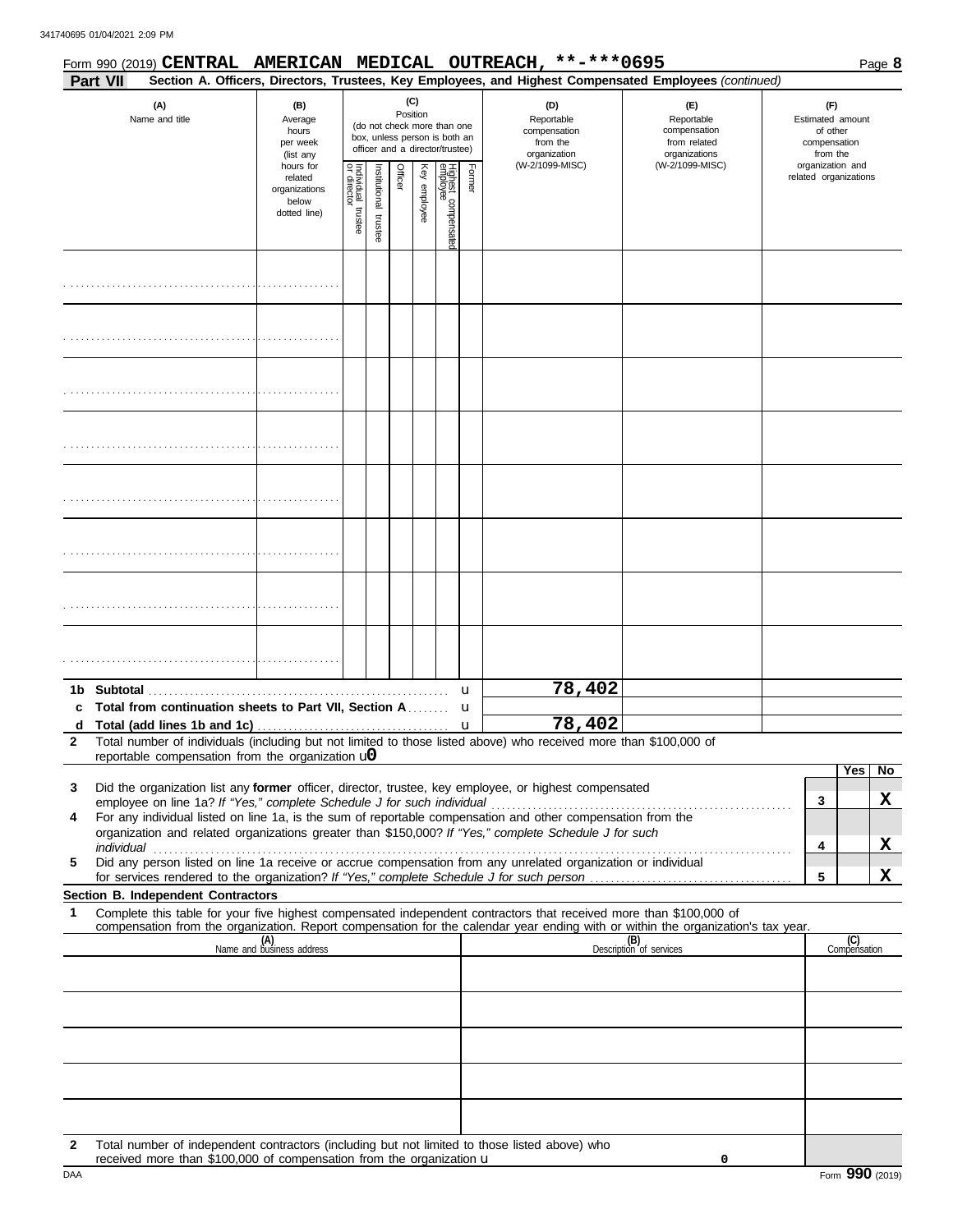|                                                           |                  |                                                            |    |                             |                      |                                                           | Form 990 (2019) CENTRAL AMERICAN MEDICAL OUTREACH, **-***0695                 |                                              |                                      | Page 9                                                        |
|-----------------------------------------------------------|------------------|------------------------------------------------------------|----|-----------------------------|----------------------|-----------------------------------------------------------|-------------------------------------------------------------------------------|----------------------------------------------|--------------------------------------|---------------------------------------------------------------|
|                                                           | <b>Part VIII</b> |                                                            |    | <b>Statement of Revenue</b> |                      |                                                           | Check if Schedule O contains a response or note to any line in this Part VIII |                                              |                                      |                                                               |
|                                                           |                  |                                                            |    |                             |                      |                                                           | (A)<br>Total revenue                                                          | (B)<br>Related or exempt<br>function revenue | (C)<br>Unrelated<br>business revenue | (D)<br>Revenue excluded<br>from tax under<br>sections 512-514 |
| Contributions, Gifts, Grants<br>and Other Similar Amounts |                  | 1a Federated campaigns                                     |    |                             | 1a                   |                                                           |                                                                               |                                              |                                      |                                                               |
|                                                           |                  | <b>b</b> Membership dues                                   |    |                             | 1 <sub>b</sub>       |                                                           |                                                                               |                                              |                                      |                                                               |
|                                                           |                  | c Fundraising events                                       |    |                             | 1 <sub>c</sub>       |                                                           |                                                                               |                                              |                                      |                                                               |
|                                                           |                  | d Related organizations                                    |    |                             | 1 <sub>d</sub>       |                                                           |                                                                               |                                              |                                      |                                                               |
|                                                           |                  | <b>e</b> Government grants (contributions)                 |    |                             | 1е                   |                                                           |                                                                               |                                              |                                      |                                                               |
|                                                           |                  | f All other contributions, gifts, grants,                  |    |                             |                      |                                                           |                                                                               |                                              |                                      |                                                               |
|                                                           |                  | and similar amounts not included above                     |    |                             | 1f                   | 1,513,300                                                 |                                                                               |                                              |                                      |                                                               |
|                                                           |                  | <b>g</b> Noncash contributions included in lines 1a-1f.    |    |                             | 1g $\vert$ \$        | 692,007                                                   |                                                                               |                                              |                                      |                                                               |
|                                                           |                  |                                                            |    |                             |                      | $\mathbf{u}$                                              | 1,513,300                                                                     |                                              |                                      |                                                               |
|                                                           |                  |                                                            |    |                             |                      | <b>Business Code</b>                                      |                                                                               |                                              |                                      |                                                               |
| Program Service<br>Revenue                                | 2a               |                                                            |    |                             |                      |                                                           |                                                                               |                                              |                                      |                                                               |
|                                                           |                  |                                                            |    |                             |                      |                                                           |                                                                               |                                              |                                      |                                                               |
|                                                           |                  |                                                            |    |                             |                      |                                                           |                                                                               |                                              |                                      |                                                               |
|                                                           |                  |                                                            |    |                             |                      |                                                           |                                                                               |                                              |                                      |                                                               |
|                                                           |                  | f All other program service revenue                        |    |                             |                      |                                                           |                                                                               |                                              |                                      |                                                               |
|                                                           |                  |                                                            |    |                             |                      | $\mathbf u$                                               |                                                                               |                                              |                                      |                                                               |
|                                                           | 3                | Investment income (including dividends, interest, and      |    |                             |                      |                                                           |                                                                               |                                              |                                      |                                                               |
|                                                           |                  |                                                            |    |                             |                      | u                                                         | $-1,770$                                                                      | $-1,770$                                     |                                      |                                                               |
|                                                           | 4                | Income from investment of tax-exempt bond proceeds         |    |                             |                      | u                                                         |                                                                               |                                              |                                      |                                                               |
|                                                           | 5                |                                                            |    |                             |                      | u                                                         |                                                                               |                                              |                                      |                                                               |
|                                                           |                  |                                                            |    | (i) Real                    |                      | (ii) Personal                                             |                                                                               |                                              |                                      |                                                               |
|                                                           |                  | 6a Gross rents                                             | 6a |                             |                      |                                                           |                                                                               |                                              |                                      |                                                               |
|                                                           |                  | Less: rental expenses                                      | 6b |                             |                      |                                                           |                                                                               |                                              |                                      |                                                               |
|                                                           |                  | Rental inc. or (loss)                                      | 6с |                             |                      |                                                           |                                                                               |                                              |                                      |                                                               |
|                                                           | d                | Net rental income or (loss)<br><b>7a</b> Gross amount from |    | (i) Securities              |                      | u                                                         |                                                                               |                                              |                                      |                                                               |
|                                                           |                  | sales of assets                                            |    |                             |                      | (ii) Other                                                |                                                                               |                                              |                                      |                                                               |
|                                                           |                  | other than inventory<br><b>b</b> Less: cost or other       | 7a |                             |                      |                                                           |                                                                               |                                              |                                      |                                                               |
| Revenue                                                   |                  | basis and sales exps.                                      | 7b |                             |                      |                                                           |                                                                               |                                              |                                      |                                                               |
|                                                           |                  | c Gain or (loss)                                           | 7c |                             |                      |                                                           |                                                                               |                                              |                                      |                                                               |
|                                                           |                  | d Net gain or (loss)                                       |    |                             |                      |                                                           |                                                                               |                                              |                                      |                                                               |
| Ĕ                                                         |                  | 8a Gross income from fundraising events                    |    |                             |                      |                                                           |                                                                               |                                              |                                      |                                                               |
|                                                           |                  | (not including \$                                          |    | .                           |                      |                                                           |                                                                               |                                              |                                      |                                                               |
|                                                           |                  | of contributions reported on line 1c).                     |    |                             |                      |                                                           |                                                                               |                                              |                                      |                                                               |
|                                                           |                  | See Part IV, line 18                                       |    |                             | 8а                   | 102,684                                                   |                                                                               |                                              |                                      |                                                               |
|                                                           |                  | <b>b</b> Less: direct expenses                             |    |                             | 8b                   | 34,775                                                    |                                                                               |                                              |                                      |                                                               |
|                                                           |                  |                                                            |    |                             |                      |                                                           | 67,909                                                                        |                                              |                                      |                                                               |
|                                                           |                  | 9a Gross income from gaming activities.                    |    |                             |                      |                                                           |                                                                               |                                              |                                      |                                                               |
|                                                           |                  | See Part IV, line 19<br><b>b</b> Less: direct expenses     |    | .                           | 9a<br>9 <sub>b</sub> |                                                           |                                                                               |                                              |                                      |                                                               |
|                                                           |                  |                                                            |    |                             |                      | c Net income or (loss) from gaming activities<br><b>u</b> |                                                                               |                                              |                                      |                                                               |
|                                                           |                  | 10a Gross sales of inventory, less                         |    |                             |                      |                                                           |                                                                               |                                              |                                      |                                                               |
|                                                           |                  | returns and allowances                                     |    |                             | 10a                  |                                                           |                                                                               |                                              |                                      |                                                               |
|                                                           |                  | <b>b</b> Less: cost of goods sold                          |    |                             | 10 <sub>b</sub>      |                                                           |                                                                               |                                              |                                      |                                                               |
|                                                           |                  | c Net income or (loss) from sales of inventory             |    |                             |                      | u                                                         |                                                                               |                                              |                                      |                                                               |
|                                                           |                  |                                                            |    |                             |                      | <b>Business Code</b>                                      |                                                                               |                                              |                                      |                                                               |
| Miscellaneous<br>Revenue                                  | 11a              | MISCELLANEOUS INCOME                                       |    |                             |                      |                                                           | 34,117                                                                        |                                              |                                      | 34,117                                                        |
|                                                           | b                |                                                            |    |                             |                      |                                                           |                                                                               |                                              |                                      |                                                               |
|                                                           |                  |                                                            |    |                             |                      |                                                           |                                                                               |                                              |                                      |                                                               |
|                                                           | d                |                                                            |    |                             |                      |                                                           |                                                                               |                                              |                                      |                                                               |
|                                                           |                  |                                                            |    |                             |                      | $\mathbf u$                                               | 34,117<br>1,613,556                                                           | $-1,770$                                     | $\mathbf{0}$                         | 34,117                                                        |
|                                                           |                  |                                                            |    |                             |                      | $\mathbf{u}$                                              |                                                                               |                                              |                                      |                                                               |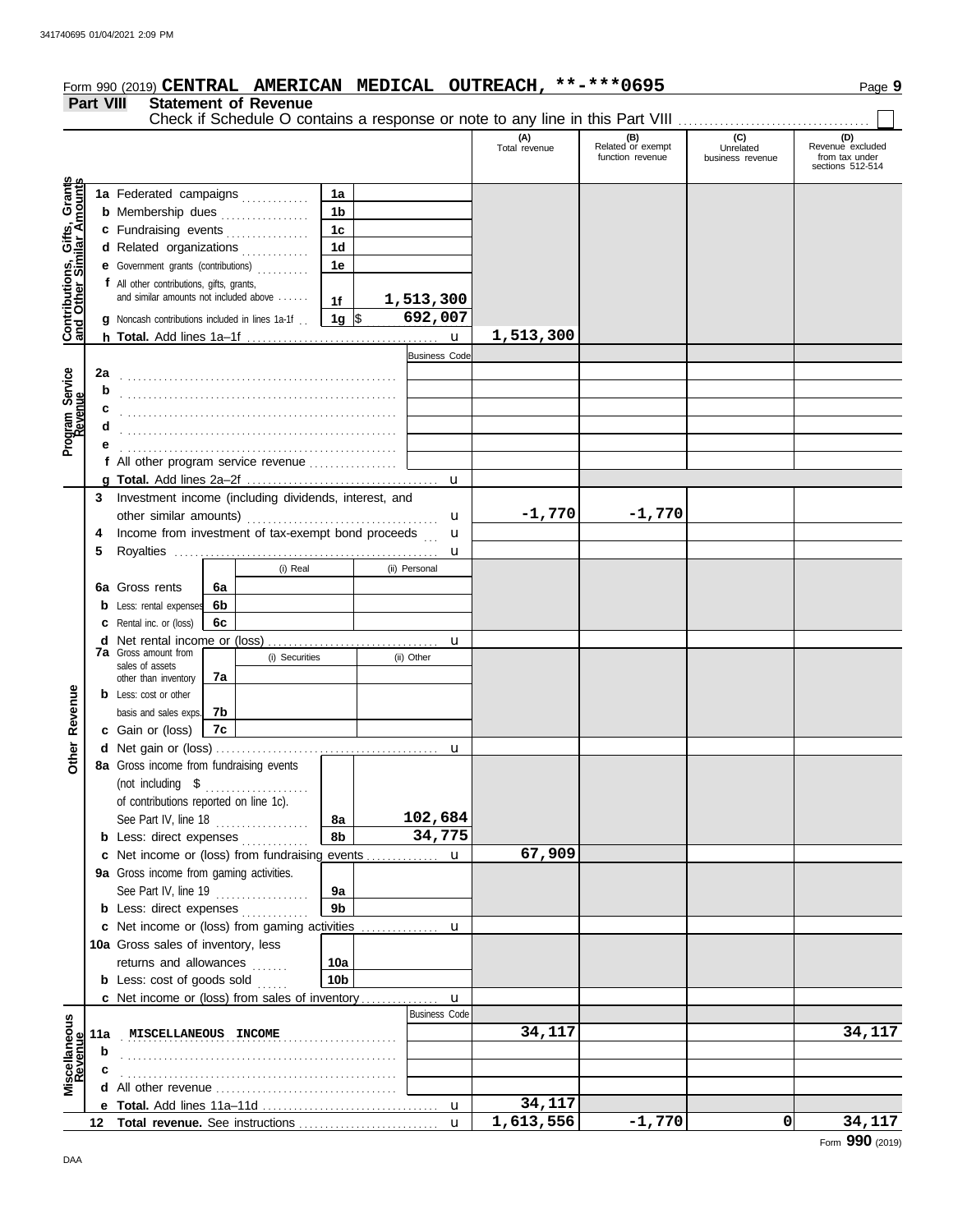### **Form 990 (2019) CENTRAL AMERICAN MEDICAL OUTREACH, \*\*-\*\*\*0695** Page 10

#### **Part IX Statement of Functional Expenses**

|              | Section 501(c)(3) and 501(c)(4) organizations must complete all columns. All other organizations must complete column (A).<br>Check if Schedule O contains a response or note to any line in this Part IX                                                                           |                 |                             |                                    |                                       |
|--------------|-------------------------------------------------------------------------------------------------------------------------------------------------------------------------------------------------------------------------------------------------------------------------------------|-----------------|-----------------------------|------------------------------------|---------------------------------------|
|              | Do not include amounts reported on lines 6b,                                                                                                                                                                                                                                        | (A)             | (B)                         | (C)                                | (D)                                   |
|              | 7b, 8b, 9b, and 10b of Part VIII.                                                                                                                                                                                                                                                   | Total expenses  | Program service<br>expenses | Management and<br>general expenses | Fundraising<br>expenses               |
| 1            | Grants and other assistance to domestic organizations                                                                                                                                                                                                                               |                 |                             |                                    |                                       |
|              | and domestic governments. See Part IV, line 21                                                                                                                                                                                                                                      |                 |                             |                                    |                                       |
| $\mathbf{2}$ | Grants and other assistance to domestic                                                                                                                                                                                                                                             |                 |                             |                                    |                                       |
|              | individuals. See Part IV, line 22                                                                                                                                                                                                                                                   |                 |                             |                                    |                                       |
| 3            | Grants and other assistance to foreign                                                                                                                                                                                                                                              |                 |                             |                                    |                                       |
|              | organizations, foreign governments, and foreign                                                                                                                                                                                                                                     |                 |                             |                                    |                                       |
|              | individuals. See Part IV, lines 15 and 16                                                                                                                                                                                                                                           | 10,071          | 10,071                      |                                    |                                       |
| 4            | Benefits paid to or for members                                                                                                                                                                                                                                                     |                 |                             |                                    |                                       |
| 5            | Compensation of current officers, directors,                                                                                                                                                                                                                                        |                 |                             |                                    |                                       |
|              | trustees, and key employees                                                                                                                                                                                                                                                         | 78,402          | 32,145                      | 38,417                             | 7,840                                 |
| 6            | Compensation not included above to disqualified                                                                                                                                                                                                                                     |                 |                             |                                    |                                       |
|              | persons (as defined under section 4958(f)(1)) and                                                                                                                                                                                                                                   |                 |                             |                                    |                                       |
|              | persons described in section 4958(c)(3)(B)                                                                                                                                                                                                                                          | 138,728         | 56,878                      | 67,977                             | 13,873                                |
| 7<br>8       | Other salaries and wages<br>Pension plan accruals and contributions (include                                                                                                                                                                                                        |                 |                             |                                    |                                       |
|              | section 401(k) and 403(b) employer contributions)                                                                                                                                                                                                                                   |                 | 697                         | 834                                |                                       |
| 9            |                                                                                                                                                                                                                                                                                     | 1,701<br>36,334 | 14,897                      | 17,804                             |                                       |
| 10           | Payroll taxes                                                                                                                                                                                                                                                                       | 13,824          | 5,668                       | 6,773                              | $\frac{170}{3,633}$<br>$\frac{1,383}$ |
| 11           | Fees for services (nonemployees):                                                                                                                                                                                                                                                   |                 |                             |                                    |                                       |
| a            |                                                                                                                                                                                                                                                                                     |                 |                             |                                    |                                       |
| b            | Legal                                                                                                                                                                                                                                                                               | 8,250           |                             | 8,250                              |                                       |
| c            | Accounting                                                                                                                                                                                                                                                                          | 9,600           |                             | 9,600                              |                                       |
| d            | Lobbying                                                                                                                                                                                                                                                                            |                 |                             |                                    |                                       |
| е            | Professional fundraising services. See Part IV, line 17                                                                                                                                                                                                                             |                 |                             |                                    |                                       |
| f            | Investment management fees                                                                                                                                                                                                                                                          |                 |                             |                                    |                                       |
| a            | Other. (If line 11g amount exceeds 10% of line 25, column                                                                                                                                                                                                                           |                 |                             |                                    |                                       |
|              | (A) amount, list line 11g expenses on Schedule O.)                                                                                                                                                                                                                                  |                 |                             |                                    |                                       |
|              | 12 Advertising and promotion                                                                                                                                                                                                                                                        | 10,472          |                             |                                    | 10,472                                |
| 13           | Office expenses                                                                                                                                                                                                                                                                     | 11,437          | 1,115                       | 10,036                             | 286                                   |
| 14           | Information technology                                                                                                                                                                                                                                                              |                 |                             |                                    |                                       |
| 15           | Royalties                                                                                                                                                                                                                                                                           |                 |                             |                                    |                                       |
| 16           |                                                                                                                                                                                                                                                                                     | <u>15,522</u>   | 6,364                       | 7,606                              | 1,552                                 |
| 17           | Travel                                                                                                                                                                                                                                                                              | 65,434          | 65,434                      |                                    |                                       |
| 18           | Payments of travel or entertainment expenses                                                                                                                                                                                                                                        |                 |                             |                                    |                                       |
|              | for any federal, state, or local public officials                                                                                                                                                                                                                                   |                 |                             |                                    |                                       |
| 19           | Conferences, conventions, and meetings                                                                                                                                                                                                                                              |                 |                             |                                    |                                       |
| 20           | Interest                                                                                                                                                                                                                                                                            |                 |                             |                                    |                                       |
| 21           | Payments to affiliates                                                                                                                                                                                                                                                              | 14,525          | 4,648                       | 9,006                              | 871                                   |
| 22<br>23     | Depreciation, depletion, and amortization                                                                                                                                                                                                                                           | 5,073           | 2,080                       | 2,486                              | 507                                   |
| 24           | Insurance <b>continuous</b> contains a series of the series of the series of the series of the series of the series of the series of the series of the series of the series of the series of the series of the series of the series<br>Other expenses. Itemize expenses not covered |                 |                             |                                    |                                       |
|              | above (List miscellaneous expenses on line 24e. If                                                                                                                                                                                                                                  |                 |                             |                                    |                                       |
|              | line 24e amount exceeds 10% of line 25, column                                                                                                                                                                                                                                      |                 |                             |                                    |                                       |
|              | (A) amount, list line 24e expenses on Schedule O.)                                                                                                                                                                                                                                  |                 |                             |                                    |                                       |
| a            | SUPPLIES & EQUIPMENT                                                                                                                                                                                                                                                                | 747,842         | 747,842                     |                                    |                                       |
| b            | OTHER SPECIAL PROJECTS                                                                                                                                                                                                                                                              | 365,073         | 365,073                     |                                    |                                       |
| c            | POSTAGE AND SHIPPING                                                                                                                                                                                                                                                                | 48,980          | 48,980                      |                                    |                                       |
| d            | WOMENS SHELTER & HEALTH                                                                                                                                                                                                                                                             | 48,818          | 48,818                      |                                    |                                       |
| е            | All other expenses                                                                                                                                                                                                                                                                  | 48,005          | 38,366                      | 8,446                              | $\frac{1,193}{41,780}$                |
| 25           | Total functional expenses. Add lines 1 through 24e                                                                                                                                                                                                                                  | 1,678,091       | 1,449,076                   | 187,235                            |                                       |
| 26           | Joint costs. Complete this line only if the<br>organization reported in column (B) joint costs<br>from a combined educational campaign and                                                                                                                                          |                 |                             |                                    |                                       |
|              | fundraising solicitation. Check here <b>u</b>   if<br>following SOP 98-2 (ASC 958-720)                                                                                                                                                                                              |                 |                             |                                    |                                       |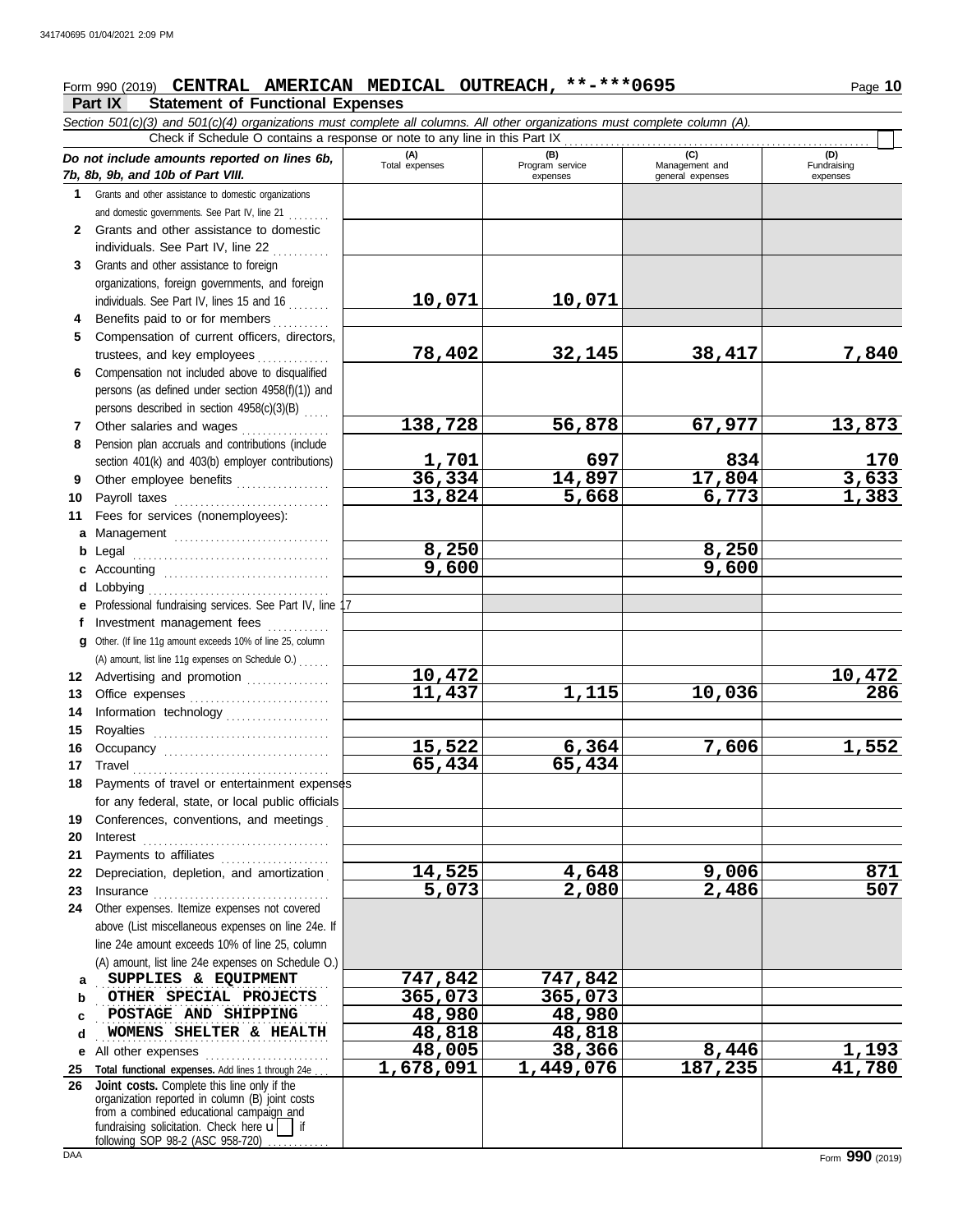#### Form 990 (2019) **CENTRAL AMERICAN MEDICAL OUTREACH, \*\*-\*\*\*0695** Page 11 **CENTRAL AMERICAN MEDICAL OUTREACH, \*\*-\*\*\*0695**

| Check if Schedule O contains a response or note to any line in this Part X<br>(A)<br>(B)<br>Beginning of year<br>End of year<br>$\overline{1}$ 23,631<br>$\overline{1}$<br>Cash-non-interest-bearing<br>1<br>341,818<br>$\mathbf{2}$<br>2<br>3<br>3<br>15,917<br>4<br>4<br>Loans and other receivables from any current or former officer, director,<br>5<br>trustee, key employee, creator or founder, substantial contributor, or 35%<br>5<br>controlled entity or family member of any of these persons [<br>Loans and other receivables from other disqualified persons (as defined<br>6<br>under section 4958(f)(1)), and persons described in section $4958(c)(3)(B)$<br>6<br>Assets<br>$\overline{7}$<br>7<br>250,881<br>8<br>Inventories for sale or use<br>8<br>15,934<br>9<br>Prepaid expenses and deferred charges<br>9<br>10a Land, buildings, and equipment: cost or other<br>498,739<br>221,542<br>291,720<br>10 <sub>b</sub><br>10 <sub>c</sub><br><b>b</b> Less: accumulated depreciation<br>. |                           |
|----------------------------------------------------------------------------------------------------------------------------------------------------------------------------------------------------------------------------------------------------------------------------------------------------------------------------------------------------------------------------------------------------------------------------------------------------------------------------------------------------------------------------------------------------------------------------------------------------------------------------------------------------------------------------------------------------------------------------------------------------------------------------------------------------------------------------------------------------------------------------------------------------------------------------------------------------------------------------------------------------------------|---------------------------|
|                                                                                                                                                                                                                                                                                                                                                                                                                                                                                                                                                                                                                                                                                                                                                                                                                                                                                                                                                                                                                |                           |
|                                                                                                                                                                                                                                                                                                                                                                                                                                                                                                                                                                                                                                                                                                                                                                                                                                                                                                                                                                                                                |                           |
|                                                                                                                                                                                                                                                                                                                                                                                                                                                                                                                                                                                                                                                                                                                                                                                                                                                                                                                                                                                                                | 136,684                   |
|                                                                                                                                                                                                                                                                                                                                                                                                                                                                                                                                                                                                                                                                                                                                                                                                                                                                                                                                                                                                                | 277,385                   |
|                                                                                                                                                                                                                                                                                                                                                                                                                                                                                                                                                                                                                                                                                                                                                                                                                                                                                                                                                                                                                |                           |
|                                                                                                                                                                                                                                                                                                                                                                                                                                                                                                                                                                                                                                                                                                                                                                                                                                                                                                                                                                                                                | 33,083                    |
|                                                                                                                                                                                                                                                                                                                                                                                                                                                                                                                                                                                                                                                                                                                                                                                                                                                                                                                                                                                                                |                           |
|                                                                                                                                                                                                                                                                                                                                                                                                                                                                                                                                                                                                                                                                                                                                                                                                                                                                                                                                                                                                                |                           |
|                                                                                                                                                                                                                                                                                                                                                                                                                                                                                                                                                                                                                                                                                                                                                                                                                                                                                                                                                                                                                |                           |
|                                                                                                                                                                                                                                                                                                                                                                                                                                                                                                                                                                                                                                                                                                                                                                                                                                                                                                                                                                                                                |                           |
|                                                                                                                                                                                                                                                                                                                                                                                                                                                                                                                                                                                                                                                                                                                                                                                                                                                                                                                                                                                                                |                           |
|                                                                                                                                                                                                                                                                                                                                                                                                                                                                                                                                                                                                                                                                                                                                                                                                                                                                                                                                                                                                                |                           |
|                                                                                                                                                                                                                                                                                                                                                                                                                                                                                                                                                                                                                                                                                                                                                                                                                                                                                                                                                                                                                | 195,046                   |
|                                                                                                                                                                                                                                                                                                                                                                                                                                                                                                                                                                                                                                                                                                                                                                                                                                                                                                                                                                                                                | 16,744                    |
|                                                                                                                                                                                                                                                                                                                                                                                                                                                                                                                                                                                                                                                                                                                                                                                                                                                                                                                                                                                                                |                           |
|                                                                                                                                                                                                                                                                                                                                                                                                                                                                                                                                                                                                                                                                                                                                                                                                                                                                                                                                                                                                                |                           |
|                                                                                                                                                                                                                                                                                                                                                                                                                                                                                                                                                                                                                                                                                                                                                                                                                                                                                                                                                                                                                | 277,197                   |
| Investments-publicly traded securities<br>11<br>11                                                                                                                                                                                                                                                                                                                                                                                                                                                                                                                                                                                                                                                                                                                                                                                                                                                                                                                                                             |                           |
| 87,631<br>12<br>12                                                                                                                                                                                                                                                                                                                                                                                                                                                                                                                                                                                                                                                                                                                                                                                                                                                                                                                                                                                             | 87,631                    |
| 13<br>13                                                                                                                                                                                                                                                                                                                                                                                                                                                                                                                                                                                                                                                                                                                                                                                                                                                                                                                                                                                                       |                           |
| 14<br>Intangible assets<br>14                                                                                                                                                                                                                                                                                                                                                                                                                                                                                                                                                                                                                                                                                                                                                                                                                                                                                                                                                                                  |                           |
| 83,901<br>15<br>Other assets. See Part IV, line 11<br>15                                                                                                                                                                                                                                                                                                                                                                                                                                                                                                                                                                                                                                                                                                                                                                                                                                                                                                                                                       | 108,834                   |
| 1,211,433<br>16<br>16<br><b>Total assets.</b> Add lines 1 through 15 (must equal line 33)                                                                                                                                                                                                                                                                                                                                                                                                                                                                                                                                                                                                                                                                                                                                                                                                                                                                                                                      | 1,132,604                 |
| 80,090<br>17<br>17                                                                                                                                                                                                                                                                                                                                                                                                                                                                                                                                                                                                                                                                                                                                                                                                                                                                                                                                                                                             | 65,796                    |
| 18<br>Grants payable<br>18                                                                                                                                                                                                                                                                                                                                                                                                                                                                                                                                                                                                                                                                                                                                                                                                                                                                                                                                                                                     |                           |
| 19<br>19<br>Deferred revenue                                                                                                                                                                                                                                                                                                                                                                                                                                                                                                                                                                                                                                                                                                                                                                                                                                                                                                                                                                                   |                           |
| 20<br>20                                                                                                                                                                                                                                                                                                                                                                                                                                                                                                                                                                                                                                                                                                                                                                                                                                                                                                                                                                                                       |                           |
| 21<br>21<br>Escrow or custodial account liability. Complete Part IV of Schedule D <sub>1111111111111</sub>                                                                                                                                                                                                                                                                                                                                                                                                                                                                                                                                                                                                                                                                                                                                                                                                                                                                                                     |                           |
| Loans and other payables to any current or former officer, director,<br>22                                                                                                                                                                                                                                                                                                                                                                                                                                                                                                                                                                                                                                                                                                                                                                                                                                                                                                                                     |                           |
| trustee, key employee, creator or founder, substantial contributor, or 35%                                                                                                                                                                                                                                                                                                                                                                                                                                                                                                                                                                                                                                                                                                                                                                                                                                                                                                                                     |                           |
| Liabilities<br>22<br>controlled entity or family member of any of these persons                                                                                                                                                                                                                                                                                                                                                                                                                                                                                                                                                                                                                                                                                                                                                                                                                                                                                                                                |                           |
| Secured mortgages and notes payable to unrelated third parties<br>23<br>23                                                                                                                                                                                                                                                                                                                                                                                                                                                                                                                                                                                                                                                                                                                                                                                                                                                                                                                                     |                           |
| 24<br>Unsecured notes and loans payable to unrelated third parties<br>24                                                                                                                                                                                                                                                                                                                                                                                                                                                                                                                                                                                                                                                                                                                                                                                                                                                                                                                                       |                           |
| Other liabilities (including federal income tax, payables to related third<br>25                                                                                                                                                                                                                                                                                                                                                                                                                                                                                                                                                                                                                                                                                                                                                                                                                                                                                                                               |                           |
| parties, and other liabilities not included on lines 17-24). Complete Part X                                                                                                                                                                                                                                                                                                                                                                                                                                                                                                                                                                                                                                                                                                                                                                                                                                                                                                                                   |                           |
| 250,000<br>25<br>of Schedule D                                                                                                                                                                                                                                                                                                                                                                                                                                                                                                                                                                                                                                                                                                                                                                                                                                                                                                                                                                                 | 250,000                   |
| 330,090<br>26<br>26                                                                                                                                                                                                                                                                                                                                                                                                                                                                                                                                                                                                                                                                                                                                                                                                                                                                                                                                                                                            | 315,796                   |
| Organizations that follow FASB ASC 958, check here $\boxed{\mathbf{X}}$<br><b>Fund Balances</b><br>and complete lines 27, 28, 32, and 33.                                                                                                                                                                                                                                                                                                                                                                                                                                                                                                                                                                                                                                                                                                                                                                                                                                                                      |                           |
| 752,483<br>Net assets without donor restrictions<br>27<br>27                                                                                                                                                                                                                                                                                                                                                                                                                                                                                                                                                                                                                                                                                                                                                                                                                                                                                                                                                   |                           |
| 128,860<br>Net assets with donor restrictions<br>28<br>28                                                                                                                                                                                                                                                                                                                                                                                                                                                                                                                                                                                                                                                                                                                                                                                                                                                                                                                                                      | $\frac{574,748}{242,060}$ |
| Organizations that do not follow FASB ASC 958, check here u                                                                                                                                                                                                                                                                                                                                                                                                                                                                                                                                                                                                                                                                                                                                                                                                                                                                                                                                                    |                           |
| and complete lines 29 through 33.                                                                                                                                                                                                                                                                                                                                                                                                                                                                                                                                                                                                                                                                                                                                                                                                                                                                                                                                                                              |                           |
| Capital stock or trust principal, or current funds<br>29<br>29                                                                                                                                                                                                                                                                                                                                                                                                                                                                                                                                                                                                                                                                                                                                                                                                                                                                                                                                                 |                           |
| 30<br>30                                                                                                                                                                                                                                                                                                                                                                                                                                                                                                                                                                                                                                                                                                                                                                                                                                                                                                                                                                                                       |                           |
| Retained earnings, endowment, accumulated income, or other funds<br>31<br>31                                                                                                                                                                                                                                                                                                                                                                                                                                                                                                                                                                                                                                                                                                                                                                                                                                                                                                                                   |                           |
| Net Assets or<br>881, 343<br>Total net assets or fund balances<br>32<br>32                                                                                                                                                                                                                                                                                                                                                                                                                                                                                                                                                                                                                                                                                                                                                                                                                                                                                                                                     | 816,808                   |
| <u>1,211,433 33</u><br>33                                                                                                                                                                                                                                                                                                                                                                                                                                                                                                                                                                                                                                                                                                                                                                                                                                                                                                                                                                                      | <u>1,132,604</u>          |

Form **990** (2019)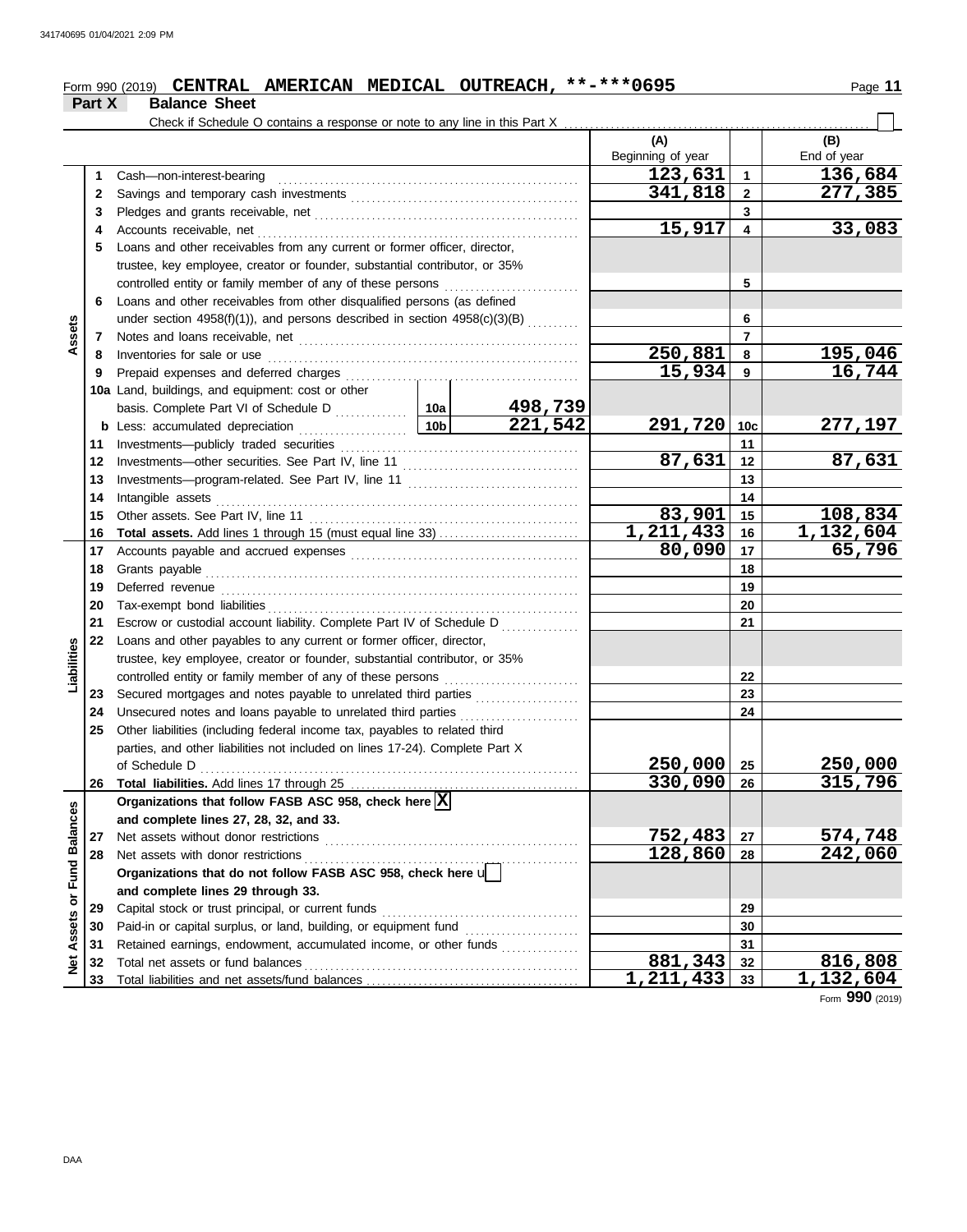|    | Form 990 (2019) CENTRAL AMERICAN MEDICAL OUTREACH, **-***0695                                                                                                                                                                  |                         |                |     | Page 12   |
|----|--------------------------------------------------------------------------------------------------------------------------------------------------------------------------------------------------------------------------------|-------------------------|----------------|-----|-----------|
|    | <b>Reconciliation of Net Assets</b><br>Part XI                                                                                                                                                                                 |                         |                |     |           |
|    |                                                                                                                                                                                                                                |                         |                |     |           |
| 1  |                                                                                                                                                                                                                                | $\mathbf{1}$            | 1,613,556      |     |           |
| 2  |                                                                                                                                                                                                                                | $\mathbf{2}$            | 1,678,091      |     |           |
| 3  | Revenue less expenses. Subtract line 2 from line 1                                                                                                                                                                             | $\overline{3}$          |                |     | $-64,535$ |
| 4  | Net assets or fund balances at beginning of year (must equal Part X, line 32, column (A))                                                                                                                                      | $\overline{\mathbf{4}}$ |                |     | 881,343   |
| 5  | Net unrealized gains (losses) on investments [11] matter contracts and the state of the state of the state of the state of the state of the state of the state of the state of the state of the state of the state of the stat | 5                       |                |     |           |
| 6  |                                                                                                                                                                                                                                | 6                       |                |     |           |
| 7  | Investment expenses                                                                                                                                                                                                            | $\overline{7}$          |                |     |           |
| 8  | Prior period adjustments                                                                                                                                                                                                       | 8                       |                |     |           |
| 9  | Other changes in net assets or fund balances (explain on Schedule O)                                                                                                                                                           | 9                       |                |     |           |
| 10 | Net assets or fund balances at end of year. Combine lines 3 through 9 (must equal Part X, line                                                                                                                                 |                         |                |     |           |
|    | 32, column (B))                                                                                                                                                                                                                | 10                      |                |     | 816,808   |
|    | <b>Financial Statements and Reporting</b><br>Part XII                                                                                                                                                                          |                         |                |     |           |
|    |                                                                                                                                                                                                                                |                         |                |     |           |
|    |                                                                                                                                                                                                                                |                         |                | Yes | No        |
|    | $ \mathbf{X} $ Accrual<br>Accounting method used to prepare the Form 990:     Cash<br>Other                                                                                                                                    |                         |                |     |           |
|    | If the organization changed its method of accounting from a prior year or checked "Other," explain in                                                                                                                          |                         |                |     |           |
|    | Schedule O.                                                                                                                                                                                                                    |                         |                |     |           |
|    | 2a Were the organization's financial statements compiled or reviewed by an independent accountant?                                                                                                                             |                         | 2a             |     | X         |
|    | If "Yes," check a box below to indicate whether the financial statements for the year were compiled or                                                                                                                         |                         |                |     |           |
|    | reviewed on a separate basis, consolidated basis, or both:                                                                                                                                                                     |                         |                |     |           |
|    | Both consolidated and separate basis<br>Separate basis<br>Consolidated basis                                                                                                                                                   |                         |                |     |           |
|    | <b>b</b> Were the organization's financial statements audited by an independent accountant?                                                                                                                                    |                         | 2b             | х   |           |
|    | If "Yes," check a box below to indicate whether the financial statements for the year were audited on a                                                                                                                        |                         |                |     |           |
|    | separate basis, consolidated basis, or both:                                                                                                                                                                                   |                         |                |     |           |
|    | Separate basis $ \mathbf{X} $ Consolidated basis<br>  Both consolidated and separate basis                                                                                                                                     |                         |                |     |           |
|    | c If "Yes" to line 2a or 2b, does the organization have a committee that assumes responsibility for oversight of                                                                                                               |                         |                |     |           |
|    | the audit, review, or compilation of its financial statements and selection of an independent accountant?                                                                                                                      |                         | 2c             | Х   |           |
|    | If the organization changed either its oversight process or selection process during the tax year, explain on                                                                                                                  |                         |                |     |           |
|    | Schedule O.                                                                                                                                                                                                                    |                         |                |     |           |
|    | 3a As a result of a federal award, was the organization required to undergo an audit or audits as set forth in the                                                                                                             |                         |                |     |           |
|    | Single Audit Act and OMB Circular A-133?                                                                                                                                                                                       |                         | 3a             |     | x         |
|    | b If "Yes," did the organization undergo the required audit or audits? If the organization did not undergo the                                                                                                                 |                         |                |     |           |
|    | required audit or audits, explain why on Schedule O and describe any steps taken to undergo such audits                                                                                                                        |                         | 3 <sub>b</sub> |     |           |

Form **990** (2019)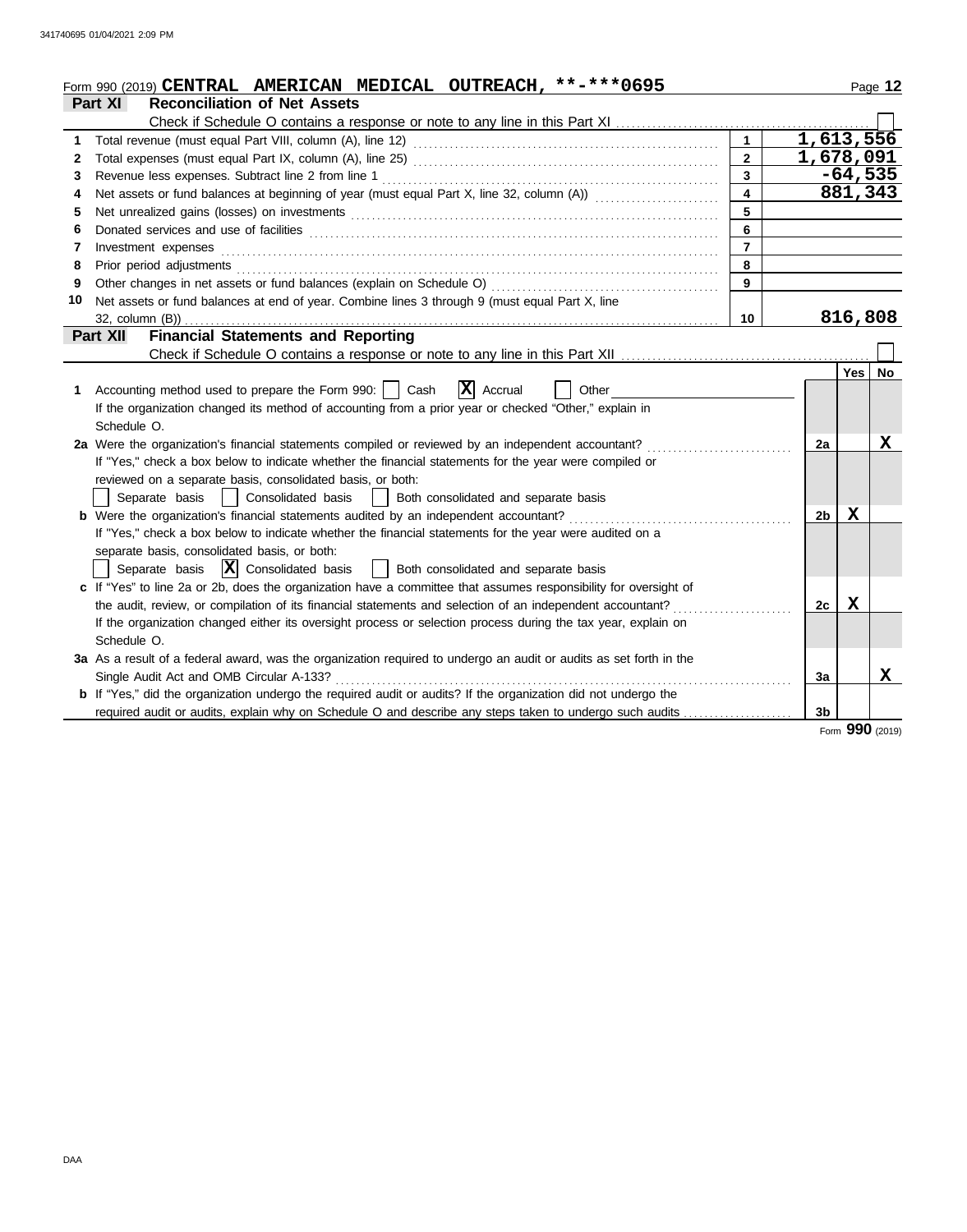| <b>SCHEDULE A</b>                                                                                                                                          |                                                                                                                                                                    | <b>Public Charity Status and Public Support</b>                                                                                                                                                                                                                                                                                                                                                                                                                                                                                                                                                                                                                                                                                                                                                                                                                                                                                                                                                                                                                                                                                                                                                                                                                                                                                                                                                                                                                                                                                                                                                                                                                                                                                                                                                                                                                                                                                                                                                                                                                                                                                                                                                                                                                                                                                                                                                                                                                                                                                                                                                                                                                                                                                                                                                                                                                                                                                                                                                                                                                                                                                                                                                                                                                                                                                                                                                                                                                                                                                                                                                                                                                                                                                                                                                                                                                                                                                             |                                       |                               | OMB No. 1545-0047                    |
|------------------------------------------------------------------------------------------------------------------------------------------------------------|--------------------------------------------------------------------------------------------------------------------------------------------------------------------|---------------------------------------------------------------------------------------------------------------------------------------------------------------------------------------------------------------------------------------------------------------------------------------------------------------------------------------------------------------------------------------------------------------------------------------------------------------------------------------------------------------------------------------------------------------------------------------------------------------------------------------------------------------------------------------------------------------------------------------------------------------------------------------------------------------------------------------------------------------------------------------------------------------------------------------------------------------------------------------------------------------------------------------------------------------------------------------------------------------------------------------------------------------------------------------------------------------------------------------------------------------------------------------------------------------------------------------------------------------------------------------------------------------------------------------------------------------------------------------------------------------------------------------------------------------------------------------------------------------------------------------------------------------------------------------------------------------------------------------------------------------------------------------------------------------------------------------------------------------------------------------------------------------------------------------------------------------------------------------------------------------------------------------------------------------------------------------------------------------------------------------------------------------------------------------------------------------------------------------------------------------------------------------------------------------------------------------------------------------------------------------------------------------------------------------------------------------------------------------------------------------------------------------------------------------------------------------------------------------------------------------------------------------------------------------------------------------------------------------------------------------------------------------------------------------------------------------------------------------------------------------------------------------------------------------------------------------------------------------------------------------------------------------------------------------------------------------------------------------------------------------------------------------------------------------------------------------------------------------------------------------------------------------------------------------------------------------------------------------------------------------------------------------------------------------------------------------------------------------------------------------------------------------------------------------------------------------------------------------------------------------------------------------------------------------------------------------------------------------------------------------------------------------------------------------------------------------------------------------------------------------------------------------------------------------------|---------------------------------------|-------------------------------|--------------------------------------|
| (Form 990 or 990-EZ)                                                                                                                                       |                                                                                                                                                                    | Complete if the organization is a section $501(c)(3)$ organization or a section $4947(a)(1)$ nonexempt charitable trust.                                                                                                                                                                                                                                                                                                                                                                                                                                                                                                                                                                                                                                                                                                                                                                                                                                                                                                                                                                                                                                                                                                                                                                                                                                                                                                                                                                                                                                                                                                                                                                                                                                                                                                                                                                                                                                                                                                                                                                                                                                                                                                                                                                                                                                                                                                                                                                                                                                                                                                                                                                                                                                                                                                                                                                                                                                                                                                                                                                                                                                                                                                                                                                                                                                                                                                                                                                                                                                                                                                                                                                                                                                                                                                                                                                                                                    |                                       |                               | 9                                    |
| Department of the Treasury                                                                                                                                 |                                                                                                                                                                    | La Attach to Form 990 or Form 990-EZ.                                                                                                                                                                                                                                                                                                                                                                                                                                                                                                                                                                                                                                                                                                                                                                                                                                                                                                                                                                                                                                                                                                                                                                                                                                                                                                                                                                                                                                                                                                                                                                                                                                                                                                                                                                                                                                                                                                                                                                                                                                                                                                                                                                                                                                                                                                                                                                                                                                                                                                                                                                                                                                                                                                                                                                                                                                                                                                                                                                                                                                                                                                                                                                                                                                                                                                                                                                                                                                                                                                                                                                                                                                                                                                                                                                                                                                                                                                       |                                       |                               | Open to Public                       |
| Internal Revenue Service                                                                                                                                   |                                                                                                                                                                    | u Go to www.irs.gov/Form990 for instructions and the latest information.                                                                                                                                                                                                                                                                                                                                                                                                                                                                                                                                                                                                                                                                                                                                                                                                                                                                                                                                                                                                                                                                                                                                                                                                                                                                                                                                                                                                                                                                                                                                                                                                                                                                                                                                                                                                                                                                                                                                                                                                                                                                                                                                                                                                                                                                                                                                                                                                                                                                                                                                                                                                                                                                                                                                                                                                                                                                                                                                                                                                                                                                                                                                                                                                                                                                                                                                                                                                                                                                                                                                                                                                                                                                                                                                                                                                                                                                    |                                       |                               | Inspection                           |
| Name of the organization                                                                                                                                   |                                                                                                                                                                    | CENTRAL AMERICAN MEDICAL OUTREACH,                                                                                                                                                                                                                                                                                                                                                                                                                                                                                                                                                                                                                                                                                                                                                                                                                                                                                                                                                                                                                                                                                                                                                                                                                                                                                                                                                                                                                                                                                                                                                                                                                                                                                                                                                                                                                                                                                                                                                                                                                                                                                                                                                                                                                                                                                                                                                                                                                                                                                                                                                                                                                                                                                                                                                                                                                                                                                                                                                                                                                                                                                                                                                                                                                                                                                                                                                                                                                                                                                                                                                                                                                                                                                                                                                                                                                                                                                                          |                                       |                               | Employer identification number       |
|                                                                                                                                                            |                                                                                                                                                                    |                                                                                                                                                                                                                                                                                                                                                                                                                                                                                                                                                                                                                                                                                                                                                                                                                                                                                                                                                                                                                                                                                                                                                                                                                                                                                                                                                                                                                                                                                                                                                                                                                                                                                                                                                                                                                                                                                                                                                                                                                                                                                                                                                                                                                                                                                                                                                                                                                                                                                                                                                                                                                                                                                                                                                                                                                                                                                                                                                                                                                                                                                                                                                                                                                                                                                                                                                                                                                                                                                                                                                                                                                                                                                                                                                                                                                                                                                                                                             |                                       |                               |                                      |
|                                                                                                                                                            |                                                                                                                                                                    |                                                                                                                                                                                                                                                                                                                                                                                                                                                                                                                                                                                                                                                                                                                                                                                                                                                                                                                                                                                                                                                                                                                                                                                                                                                                                                                                                                                                                                                                                                                                                                                                                                                                                                                                                                                                                                                                                                                                                                                                                                                                                                                                                                                                                                                                                                                                                                                                                                                                                                                                                                                                                                                                                                                                                                                                                                                                                                                                                                                                                                                                                                                                                                                                                                                                                                                                                                                                                                                                                                                                                                                                                                                                                                                                                                                                                                                                                                                                             |                                       |                               |                                      |
| Part I<br>1<br>2<br>3<br>4<br>city, and state:<br>5<br>6<br>$ {\bf x} $<br>7<br>8<br>9<br>university:<br>10<br>11<br>12<br>a<br>b<br>c<br>d<br>е<br>f<br>g | INC.<br>section 170(b)(1)(A)(iv). (Complete Part II.)<br>described in section 170(b)(1)(A)(vi). (Complete Part II.)<br>Enter the number of supported organizations | Reason for Public Charity Status (All organizations must complete this part.) See instructions.<br>The organization is not a private foundation because it is: (For lines 1 through 12, check only one box.)<br>A church, convention of churches, or association of churches described in section 170(b)(1)(A)(i).<br>A school described in section 170(b)(1)(A)(ii). (Attach Schedule E (Form 990 or 990-EZ).)<br>A hospital or a cooperative hospital service organization described in section 170(b)(1)(A)(iii).<br>A medical research organization operated in conjunction with a hospital described in section 170(b)(1)(A)(iii). Enter the hospital's name,<br>An organization operated for the benefit of a college or university owned or operated by a governmental unit described in<br>A federal, state, or local government or governmental unit described in section 170(b)(1)(A)(v).<br>An organization that normally receives a substantial part of its support from a governmental unit or from the general public<br>A community trust described in section 170(b)(1)(A)(vi). (Complete Part II.)<br>An agricultural research organization described in section 170(b)(1)(A)(ix) operated in conjunction with a land-grant college<br>or university or a non-land-grant college of agriculture (see instructions). Enter the name, city, and state of the college or<br>An organization that normally receives: (1) more than 33 1/3% of its support from contributions, membership fees, and gross<br>receipts from activities related to its exempt functions—subject to certain exceptions, and (2) no more than 33 1/3% of its<br>support from gross investment income and unrelated business taxable income (less section 511 tax) from businesses<br>acquired by the organization after June 30, 1975. See section 509(a)(2). (Complete Part III.)<br>An organization organized and operated exclusively to test for public safety. See section 509(a)(4).<br>An organization organized and operated exclusively for the benefit of, to perform the functions of, or to carry out the purposes<br>of one or more publicly supported organizations described in section 509(a)(1) or section 509(a)(2). See section 509(a)(3).<br>Check the box in lines 12a through 12d that describes the type of supporting organization and complete lines 12e, 12f, and 12g.<br>Type I. A supporting organization operated, supervised, or controlled by its supported organization(s), typically by giving<br>the supported organization(s) the power to regularly appoint or elect a majority of the directors or trustees of the<br>supporting organization. You must complete Part IV, Sections A and B.<br>Type II. A supporting organization supervised or controlled in connection with its supported organization(s), by having<br>control or management of the supporting organization vested in the same persons that control or manage the supported<br>organization(s). You must complete Part IV, Sections A and C.<br>Type III functionally integrated. A supporting organization operated in connection with, and functionally integrated with,<br>its supported organization(s) (see instructions). You must complete Part IV, Sections A, D, and E.<br>Type III non-functionally integrated. A supporting organization operated in connection with its supported organization(s)<br>that is not functionally integrated. The organization generally must satisfy a distribution requirement and an attentiveness<br>requirement (see instructions). You must complete Part IV, Sections A and D, and Part V.<br>Check this box if the organization received a written determination from the IRS that it is a Type I, Type II, Type III<br>functionally integrated, or Type III non-functionally integrated supporting organization.<br>Provide the following information about the supported organization(s). |                                       | **-***0695                    |                                      |
| (i) Name of supported                                                                                                                                      | $(ii)$ EIN                                                                                                                                                         | (iii) Type of organization                                                                                                                                                                                                                                                                                                                                                                                                                                                                                                                                                                                                                                                                                                                                                                                                                                                                                                                                                                                                                                                                                                                                                                                                                                                                                                                                                                                                                                                                                                                                                                                                                                                                                                                                                                                                                                                                                                                                                                                                                                                                                                                                                                                                                                                                                                                                                                                                                                                                                                                                                                                                                                                                                                                                                                                                                                                                                                                                                                                                                                                                                                                                                                                                                                                                                                                                                                                                                                                                                                                                                                                                                                                                                                                                                                                                                                                                                                                  | (iv) Is the organization              | (v) Amount of monetary        | (vi) Amount of                       |
| organization                                                                                                                                               |                                                                                                                                                                    | (described on lines 1-10<br>above (see instructions))                                                                                                                                                                                                                                                                                                                                                                                                                                                                                                                                                                                                                                                                                                                                                                                                                                                                                                                                                                                                                                                                                                                                                                                                                                                                                                                                                                                                                                                                                                                                                                                                                                                                                                                                                                                                                                                                                                                                                                                                                                                                                                                                                                                                                                                                                                                                                                                                                                                                                                                                                                                                                                                                                                                                                                                                                                                                                                                                                                                                                                                                                                                                                                                                                                                                                                                                                                                                                                                                                                                                                                                                                                                                                                                                                                                                                                                                                       | listed in your governing<br>document? | support (see<br>instructions) | other support (see<br>instructions)  |
|                                                                                                                                                            |                                                                                                                                                                    |                                                                                                                                                                                                                                                                                                                                                                                                                                                                                                                                                                                                                                                                                                                                                                                                                                                                                                                                                                                                                                                                                                                                                                                                                                                                                                                                                                                                                                                                                                                                                                                                                                                                                                                                                                                                                                                                                                                                                                                                                                                                                                                                                                                                                                                                                                                                                                                                                                                                                                                                                                                                                                                                                                                                                                                                                                                                                                                                                                                                                                                                                                                                                                                                                                                                                                                                                                                                                                                                                                                                                                                                                                                                                                                                                                                                                                                                                                                                             | Yes<br>No                             |                               |                                      |
| (A)                                                                                                                                                        |                                                                                                                                                                    |                                                                                                                                                                                                                                                                                                                                                                                                                                                                                                                                                                                                                                                                                                                                                                                                                                                                                                                                                                                                                                                                                                                                                                                                                                                                                                                                                                                                                                                                                                                                                                                                                                                                                                                                                                                                                                                                                                                                                                                                                                                                                                                                                                                                                                                                                                                                                                                                                                                                                                                                                                                                                                                                                                                                                                                                                                                                                                                                                                                                                                                                                                                                                                                                                                                                                                                                                                                                                                                                                                                                                                                                                                                                                                                                                                                                                                                                                                                                             |                                       |                               |                                      |
| (B)                                                                                                                                                        |                                                                                                                                                                    |                                                                                                                                                                                                                                                                                                                                                                                                                                                                                                                                                                                                                                                                                                                                                                                                                                                                                                                                                                                                                                                                                                                                                                                                                                                                                                                                                                                                                                                                                                                                                                                                                                                                                                                                                                                                                                                                                                                                                                                                                                                                                                                                                                                                                                                                                                                                                                                                                                                                                                                                                                                                                                                                                                                                                                                                                                                                                                                                                                                                                                                                                                                                                                                                                                                                                                                                                                                                                                                                                                                                                                                                                                                                                                                                                                                                                                                                                                                                             |                                       |                               |                                      |
| (C)                                                                                                                                                        |                                                                                                                                                                    |                                                                                                                                                                                                                                                                                                                                                                                                                                                                                                                                                                                                                                                                                                                                                                                                                                                                                                                                                                                                                                                                                                                                                                                                                                                                                                                                                                                                                                                                                                                                                                                                                                                                                                                                                                                                                                                                                                                                                                                                                                                                                                                                                                                                                                                                                                                                                                                                                                                                                                                                                                                                                                                                                                                                                                                                                                                                                                                                                                                                                                                                                                                                                                                                                                                                                                                                                                                                                                                                                                                                                                                                                                                                                                                                                                                                                                                                                                                                             |                                       |                               |                                      |
| (D)                                                                                                                                                        |                                                                                                                                                                    |                                                                                                                                                                                                                                                                                                                                                                                                                                                                                                                                                                                                                                                                                                                                                                                                                                                                                                                                                                                                                                                                                                                                                                                                                                                                                                                                                                                                                                                                                                                                                                                                                                                                                                                                                                                                                                                                                                                                                                                                                                                                                                                                                                                                                                                                                                                                                                                                                                                                                                                                                                                                                                                                                                                                                                                                                                                                                                                                                                                                                                                                                                                                                                                                                                                                                                                                                                                                                                                                                                                                                                                                                                                                                                                                                                                                                                                                                                                                             |                                       |                               |                                      |
| (E)                                                                                                                                                        |                                                                                                                                                                    |                                                                                                                                                                                                                                                                                                                                                                                                                                                                                                                                                                                                                                                                                                                                                                                                                                                                                                                                                                                                                                                                                                                                                                                                                                                                                                                                                                                                                                                                                                                                                                                                                                                                                                                                                                                                                                                                                                                                                                                                                                                                                                                                                                                                                                                                                                                                                                                                                                                                                                                                                                                                                                                                                                                                                                                                                                                                                                                                                                                                                                                                                                                                                                                                                                                                                                                                                                                                                                                                                                                                                                                                                                                                                                                                                                                                                                                                                                                                             |                                       |                               |                                      |
| Total                                                                                                                                                      |                                                                                                                                                                    | For Paperwork Reduction Act Notice, see the Instructions for Form 990 or 990-EZ.                                                                                                                                                                                                                                                                                                                                                                                                                                                                                                                                                                                                                                                                                                                                                                                                                                                                                                                                                                                                                                                                                                                                                                                                                                                                                                                                                                                                                                                                                                                                                                                                                                                                                                                                                                                                                                                                                                                                                                                                                                                                                                                                                                                                                                                                                                                                                                                                                                                                                                                                                                                                                                                                                                                                                                                                                                                                                                                                                                                                                                                                                                                                                                                                                                                                                                                                                                                                                                                                                                                                                                                                                                                                                                                                                                                                                                                            |                                       |                               | Schedule A (Form 990 or 990-EZ) 2019 |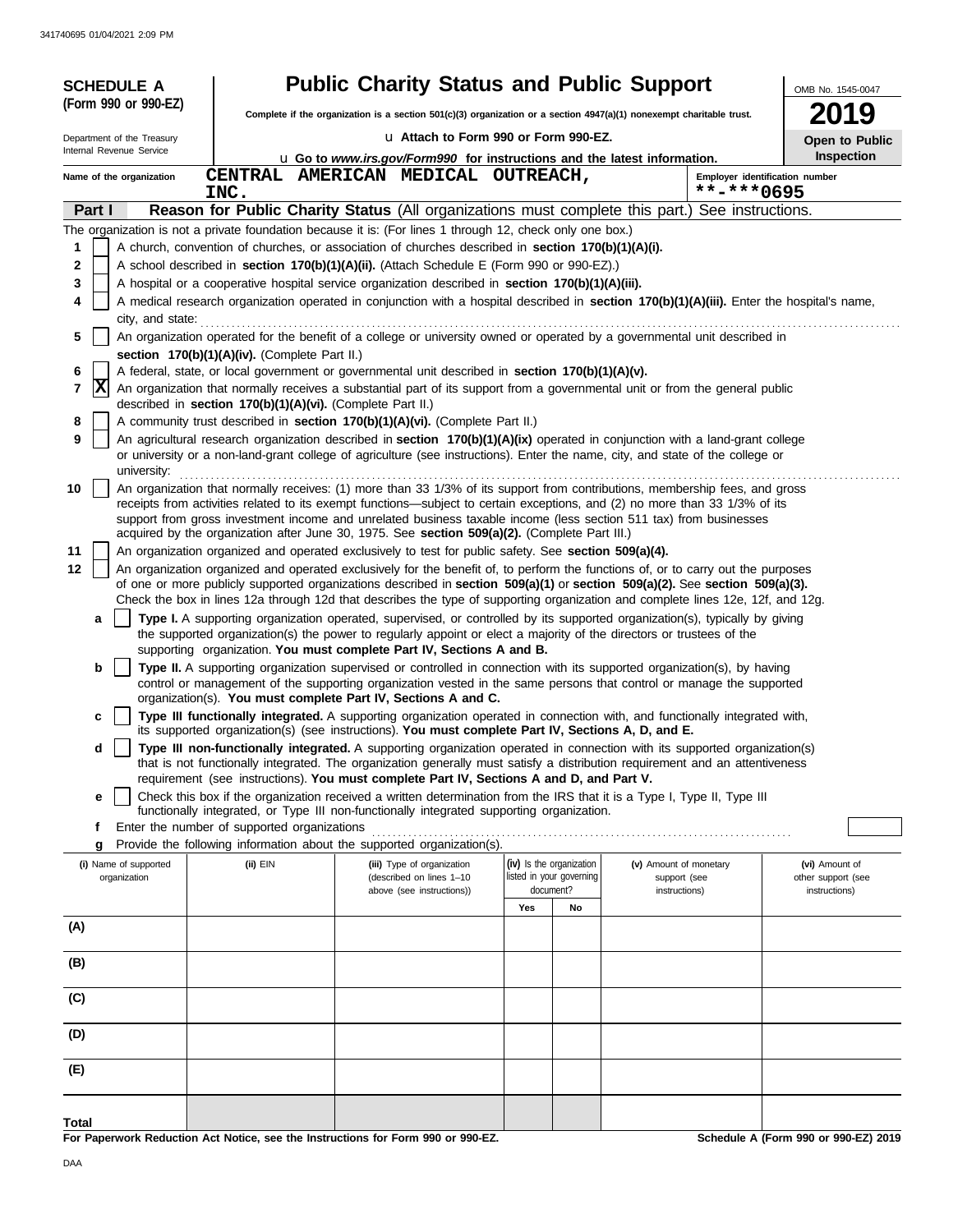(Explain in Part VI.) . . . . . . . . . . . . . . . . . . . governmental unit or publicly **Section A. Public Support Total support.** Add lines 7 through 10 loss from the sale of capital assets Other income. Do not include gain or is regularly carried on . . . . . . . . . . . . . . . activities, whether or not the business Net income from unrelated business rents, royalties, and income from payments received on securities loans, Gross income from interest, dividends, line 1 that exceeds 2% of the amount supported organization) included on each person (other than a The portion of total contributions by **Total.** Add lines 1 through 3 .......... The value of services or facilities to or expended on its behalf ......... organization's benefit and either paid Tax revenues levied for the First five years. If the Form 990 is for the organization's first, second, third, fourth, or fifth tax year as a section 501(c)(3) Gross receipts from related activities, etc. (see instructions) . . . . . . . . . . . . . . . . . . . . . . . . . . . . . . . . . . . . . . . . . . . . . . . . . . . . . . . . . . . . . . . Amounts from line 4 Public support. Subtract line 5 from line 4 include any "unusual grants.") . . . . . . . . membership fees received. (Do not Gifts, grants, contributions, and Schedule A (Form 990 or 990-EZ) 2019 **CENTRAL AMERICAN MEDICAL OUTREACH, \*\*-\*\*\*0695** Page 2 **13 12 11 9 8 6 4 3 2 1 (a)** 2015 **(b)** 2016 **(c)** 2017 **(d)** 2018 **(e)** 2019 (Complete only if you checked the box on line 5, 7, or 8 of Part I or if the organization failed to qualify under **Part II Support Schedule for Organizations Described in Sections 170(b)(1)(A)(iv) and 170(b)(1)(A)(vi)** Calendar year (or fiscal year beginning in) **\u** | (a) 2015 | (b) 2016 | (c) 2017 | (d) 2018 | (e) 2019 | (f) Total furnished by a governmental unit to the organization without charge **5 Section B. Total Support 7** similar sources **10** organization, check this box and stop here **Section C. Computation of Public Support Percentage 12 14** Public support percentage for 2019 (line 6, column (f) divided by line 11, column (f)) . . . . . . . . . . . . . . . . . . . . . . . . . . . . . . . . . . . . . . Public support percentage from 2018 Schedule A, Part II, line 14 . . . . . . . . . . . . . . . . . . . . . . . . . . . . . . . . . . . . . . . . . . . . . . . . . . . . . . . . . . **15 16a 33 1/3% support test—2019.** If the organization did not check the box on line 13, and line 14 is 33 1/3% or more, check this box and stop here. The organization qualifies as a publicly supported organization ............... **b 33 1/3% support test—2018.** If the organization did not check a box on line 13 or 16a, and line 15 is 33 1/3% or more, check this box and **stop here.** The organization qualifies as a publicly supported organization . . . . . . . . . . . . . . . . . . . . . . . . . . . . . . . . . . . . . . . . . . . . . . . . . . . . . . **17a 10%-facts-and-circumstances test—2019.** If the organization did not check a box on line 13, 16a, or 16b, and line 14 is 10% or more, and if the organization meets the "facts-and-circumstances" test, check this box and **stop here.** Explain in Part VI how the organization meets the "facts-and-circumstances" test. The organization qualifies as a publicly supported **b 10%-facts-and-circumstances test—2018.** If the organization did not check a box on line 13, 16a, 16b, or 17a, and line Explain in Part VI how the organization meets the "facts-and-circumstances" test. The organization qualifies as a publicly 15 is 10% or more, and if the organization meets the "facts-and-circumstances" test, check this box and **stop here. 18 Private foundation.** If the organization did not check a box on line 13, 16a, 16b, 17a, or 17b, check this box and see **14 15 % 98.29 % 98.41** Calendar year (or fiscal year beginning in)  $\bf{u}$  (a) 2015 (b) 2016 (c) 2017 (d) 2018 (e) 2019 (f) Total Part III. If the organization fails to qualify under the tests listed below, please complete Part III.) **(a)** 2015 shown on line 11, column (f)  $\ldots$ organization content to the content of the content of the content of the content of the content of the content of the content of the content of the content of the content of the content of the content of the content of the supported organization . . . . . . . . . . . . . . . . . . . . . . . . . . . . . . . . . . . . . . . . . . . . . . . . . . . . . . . . . . . . . . . . . . . . . . . . . . . . . . . . . . . . . . . . . . . . . . . . . . . . . . . . . . . . . . . . . . . . . . . . . . instructions . . . . . . . . . . . . . . . . . . . . . . . . . . . . . . . . . . . . . . . . . . . . . . . . . . . . . . . . . . . . . . . . . . . . . . . . . . . . . . . . . . . . . . . . . . . . . . . . . . . . . . . . . . . . . . . . . . . . . . . . . . . . . . . . . . . . . . . u **(b)** 2016 **(c)** 2017 **(d)** 2018 **(e)** 2019 **2,448,049 2,505,951 2,602,625 2,228,122 1,513,300 11,298,047 2,448,049 2,505,951 2,602,625 2,228,122 1,513,300 11,298,047 11,298,047 2,448,049 2,505,951 2,602,625 2,228,122 1,513,300 11,298,047 1,157 3,282 4,241 2,069 1,302 12,051 12,909 15,934 75,464 46,983 33,117 184,407 11,494,505 285,567 X**

**Schedule A (Form 990 or 990-EZ) 2019**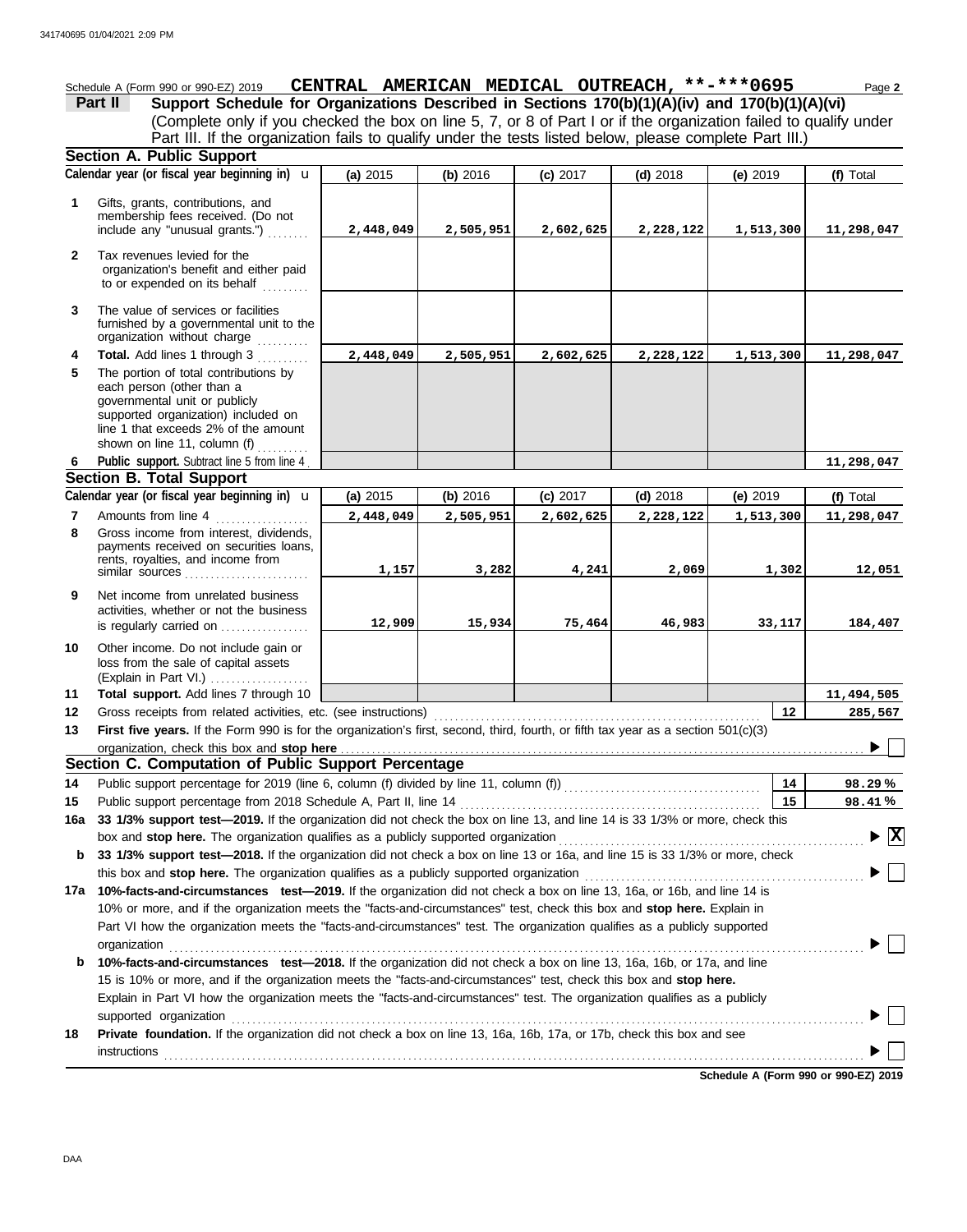#### Schedule A (Form 990 or 990-EZ) 2019 **CENTRAL AMERICAN MEDICAL OUTREACH, \*\*-\*\*\*0695** Page 3

**Part III Support Schedule for Organizations Described in Section 509(a)(2)** (Complete only if you checked the box on line 10 of Part I or if the organization failed to qualify under Part II. If the organization fails to qualify under the tests listed below, please complete Part II.)

|              | <b>Section A. Public Support</b>                                                                                                                                        |            |          |            |            |            |           |
|--------------|-------------------------------------------------------------------------------------------------------------------------------------------------------------------------|------------|----------|------------|------------|------------|-----------|
|              | Calendar year (or fiscal year beginning in) $\mathbf u$                                                                                                                 | (a) $2015$ | (b) 2016 | $(c)$ 2017 | $(d)$ 2018 | (e) $2019$ | (f) Total |
| $\mathbf{1}$ | Gifts, grants, contributions, and membership fees                                                                                                                       |            |          |            |            |            |           |
|              | received. (Do not include any "unusual grants.")                                                                                                                        |            |          |            |            |            |           |
| $\mathbf{2}$ | Gross receipts from admissions, merchandise<br>sold or services performed, or facilities                                                                                |            |          |            |            |            |           |
|              | furnished in any activity that is related to the<br>organization's tax-exempt purpose                                                                                   |            |          |            |            |            |           |
| 3            | Gross receipts from activities that are not an<br>unrelated trade or business under section 513                                                                         |            |          |            |            |            |           |
| 4            | Tax revenues levied for the<br>organization's benefit and either paid<br>to or expended on its behalf                                                                   |            |          |            |            |            |           |
| 5<br>6       | The value of services or facilities<br>furnished by a governmental unit to the<br>organization without charge<br>Total. Add lines 1 through 5<br>.                      |            |          |            |            |            |           |
|              | <b>7a</b> Amounts included on lines 1, 2, and 3<br>received from disqualified persons                                                                                   |            |          |            |            |            |           |
| b            | Amounts included on lines 2 and 3<br>received from other than disqualified<br>persons that exceed the greater of \$5,000<br>or 1% of the amount on line 13 for the year |            |          |            |            |            |           |
| c            | Add lines 7a and 7b<br>.                                                                                                                                                |            |          |            |            |            |           |
| 8            | Public support. (Subtract line 7c from                                                                                                                                  |            |          |            |            |            |           |
|              |                                                                                                                                                                         |            |          |            |            |            |           |
|              | <b>Section B. Total Support</b><br>Calendar year (or fiscal year beginning in) $\mathbf u$                                                                              |            |          |            |            |            |           |
|              |                                                                                                                                                                         | (a) 2015   | (b) 2016 | (c) 2017   | $(d)$ 2018 | (e) $2019$ | (f) Total |
| 9            | Amounts from line 6                                                                                                                                                     |            |          |            |            |            |           |
| 10a          | Gross income from interest, dividends,<br>payments received on securities loans, rents,<br>royalties, and income from similar sources.                                  |            |          |            |            |            |           |
|              | Unrelated business taxable income (less<br>section 511 taxes) from businesses<br>acquired after June 30, 1975                                                           |            |          |            |            |            |           |
| C            | Add lines 10a and 10b                                                                                                                                                   |            |          |            |            |            |           |
| 11           | Net income from unrelated business<br>activities not included in line 10b, whether<br>or not the business is regularly carried on                                       |            |          |            |            |            |           |
| 12           | Other income. Do not include gain or<br>loss from the sale of capital assets<br>(Explain in Part VI.)                                                                   |            |          |            |            |            |           |
| 13           | Total support. (Add lines 9, 10c, 11,<br>and 12.)                                                                                                                       |            |          |            |            |            |           |
| 14           | .<br>First five years. If the Form 990 is for the organization's first, second, third, fourth, or fifth tax year as a section 501(c)(3)                                 |            |          |            |            |            |           |
|              | organization, check this box and stop here                                                                                                                              |            |          |            |            |            |           |
|              | Section C. Computation of Public Support Percentage                                                                                                                     |            |          |            |            |            |           |
| 15           |                                                                                                                                                                         |            |          |            |            | 15         | %         |
| 16           |                                                                                                                                                                         |            |          |            |            | 16         | $\%$      |
|              | Section D. Computation of Investment Income Percentage                                                                                                                  |            |          |            |            |            |           |
| 17           |                                                                                                                                                                         |            |          |            |            | 17         | $\%$      |
| 18           | Investment income percentage from 2018 Schedule A, Part III, line 17                                                                                                    |            |          |            |            | 18         | %         |
| 19a          | 33 1/3% support tests-2019. If the organization did not check the box on line 14, and line 15 is more than 33 1/3%, and line                                            |            |          |            |            |            |           |
|              | 17 is not more than 33 1/3%, check this box and stop here. The organization qualifies as a publicly supported organization                                              |            |          |            |            |            |           |
| b            | 33 1/3% support tests—2018. If the organization did not check a box on line 14 or line 19a, and line 16 is more than 33 1/3%, and                                       |            |          |            |            |            |           |
|              | line 18 is not more than 33 1/3%, check this box and stop here. The organization qualifies as a publicly supported organization                                         |            |          |            |            |            |           |
| 20           |                                                                                                                                                                         |            |          |            |            |            |           |

**Schedule A (Form 990 or 990-EZ) 2019**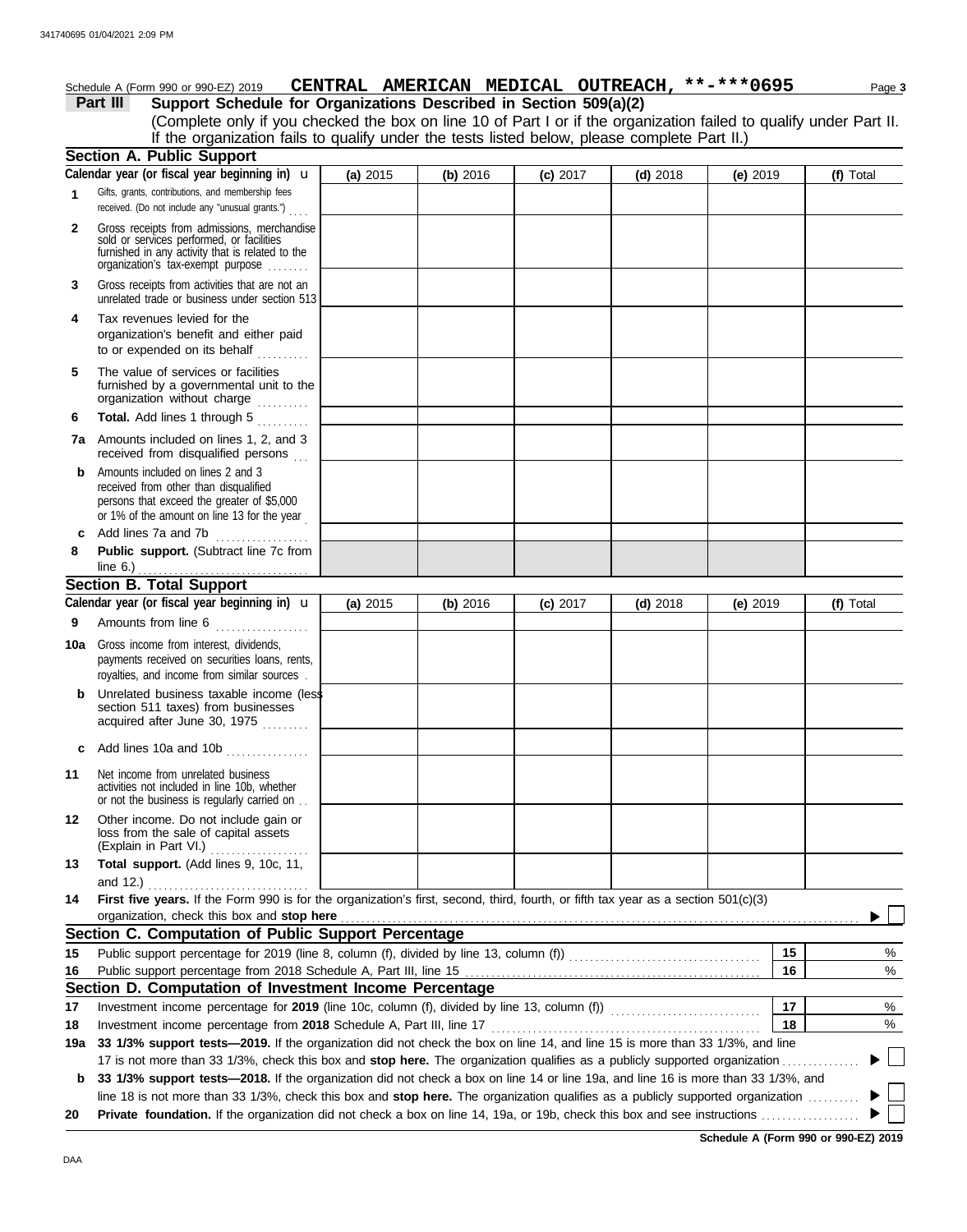|     | CENTRAL AMERICAN MEDICAL OUTREACH, **-***0695<br>Schedule A (Form 990 or 990-EZ) 2019<br>Part IV<br><b>Supporting Organizations</b>                                                                  |     |     | Page 4 |
|-----|------------------------------------------------------------------------------------------------------------------------------------------------------------------------------------------------------|-----|-----|--------|
|     | (Complete only if you checked a box in line 12 on Part I. If you checked 12a of Part I, complete Sections A                                                                                          |     |     |        |
|     | and B. If you checked 12b of Part I, complete Sections A and C. If you checked 12c of Part I, complete                                                                                               |     |     |        |
|     | Sections A, D, and E. If you checked 12d of Part I, complete Sections A and D, and complete Part V.)                                                                                                 |     |     |        |
|     | Section A. All Supporting Organizations                                                                                                                                                              |     |     |        |
|     |                                                                                                                                                                                                      |     | Yes | No     |
| 1   | Are all of the organization's supported organizations listed by name in the organization's governing                                                                                                 |     |     |        |
|     | documents? If "No," describe in Part VI how the supported organizations are designated. If designated by                                                                                             |     |     |        |
|     | class or purpose, describe the designation. If historic and continuing relationship, explain.                                                                                                        | 1   |     |        |
| 2   | Did the organization have any supported organization that does not have an IRS determination of status                                                                                               |     |     |        |
|     | under section 509(a)(1) or (2)? If "Yes," explain in Part VI how the organization determined that the supported                                                                                      |     |     |        |
|     | organization was described in section 509(a)(1) or (2).                                                                                                                                              | 2   |     |        |
| 3a  | Did the organization have a supported organization described in section $501(c)(4)$ , (5), or (6)? If "Yes," answer                                                                                  |     |     |        |
|     | $(b)$ and $(c)$ below.                                                                                                                                                                               | За  |     |        |
| b   | Did the organization confirm that each supported organization qualified under section 501(c)(4), (5), or (6) and                                                                                     |     |     |        |
|     | satisfied the public support tests under section 509(a)(2)? If "Yes," describe in Part VI when and how the                                                                                           |     |     |        |
|     | organization made the determination.                                                                                                                                                                 | 3b  |     |        |
| c   | Did the organization ensure that all support to such organizations was used exclusively for section $170(c)(2)(B)$                                                                                   |     |     |        |
|     | purposes? If "Yes," explain in Part VI what controls the organization put in place to ensure such use.                                                                                               | 3c  |     |        |
| 4a  | Was any supported organization not organized in the United States ("foreign supported organization")? If                                                                                             |     |     |        |
|     | "Yes," and if you checked 12a or 12b in Part I, answer (b) and (c) below.                                                                                                                            | 4a  |     |        |
| b   | Did the organization have ultimate control and discretion in deciding whether to make grants to the foreign                                                                                          |     |     |        |
|     | supported organization? If "Yes," describe in Part VI how the organization had such control and discretion                                                                                           |     |     |        |
|     | despite being controlled or supervised by or in connection with its supported organizations.                                                                                                         | 4b  |     |        |
| c   | Did the organization support any foreign supported organization that does not have an IRS determination                                                                                              |     |     |        |
|     | under sections $501(c)(3)$ and $509(a)(1)$ or $(2)$ ? If "Yes," explain in Part VI what controls the organization used                                                                               |     |     |        |
|     | to ensure that all support to the foreign supported organization was used exclusively for section $170(c)(2)(B)$                                                                                     | 4c  |     |        |
| 5a  | purposes.<br>Did the organization add, substitute, or remove any supported organizations during the tax year? If "Yes,"                                                                              |     |     |        |
|     | answer (b) and (c) below (if applicable). Also, provide detail in Part VI, including (i) the names and EIN                                                                                           |     |     |        |
|     | numbers of the supported organizations added, substituted, or removed; (ii) the reasons for each such action;                                                                                        |     |     |        |
|     | (iii) the authority under the organization's organizing document authorizing such action; and (iv) how the action                                                                                    |     |     |        |
|     | was accomplished (such as by amendment to the organizing document).                                                                                                                                  | 5a  |     |        |
| b   | Type I or Type II only. Was any added or substituted supported organization part of a class already                                                                                                  |     |     |        |
|     | designated in the organization's organizing document?                                                                                                                                                | 5b  |     |        |
| c   | <b>Substitutions only.</b> Was the substitution the result of an event beyond the organization's control?                                                                                            | 5c  |     |        |
| 6   | Did the organization provide support (whether in the form of grants or the provision of services or facilities) to                                                                                   |     |     |        |
|     | anyone other than (i) its supported organizations, (ii) individuals that are part of the charitable class benefited                                                                                  |     |     |        |
|     | by one or more of its supported organizations, or (iii) other supporting organizations that also support or                                                                                          |     |     |        |
|     | benefit one or more of the filing organization's supported organizations? If "Yes," provide detail in Part VI.                                                                                       | 6   |     |        |
| 7   | Did the organization provide a grant, loan, compensation, or other similar payment to a substantial contributor                                                                                      |     |     |        |
|     | (as defined in section $4958(c)(3)(C)$ ), a family member of a substantial contributor, or a 35% controlled entity                                                                                   |     |     |        |
|     | with regard to a substantial contributor? If "Yes," complete Part I of Schedule L (Form 990 or 990-EZ).                                                                                              | 7   |     |        |
| 8   | Did the organization make a loan to a disqualified person (as defined in section 4958) not described in line 7?                                                                                      |     |     |        |
|     | If "Yes," complete Part I of Schedule L (Form 990 or 990-EZ).                                                                                                                                        | 8   |     |        |
| 9a  | Was the organization controlled directly or indirectly at any time during the tax year by one or more                                                                                                |     |     |        |
|     | disqualified persons as defined in section 4946 (other than foundation managers and organizations described                                                                                          |     |     |        |
|     | in section 509(a)(1) or (2))? If "Yes," provide detail in Part VI.                                                                                                                                   | 9а  |     |        |
| b   | Did one or more disqualified persons (as defined in line 9a) hold a controlling interest in any entity in which<br>the supporting organization had an interest? If "Yes," provide detail in Part VI. | 9b  |     |        |
| c   | Did a disqualified person (as defined in line 9a) have an ownership interest in, or derive any personal benefit                                                                                      |     |     |        |
|     | from, assets in which the supporting organization also had an interest? If "Yes," provide detail in Part VI.                                                                                         | 9c  |     |        |
| 10a | Was the organization subject to the excess business holdings rules of section 4943 because of section                                                                                                |     |     |        |
|     | 4943(f) (regarding certain Type II supporting organizations, and all Type III non-functionally integrated                                                                                            |     |     |        |
|     | supporting organizations)? If "Yes," answer 10b below.                                                                                                                                               | 10a |     |        |
| b   | Did the organization have any excess business holdings in the tax year? (Use Schedule C, Form 4720, to                                                                                               |     |     |        |
|     | determine whether the organization had excess business holdings.)                                                                                                                                    | 10b |     |        |

**Schedule A (Form 990 or 990-EZ) 2019 10b**

DAA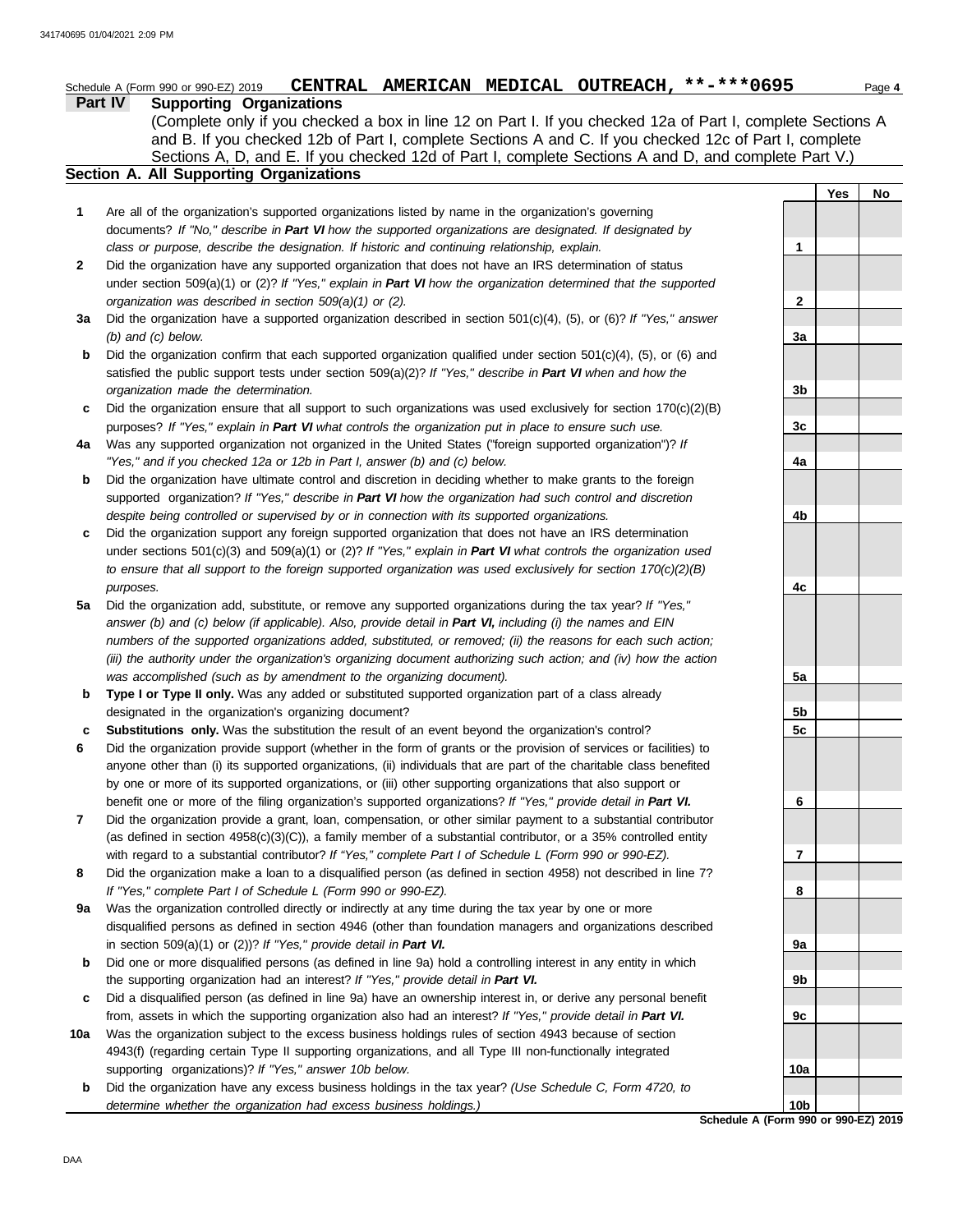|              | OUTREACH, **-***0695<br>AMERICAN MEDICAL<br><b>CENTRAL</b><br>Schedule A (Form 990 or 990-EZ) 2019                                |                 |     | Page 5 |
|--------------|-----------------------------------------------------------------------------------------------------------------------------------|-----------------|-----|--------|
|              | Part IV<br><b>Supporting Organizations (continued)</b>                                                                            |                 |     |        |
|              |                                                                                                                                   |                 | Yes | No     |
| 11           | Has the organization accepted a gift or contribution from any of the following persons?                                           |                 |     |        |
| а            | A person who directly or indirectly controls, either alone or together with persons described in (b) and (c)                      |                 |     |        |
|              | below, the governing body of a supported organization?                                                                            | 11a             |     |        |
|              | <b>b</b> A family member of a person described in (a) above?                                                                      | 11 <sub>b</sub> |     |        |
|              | c A 35% controlled entity of a person described in (a) or (b) above? If "Yes" to a, b, or c, provide detail in Part VI.           | 11c             |     |        |
|              | <b>Section B. Type I Supporting Organizations</b>                                                                                 |                 |     |        |
|              |                                                                                                                                   |                 | Yes | No     |
| 1            | Did the directors, trustees, or membership of one or more supported organizations have the power to                               |                 |     |        |
|              | regularly appoint or elect at least a majority of the organization's directors or trustees at all times during the                |                 |     |        |
|              | tax year? If "No," describe in Part VI how the supported organization(s) effectively operated, supervised, or                     |                 |     |        |
|              | controlled the organization's activities. If the organization had more than one supported organization,                           |                 |     |        |
|              | describe how the powers to appoint and/or remove directors or trustees were allocated among the supported                         |                 |     |        |
|              | organizations and what conditions or restrictions, if any, applied to such powers during the tax year.                            | 1               |     |        |
| $\mathbf{z}$ | Did the organization operate for the benefit of any supported organization other than the supported                               |                 |     |        |
|              | organization(s) that operated, supervised, or controlled the supporting organization? If "Yes," explain in Part                   |                 |     |        |
|              | VI how providing such benefit carried out the purposes of the supported organization(s) that operated,                            |                 |     |        |
|              | supervised, or controlled the supporting organization.                                                                            | 2               |     |        |
|              | Section C. Type II Supporting Organizations                                                                                       |                 |     |        |
|              |                                                                                                                                   |                 | Yes | No     |
| 1            | Were a majority of the organization's directors or trustees during the tax year also a majority of the directors                  |                 |     |        |
|              | or trustees of each of the organization's supported organization(s)? If "No," describe in Part VI how control                     |                 |     |        |
|              | or management of the supporting organization was vested in the same persons that controlled or managed                            |                 |     |        |
|              | the supported organization(s).                                                                                                    | 1               |     |        |
|              | Section D. All Type III Supporting Organizations                                                                                  |                 |     |        |
|              |                                                                                                                                   |                 | Yes | No.    |
| 1            | Did the organization provide to each of its supported organizations, by the last day of the fifth month of the                    |                 |     |        |
|              | organization's tax year, (i) a written notice describing the type and amount of support provided during the prior tax             |                 |     |        |
|              | year, (ii) a copy of the Form 990 that was most recently filed as of the date of notification, and (iii) copies of the            |                 |     |        |
|              | organization's governing documents in effect on the date of notification, to the extent not previously provided?                  | 1               |     |        |
| $\mathbf{z}$ | Were any of the organization's officers, directors, or trustees either (i) appointed or elected by the supported                  |                 |     |        |
|              | organization(s) or (ii) serving on the governing body of a supported organization? If "No," explain in Part VI how                |                 |     |        |
|              | the organization maintained a close and continuous working relationship with the supported organization(s).                       | $\mathbf{2}$    |     |        |
| 3            | By reason of the relationship described in (2), did the organization's supported organizations have a                             |                 |     |        |
|              | significant voice in the organization's investment policies and in directing the use of the organization's                        |                 |     |        |
|              | income or assets at all times during the tax year? If "Yes," describe in Part VI the role the organization's                      |                 |     |        |
|              | supported organizations played in this regard.                                                                                    | 3               |     |        |
|              | Section E. Type III Functionally-Integrated Supporting Organizations                                                              |                 |     |        |
| 1            | Check the box next to the method that the organization used to satisfy the Integral Part Test during the year (see instructions). |                 |     |        |
| a            | The organization satisfied the Activities Test. Complete line 2 below.                                                            |                 |     |        |
| b            | The organization is the parent of each of its supported organizations. Complete line 3 below.                                     |                 |     |        |
| с            | The organization supported a governmental entity. Describe in Part VI how you supported a government entity (see instructions).   |                 |     |        |

- **a** Did substantially all of the organization's activities during the tax year directly further the exempt purposes of the supported organization(s) to which the organization was responsive? *If "Yes," then in Part VI identify those supported organizations and explain how these activities directly furthered their exempt purposes, how the organization was responsive to those supported organizations, and how the organization determined that these activities constituted substantially all of its activities.*
- **b** Did the activities described in (a) constitute activities that, but for the organization's involvement, one or more of the organization's supported organization(s) would have been engaged in? *If "Yes," explain in Part VI the reasons for the organization's position that its supported organization(s) would have engaged in these activities but for the organization's involvement.*
- **3** Parent of Supported Organizations. *Answer (a) and (b) below.*
	- **a** Did the organization have the power to regularly appoint or elect a majority of the officers, directors, or trustees of each of the supported organizations? *Provide details in Part VI.*
- DAA **Schedule A (Form 990 or 990-EZ) 2019 b** Did the organization exercise a substantial degree of direction over the policies, programs, and activities of each of its supported organizations? *If "Yes," describe in Part VI the role played by the organization in this regard.*



**<sup>2</sup>** Activities Test. *Answer (a) and (b) below.*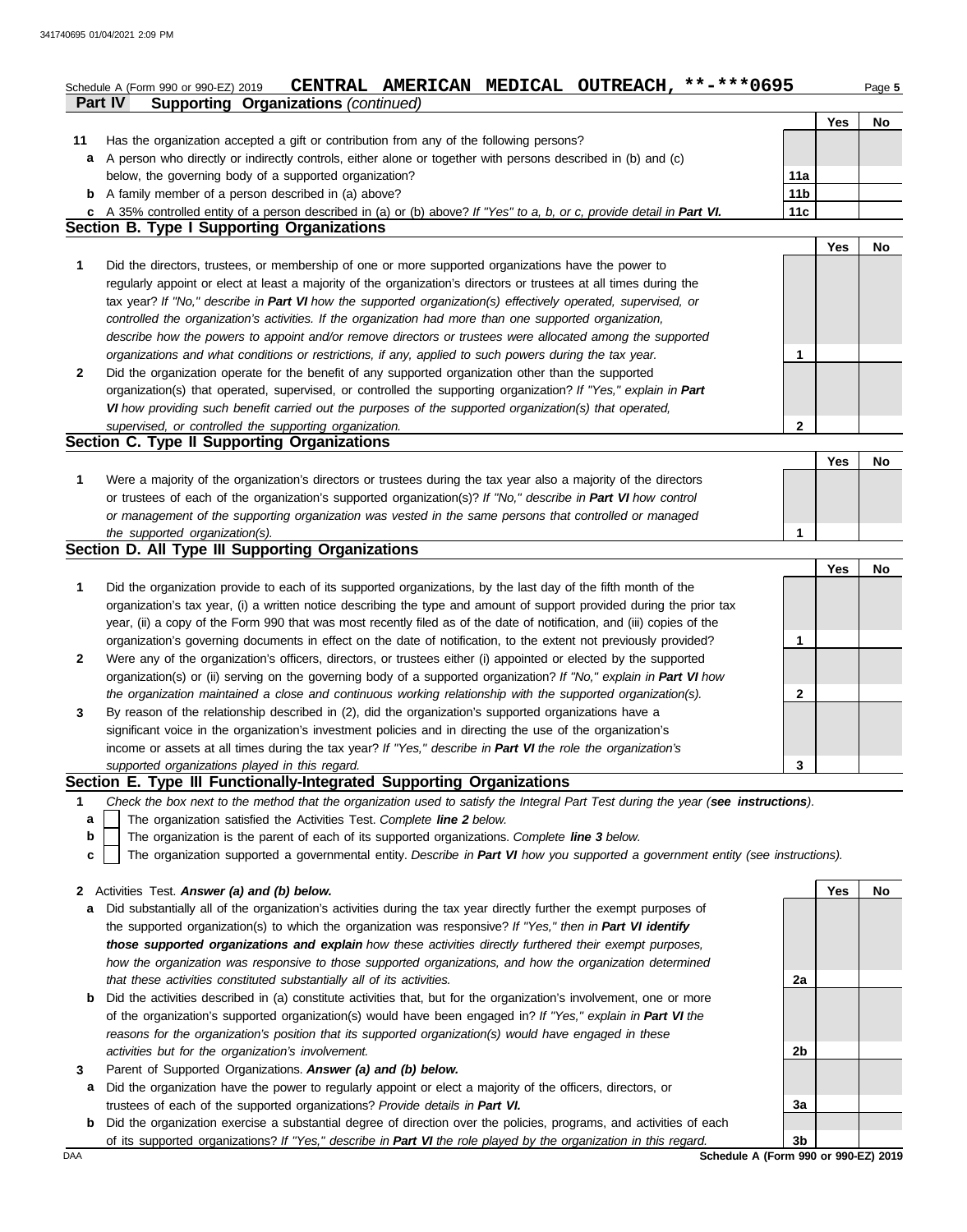#### **Part V Type III Non-Functionally Integrated 509(a)(3) Supporting Organizations** Schedule A (Form 990 or 990-EZ) 2019 **CENTRAL AMERICAN MEDICAL OUTREACH, \*\*-\*\*\*0695** Page 6

**1** Check here if the organization satisfied the Integral Part Test as a qualifying trust on Nov. 20, 1970 (explain in Part VI). **See instructions.** All other Type III non-functionally integrated supporting organizations must complete Sections A through E.

| Section A - Adjusted Net Income                                                                                                                          |                | (A) Prior Year | (B) Current Year<br>(optional) |
|----------------------------------------------------------------------------------------------------------------------------------------------------------|----------------|----------------|--------------------------------|
| Net short-term capital gain<br>1.                                                                                                                        | 1              |                |                                |
| $\mathbf{2}$<br>Recoveries of prior-year distributions                                                                                                   | $\mathbf{2}$   |                |                                |
| 3<br>Other gross income (see instructions)                                                                                                               | 3              |                |                                |
| Add lines 1 through 3.<br>4                                                                                                                              | 4              |                |                                |
| 5<br>Depreciation and depletion                                                                                                                          | 5              |                |                                |
| Portion of operating expenses paid or incurred for production or<br>6.                                                                                   |                |                |                                |
| collection of gross income or for management, conservation, or                                                                                           |                |                |                                |
| maintenance of property held for production of income (see instructions)                                                                                 | 6              |                |                                |
| 7<br>Other expenses (see instructions)                                                                                                                   | $\overline{7}$ |                |                                |
| Adjusted Net Income (subtract lines 5, 6, and 7 from line 4)<br>8                                                                                        | 8              |                |                                |
| <b>Section B - Minimum Asset Amount</b>                                                                                                                  |                | (A) Prior Year | (B) Current Year<br>(optional) |
| Aggregate fair market value of all non-exempt-use assets (see<br>1                                                                                       |                |                |                                |
| instructions for short tax year or assets held for part of year):                                                                                        |                |                |                                |
| <b>a</b> Average monthly value of securities                                                                                                             | 1a             |                |                                |
| <b>b</b> Average monthly cash balances                                                                                                                   | 1 <sub>b</sub> |                |                                |
| c Fair market value of other non-exempt-use assets                                                                                                       | 1 <sub>c</sub> |                |                                |
| <b>d</b> Total (add lines 1a, 1b, and 1c)                                                                                                                | 1d             |                |                                |
| e Discount claimed for blockage or other                                                                                                                 |                |                |                                |
| factors (explain in detail in Part VI):                                                                                                                  |                |                |                                |
| Acquisition indebtedness applicable to non-exempt-use assets<br>$\mathbf{2}$                                                                             | $\mathbf{2}$   |                |                                |
| Subtract line 2 from line 1d.<br>3                                                                                                                       | 3              |                |                                |
| 4<br>Cash deemed held for exempt use. Enter 1-1/2% of line 3 (for greater amount,                                                                        |                |                |                                |
| see instructions).                                                                                                                                       | 4              |                |                                |
| 5<br>Net value of non-exempt-use assets (subtract line 4 from line 3)                                                                                    | 5              |                |                                |
| 6.<br>Multiply line 5 by .035.                                                                                                                           | 6              |                |                                |
| 7<br>Recoveries of prior-year distributions                                                                                                              | $\overline{7}$ |                |                                |
| Minimum Asset Amount (add line 7 to line 6)<br>8                                                                                                         | 8              |                |                                |
| Section C - Distributable Amount                                                                                                                         |                |                | <b>Current Year</b>            |
| Adjusted net income for prior year (from Section A, line 8, Column A)<br>1                                                                               | 1              |                |                                |
| Enter 85% of line 1.<br>$\mathbf{2}$                                                                                                                     | $\mathbf{2}$   |                |                                |
| 3<br>Minimum asset amount for prior year (from Section B, line 8, Column A)                                                                              | 3              |                |                                |
| 4<br>Enter greater of line 2 or line 3.                                                                                                                  | 4              |                |                                |
| 5<br>Income tax imposed in prior year                                                                                                                    | 5              |                |                                |
| <b>Distributable Amount.</b> Subtract line 5 from line 4, unless subject to<br>6                                                                         |                |                |                                |
| emergency temporary reduction (see instructions).                                                                                                        | 6              |                |                                |
| 7<br>Check here if the current year is the organization's first as a non-functionally integrated Type III supporting organization (see<br>instructions). |                |                |                                |

**Schedule A (Form 990 or 990-EZ) 2019**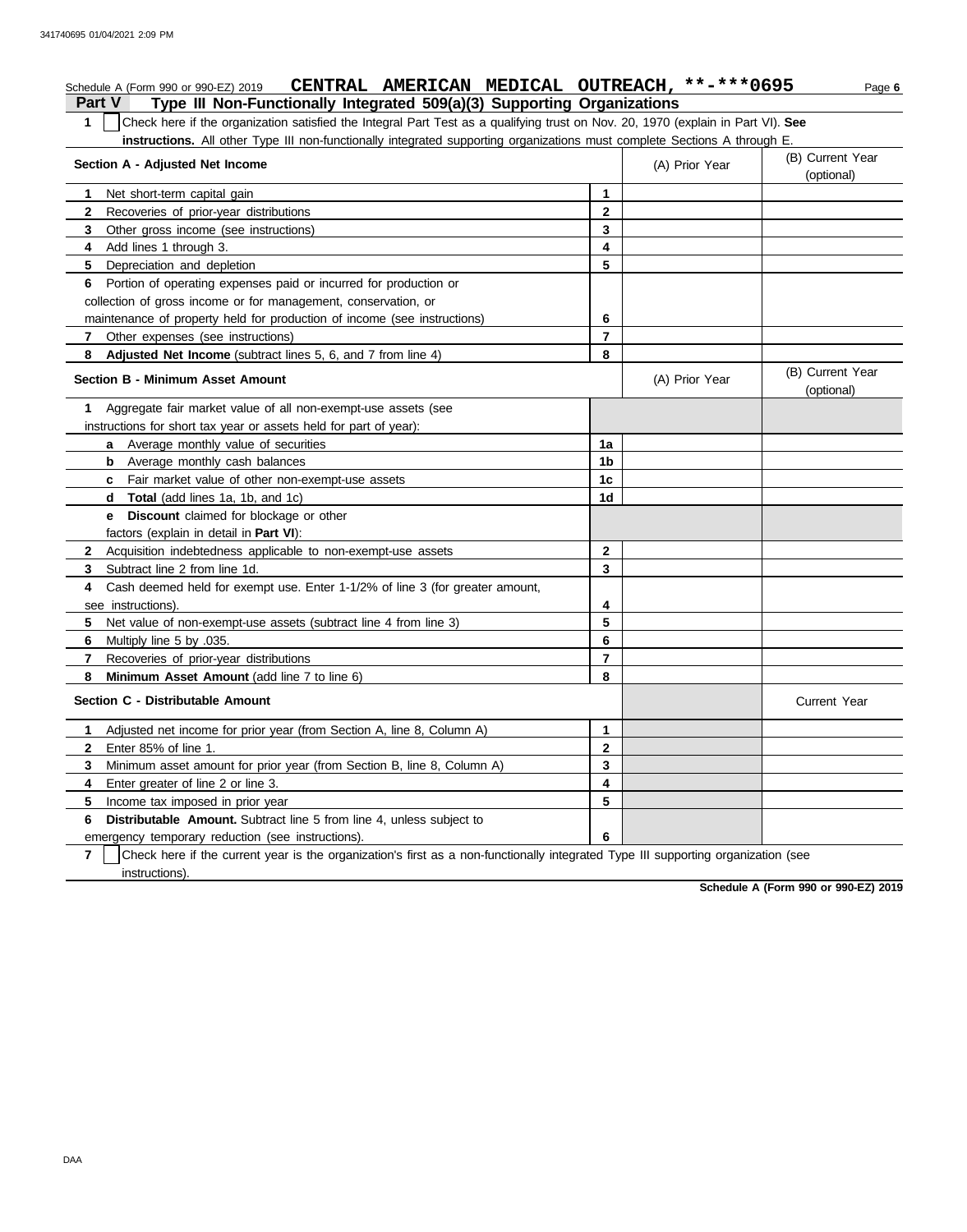#### Schedule A (Form 990 or 990-EZ) 2019 **CENTRAL AMERICAN MEDICAL OUTREACH, \*\*-\*\*\*0695** Page 7

#### **Part V Type III Non-Functionally Integrated 509(a)(3) Supporting Organizations** *(continued)*

| <b>Section D - Distributions</b> |                                                                                                                             |                                    |                                               | <b>Current Year</b>                              |  |  |
|----------------------------------|-----------------------------------------------------------------------------------------------------------------------------|------------------------------------|-----------------------------------------------|--------------------------------------------------|--|--|
| 1                                | Amounts paid to supported organizations to accomplish exempt purposes                                                       |                                    |                                               |                                                  |  |  |
| $\mathbf{2}$                     | Amounts paid to perform activity that directly furthers exempt purposes of supported                                        |                                    |                                               |                                                  |  |  |
|                                  | organizations, in excess of income from activity                                                                            |                                    |                                               |                                                  |  |  |
| 3                                | Administrative expenses paid to accomplish exempt purposes of supported organizations                                       |                                    |                                               |                                                  |  |  |
| 4                                | Amounts paid to acquire exempt-use assets                                                                                   |                                    |                                               |                                                  |  |  |
| 5                                | Qualified set-aside amounts (prior IRS approval required)                                                                   |                                    |                                               |                                                  |  |  |
| 6                                | Other distributions (describe in Part VI). See instructions.                                                                |                                    |                                               |                                                  |  |  |
| 7                                | Total annual distributions. Add lines 1 through 6.                                                                          |                                    |                                               |                                                  |  |  |
| 8                                | Distributions to attentive supported organizations to which the organization is responsive                                  |                                    |                                               |                                                  |  |  |
|                                  | (provide details in Part VI). See instructions.                                                                             |                                    |                                               |                                                  |  |  |
| 9                                | Distributable amount for 2019 from Section C, line 6                                                                        |                                    |                                               |                                                  |  |  |
| 10                               | Line 8 amount divided by line 9 amount                                                                                      |                                    |                                               |                                                  |  |  |
|                                  | <b>Section E - Distribution Allocations (see instructions)</b>                                                              | (i)<br><b>Excess Distributions</b> | (ii)<br><b>Underdistributions</b><br>Pre-2019 | (iii)<br><b>Distributable</b><br>Amount for 2019 |  |  |
| 1                                | Distributable amount for 2019 from Section C, line 6                                                                        |                                    |                                               |                                                  |  |  |
| $\mathbf{2}$                     | Underdistributions, if any, for years prior to 2019<br>(reasonable cause required-explain in Part VI). See<br>instructions. |                                    |                                               |                                                  |  |  |
| 3                                | Excess distributions carryover, if any, to 2019                                                                             |                                    |                                               |                                                  |  |  |
|                                  |                                                                                                                             |                                    |                                               |                                                  |  |  |
|                                  |                                                                                                                             |                                    |                                               |                                                  |  |  |
|                                  | <b>c</b> From 2016                                                                                                          |                                    |                                               |                                                  |  |  |
|                                  |                                                                                                                             |                                    |                                               |                                                  |  |  |
|                                  |                                                                                                                             |                                    |                                               |                                                  |  |  |
|                                  | f Total of lines 3a through e                                                                                               |                                    |                                               |                                                  |  |  |
|                                  | g Applied to underdistributions of prior years                                                                              |                                    |                                               |                                                  |  |  |
|                                  | h Applied to 2019 distributable amount                                                                                      |                                    |                                               |                                                  |  |  |
| i.                               | Carryover from 2014 not applied (see instructions)                                                                          |                                    |                                               |                                                  |  |  |
|                                  | Remainder. Subtract lines 3g, 3h, and 3i from 3f.                                                                           |                                    |                                               |                                                  |  |  |
| 4                                | Distributions for 2019 from                                                                                                 |                                    |                                               |                                                  |  |  |
|                                  | Section D, line 7:<br>\$                                                                                                    |                                    |                                               |                                                  |  |  |
|                                  | a Applied to underdistributions of prior years                                                                              |                                    |                                               |                                                  |  |  |
|                                  | <b>b</b> Applied to 2019 distributable amount                                                                               |                                    |                                               |                                                  |  |  |
|                                  | c Remainder. Subtract lines 4a and 4b from 4.                                                                               |                                    |                                               |                                                  |  |  |
| 5                                | Remaining underdistributions for years prior to 2019, if                                                                    |                                    |                                               |                                                  |  |  |
|                                  | any. Subtract lines 3g and 4a from line 2. For result                                                                       |                                    |                                               |                                                  |  |  |
|                                  | greater than zero, explain in Part VI. See instructions.                                                                    |                                    |                                               |                                                  |  |  |
| 6                                | Remaining underdistributions for 2019. Subtract lines 3h                                                                    |                                    |                                               |                                                  |  |  |
|                                  | and 4b from line 1. For result greater than zero, explain in                                                                |                                    |                                               |                                                  |  |  |
|                                  | Part VI. See instructions.                                                                                                  |                                    |                                               |                                                  |  |  |
| 7                                | Excess distributions carryover to 2020. Add lines 3j                                                                        |                                    |                                               |                                                  |  |  |
|                                  | and 4c.                                                                                                                     |                                    |                                               |                                                  |  |  |
| 8                                | Breakdown of line 7:                                                                                                        |                                    |                                               |                                                  |  |  |
|                                  |                                                                                                                             |                                    |                                               |                                                  |  |  |
|                                  |                                                                                                                             |                                    |                                               |                                                  |  |  |
|                                  |                                                                                                                             |                                    |                                               |                                                  |  |  |
|                                  |                                                                                                                             |                                    |                                               |                                                  |  |  |
|                                  |                                                                                                                             |                                    |                                               |                                                  |  |  |

**Schedule A (Form 990 or 990-EZ) 2019**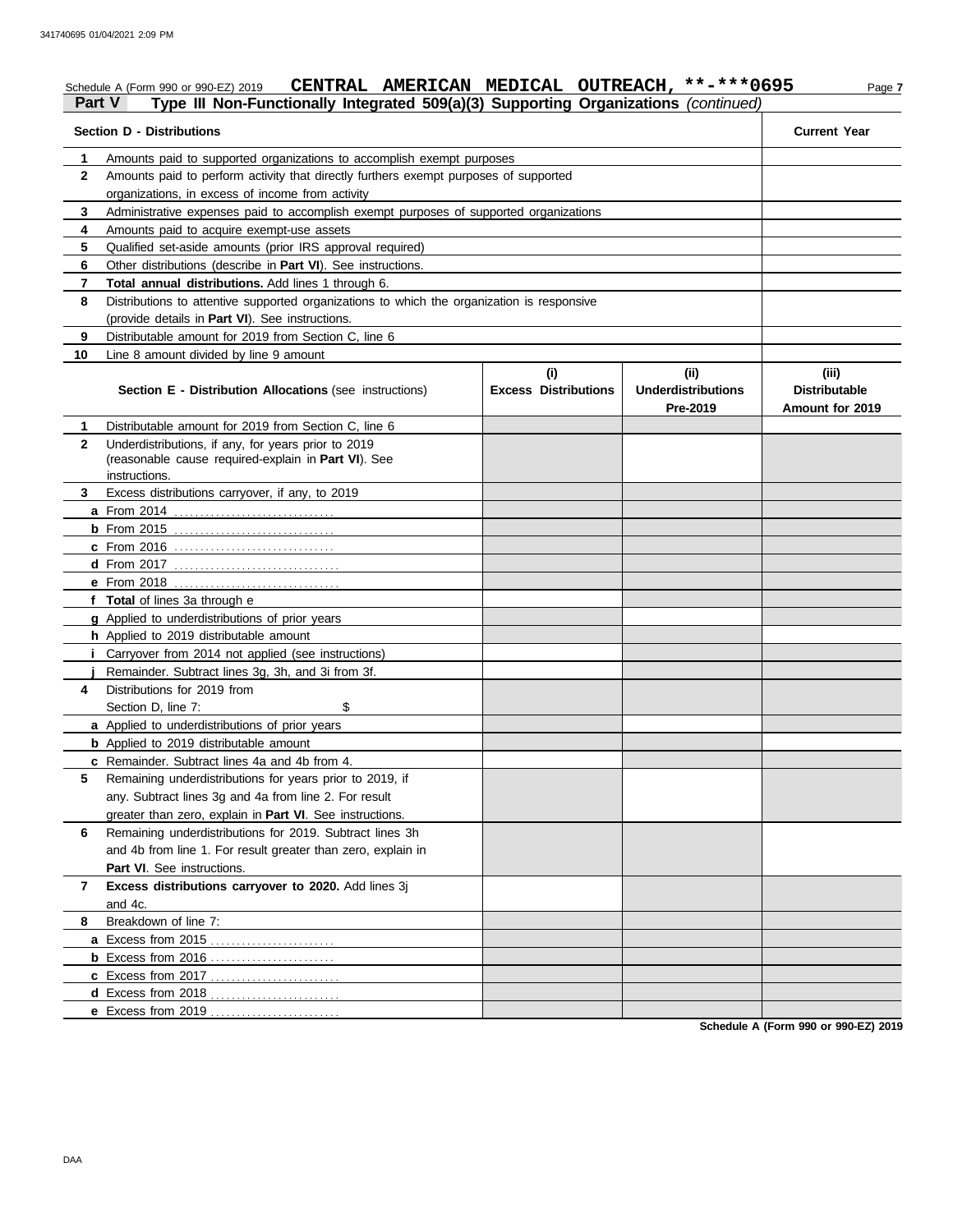|         | CENTRAL AMERICAN MEDICAL OUTREACH, **-***0695<br>Schedule A (Form 990 or 990-EZ) 2019<br>Page 8                                                                                                                                                |
|---------|------------------------------------------------------------------------------------------------------------------------------------------------------------------------------------------------------------------------------------------------|
| Part VI | Supplemental Information. Provide the explanations required by Part II, line 10; Part II, line 17a or 17b; Part                                                                                                                                |
|         | III, line 12; Part IV, Section A, lines 1, 2, 3b, 3c, 4b, 4c, 5a, 6, 9a, 9b, 9c, 11a, 11b, and 11c; Part IV, Section<br>B, lines 1 and 2; Part IV, Section C, line 1; Part IV, Section D, lines 2 and 3; Part IV, Section E, lines 1c, 2a, 2b, |
|         | 3a, and 3b; Part V, line 1; Part V, Section B, line 1e; Part V, Section D, lines 5, 6, and 8; and Part V, Section E,                                                                                                                           |
|         | lines 2, 5, and 6. Also complete this part for any additional information. (See instructions.)                                                                                                                                                 |
|         |                                                                                                                                                                                                                                                |
|         |                                                                                                                                                                                                                                                |
|         |                                                                                                                                                                                                                                                |
|         |                                                                                                                                                                                                                                                |
|         |                                                                                                                                                                                                                                                |
|         |                                                                                                                                                                                                                                                |
|         |                                                                                                                                                                                                                                                |
|         |                                                                                                                                                                                                                                                |
|         |                                                                                                                                                                                                                                                |
|         |                                                                                                                                                                                                                                                |
|         |                                                                                                                                                                                                                                                |
|         |                                                                                                                                                                                                                                                |
|         |                                                                                                                                                                                                                                                |
|         |                                                                                                                                                                                                                                                |
|         |                                                                                                                                                                                                                                                |
|         |                                                                                                                                                                                                                                                |
|         |                                                                                                                                                                                                                                                |
|         |                                                                                                                                                                                                                                                |
|         |                                                                                                                                                                                                                                                |
|         |                                                                                                                                                                                                                                                |
|         |                                                                                                                                                                                                                                                |
|         |                                                                                                                                                                                                                                                |
|         |                                                                                                                                                                                                                                                |
|         |                                                                                                                                                                                                                                                |
|         |                                                                                                                                                                                                                                                |
|         |                                                                                                                                                                                                                                                |
|         |                                                                                                                                                                                                                                                |
|         |                                                                                                                                                                                                                                                |
|         |                                                                                                                                                                                                                                                |
|         |                                                                                                                                                                                                                                                |
|         |                                                                                                                                                                                                                                                |
|         |                                                                                                                                                                                                                                                |
|         |                                                                                                                                                                                                                                                |
|         |                                                                                                                                                                                                                                                |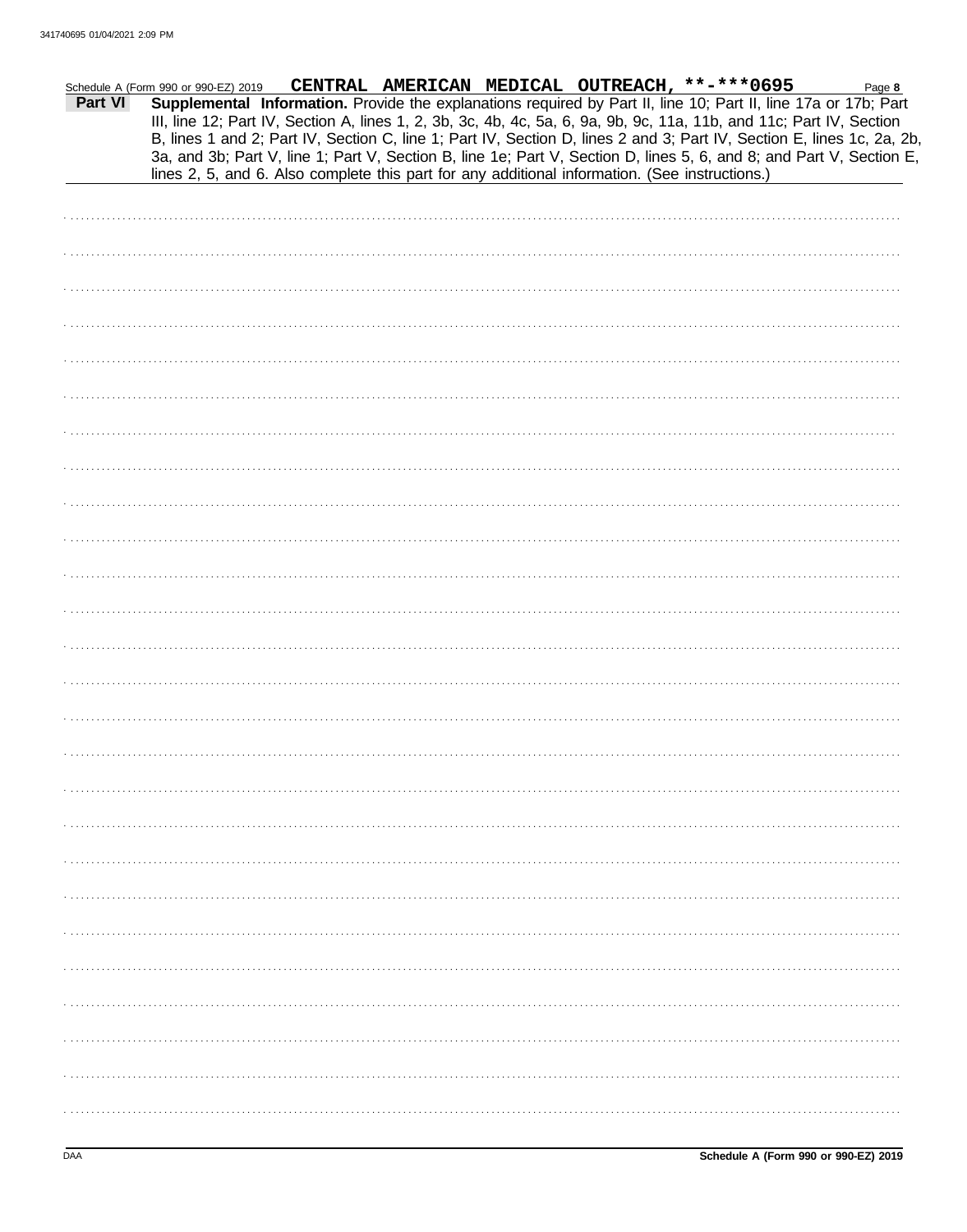| <b>Schedule B</b><br>(Form 990, 990-EZ,                              | <b>Schedule of Contributors</b>                                                                                                                                                                                                                                                                                                                                                                                                                                                                                                |            | OMB No. 1545-0047              |  |  |  |
|----------------------------------------------------------------------|--------------------------------------------------------------------------------------------------------------------------------------------------------------------------------------------------------------------------------------------------------------------------------------------------------------------------------------------------------------------------------------------------------------------------------------------------------------------------------------------------------------------------------|------------|--------------------------------|--|--|--|
| or 990-PF)<br>Department of the Treasury<br>Internal Revenue Service | 2019<br>u Attach to Form 990, Form 990-EZ, or Form 990-PF.<br>u Go to www.irs.gov/Form990 for the latest information.                                                                                                                                                                                                                                                                                                                                                                                                          |            |                                |  |  |  |
| Name of the organization                                             | CENTRAL AMERICAN MEDICAL OUTREACH,                                                                                                                                                                                                                                                                                                                                                                                                                                                                                             |            | Employer identification number |  |  |  |
| INC.                                                                 |                                                                                                                                                                                                                                                                                                                                                                                                                                                                                                                                | **-***0695 |                                |  |  |  |
| Organization type (check one):                                       |                                                                                                                                                                                                                                                                                                                                                                                                                                                                                                                                |            |                                |  |  |  |
| Filers of:                                                           | Section:                                                                                                                                                                                                                                                                                                                                                                                                                                                                                                                       |            |                                |  |  |  |
| Form 990 or 990-EZ                                                   | $ {\bf X} $<br>3 ) (enter number) organization<br>501(c)                                                                                                                                                                                                                                                                                                                                                                                                                                                                       |            |                                |  |  |  |
|                                                                      | $4947(a)(1)$ nonexempt charitable trust not treated as a private foundation                                                                                                                                                                                                                                                                                                                                                                                                                                                    |            |                                |  |  |  |
|                                                                      | 527 political organization                                                                                                                                                                                                                                                                                                                                                                                                                                                                                                     |            |                                |  |  |  |
| Form 990-PF<br>501(c)(3) exempt private foundation                   |                                                                                                                                                                                                                                                                                                                                                                                                                                                                                                                                |            |                                |  |  |  |
|                                                                      | 4947(a)(1) nonexempt charitable trust treated as a private foundation                                                                                                                                                                                                                                                                                                                                                                                                                                                          |            |                                |  |  |  |
|                                                                      | $501(c)(3)$ taxable private foundation                                                                                                                                                                                                                                                                                                                                                                                                                                                                                         |            |                                |  |  |  |
|                                                                      |                                                                                                                                                                                                                                                                                                                                                                                                                                                                                                                                |            |                                |  |  |  |
| instructions.                                                        | Check if your organization is covered by the General Rule or a Special Rule.<br>Note: Only a section 501(c)(7), (8), or (10) organization can check boxes for both the General Rule and a Special Rule. See                                                                                                                                                                                                                                                                                                                    |            |                                |  |  |  |
| General Rule                                                         |                                                                                                                                                                                                                                                                                                                                                                                                                                                                                                                                |            |                                |  |  |  |
| contributor's total contributions.                                   | For an organization filing Form 990, 990-EZ, or 990-PF that received, during the year, contributions totaling \$5,000<br>or more (in money or property) from any one contributor. Complete Parts I and II. See instructions for determining a                                                                                                                                                                                                                                                                                  |            |                                |  |  |  |
| <b>Special Rules</b>                                                 |                                                                                                                                                                                                                                                                                                                                                                                                                                                                                                                                |            |                                |  |  |  |
|                                                                      | <b>X</b> For an organization described in section 501(c)(3) filing Form 990 or 990-EZ that met the 33 <sup>1</sup> /3% support test of the<br>regulations under sections 509(a)(1) and 170(b)(1)(A)(vi), that checked Schedule A (Form 990 or 990-EZ), Part II, line<br>13, 16a, or 16b, and that received from any one contributor, during the year, total contributions of the greater of (1)<br>\$5,000; or (2) 2% of the amount on (i) Form 990, Part VIII, line 1h; or (ii) Form 990-EZ, line 1. Complete Parts I and II. |            |                                |  |  |  |
|                                                                      | For an organization described in section 501(c)(7), (8), or (10) filing Form 990 or 990-EZ that received from any one<br>contributor, during the year, total contributions of more than \$1,000 exclusively for religious, charitable, scientific,<br>literary, or educational purposes, or for the prevention of cruelty to children or animals. Complete Parts I (entering<br>"N/A" in column (b) instead of the contributor name and address), II, and III.                                                                 |            |                                |  |  |  |

For an organization described in section 501(c)(7), (8), or (10) filing Form 990 or 990-EZ that received from any one contributor, during the year, contributions *exclusively* for religious, charitable, etc., purposes, but no such contributions totaled more than \$1,000. If this box is checked, enter here the total contributions that were received during the year for an *exclusively* religious, charitable, etc., purpose. Don't complete any of the parts unless the **General Rule** applies to this organization because it received *nonexclusively* religious, charitable, etc., contributions totaling \$5,000 or more during the year . . . . . . . . . . . . . . . . . . . . . . . . . . . . . . . . . . . . . . . . . . . . . . . . . . . . . . . . . . . . . . . . . . . . . . . . . . . . \$ . . . . . . . . . . . . . . . . . . . . . . . . . . .

990-EZ, or 990-PF), but it **must** answer "No" on Part IV, line 2, of its Form 990; or check the box on line H of its Form 990-EZ or on its Form 990-PF, Part I, line 2, to certify that it doesn't meet the filing requirements of Schedule B (Form 990, 990-EZ, or 990-PF). **Caution:** An organization that isn't covered by the General Rule and/or the Special Rules doesn't file Schedule B (Form 990,

**For Paperwork Reduction Act Notice, see the instructions for Form 990, 990-EZ, or 990-PF.**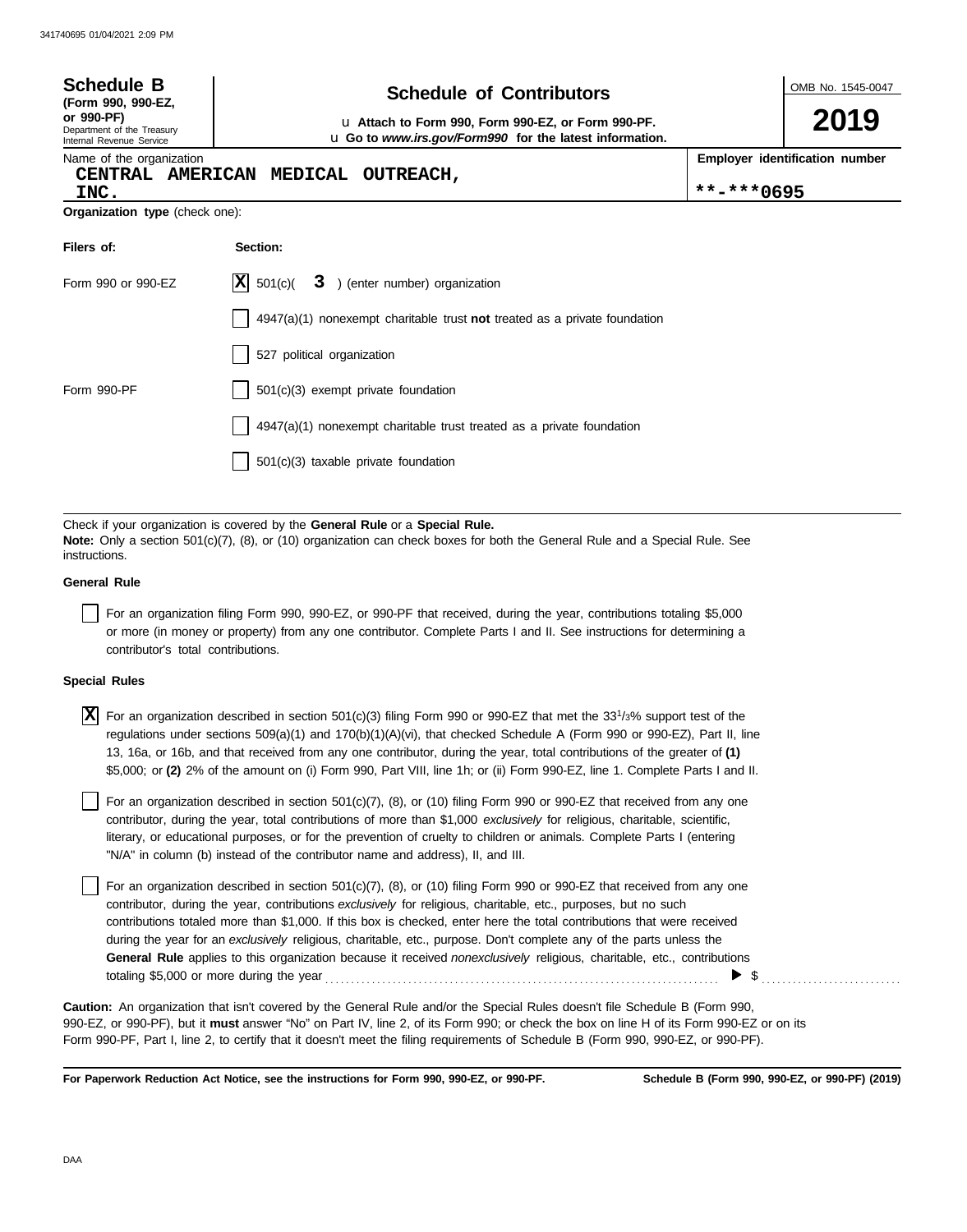|                | Schedule B (Form 990, 990-EZ, or 990-PF) (2019)<br>Name of organization<br>CENTRAL AMERICAN MEDICAL OUTREACH,                      |                                                                                                                                                                                                                                                                                                                                                           | PAGE 1 OF 1<br>Page 2<br>Employer identification number<br>**-***0695                         |
|----------------|------------------------------------------------------------------------------------------------------------------------------------|-----------------------------------------------------------------------------------------------------------------------------------------------------------------------------------------------------------------------------------------------------------------------------------------------------------------------------------------------------------|-----------------------------------------------------------------------------------------------|
| Part I         | <b>Contributors</b> (see instructions). Use duplicate copies of Part I if additional space is needed.                              |                                                                                                                                                                                                                                                                                                                                                           |                                                                                               |
| (a)<br>No.     | (b)<br>Name, address, and ZIP + 4                                                                                                  | (c)<br><b>Total contributions</b>                                                                                                                                                                                                                                                                                                                         | (d)<br>Type of contribution                                                                   |
| $1$            | AECOS GLOBAL CHARITIES<br>1008 UPPER GULPH RD<br>PA 19087<br><b>WAYNE</b>                                                          | 66,200<br>$\mathbb{S}$ and $\mathbb{S}$                                                                                                                                                                                                                                                                                                                   | X<br>Person<br>Payroll<br><b>Noncash</b><br>(Complete Part II for<br>noncash contributions.)  |
| (a)<br>No.     | (b)<br>Name, address, and ZIP + 4                                                                                                  | (c)<br><b>Total contributions</b>                                                                                                                                                                                                                                                                                                                         | (d)<br>Type of contribution                                                                   |
| 2              | UNIVERSITY<br><b>VANDERBILT</b><br>DIVISION OF GASTROENTEROLOGY AND HEP<br>1211 MEDICAL CENTER DR.<br><b>NASHVILLE</b><br>TN 37232 | 117,728<br>$\mathsf S$                                                                                                                                                                                                                                                                                                                                    | X<br>Person<br>Payroll<br><b>Noncash</b><br>(Complete Part II for<br>noncash contributions.)  |
| (a)<br>No.     | (b)<br>Name, address, and ZIP + 4                                                                                                  | (c)<br><b>Total contributions</b>                                                                                                                                                                                                                                                                                                                         | (d)<br>Type of contribution                                                                   |
| 3              | MAYO FOUNDATION FOR MEDICAL EDUCATIO<br>200 FIRST ST, SW<br><b>ROCHESTER</b><br>MN 55905                                           | 79,940<br>\$                                                                                                                                                                                                                                                                                                                                              | X<br>Person<br>Payroll<br><b>Noncash</b><br>(Complete Part II for<br>noncash contributions.)  |
| (a)<br>No.     | (b)<br>Name, address, and ZIP + 4                                                                                                  | (c)<br><b>Total contributions</b>                                                                                                                                                                                                                                                                                                                         | (d)<br>Type of contribution                                                                   |
| 4              | & MARY TABET<br>6205 N PRES. GEORGE BUSH HWY #2212<br>TX 75044<br><b>GARLAND</b>                                                   | 35,080<br>$\mathfrak s$ and $\mathfrak s$ and $\mathfrak s$ and $\mathfrak s$ and $\mathfrak s$ and $\mathfrak s$ and $\mathfrak s$ and $\mathfrak s$ and $\mathfrak s$ and $\mathfrak s$ and $\mathfrak s$ and $\mathfrak s$ and $\mathfrak s$ and $\mathfrak s$ and $\mathfrak s$ and $\mathfrak s$ and $\mathfrak s$ and $\mathfrak s$ and $\mathfrak$ | x<br>Person<br><b>Payroll</b><br>Noncash<br>(Complete Part II for<br>noncash contributions.)  |
| (a)<br>No.     | (b)<br>Name, address, and ZIP + 4                                                                                                  | (c)<br><b>Total contributions</b>                                                                                                                                                                                                                                                                                                                         | (d)<br>Type of contribution                                                                   |
| $\overline{5}$ | CONCORDANCE HEALTHCARE SOLUTIONS<br>85 SHAFFER PARK DR<br>OH 44883<br><b>TIFFIN</b>                                                | 49,787                                                                                                                                                                                                                                                                                                                                                    | Person<br>Payroll<br>x<br><b>Noncash</b><br>(Complete Part II for<br>noncash contributions.)  |
| (a)<br>No.     | (b)<br>Name, address, and ZIP + 4                                                                                                  | (c)<br><b>Total contributions</b>                                                                                                                                                                                                                                                                                                                         | (d)<br>Type of contribution                                                                   |
| 6 <sub>1</sub> | <b>WAVE</b><br><b>IMAGING</b><br>8638 TWINBROOK RD, STE 3<br>OH 44060<br><b>MENTOR</b>                                             | 505,600                                                                                                                                                                                                                                                                                                                                                   | Person<br>Payroll<br>ΙX<br><b>Noncash</b><br>(Complete Part II for<br>noncash contributions.) |

**Schedule B (Form 990, 990-EZ, or 990-PF) (2019)**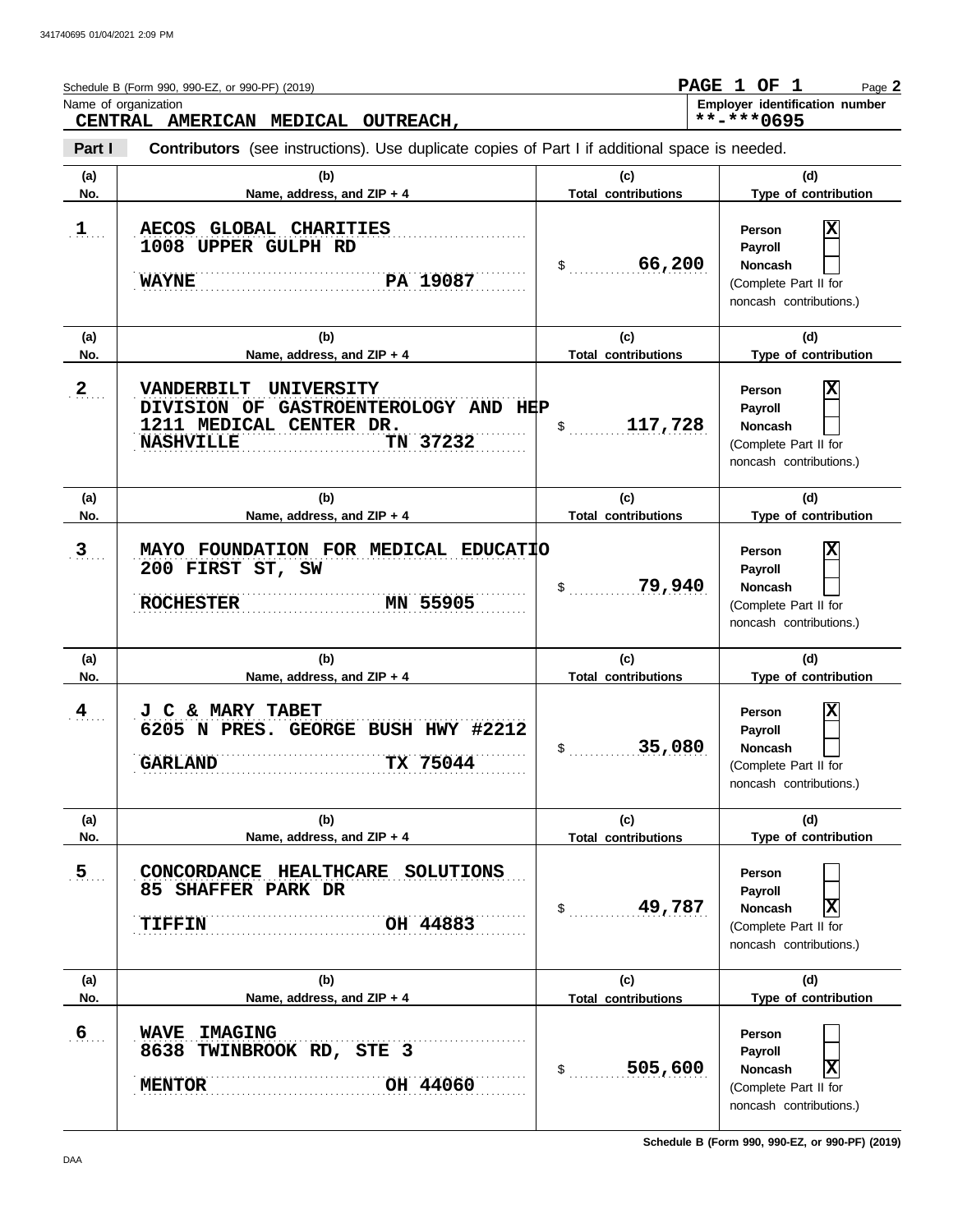$\overline{a}$ 

| Schedule B (Form 990, 990-EZ, or 990-PF) (2019) | PAGE 1 OF  |  | Page 3                         |
|-------------------------------------------------|------------|--|--------------------------------|
| Name of organization                            |            |  | Employer identification number |
| CENTRAL AMERICAN MEDICAL OUTREACH,              | **-***0695 |  |                                |

Part II Noncash Property (see instructions). Use duplicate copies of Part II if additional space is needed.

UDJ.

| (a) No.<br>from<br>Part I | (b)<br>Description of noncash property given | (c)<br>FMV (or estimate)<br>(See instructions.) | (d)<br>Date received |
|---------------------------|----------------------------------------------|-------------------------------------------------|----------------------|
| 5.                        | MEDICAL SUPPLIES                             | \$ 49,787                                       | .                    |
| (a) No.<br>from<br>Part I | (b)<br>Description of noncash property given | (c)<br>FMV (or estimate)<br>(See instructions.) | (d)<br>Date received |
| $6 \ldots$                | NEW AND REFURBISHED ULTRASOUND               | M<br>$$3$ 505,600                               | .                    |
| (a) No.<br>from<br>Part I | (b)<br>Description of noncash property given | (c)<br>FMV (or estimate)<br>(See instructions.) | (d)<br>Date received |
| .                         |                                              |                                                 |                      |
| (a) No.<br>from<br>Part I | (b)<br>Description of noncash property given | (c)<br>FMV (or estimate)<br>(See instructions.) | (d)<br>Date received |
| .                         |                                              | \$                                              |                      |
| (a) No.<br>from<br>Part I | (b)<br>Description of noncash property given | (c)<br>FMV (or estimate)<br>(See instructions.) | (d)<br>Date received |
| .                         |                                              | \$                                              | .                    |
| (a) No.<br>from<br>Part I | (b)<br>Description of noncash property given | (c)<br>FMV (or estimate)<br>(See instructions.) | (d)<br>Date received |
| .                         |                                              | \$                                              | .                    |

Schedule B (Form 990, 990-EZ, or 990-PF) (2019)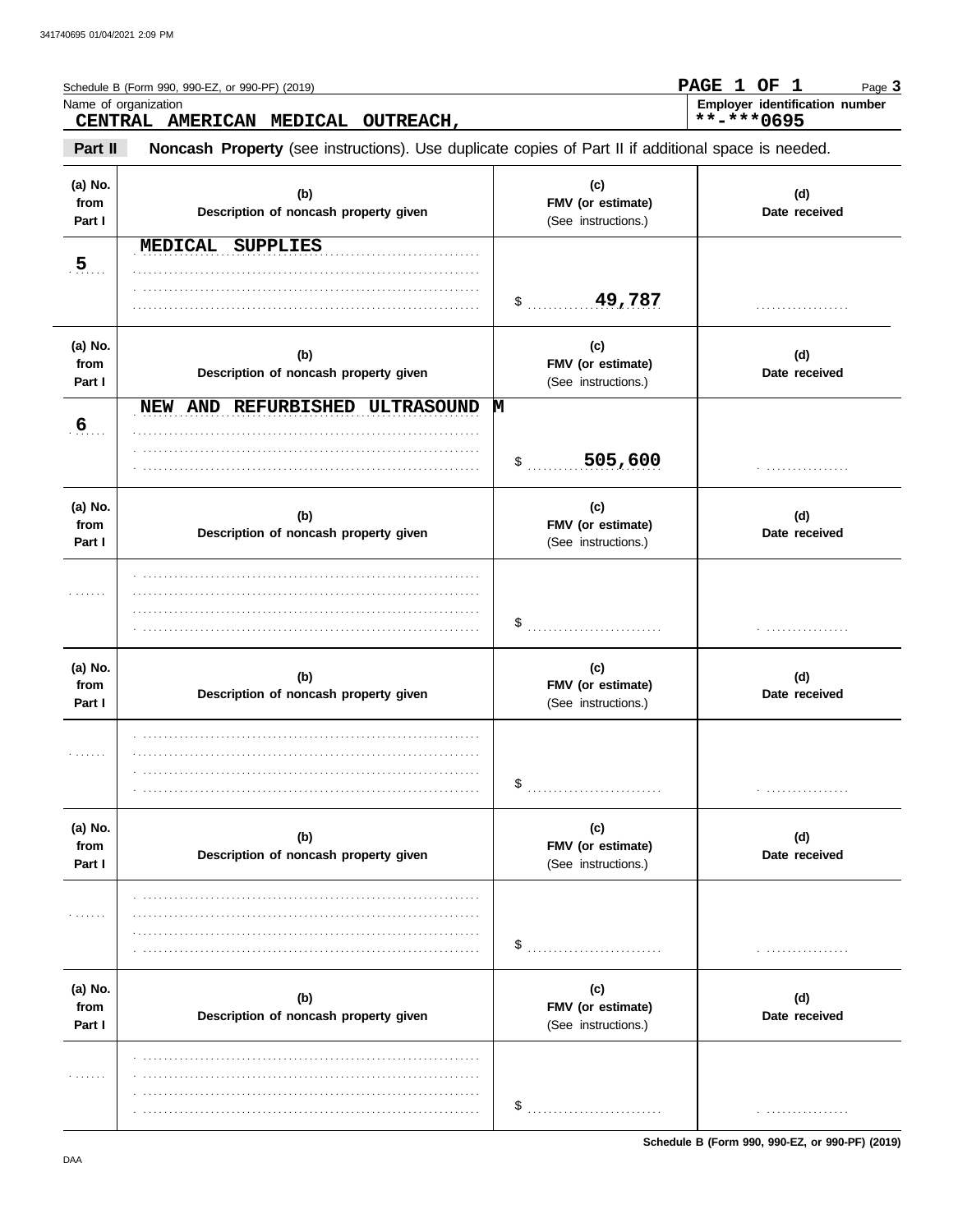|              | <b>SCHEDULE D</b>                         |                                                                                                                                                                                                                                     | Supplemental Financial Statements                                                                 |                                | OMB No. 1545-0047               |  |
|--------------|-------------------------------------------|-------------------------------------------------------------------------------------------------------------------------------------------------------------------------------------------------------------------------------------|---------------------------------------------------------------------------------------------------|--------------------------------|---------------------------------|--|
|              | (Form 990)                                |                                                                                                                                                                                                                                     | u Complete if the organization answered "Yes" on Form 990,                                        |                                |                                 |  |
|              | Department of the Treasury                |                                                                                                                                                                                                                                     | Part IV, line 6, 7, 8, 9, 10, 11a, 11b, 11c, 11d, 11e, 11f, 12a, or 12b.<br>u Attach to Form 990. |                                | <b>Open to Public</b>           |  |
|              | Internal Revenue Service                  |                                                                                                                                                                                                                                     | <b>u</b> Go to <i>www.irs.gov/Form990</i> for instructions and the latest information.            |                                | <b>Inspection</b>               |  |
|              | Name of the organization                  |                                                                                                                                                                                                                                     |                                                                                                   | Employer identification number |                                 |  |
|              |                                           | CENTRAL AMERICAN MEDICAL OUTREACH,                                                                                                                                                                                                  |                                                                                                   |                                |                                 |  |
|              | INC.                                      |                                                                                                                                                                                                                                     |                                                                                                   |                                | **-***0695                      |  |
|              | Part I                                    | Organizations Maintaining Donor Advised Funds or Other Similar Funds or Accounts.<br>Complete if the organization answered "Yes" on Form 990, Part IV, line 6.                                                                      |                                                                                                   |                                |                                 |  |
|              |                                           |                                                                                                                                                                                                                                     | (a) Donor advised funds                                                                           |                                | (b) Funds and other accounts    |  |
| 1            | Total number at end of year               |                                                                                                                                                                                                                                     | <u> 1989 - Johann Stoff, fransk politik (d. 1989)</u>                                             |                                |                                 |  |
| 2            |                                           |                                                                                                                                                                                                                                     |                                                                                                   |                                |                                 |  |
| 3            |                                           |                                                                                                                                                                                                                                     | <u> 1989 - Johann Barn, amerikansk politiker (</u>                                                |                                |                                 |  |
| 4            |                                           |                                                                                                                                                                                                                                     |                                                                                                   |                                |                                 |  |
| 5            |                                           | Did the organization inform all donors and donor advisors in writing that the assets held in donor advised                                                                                                                          |                                                                                                   |                                |                                 |  |
|              |                                           |                                                                                                                                                                                                                                     |                                                                                                   |                                | Yes $\overline{X}$ No           |  |
| 6            |                                           | Did the organization inform all grantees, donors, and donor advisors in writing that grant funds can be used                                                                                                                        |                                                                                                   |                                |                                 |  |
|              |                                           | only for charitable purposes and not for the benefit of the donor or donor advisor, or for any other purpose                                                                                                                        |                                                                                                   |                                |                                 |  |
|              |                                           |                                                                                                                                                                                                                                     |                                                                                                   |                                | Yes $\overline{X}$ No           |  |
|              | Part II                                   | <b>Conservation Easements.</b><br>Complete if the organization answered "Yes" on Form 990, Part IV, line 7.                                                                                                                         |                                                                                                   |                                |                                 |  |
| 1            |                                           | Purpose(s) of conservation easements held by the organization (check all that apply).                                                                                                                                               |                                                                                                   |                                |                                 |  |
|              |                                           | Preservation of land for public use (for example, recreation or education                                                                                                                                                           | Preservation of a historically important land area                                                |                                |                                 |  |
|              | Protection of natural habitat             |                                                                                                                                                                                                                                     | Preservation of a certified historic structure                                                    |                                |                                 |  |
|              | Preservation of open space                |                                                                                                                                                                                                                                     |                                                                                                   |                                |                                 |  |
| $\mathbf{2}$ |                                           | Complete lines 2a through 2d if the organization held a qualified conservation contribution in the form of a conservation                                                                                                           |                                                                                                   |                                |                                 |  |
|              | easement on the last day of the tax year. |                                                                                                                                                                                                                                     |                                                                                                   |                                | Held at the End of the Tax Year |  |
|              |                                           |                                                                                                                                                                                                                                     |                                                                                                   | 2a                             |                                 |  |
| b            |                                           |                                                                                                                                                                                                                                     |                                                                                                   | 2b                             |                                 |  |
| c            |                                           | Number of conservation easements on a certified historic structure included in (a)                                                                                                                                                  |                                                                                                   | 2c                             |                                 |  |
|              |                                           | d Number of conservation easements included in (c) acquired after 7/25/06, and not on a                                                                                                                                             |                                                                                                   |                                |                                 |  |
|              |                                           | historic structure listed in the National Register                                                                                                                                                                                  |                                                                                                   | 2d                             |                                 |  |
| 3            |                                           | Number of conservation easements modified, transferred, released, extinguished, or terminated by the organization during the                                                                                                        |                                                                                                   |                                |                                 |  |
|              |                                           |                                                                                                                                                                                                                                     |                                                                                                   |                                |                                 |  |
| 4            |                                           | Number of states where property subject to conservation easement is located u                                                                                                                                                       |                                                                                                   |                                |                                 |  |
| 5            |                                           | Does the organization have a written policy regarding the periodic monitoring, inspection, handling of                                                                                                                              |                                                                                                   |                                |                                 |  |
|              |                                           |                                                                                                                                                                                                                                     |                                                                                                   |                                | Yes $\vert \ \vert$<br>No       |  |
| 6            |                                           | Staff and volunteer hours devoted to monitoring, inspecting, handling of violations, and enforcing conservation easements during the year                                                                                           |                                                                                                   |                                |                                 |  |
|              | u <sub></sub>                             |                                                                                                                                                                                                                                     |                                                                                                   |                                |                                 |  |
| 7            |                                           | Amount of expenses incurred in monitoring, inspecting, handling of violations, and enforcing conservation easements during the year                                                                                                 |                                                                                                   |                                |                                 |  |
|              |                                           |                                                                                                                                                                                                                                     |                                                                                                   |                                |                                 |  |
| 8            |                                           | Does each conservation easement reported on line 2(d) above satisfy the requirements of section 170(h)(4)(B)(i)                                                                                                                     |                                                                                                   |                                | Yes                             |  |
| 9            |                                           | In Part XIII, describe how the organization reports conservation easements in its revenue and expense statement and                                                                                                                 |                                                                                                   |                                | No                              |  |
|              |                                           | balance sheet, and include, if applicable, the text of the footnote to the organization's financial statements that describes the                                                                                                   |                                                                                                   |                                |                                 |  |
|              |                                           | organization's accounting for conservation easements.                                                                                                                                                                               |                                                                                                   |                                |                                 |  |
|              | Part III                                  | Organizations Maintaining Collections of Art, Historical Treasures, or Other Similar Assets.                                                                                                                                        |                                                                                                   |                                |                                 |  |
|              |                                           | Complete if the organization answered "Yes" on Form 990, Part IV, line 8.                                                                                                                                                           |                                                                                                   |                                |                                 |  |
|              |                                           | 1a If the organization elected, as permitted under FASB ASC 958, not to report in its revenue statement and balance sheet works                                                                                                     |                                                                                                   |                                |                                 |  |
|              |                                           | of art, historical treasures, or other similar assets held for public exhibition, education, or research in furtherance of public                                                                                                   |                                                                                                   |                                |                                 |  |
|              |                                           | service, provide in Part XIII the text of the footnote to its financial statements that describes these items.                                                                                                                      |                                                                                                   |                                |                                 |  |
|              |                                           | b If the organization elected, as permitted under FASB ASC 958, to report in its revenue statement and balance sheet works of                                                                                                       |                                                                                                   |                                |                                 |  |
|              |                                           | art, historical treasures, or other similar assets held for public exhibition, education, or research in furtherance of public service,                                                                                             |                                                                                                   |                                |                                 |  |
|              |                                           | provide the following amounts relating to these items:                                                                                                                                                                              |                                                                                                   |                                |                                 |  |
|              | (i)                                       |                                                                                                                                                                                                                                     |                                                                                                   |                                |                                 |  |
| 2            |                                           | If the organization received or held works of art, historical treasures, or other similar assets for financial gain, provide the                                                                                                    |                                                                                                   |                                | $\mathbf{u}$ \$                 |  |
|              |                                           | following amounts required to be reported under FASB ASC 958 relating to these items:                                                                                                                                               |                                                                                                   |                                |                                 |  |
|              |                                           | a Revenue included on Form 990, Part VIII, line 1 <b>matures 10</b> and 1 and 1 and 1 and 1 and 1 and 1 and 1 and 1 and 1 and 1 and 1 and 1 and 1 and 1 and 1 and 1 and 1 and 1 and 1 and 1 and 1 and 1 and 1 and 1 and 1 and 1 and |                                                                                                   |                                |                                 |  |
|              |                                           |                                                                                                                                                                                                                                     |                                                                                                   |                                |                                 |  |
|              |                                           | For Paperwork Reduction Act Notice, see the Instructions for Form 990.                                                                                                                                                              |                                                                                                   |                                | Schedule D (Form 990) 2019      |  |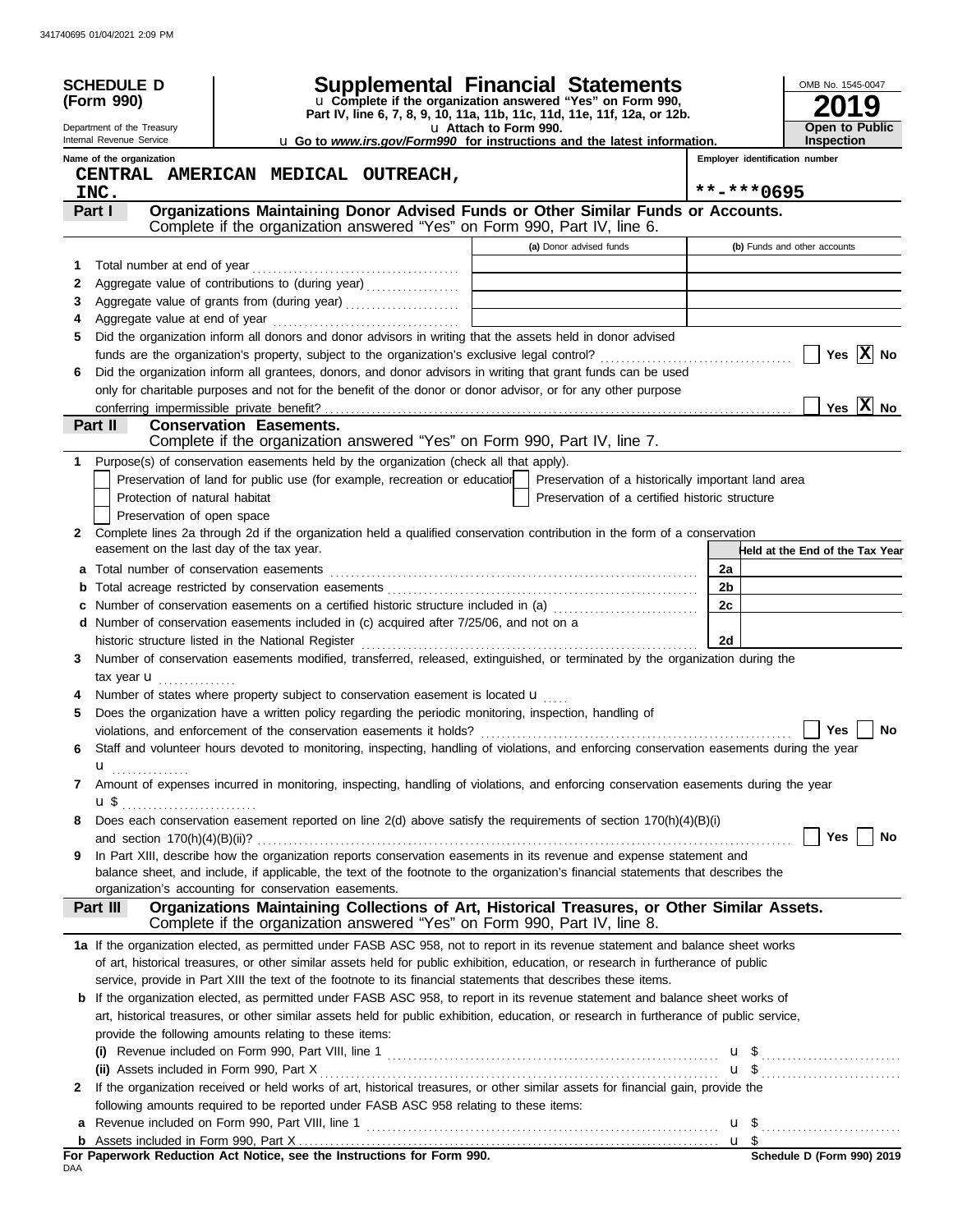|   | Schedule D (Form 990) 2019 CENTRAL AMERICAN MEDICAL OUTREACH, **-***0695                                                                                                                                                       |                         |                          |                    |                      |                |                     | Page 2 |
|---|--------------------------------------------------------------------------------------------------------------------------------------------------------------------------------------------------------------------------------|-------------------------|--------------------------|--------------------|----------------------|----------------|---------------------|--------|
|   | Organizations Maintaining Collections of Art, Historical Treasures, or Other Similar Assets (continued)<br>Part III                                                                                                            |                         |                          |                    |                      |                |                     |        |
|   | 3 Using the organization's acquisition, accession, and other records, check any of the following that make significant use of its<br>collection items (check all that apply):                                                  |                         |                          |                    |                      |                |                     |        |
| a | Public exhibition                                                                                                                                                                                                              | d                       | Loan or exchange program |                    |                      |                |                     |        |
| b | Scholarly research<br>e                                                                                                                                                                                                        |                         |                          |                    |                      |                |                     |        |
| c | Preservation for future generations                                                                                                                                                                                            |                         |                          |                    |                      |                |                     |        |
|   | Provide a description of the organization's collections and explain how they further the organization's exempt purpose in Part                                                                                                 |                         |                          |                    |                      |                |                     |        |
|   | XIII.                                                                                                                                                                                                                          |                         |                          |                    |                      |                |                     |        |
| 5 | During the year, did the organization solicit or receive donations of art, historical treasures, or other similar                                                                                                              |                         |                          |                    |                      |                |                     |        |
|   |                                                                                                                                                                                                                                |                         |                          |                    |                      |                | Yes                 | No     |
|   | <b>Part IV</b><br><b>Escrow and Custodial Arrangements.</b>                                                                                                                                                                    |                         |                          |                    |                      |                |                     |        |
|   | Complete if the organization answered "Yes" on Form 990, Part IV, line 9, or reported an amount on Form                                                                                                                        |                         |                          |                    |                      |                |                     |        |
|   | 990, Part X, line 21.                                                                                                                                                                                                          |                         |                          |                    |                      |                |                     |        |
|   | 1a Is the organization an agent, trustee, custodian or other intermediary for contributions or other assets not                                                                                                                |                         |                          |                    |                      |                |                     |        |
|   | included on Form 990, Part X?                                                                                                                                                                                                  |                         |                          |                    |                      |                | Yes                 | No     |
|   | b If "Yes," explain the arrangement in Part XIII and complete the following table:                                                                                                                                             |                         |                          |                    |                      |                |                     |        |
|   |                                                                                                                                                                                                                                |                         |                          |                    |                      | Amount         |                     |        |
|   | c Beginning balance encourance and a series of the series of the series of the series of the series of the series of the series of the series of the series of the series of the series of the series of the series of the ser |                         |                          |                    | 1с                   |                |                     |        |
|   |                                                                                                                                                                                                                                |                         |                          |                    | 1 <sub>d</sub>       |                |                     |        |
|   | e Distributions during the year manufactured contains and the year manufactured with the set of the set of the set of the set of the set of the set of the set of the set of the set of the set of the set of the set of the s |                         |                          |                    | 1e                   |                |                     |        |
|   |                                                                                                                                                                                                                                |                         |                          |                    | 1f                   |                |                     |        |
|   | 2a Did the organization include an amount on Form 990, Part X, line 21, for escrow or custodial account liability?                                                                                                             |                         |                          |                    |                      |                | <b>Yes</b>          | No     |
|   |                                                                                                                                                                                                                                |                         |                          |                    |                      |                |                     |        |
|   | <b>Endowment Funds.</b><br><b>Part V</b>                                                                                                                                                                                       |                         |                          |                    |                      |                |                     |        |
|   | Complete if the organization answered "Yes" on Form 990, Part IV, line 10.                                                                                                                                                     |                         |                          |                    |                      |                |                     |        |
|   |                                                                                                                                                                                                                                | (a) Current year        | (b) Prior year           | (c) Two years back | (d) Three years back |                | (e) Four years back |        |
|   | 1a Beginning of year balance                                                                                                                                                                                                   | 35,678                  | 34,615                   | 31,537             | 23,927               |                | 24,658              |        |
|   | <b>b</b> Contributions                                                                                                                                                                                                         | 11,625                  |                          | 175                | 5,487                |                |                     | 100    |
|   | c Net investment earnings, gains, and                                                                                                                                                                                          |                         |                          |                    |                      |                |                     |        |
|   | losses                                                                                                                                                                                                                         | $-1,383$                | 1,235                    | 3,069              | 2,259                |                |                     | -712   |
|   | d Grants or scholarships                                                                                                                                                                                                       |                         |                          |                    |                      |                |                     |        |
|   | e Other expenditures for facilities and                                                                                                                                                                                        |                         |                          |                    |                      |                |                     |        |
|   |                                                                                                                                                                                                                                |                         |                          |                    |                      |                |                     |        |
|   | f Administrative expenses                                                                                                                                                                                                      | 242                     | 172                      | 166                |                      | 136            |                     | 119    |
|   | g End of year balance                                                                                                                                                                                                          | 45,678                  | 35,678                   | 34,615             | 31,537               |                | 23,927              |        |
|   | 2 Provide the estimated percentage of the current year end balance (line 1g, column (a)) held as:                                                                                                                              |                         |                          |                    |                      |                |                     |        |
|   | a Board designated or quasi-endowment <b>100.00</b> %                                                                                                                                                                          |                         |                          |                    |                      |                |                     |        |
|   | <b>b</b> Permanent endowment <b>u</b> %                                                                                                                                                                                        |                         |                          |                    |                      |                |                     |        |
|   | c Term endowment <b>u</b> %                                                                                                                                                                                                    |                         |                          |                    |                      |                |                     |        |
|   | The percentages on lines 2a, 2b, and 2c should equal 100%.                                                                                                                                                                     |                         |                          |                    |                      |                |                     |        |
|   | 3a Are there endowment funds not in the possession of the organization that are held and administered for the                                                                                                                  |                         |                          |                    |                      |                |                     |        |
|   | organization by:                                                                                                                                                                                                               |                         |                          |                    |                      |                | Yes                 | No     |
|   | (i) Unrelated organizations entertainment and a contract or contract or contract or contract or contract or contract or contract or contract or contract or contract or contract or contract or contract or contract or contra |                         |                          |                    |                      | 3a(i)          | X                   |        |
|   |                                                                                                                                                                                                                                |                         |                          |                    |                      | 3a(ii)         |                     | X      |
|   |                                                                                                                                                                                                                                |                         |                          |                    |                      | 3b             |                     |        |
|   | Describe in Part XIII the intended uses of the organization's endowment funds.                                                                                                                                                 |                         |                          |                    |                      |                |                     |        |
|   | Land, Buildings, and Equipment.<br><b>Part VI</b>                                                                                                                                                                              |                         |                          |                    |                      |                |                     |        |
|   | Complete if the organization answered "Yes" on Form 990, Part IV, line 11a. See Form 990, Part X, line 10.                                                                                                                     |                         |                          |                    |                      |                |                     |        |
|   | Description of property                                                                                                                                                                                                        | (a) Cost or other basis | (b) Cost or other basis  |                    | (c) Accumulated      | (d) Book value |                     |        |
|   |                                                                                                                                                                                                                                | (investment)            | (other)                  |                    | depreciation         |                |                     |        |
|   |                                                                                                                                                                                                                                |                         |                          | 55,602             |                      |                | 55,602              |        |
|   |                                                                                                                                                                                                                                |                         |                          |                    |                      |                |                     |        |
|   | c Leasehold improvements                                                                                                                                                                                                       |                         |                          |                    |                      |                |                     |        |
|   | d Equipment                                                                                                                                                                                                                    |                         |                          | 443,137            | 221,542              |                | 221,595             |        |
|   | e Other                                                                                                                                                                                                                        |                         |                          |                    |                      |                |                     |        |
|   |                                                                                                                                                                                                                                |                         |                          |                    | $\mathbf u$          |                | 277,197             |        |

**Schedule D (Form 990) 2019**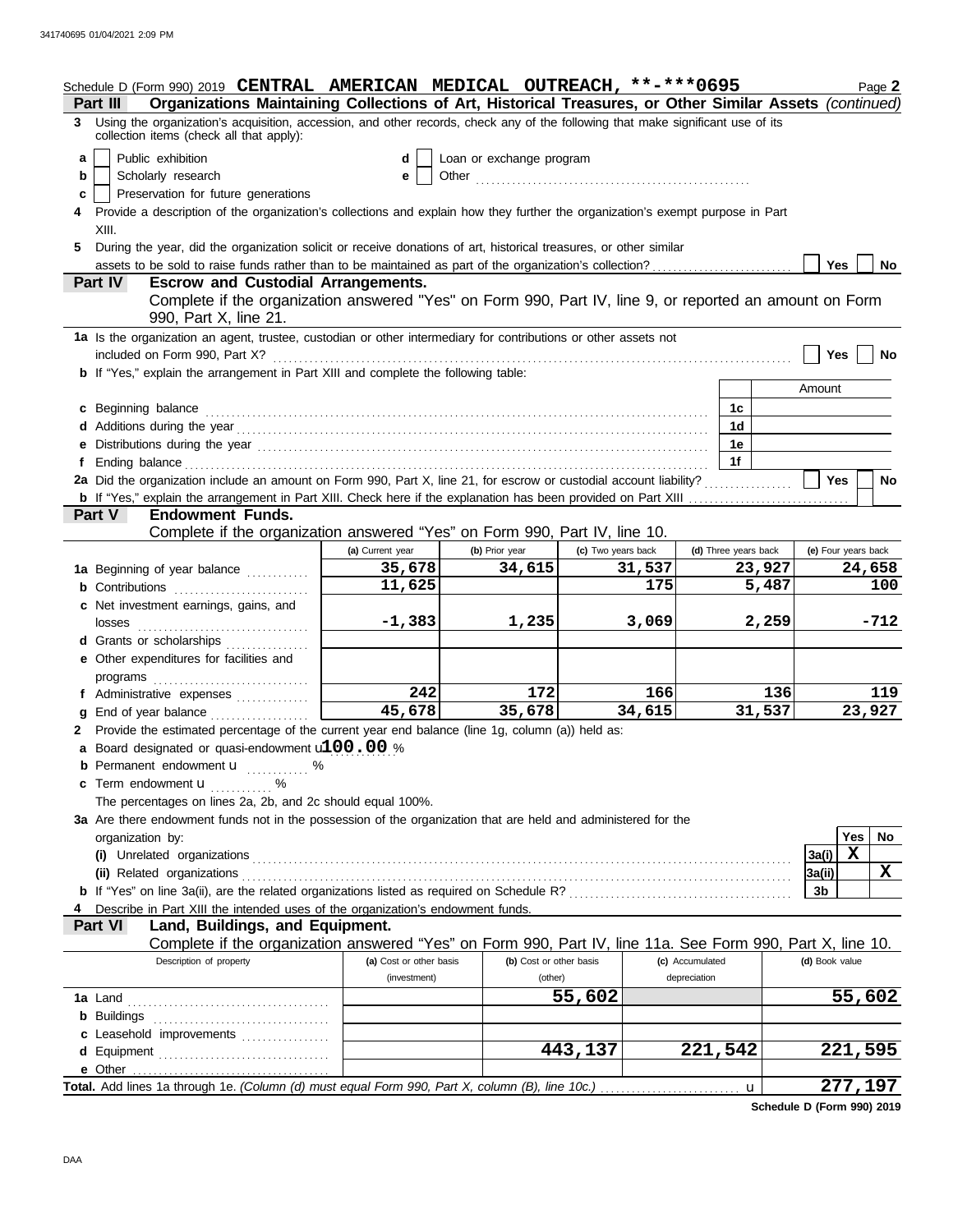|                           | Schedule D (Form 990) 2019 CENTRAL AMERICAN MEDICAL OUTREACH, **-*** 0695                                                                         |                            |                                  | Page 3           |
|---------------------------|---------------------------------------------------------------------------------------------------------------------------------------------------|----------------------------|----------------------------------|------------------|
| Part VII                  | <b>Investments - Other Securities.</b>                                                                                                            |                            |                                  |                  |
|                           | Complete if the organization answered "Yes" on Form 990, Part IV, line 11b. See Form 990, Part X, line 12.                                        |                            |                                  |                  |
|                           | (a) Description of security or category                                                                                                           | (b) Book value             | (c) Method of valuation:         |                  |
|                           | (including name of security)                                                                                                                      |                            | Cost or end-of-year market value |                  |
| (1) Financial derivatives |                                                                                                                                                   |                            |                                  |                  |
|                           |                                                                                                                                                   | 87,631                     | <b>COST</b>                      |                  |
| (3) Other                 |                                                                                                                                                   |                            |                                  |                  |
|                           |                                                                                                                                                   |                            |                                  |                  |
|                           |                                                                                                                                                   |                            |                                  |                  |
| (C)                       |                                                                                                                                                   |                            |                                  |                  |
|                           |                                                                                                                                                   |                            |                                  |                  |
|                           |                                                                                                                                                   |                            |                                  |                  |
| (F)                       |                                                                                                                                                   |                            |                                  |                  |
| (G)<br>(H)                |                                                                                                                                                   |                            |                                  |                  |
|                           | Total. (Column (b) must equal Form 990, Part X, col. (B) line 12.)<br><b>u</b>                                                                    | 87,631                     |                                  |                  |
| <b>Part VIII</b>          | Investments - Program Related.                                                                                                                    |                            |                                  |                  |
|                           | Complete if the organization answered "Yes" on Form 990, Part IV, line 11c. See Form 990, Part X, line 13.                                        |                            |                                  |                  |
|                           | (a) Description of investment                                                                                                                     | (b) Book value             | (c) Method of valuation:         |                  |
|                           |                                                                                                                                                   |                            | Cost or end-of-year market value |                  |
| (1)                       |                                                                                                                                                   |                            |                                  |                  |
| (2)                       |                                                                                                                                                   |                            |                                  |                  |
| (3)                       |                                                                                                                                                   |                            |                                  |                  |
| (4)                       |                                                                                                                                                   |                            |                                  |                  |
| (5)                       |                                                                                                                                                   |                            |                                  |                  |
| (6)                       |                                                                                                                                                   |                            |                                  |                  |
| (7)                       |                                                                                                                                                   |                            |                                  |                  |
| (8)                       |                                                                                                                                                   |                            |                                  |                  |
| (9)                       |                                                                                                                                                   |                            |                                  |                  |
|                           | Total. (Column (b) must equal Form 990, Part X, col. (B) line 13.)<br>$\mathbf{u}$                                                                |                            |                                  |                  |
| Part IX                   | Other Assets.                                                                                                                                     |                            |                                  |                  |
|                           | Complete if the organization answered "Yes" on Form 990, Part IV, line 11d. See Form 990, Part X, line 15.                                        |                            |                                  |                  |
|                           | (a) Description                                                                                                                                   |                            |                                  | (b) Book value   |
| (1)                       | CASH SURRENDER VALUE<br>OF<br><b>ENDOWMENT</b><br><b>HELD</b><br><b>BY</b><br>FUND                                                                | LIFE INS.<br><b>OTHERS</b> |                                  | 63,156<br>45,678 |
| (2)                       |                                                                                                                                                   |                            |                                  |                  |
| (3)<br>(4)                |                                                                                                                                                   |                            |                                  |                  |
| (5)                       |                                                                                                                                                   |                            |                                  |                  |
| (6)                       |                                                                                                                                                   |                            |                                  |                  |
| (7)                       |                                                                                                                                                   |                            |                                  |                  |
| (8)                       |                                                                                                                                                   |                            |                                  |                  |
| (9)                       |                                                                                                                                                   |                            |                                  |                  |
|                           | Total. (Column (b) must equal Form 990, Part X, col. (B) line 15.)                                                                                |                            | u                                | 108,834          |
| Part X                    | <b>Other Liabilities.</b>                                                                                                                         |                            |                                  |                  |
|                           | Complete if the organization answered "Yes" on Form 990, Part IV, line 11e or 11f. See Form 990, Part X,<br>line 25.                              |                            |                                  |                  |
| 1.                        | (a) Description of liability                                                                                                                      |                            |                                  | (b) Book value   |
| (1)                       | Federal income taxes                                                                                                                              |                            |                                  |                  |
| (2)                       | SUPPLEMENTAL BENEFIT PLAN                                                                                                                         |                            |                                  | 250,000          |
| (3)                       |                                                                                                                                                   |                            |                                  |                  |
| (4)                       |                                                                                                                                                   |                            |                                  |                  |
| (5)                       |                                                                                                                                                   |                            |                                  |                  |
| (6)                       |                                                                                                                                                   |                            |                                  |                  |
| (7)                       |                                                                                                                                                   |                            |                                  |                  |
| (8)                       |                                                                                                                                                   |                            |                                  |                  |
| (9)                       | Total. (Column (b) must equal Form 990, Part X, col. (B) line 25.)                                                                                |                            |                                  | 250,000          |
|                           | 2 Lightlity for uncertain tay positions In Part XIII provide the text of the footpote to the organization's financial statements that reports the |                            | u                                |                  |

Liability for uncertain tax positions. In Part XIII, provide the text of the footnote to the organization's financial statements that reports the **2.** organization's liability for uncertain tax positions under FASB ASC 740. Check here if the text of the footnote has been provided in Part XIII..

**X**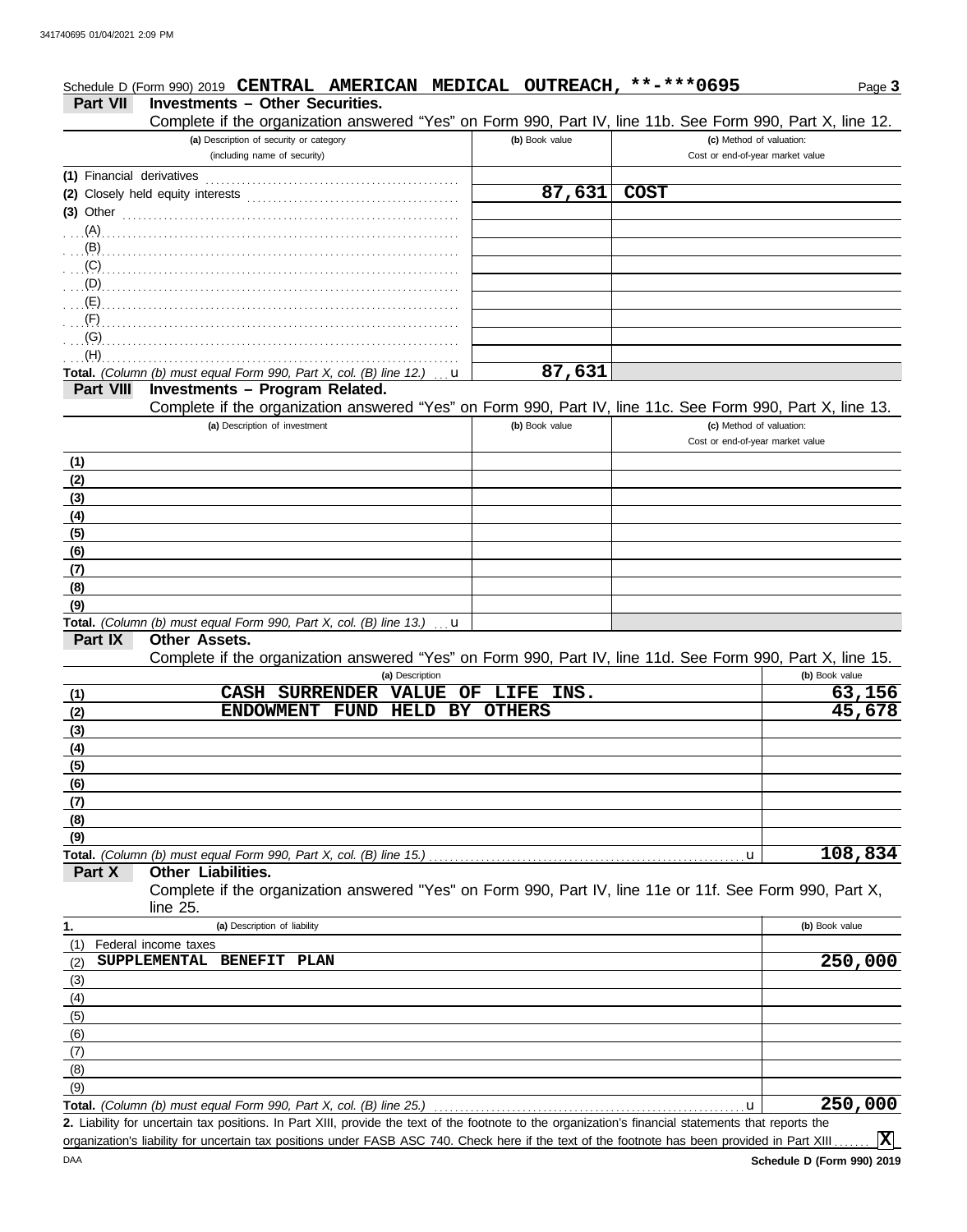| Schedule D (Form 990) 2019 CENTRAL AMERICAN MEDICAL OUTREACH, **-***0695                                                                                                                |                |                       |                | Page 4           |  |
|-----------------------------------------------------------------------------------------------------------------------------------------------------------------------------------------|----------------|-----------------------|----------------|------------------|--|
| Reconciliation of Revenue per Audited Financial Statements With Revenue per Return.<br><b>Part XI</b><br>Complete if the organization answered "Yes" on Form 990, Part IV, line 12a.    |                |                       |                |                  |  |
| 1.                                                                                                                                                                                      |                |                       | $\mathbf{1}$   | 3,064,678        |  |
| Amounts included on line 1 but not on Form 990, Part VIII, line 12:<br>2                                                                                                                |                |                       |                |                  |  |
|                                                                                                                                                                                         | 2a             |                       |                |                  |  |
|                                                                                                                                                                                         | 2 <sub>b</sub> | 993,311               |                |                  |  |
| c                                                                                                                                                                                       | 2c             |                       |                |                  |  |
| d                                                                                                                                                                                       | 2d             | 487,018               |                |                  |  |
| е                                                                                                                                                                                       |                |                       | <b>2e</b>      | <u>1,480,329</u> |  |
| 3                                                                                                                                                                                       |                |                       | $\mathbf{3}$   | 1,584,349        |  |
| Amounts included on Form 990, Part VIII, line 12, but not on line 1:<br>4                                                                                                               |                |                       |                |                  |  |
| a Investment expenses not included on Form 990, Part VIII, line 7b                                                                                                                      | 4a             |                       |                |                  |  |
|                                                                                                                                                                                         | 4 <sub>b</sub> | $\overline{29}$ , 207 |                |                  |  |
| Add lines 4a and 4b<br>c                                                                                                                                                                |                |                       | 4с             | 29,207           |  |
|                                                                                                                                                                                         |                |                       | $\overline{5}$ | 1,613,556        |  |
| Reconciliation of Expenses per Audited Financial Statements With Expenses per Return.<br><b>Part XII</b><br>Complete if the organization answered "Yes" on Form 990, Part IV, line 12a. |                |                       |                |                  |  |
| Total expenses and losses per audited financial statements<br>1.                                                                                                                        |                |                       | $\mathbf 1$    | 3,119,327        |  |
| Amounts included on line 1 but not on Form 990, Part IX, line 25:<br>2                                                                                                                  |                |                       |                |                  |  |
|                                                                                                                                                                                         | 2a             | 993,311               |                |                  |  |
|                                                                                                                                                                                         | 2 <sub>b</sub> |                       |                |                  |  |
|                                                                                                                                                                                         | 2c             |                       |                |                  |  |
|                                                                                                                                                                                         | 2d             | 471,949               |                |                  |  |
| е                                                                                                                                                                                       |                |                       | 2e             | 1,465,260        |  |
| 3                                                                                                                                                                                       |                |                       | 3              | 1,654,067        |  |
| Amounts included on Form 990, Part IX, line 25, but not on line 1:<br>4                                                                                                                 |                |                       |                |                  |  |
| a Investment expenses not included on Form 990, Part VIII, line 7b                                                                                                                      | 4a             |                       |                |                  |  |
|                                                                                                                                                                                         | 4 <sub>b</sub> | $\overline{2}4,024$   |                |                  |  |
| c Add lines 4a and 4b                                                                                                                                                                   |                |                       | 4с             | 24,024           |  |
|                                                                                                                                                                                         |                |                       |                | 1,678,091        |  |
| Part XIII Supplemental Information.                                                                                                                                                     |                |                       |                |                  |  |
| Provide the descriptions required for Part II, lines 3, 5, and 9; Part III, lines 1a and 4; Part IV, lines 1b and 2b; Part V, line 4; Part X, line                                      |                |                       |                |                  |  |
| 2; Part XI, lines 2d and 4b; and Part XII, lines 2d and 4b. Also complete this part to provide any additional information.                                                              |                |                       |                |                  |  |
| PART V, LINE 4 - INTENDED USES FOR ENDOWMENT FUNDS                                                                                                                                      |                |                       |                |                  |  |
|                                                                                                                                                                                         |                |                       |                |                  |  |
| THE PURPOSE OF THESE FUNDS IS FOR THE CAPITAL NEEDS OF THE ORGANIZATION AND                                                                                                             |                |                       |                |                  |  |
|                                                                                                                                                                                         |                |                       |                |                  |  |
| CERTAIN OPERATING COSTS.                                                                                                                                                                |                |                       |                |                  |  |
|                                                                                                                                                                                         |                |                       |                |                  |  |
|                                                                                                                                                                                         |                |                       |                |                  |  |
| PART X - FIN 48 FOOTNOTE                                                                                                                                                                |                |                       |                |                  |  |
|                                                                                                                                                                                         |                |                       |                |                  |  |
| THE ORGANIZATION ADOPTED THE PROVISIONS OF FASB ASC 740-10, (FORMERLY FIN                                                                                                               |                |                       |                |                  |  |
| 48 ACCOUNTING FOR UNCERTAINTY IN INCOME TAXES), WHICH PRESCRIBES A                                                                                                                      |                |                       |                |                  |  |
| RECOGNITION THRESHOLD AND A MEASUREMENT OF TAX POSITIONS TAKEN OR EXPECTED                                                                                                              |                |                       |                |                  |  |
| TO BE TAKEN IN A TAX RETURN. FOR THOSE BENEFITS TO BE RECOGNIZED, A TAX                                                                                                                 |                |                       |                |                  |  |
| POSITION MUST BE MORE-LIKELY-THAN-NOT TO BE SUSTAINED UPON EXAMINATION BY                                                                                                               |                |                       |                |                  |  |
| TAXING AUTHORITIES. THE AMOUNT RECOGNIZED IS MEASURED AS THE AMOUNT OF                                                                                                                  |                |                       |                |                  |  |
| BENEFIT THAT IS GREATER THAN 50% LIKELY OF BEING REALIZED UPON ULTIMATE                                                                                                                 |                |                       |                |                  |  |
|                                                                                                                                                                                         |                |                       |                |                  |  |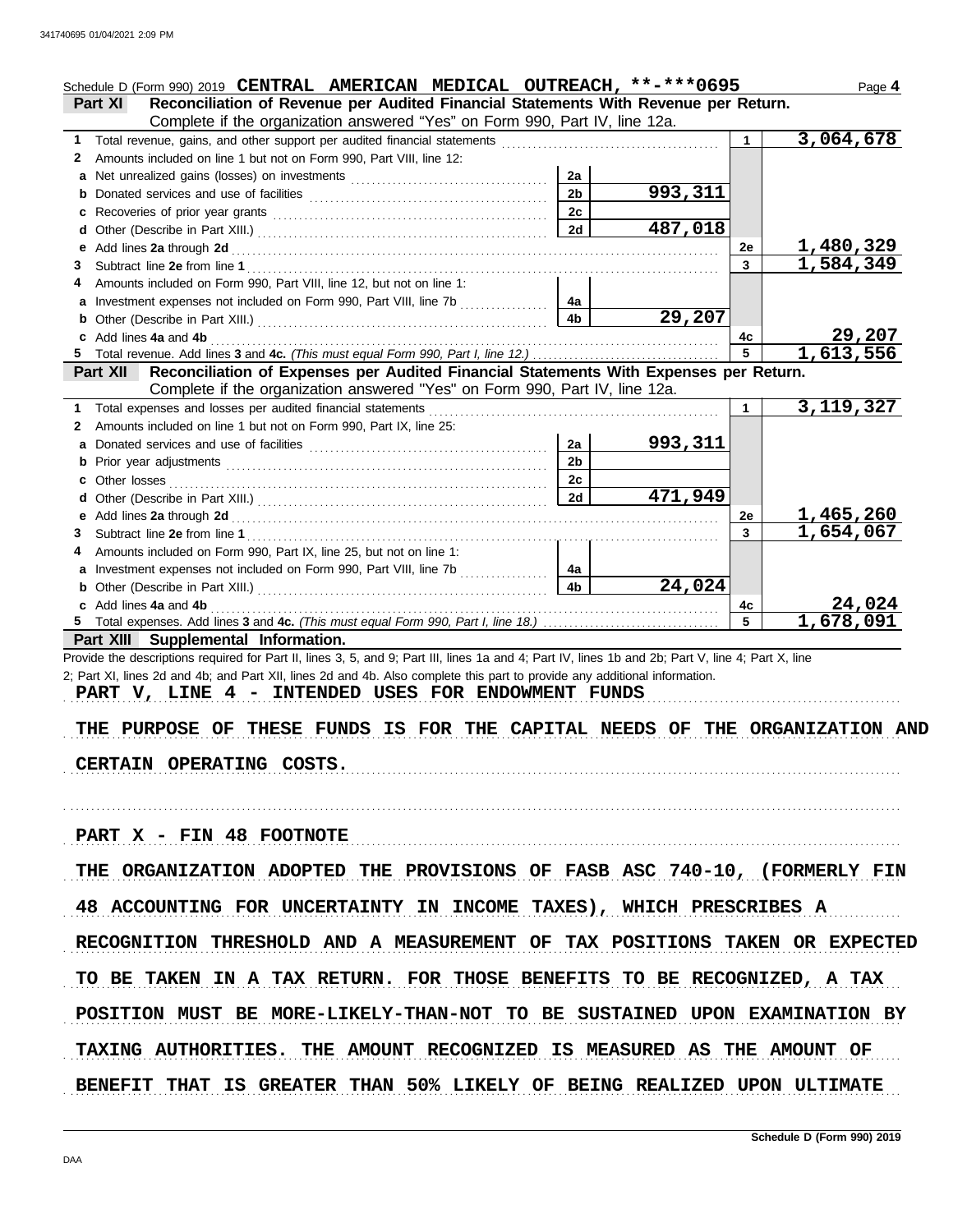| Schedule D (Form 990) 2019 CENTRAL AMERICAN MEDICAL OUTREACH, **-***0695<br><b>Supplemental Information (continued)</b><br>Part XIII |    | Page 5  |
|--------------------------------------------------------------------------------------------------------------------------------------|----|---------|
| SETTLEMENT.                                                                                                                          |    |         |
| AS A RESULT OF THE IMPLEMENTATION OF THIS STANDARD, MANAGEMENT DETERMINED                                                            |    |         |
| THERE ARE NO MATERIAL UNCERTAIN TAX POSITIONS.<br>THAT                                                                               |    |         |
| AS A NOT-FOR-PROFIT ORGANIZATION, CAMO IS GENERALLY EXEMPT FROM FEDERAL                                                              |    |         |
| INCOME TAXES UNDER THE PROVISIONS OF SECTION $501(C)(3)$ OF THE INTERNAL                                                             |    |         |
| REVENUE CODE AND EXEMPT FROM OHIO INCOME TAXES. HOWEVER, INSSA, CAMO'S FOR                                                           |    |         |
| PROFIT SUBSIDIARY, HAS A TAX PROVISION IN THE AMOUNT OF \$3,931 AND \$2,088                                                          |    |         |
| INCLUDED IN INSSA'S EXPENSES FOR THE YEARS ENDED APRIL 30,2020 AND 2019,                                                             |    |         |
| <b>RESPECTIVELY</b>                                                                                                                  |    |         |
| PART XI, LINE 2D - REVENUE AMOUNTS INCLUDED IN FINANCIALS - OTHER                                                                    |    |         |
| CONSOLIDATED SUBSIDIARY - INSSA                                                                                                      | \$ | 487,018 |
| PART XI, LINE 4B - REVENUE AMOUNTS INCLUDED ON RETURN - OTHER                                                                        |    |         |
| CONSOLIDATED SUBSIDIARY - INSSA                                                                                                      | \$ | 29,207  |
| PART XII, LINE 2D - EXPENSE AMOUNTS INCLUDED IN FINANCIALS - OTHER                                                                   |    |         |
| CONSOLIDATED SUBSIDIARY - INSSA                                                                                                      | ¢. | 471,949 |
| PART XII, LINE 4B - EXPENSE AMOUNTS INCLUDED ON RETURN - OTHER                                                                       |    |         |
| CONSOLIDATED SUBSIDIARY - INSSA                                                                                                      |    | 24,024  |
|                                                                                                                                      |    |         |
|                                                                                                                                      |    |         |
|                                                                                                                                      |    |         |
|                                                                                                                                      |    |         |
|                                                                                                                                      |    |         |
|                                                                                                                                      |    |         |
|                                                                                                                                      |    |         |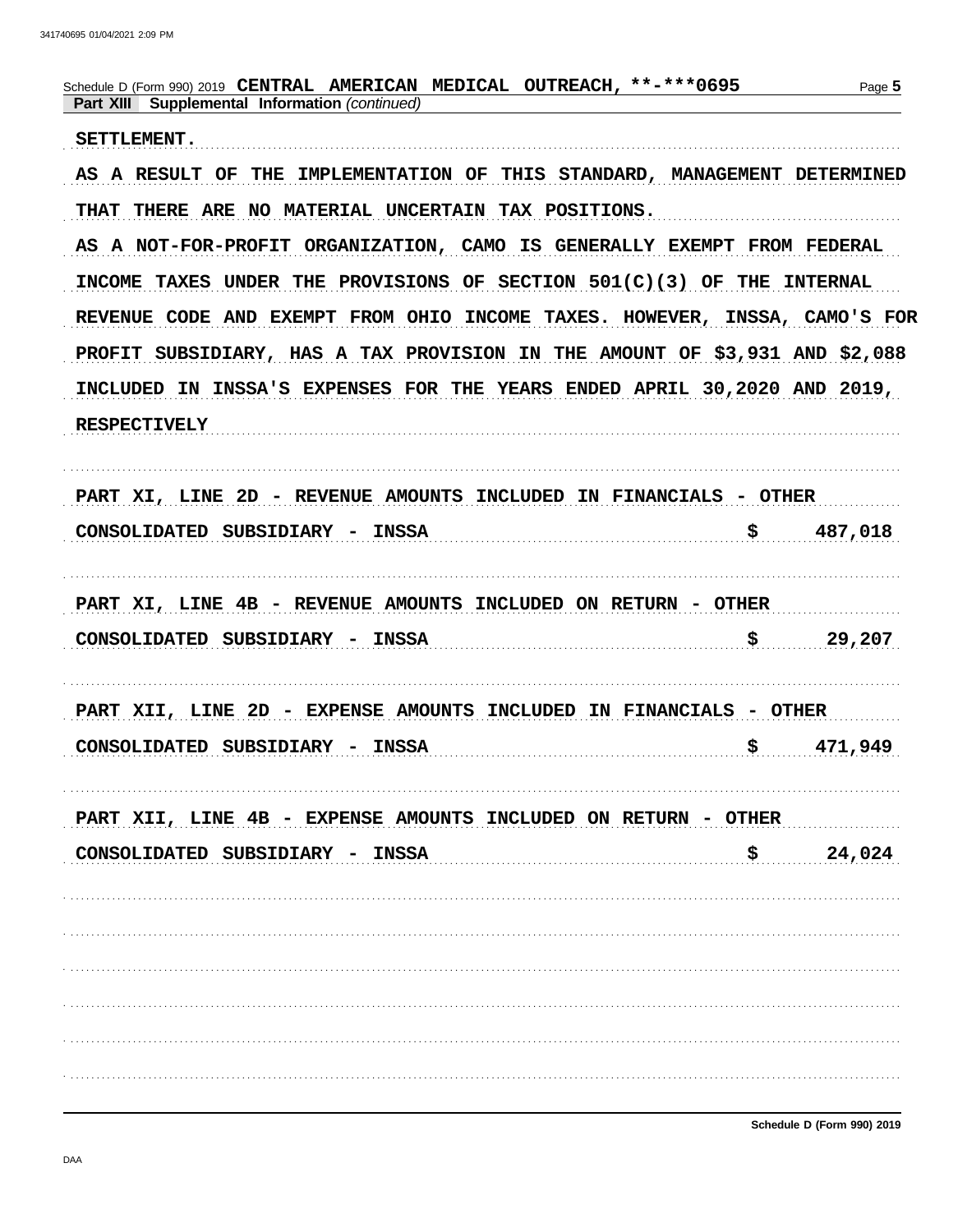| <b>SCHEDULE F</b><br>(Form 990)                        |                                           |                                                                                           | <b>Statement of Activities Outside the United States</b><br>u Complete if the organization answered "Yes" on Form 990, Part IV, line 14b, 15, or 16.                                                                 |                                                                                                                 | OMB No. 1545-0047<br>2019                                         |
|--------------------------------------------------------|-------------------------------------------|-------------------------------------------------------------------------------------------|----------------------------------------------------------------------------------------------------------------------------------------------------------------------------------------------------------------------|-----------------------------------------------------------------------------------------------------------------|-------------------------------------------------------------------|
|                                                        |                                           |                                                                                           | u Attach to Form 990.                                                                                                                                                                                                |                                                                                                                 | Open to Public                                                    |
| Department of the Treasury<br>Internal Revenue Service |                                           |                                                                                           | u Go to www.irs.gov/Form990 for instructions and the latest information.                                                                                                                                             |                                                                                                                 | <b>Inspection</b>                                                 |
| Name of the organization                               | INC.                                      |                                                                                           | CENTRAL AMERICAN MEDICAL OUTREACH,                                                                                                                                                                                   |                                                                                                                 | Employer identification number<br>**-***0695                      |
| Part I                                                 |                                           |                                                                                           | General Information on Activities Outside the United States. Complete if the organization answered "Yes" on                                                                                                          |                                                                                                                 |                                                                   |
|                                                        | Form 990, Part IV, line 14b.              |                                                                                           |                                                                                                                                                                                                                      |                                                                                                                 |                                                                   |
| 1                                                      |                                           |                                                                                           | For grantmakers. Does the organization maintain records to substantiate the amount of its grants and<br>other assistance, the grantees' eligibility for the grants or assistance, and the selection criteria used to |                                                                                                                 | Yes<br>No                                                         |
| 2<br>outside the United States.                        |                                           |                                                                                           | For grantmakers. Describe in Part V the organization's procedures for monitoring the use of its grants and other assistance                                                                                          |                                                                                                                 |                                                                   |
|                                                        |                                           |                                                                                           | Activities per Region. (The following Part I, line 3 table can be duplicated if additional space is needed.)                                                                                                         |                                                                                                                 |                                                                   |
| (a) Region                                             | (b) Number<br>of offices in<br>the region | (c) Number of<br>employees,<br>agents, and<br>independent<br>contractors<br>in the region | (d) Activities conducted in the<br>region (by type) (such as,<br>fundraising, program services,<br>investments, grants to recipients<br>located in the region)                                                       | (e) If activity listed in (d) is<br>a program service,<br>describe specific type of<br>service(s) in the region | (f) Total<br>expenditures for<br>and investments<br>in the region |
| (1)                                                    |                                           |                                                                                           |                                                                                                                                                                                                                      |                                                                                                                 |                                                                   |
| (2)                                                    |                                           |                                                                                           |                                                                                                                                                                                                                      |                                                                                                                 |                                                                   |
| (3)                                                    |                                           |                                                                                           |                                                                                                                                                                                                                      |                                                                                                                 |                                                                   |
| (4)                                                    |                                           |                                                                                           |                                                                                                                                                                                                                      |                                                                                                                 |                                                                   |
| (5)                                                    |                                           |                                                                                           |                                                                                                                                                                                                                      |                                                                                                                 |                                                                   |
| (6)                                                    |                                           |                                                                                           |                                                                                                                                                                                                                      |                                                                                                                 |                                                                   |
| (7)                                                    |                                           |                                                                                           |                                                                                                                                                                                                                      |                                                                                                                 |                                                                   |
| (8)                                                    |                                           |                                                                                           |                                                                                                                                                                                                                      |                                                                                                                 |                                                                   |
| (9)                                                    |                                           |                                                                                           |                                                                                                                                                                                                                      |                                                                                                                 |                                                                   |
| (10)                                                   |                                           |                                                                                           |                                                                                                                                                                                                                      |                                                                                                                 |                                                                   |
| (11)                                                   |                                           |                                                                                           |                                                                                                                                                                                                                      |                                                                                                                 |                                                                   |
| (12)                                                   |                                           |                                                                                           |                                                                                                                                                                                                                      |                                                                                                                 |                                                                   |
| (13)                                                   |                                           |                                                                                           |                                                                                                                                                                                                                      |                                                                                                                 |                                                                   |
| (14)                                                   |                                           |                                                                                           |                                                                                                                                                                                                                      |                                                                                                                 |                                                                   |
| (15)                                                   |                                           |                                                                                           |                                                                                                                                                                                                                      |                                                                                                                 |                                                                   |
| (16)                                                   |                                           |                                                                                           |                                                                                                                                                                                                                      |                                                                                                                 |                                                                   |
| (17)                                                   |                                           |                                                                                           |                                                                                                                                                                                                                      |                                                                                                                 |                                                                   |
| 3a Subtotal<br><b>b</b> Total from continuation        |                                           |                                                                                           |                                                                                                                                                                                                                      |                                                                                                                 |                                                                   |
| sheets to Part I<br>c Totals (add<br>lines 3a and 3b)  |                                           |                                                                                           |                                                                                                                                                                                                                      |                                                                                                                 |                                                                   |

**For Paperwork Reduction Act Notice, see the Instructions for Form 990. Schedule F (Form 990) 2019** DAA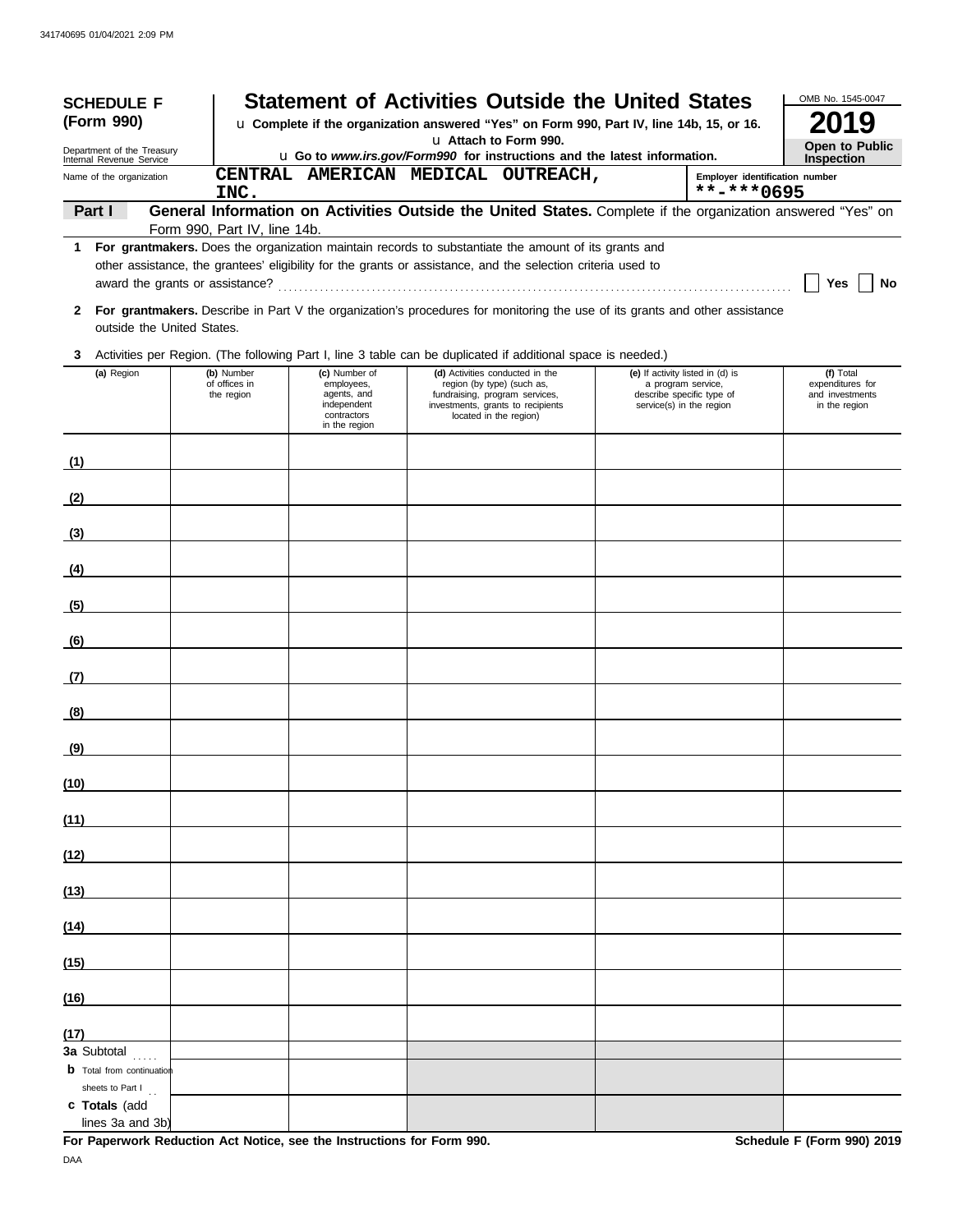#### Schedule F (Form 990) 2019 Page **2 CENTRAL AMERICAN MEDICAL OUTREACH, \*\*-\*\*\*0695**

Part II Grants and Other Assistance to Organizations or Entities Outside the United States. Complete if the organization answered "Yes" on Form 990, Part IV, line 15, for any recipient who received more than \$5,000. Part II can be duplicated if additional space is needed.

| $\mathbf{1}$ | (a) Name of<br>organization | (b) IRS code<br>section and EIN<br>(if applicable) | (c) Region      | T are ry, line to, for any recipient who received more than \$0,000. Fare in earlier displicated in additional space is hecacul.<br>(d) Purpose of<br>grant | (e) Amount of<br>cash grant | (f) Manner of<br>cash<br>disbursement | (g) Amount of<br>noncash<br>assistance | (h) Description<br>of noncash assistance | (i) Method of<br>valuation<br>(book, FMV,<br>appraisal, other) |
|--------------|-----------------------------|----------------------------------------------------|-----------------|-------------------------------------------------------------------------------------------------------------------------------------------------------------|-----------------------------|---------------------------------------|----------------------------------------|------------------------------------------|----------------------------------------------------------------|
| (1)          |                             |                                                    | <b>HONDURAS</b> | OPERATIONAL SUPPORT                                                                                                                                         | 10,071                      | ETF                                   |                                        |                                          |                                                                |
|              |                             |                                                    |                 |                                                                                                                                                             |                             |                                       |                                        |                                          |                                                                |
| (2)          |                             |                                                    |                 |                                                                                                                                                             |                             |                                       |                                        |                                          |                                                                |
| (3)          |                             |                                                    |                 |                                                                                                                                                             |                             |                                       |                                        |                                          |                                                                |
| (4)          |                             |                                                    |                 |                                                                                                                                                             |                             |                                       |                                        |                                          |                                                                |
| (5)          |                             |                                                    |                 |                                                                                                                                                             |                             |                                       |                                        |                                          |                                                                |
| (6)          |                             |                                                    |                 |                                                                                                                                                             |                             |                                       |                                        |                                          |                                                                |
| (7)          |                             |                                                    |                 |                                                                                                                                                             |                             |                                       |                                        |                                          |                                                                |
| (8)          |                             |                                                    |                 |                                                                                                                                                             |                             |                                       |                                        |                                          |                                                                |
| (9)          |                             |                                                    |                 |                                                                                                                                                             |                             |                                       |                                        |                                          |                                                                |
| (10)         |                             |                                                    |                 |                                                                                                                                                             |                             |                                       |                                        |                                          |                                                                |
| (11)         |                             |                                                    |                 |                                                                                                                                                             |                             |                                       |                                        |                                          |                                                                |
| (12)         |                             |                                                    |                 |                                                                                                                                                             |                             |                                       |                                        |                                          |                                                                |
| (13)         |                             |                                                    |                 |                                                                                                                                                             |                             |                                       |                                        |                                          |                                                                |
| (14)         |                             |                                                    |                 |                                                                                                                                                             |                             |                                       |                                        |                                          |                                                                |
| (15)         |                             |                                                    |                 |                                                                                                                                                             |                             |                                       |                                        |                                          |                                                                |
| (16)         |                             |                                                    |                 |                                                                                                                                                             |                             |                                       |                                        |                                          |                                                                |
|              |                             |                                                    |                 | 2 Enter total number of recipient organizations listed above that are recognized as charities by the foreign country, recognized as tax-exempt              |                             |                                       |                                        |                                          |                                                                |
|              |                             |                                                    |                 |                                                                                                                                                             |                             |                                       |                                        |                                          |                                                                |
|              |                             |                                                    |                 |                                                                                                                                                             |                             |                                       |                                        | $\mathbf{u}$                             | Schedule F (Form 990) 2019                                     |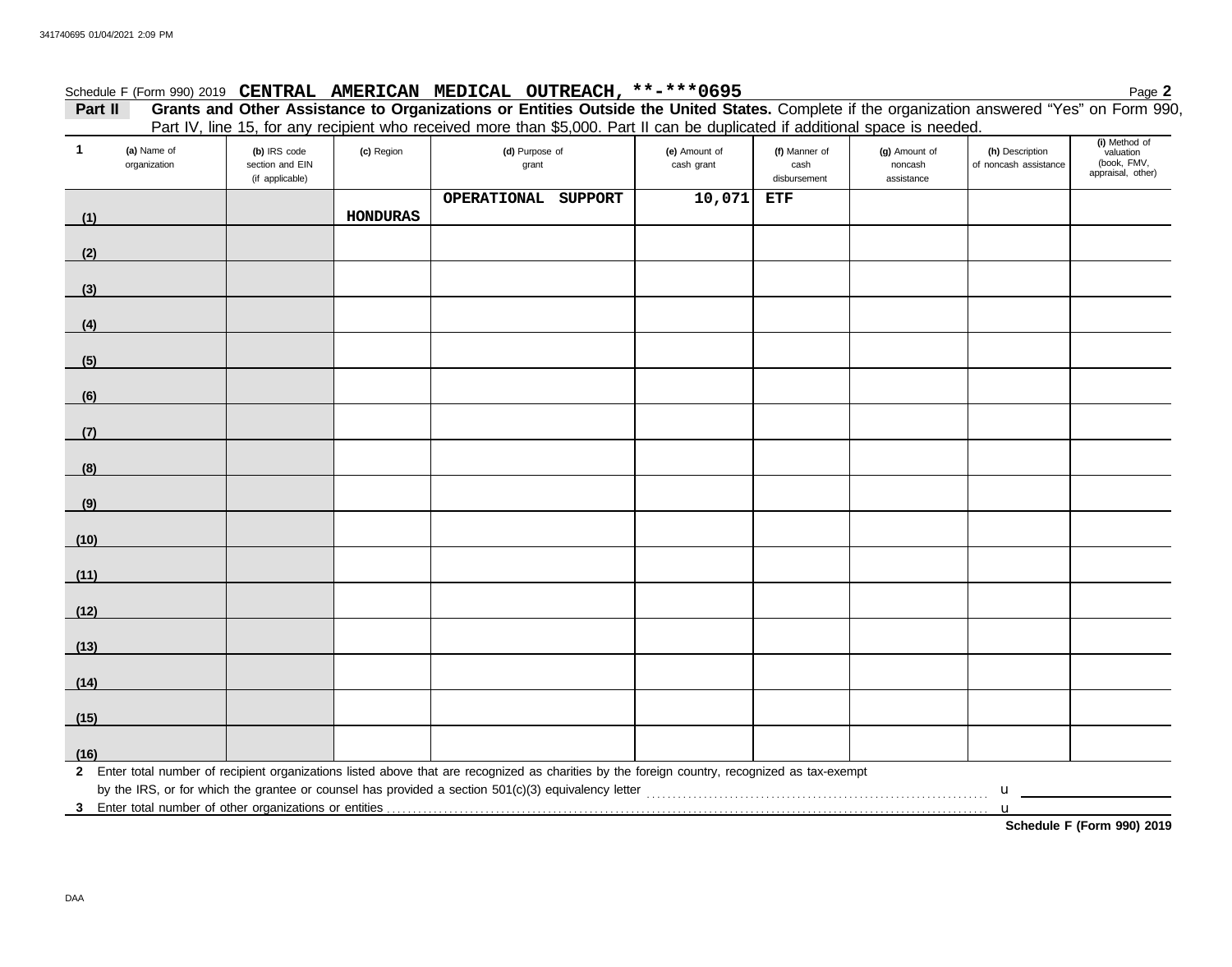#### Schedule F (Form 990) 2019 Page **3 CENTRAL AMERICAN MEDICAL OUTREACH, \*\*-\*\*\*0695**

Part III Grants and Other Assistance to Individuals Outside the United States. Complete if the organization answered "Yes" on Form 990, Part IV, line 16. **(a)** Type of grant or assistance **(b)** Region **(c)** Number of **(d)** Amount of **(e)** Manner of **(f)** Amount of **(g)** Description **(h)** Method of Part III can be duplicated if additional space is needed.

| (a) Type of grant or assistance                             | (b) Region | (c) Number of<br>recipients | (d) Amount of<br>cash grant | (e) Manner of<br>cash<br>disbursement | (f) Amount of<br>noncash<br>assistance | (g) Description<br>of noncash assistance | (h) Method of<br>valuation<br>(book, FMV,<br>appraisal, other) |
|-------------------------------------------------------------|------------|-----------------------------|-----------------------------|---------------------------------------|----------------------------------------|------------------------------------------|----------------------------------------------------------------|
| (1)                                                         |            |                             |                             |                                       |                                        |                                          |                                                                |
| (2)                                                         |            |                             |                             |                                       |                                        |                                          |                                                                |
| (3)<br><u> 1989 - Johann Stein, Amerikaansk politiker (</u> |            |                             |                             |                                       |                                        |                                          |                                                                |
| (4)                                                         |            |                             |                             |                                       |                                        |                                          |                                                                |
| (5)<br><u> 1989 - John Stein, Amerikaansk politiker (</u>   |            |                             |                             |                                       |                                        |                                          |                                                                |
| (6)<br><u> 1989 - Andrea State Barbara, amerikan per</u>    |            |                             |                             |                                       |                                        |                                          |                                                                |
| (7)<br><u> 1989 - Jan James Barbara, prima popula</u>       |            |                             |                             |                                       |                                        |                                          |                                                                |
| (8)<br><u> 1980 - Andrea State Barbara, poeta esp</u>       |            |                             |                             |                                       |                                        |                                          |                                                                |
| (9)                                                         |            |                             |                             |                                       |                                        |                                          |                                                                |
| (10)                                                        |            |                             |                             |                                       |                                        |                                          |                                                                |
| (11)<br><u> 1989 - Johann Barbara, martxa amerikan per</u>  |            |                             |                             |                                       |                                        |                                          |                                                                |
| (12)                                                        |            |                             |                             |                                       |                                        |                                          |                                                                |
| (13)<br><u> 1989 - John Stone, Amerikaansk politiker (</u>  |            |                             |                             |                                       |                                        |                                          |                                                                |
| (14)                                                        |            |                             |                             |                                       |                                        |                                          |                                                                |
| (15)                                                        |            |                             |                             |                                       |                                        |                                          |                                                                |
| (16)                                                        |            |                             |                             |                                       |                                        |                                          |                                                                |
| (17)                                                        |            |                             |                             |                                       |                                        |                                          |                                                                |
| (18)                                                        |            |                             |                             |                                       |                                        |                                          |                                                                |

**Schedule F (Form 990) 2019**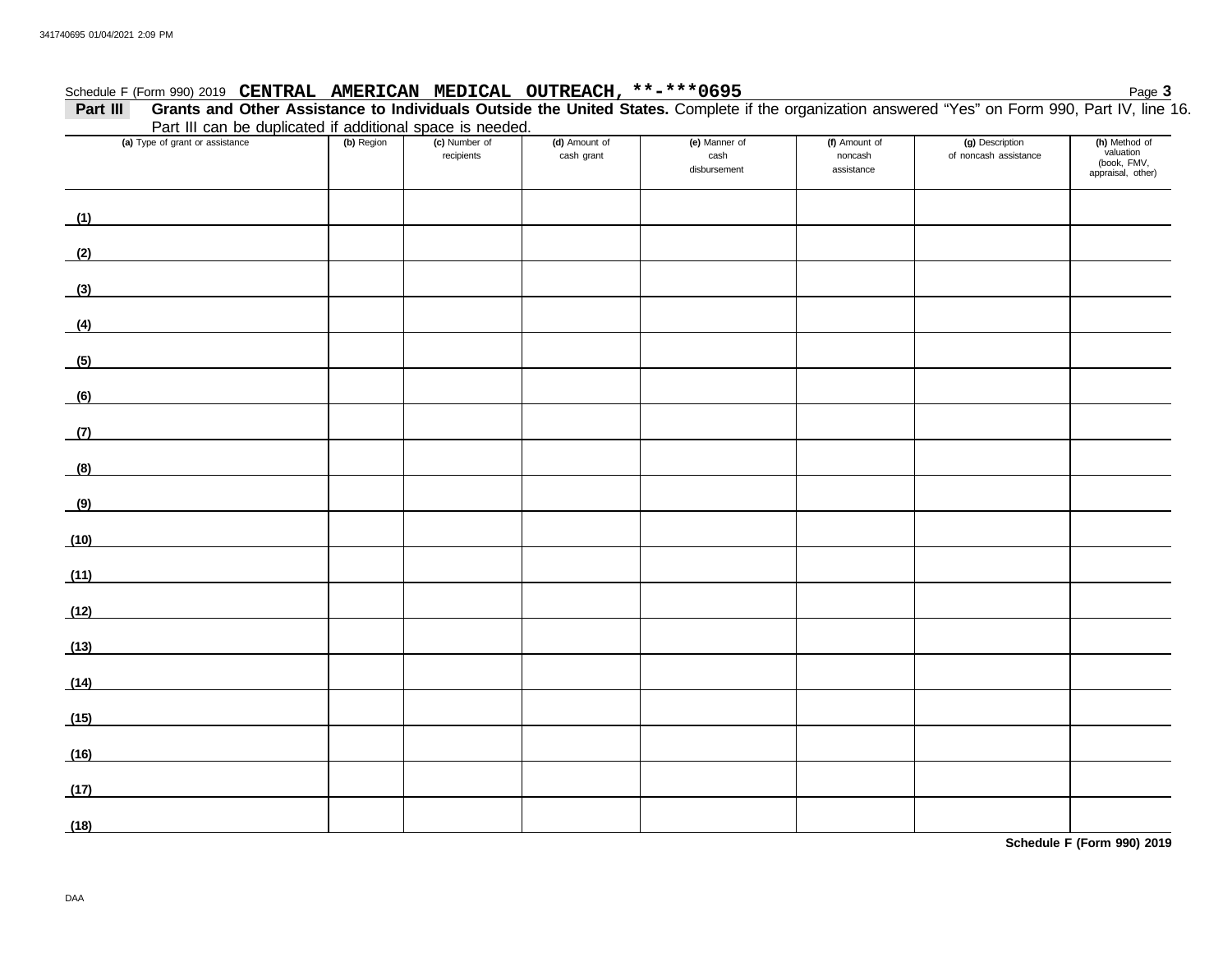|    | Schedule F (Form 990) 2019 CENTRAL AMERICAN MEDICAL OUTREACH, **-***0695                                                                                                                                                                                                                                                                 | Page 4                   |
|----|------------------------------------------------------------------------------------------------------------------------------------------------------------------------------------------------------------------------------------------------------------------------------------------------------------------------------------------|--------------------------|
|    | <b>Part IV</b><br><b>Foreign Forms</b>                                                                                                                                                                                                                                                                                                   |                          |
| 1. | Was the organization a U.S. transferor of property to a foreign corporation during the tax year? If "Yes,"<br>the organization may be required to file Form 926, Return by a U.S. Transferor of Property to a Foreign<br>Yes                                                                                                             | X<br><b>No</b>           |
| 2  | Did the organization have an interest in a foreign trust during the tax year? If "Yes," the organization may<br>be required to separately file Form 3520, Annual Return To Report Transactions With Foreign Trusts and<br>Receipt of Certain Foreign Gifts, and/or Form 3520-A, Annual Information Return of Foreign Trust With a<br>Yes | $\mathbf x$<br>No        |
| 3  | Did the organization have an ownership interest in a foreign corporation during the tax year? If "Yes,"<br>the organization may be required to file Form 5471, Information Return of U.S. Persons With Respect to<br>Yes                                                                                                                 | X<br><b>No</b>           |
|    | Was the organization a direct or indirect shareholder of a passive foreign investment company or a<br>qualified electing fund during the tax year? If "Yes," the organization may be required to file Form 8621,<br>Information Return by a Shareholder of a Passive Foreign Investment Company or Qualified Electing<br>Yes             | X<br><b>No</b>           |
| 5. | Did the organization have an ownership interest in a foreign partnership during the tax year? If "Yes,"<br>the organization may be required to file Form 8865, Return of U.S. Persons With Respect to Certain<br>Yes<br>Foreign Partnerships (see Instructions for Form 8865) [11] Conserved Conserved Conserved Conserved Conserved Co  | $\mathbf x$<br><b>No</b> |
| 6  | Did the organization have any operations in or related to any boycotting countries during the tax year? If<br>"Yes," the organization may be required to separately file Form 5713, International Boycott Report (see<br>Instructions for Form 5713; don't file with Form 990)<br>Yes                                                    | X<br>No                  |

**Schedule F (Form 990) 2019**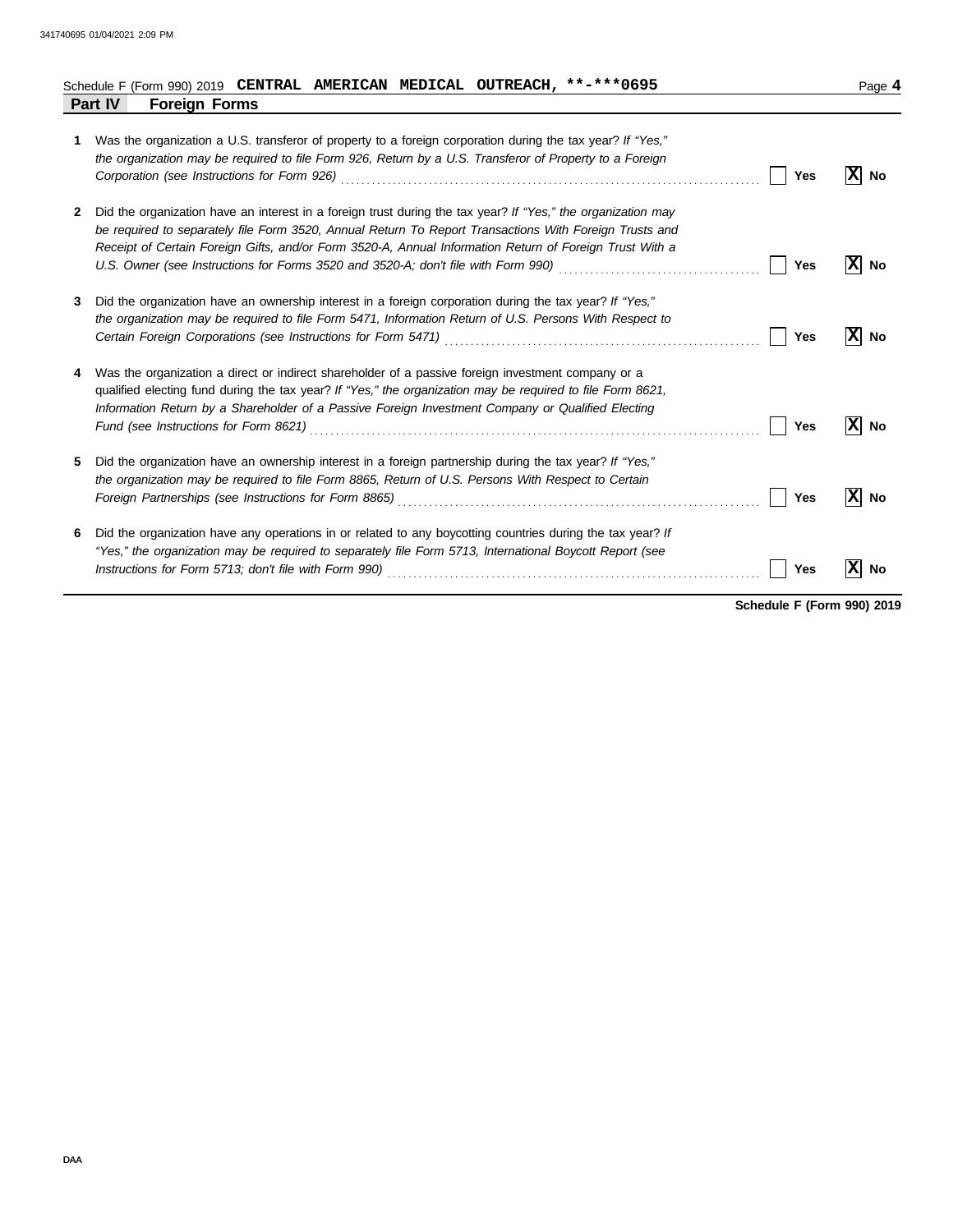|        | Schedule F (Form 990) 2019 CENTRAL AMERICAN MEDICAL OUTREACH, **-*** 0695 |                                                                                                                                                                                                                                                                                                                                                                                    | Page 5 |
|--------|---------------------------------------------------------------------------|------------------------------------------------------------------------------------------------------------------------------------------------------------------------------------------------------------------------------------------------------------------------------------------------------------------------------------------------------------------------------------|--------|
| Part V | Supplemental Information<br>information. See instructions.                | Provide the information required by Part I, line 2 (monitoring of funds); Part I, line 3, column (f) (accounting method;<br>amounts of investments vs. expenditures per region); Part II, line 1 (accounting method); Part III (accounting method); and<br>Part III, column (c) (estimated number of recipients), as applicable. Also complete this part to provide any additional |        |
|        |                                                                           |                                                                                                                                                                                                                                                                                                                                                                                    |        |
|        |                                                                           |                                                                                                                                                                                                                                                                                                                                                                                    |        |
|        |                                                                           |                                                                                                                                                                                                                                                                                                                                                                                    |        |
|        |                                                                           |                                                                                                                                                                                                                                                                                                                                                                                    |        |
|        |                                                                           |                                                                                                                                                                                                                                                                                                                                                                                    |        |
|        |                                                                           |                                                                                                                                                                                                                                                                                                                                                                                    |        |
|        |                                                                           |                                                                                                                                                                                                                                                                                                                                                                                    |        |
|        |                                                                           |                                                                                                                                                                                                                                                                                                                                                                                    |        |
|        |                                                                           |                                                                                                                                                                                                                                                                                                                                                                                    |        |
|        |                                                                           |                                                                                                                                                                                                                                                                                                                                                                                    |        |
|        |                                                                           |                                                                                                                                                                                                                                                                                                                                                                                    |        |
|        |                                                                           |                                                                                                                                                                                                                                                                                                                                                                                    |        |
|        |                                                                           |                                                                                                                                                                                                                                                                                                                                                                                    |        |
|        |                                                                           |                                                                                                                                                                                                                                                                                                                                                                                    |        |
|        |                                                                           |                                                                                                                                                                                                                                                                                                                                                                                    |        |
|        |                                                                           |                                                                                                                                                                                                                                                                                                                                                                                    |        |
|        |                                                                           |                                                                                                                                                                                                                                                                                                                                                                                    |        |
|        |                                                                           |                                                                                                                                                                                                                                                                                                                                                                                    |        |
|        |                                                                           |                                                                                                                                                                                                                                                                                                                                                                                    |        |
|        |                                                                           |                                                                                                                                                                                                                                                                                                                                                                                    |        |
|        |                                                                           |                                                                                                                                                                                                                                                                                                                                                                                    |        |
|        |                                                                           |                                                                                                                                                                                                                                                                                                                                                                                    |        |
|        |                                                                           |                                                                                                                                                                                                                                                                                                                                                                                    |        |
|        |                                                                           |                                                                                                                                                                                                                                                                                                                                                                                    |        |
|        |                                                                           |                                                                                                                                                                                                                                                                                                                                                                                    |        |
|        |                                                                           |                                                                                                                                                                                                                                                                                                                                                                                    |        |
|        |                                                                           |                                                                                                                                                                                                                                                                                                                                                                                    |        |
|        |                                                                           |                                                                                                                                                                                                                                                                                                                                                                                    |        |
|        |                                                                           |                                                                                                                                                                                                                                                                                                                                                                                    |        |
|        |                                                                           |                                                                                                                                                                                                                                                                                                                                                                                    |        |
|        |                                                                           |                                                                                                                                                                                                                                                                                                                                                                                    |        |
|        |                                                                           |                                                                                                                                                                                                                                                                                                                                                                                    |        |
|        |                                                                           |                                                                                                                                                                                                                                                                                                                                                                                    |        |
|        |                                                                           |                                                                                                                                                                                                                                                                                                                                                                                    |        |
|        |                                                                           |                                                                                                                                                                                                                                                                                                                                                                                    |        |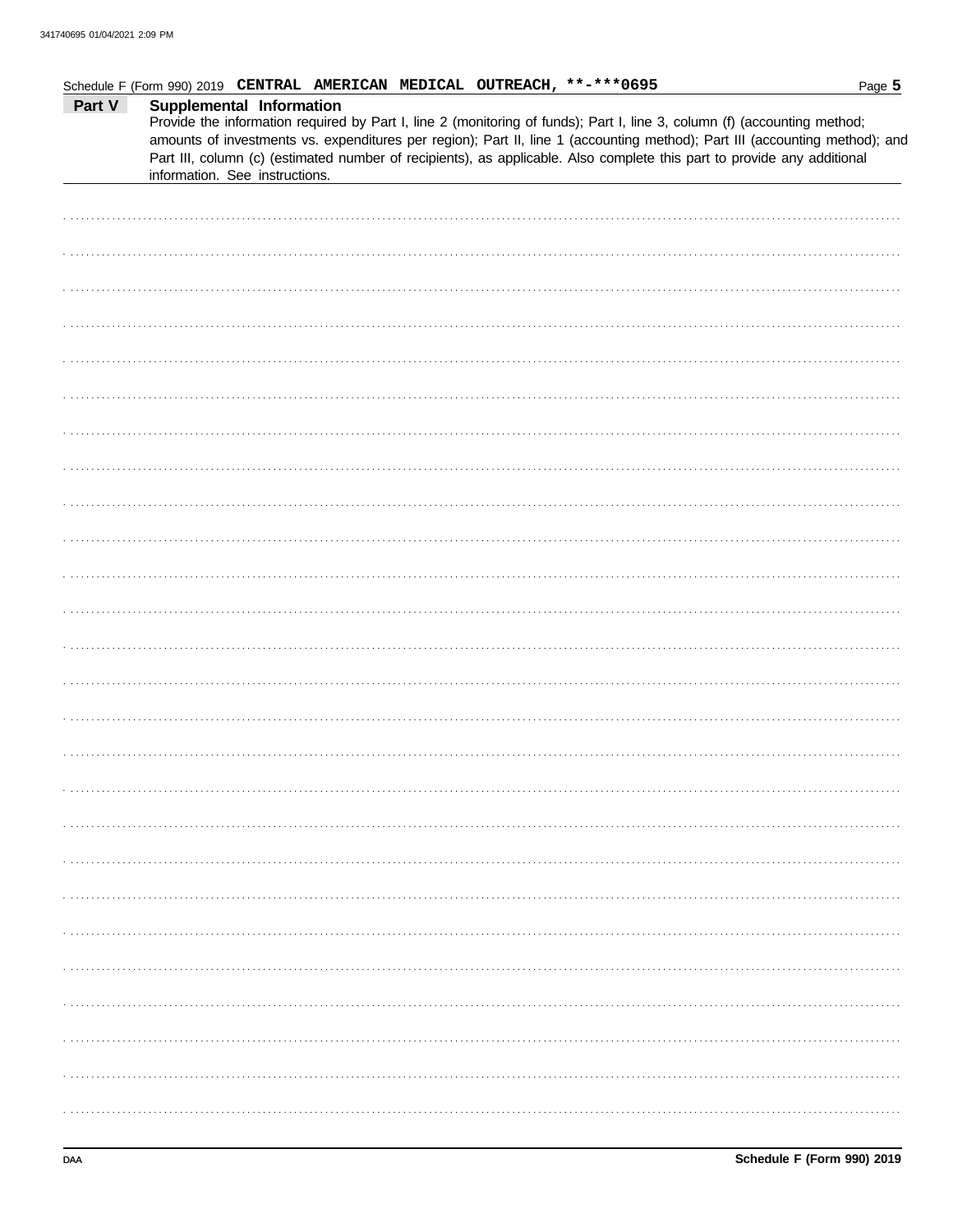| <b>SCHEDULE G</b><br>Supplemental Information Regarding Fundraising or Gaming Activities<br>Complete if the organization answered "Yes" on Form 990, Part IV, line 17, 18, or 19, or if the<br>(Form 990 or 990-EZ)                      |                                       |             |                                             |                                                                                 |                                                                | OMB No. 1545-0047                                       |
|------------------------------------------------------------------------------------------------------------------------------------------------------------------------------------------------------------------------------------------|---------------------------------------|-------------|---------------------------------------------|---------------------------------------------------------------------------------|----------------------------------------------------------------|---------------------------------------------------------|
| Department of the Treasury                                                                                                                                                                                                               | LI Attach to Form 990 or Form 990-EZ. |             |                                             | organization entered more than \$15,000 on Form 990-EZ, line 6a.                |                                                                | 9<br>Open to Public                                     |
| Internal Revenue Service<br><b>CENTRAL</b><br>AMERICAN MEDICAL OUTREACH,                                                                                                                                                                 |                                       |             |                                             | <b>u</b> Go to www.irs.gov/Form990 for instructions and the latest information. |                                                                | Inspection                                              |
| Name of the organization<br>INC.                                                                                                                                                                                                         |                                       |             |                                             |                                                                                 | Employer identification number<br>**-***0695                   |                                                         |
| Fundraising Activities. Complete if the organization answered "Yes" on Form 990, Part IV, line 17.<br>Part I<br>Form 990-EZ filers are not required to complete this part.                                                               |                                       |             |                                             |                                                                                 |                                                                |                                                         |
| 1 Indicate whether the organization raised funds through any of the following activities. Check all that apply.                                                                                                                          |                                       |             |                                             |                                                                                 |                                                                |                                                         |
| Mail solicitations<br>a                                                                                                                                                                                                                  | е                                     |             |                                             | Solicitation of non-government grants                                           |                                                                |                                                         |
| Internet and email solicitations<br>b                                                                                                                                                                                                    |                                       |             |                                             | Solicitation of government grants                                               |                                                                |                                                         |
| Phone solicitations<br>c                                                                                                                                                                                                                 | Special fundraising events<br>a       |             |                                             |                                                                                 |                                                                |                                                         |
| In-person solicitations<br>d                                                                                                                                                                                                             |                                       |             |                                             |                                                                                 |                                                                |                                                         |
| 2a Did the organization have a written or oral agreement with any individual (including officers, directors, trustees,<br>or key employees listed in Form 990, Part VII) or entity in connection with professional fundraising services? |                                       |             |                                             |                                                                                 |                                                                | Yes<br>No                                               |
| <b>b</b> If "Yes," list the 10 highest paid individuals or entities (fundraisers) pursuant to agreements under which the fundraiser is to be<br>compensated at least \$5,000 by the organization.                                        |                                       |             |                                             |                                                                                 |                                                                |                                                         |
| (i) Name and address of individual<br>or entity (fundraiser)                                                                                                                                                                             | (ii) Activity                         | raiser have | (iii) Did fund-<br>custody or<br>control of | (iv) Gross receipts<br>from activity                                            | (v) Amount paid to<br>(or retained by)<br>fundraiser listed in | (vi) Amount paid to<br>(or retained by)<br>organization |
|                                                                                                                                                                                                                                          |                                       |             | :ontributions?<br>Yes  No                   |                                                                                 | col. (i)                                                       |                                                         |
| 1                                                                                                                                                                                                                                        |                                       |             |                                             |                                                                                 |                                                                |                                                         |
| $\mathbf{2}$                                                                                                                                                                                                                             |                                       |             |                                             |                                                                                 |                                                                |                                                         |
| 3                                                                                                                                                                                                                                        |                                       |             |                                             |                                                                                 |                                                                |                                                         |
|                                                                                                                                                                                                                                          |                                       |             |                                             |                                                                                 |                                                                |                                                         |
| 4                                                                                                                                                                                                                                        |                                       |             |                                             |                                                                                 |                                                                |                                                         |
| 5                                                                                                                                                                                                                                        |                                       |             |                                             |                                                                                 |                                                                |                                                         |
| 6                                                                                                                                                                                                                                        |                                       |             |                                             |                                                                                 |                                                                |                                                         |
|                                                                                                                                                                                                                                          |                                       |             |                                             |                                                                                 |                                                                |                                                         |
| 7                                                                                                                                                                                                                                        |                                       |             |                                             |                                                                                 |                                                                |                                                         |
| 8                                                                                                                                                                                                                                        |                                       |             |                                             |                                                                                 |                                                                |                                                         |
| 9                                                                                                                                                                                                                                        |                                       |             |                                             |                                                                                 |                                                                |                                                         |
|                                                                                                                                                                                                                                          |                                       |             |                                             |                                                                                 |                                                                |                                                         |
| 10                                                                                                                                                                                                                                       |                                       |             |                                             |                                                                                 |                                                                |                                                         |
| Total                                                                                                                                                                                                                                    |                                       |             |                                             |                                                                                 |                                                                |                                                         |
| List all states in which the organization is registered or licensed to solicit contributions or has been notified it is exempt from<br>3<br>registration or licensing.                                                                   |                                       |             |                                             |                                                                                 |                                                                |                                                         |
|                                                                                                                                                                                                                                          |                                       |             |                                             |                                                                                 |                                                                |                                                         |
|                                                                                                                                                                                                                                          |                                       |             |                                             |                                                                                 |                                                                |                                                         |
|                                                                                                                                                                                                                                          |                                       |             |                                             |                                                                                 |                                                                |                                                         |
| For Paperwork Reduction Act Notice, see the Instructions for Form 990 or 990-EZ.<br>DAA                                                                                                                                                  |                                       |             |                                             |                                                                                 |                                                                | Schedule G (Form 990 or 990-EZ) 2019                    |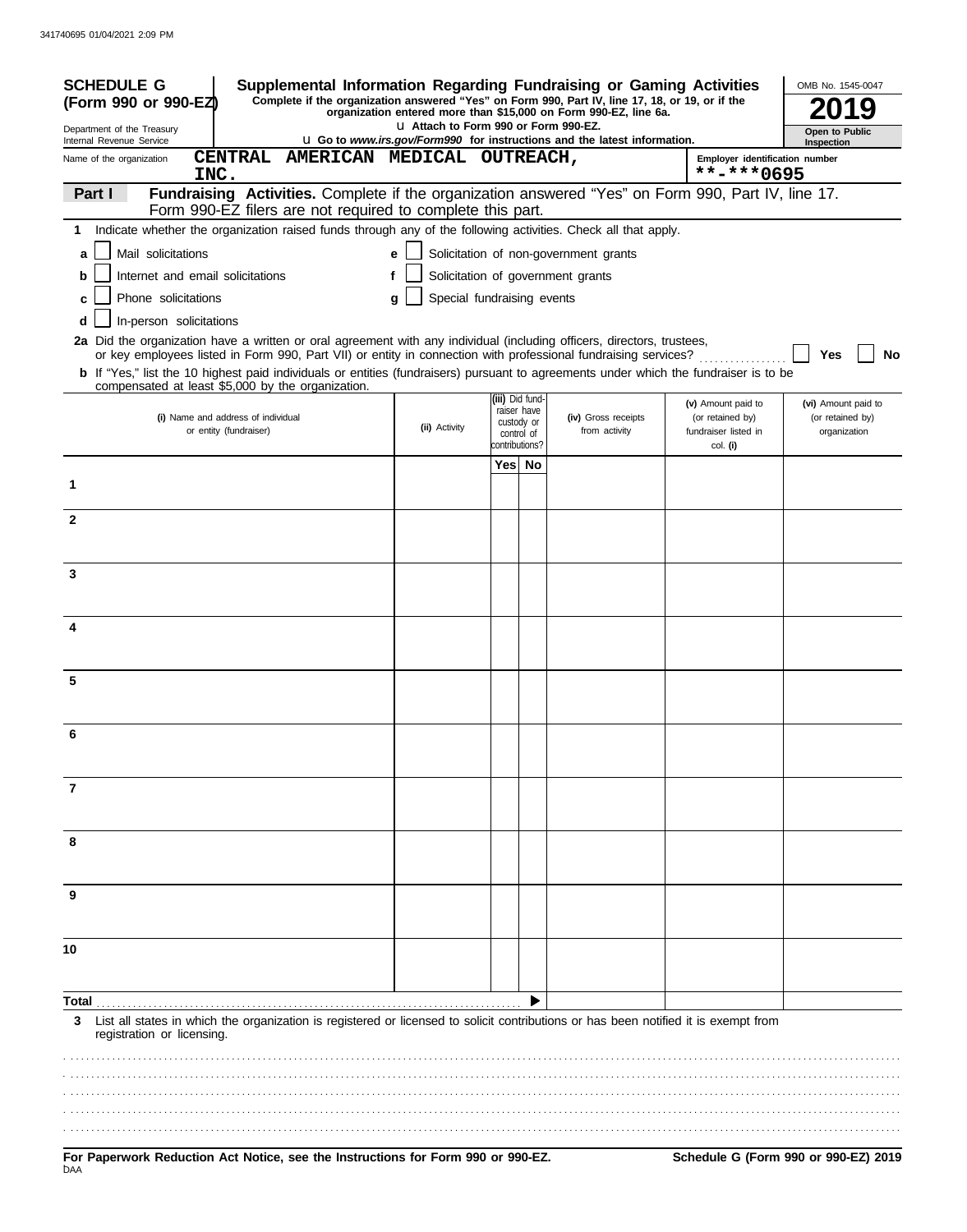Schedule G (Form 990 or 990-EZ) 2019 **CENTRAL AMERICAN MEDICAL OUTREACH, \*\*-\*\*\*0695** Page 2 **Part II Fundraising Events.** Complete if the organization answered "Yes" on Form 990, Part IV, line 18, or reported more gross receipts greater than \$5,000. than \$15,000 of fundraising event contributions and gross income on Form 990-EZ, lines 1 and 6b. List events with

|                 |          |                              | (a) Event $#1$                                                | (b) Event $#2$                                                                                            | (c) Other events | (d) Total events                                    |
|-----------------|----------|------------------------------|---------------------------------------------------------------|-----------------------------------------------------------------------------------------------------------|------------------|-----------------------------------------------------|
|                 |          |                              | SALSA SIZZLE                                                  | <b>GOLF</b><br><b>OUTING</b>                                                                              | 1                | (add col. (a) through                               |
|                 |          |                              | (event type)                                                  | (event type)                                                                                              | (total number)   | $col.$ (c))                                         |
| Revenue         |          | 1 Gross receipts             | 60,827                                                        | 27,105                                                                                                    | 14,752           | 102,684                                             |
|                 |          | 2 Less: Contributions        |                                                               |                                                                                                           |                  |                                                     |
|                 |          | 3 Gross income (line 1 minus | 60,827                                                        | 27,105                                                                                                    | 14,752           | 102,684                                             |
|                 |          |                              |                                                               |                                                                                                           |                  |                                                     |
|                 |          | 4 Cash prizes                |                                                               |                                                                                                           |                  |                                                     |
|                 |          | 5 Noncash prizes             |                                                               |                                                                                                           |                  |                                                     |
|                 |          | 6 Rent/facility costs        |                                                               |                                                                                                           |                  |                                                     |
| Direct Expenses |          | 7 Food and beverages         |                                                               |                                                                                                           |                  |                                                     |
|                 |          | 8 Entertainment              |                                                               |                                                                                                           |                  |                                                     |
|                 |          | 9 Other direct expenses      | 12,496                                                        | 22,279                                                                                                    |                  | 34,775                                              |
|                 |          |                              |                                                               |                                                                                                           |                  |                                                     |
|                 |          |                              |                                                               |                                                                                                           |                  | 34,775<br>67,909                                    |
|                 | Part III |                              |                                                               | Gaming. Complete if the organization answered "Yes" on Form 990, Part IV, line 19, or reported more than  |                  |                                                     |
|                 |          |                              | \$15,000 on Form 990-EZ, line 6a.                             |                                                                                                           |                  |                                                     |
| Revenue         |          |                              | (a) Bingo                                                     | (b) Pull tabs/instant<br>bingo/progressive bingo                                                          | (c) Other gaming | (d) Total gaming (add<br>col. (a) through col. (c)) |
|                 |          |                              |                                                               |                                                                                                           |                  |                                                     |
|                 |          | 1 Gross revenue              |                                                               |                                                                                                           |                  |                                                     |
|                 |          | 2 Cash prizes                |                                                               |                                                                                                           |                  |                                                     |
| Direct Expenses |          | 3 Noncash prizes             |                                                               |                                                                                                           |                  |                                                     |
|                 |          | 4 Rent/facility costs        |                                                               |                                                                                                           |                  |                                                     |
|                 |          | 5 Other direct expenses      |                                                               |                                                                                                           |                  |                                                     |
|                 |          | 6 Volunteer labor            | Yes<br>%<br><b>No</b>                                         | Yes<br>%<br>No                                                                                            | Yes<br>%<br>No   |                                                     |
|                 |          |                              | 7 Direct expense summary. Add lines 2 through 5 in column (d) |                                                                                                           |                  |                                                     |
|                 |          |                              |                                                               |                                                                                                           |                  |                                                     |
| 9               |          | <b>b</b> If "No," explain:   |                                                               |                                                                                                           |                  | Yes<br>No                                           |
|                 |          |                              |                                                               |                                                                                                           |                  |                                                     |
|                 |          | <b>b</b> If "Yes," explain:  |                                                               | 10a Were any of the organization's gaming licenses revoked, suspended, or terminated during the tax year? |                  | Yes<br>No                                           |
|                 |          |                              |                                                               |                                                                                                           |                  |                                                     |
|                 |          |                              |                                                               |                                                                                                           |                  |                                                     |

DAA **Schedule G (Form 990 or 990-EZ) 2019**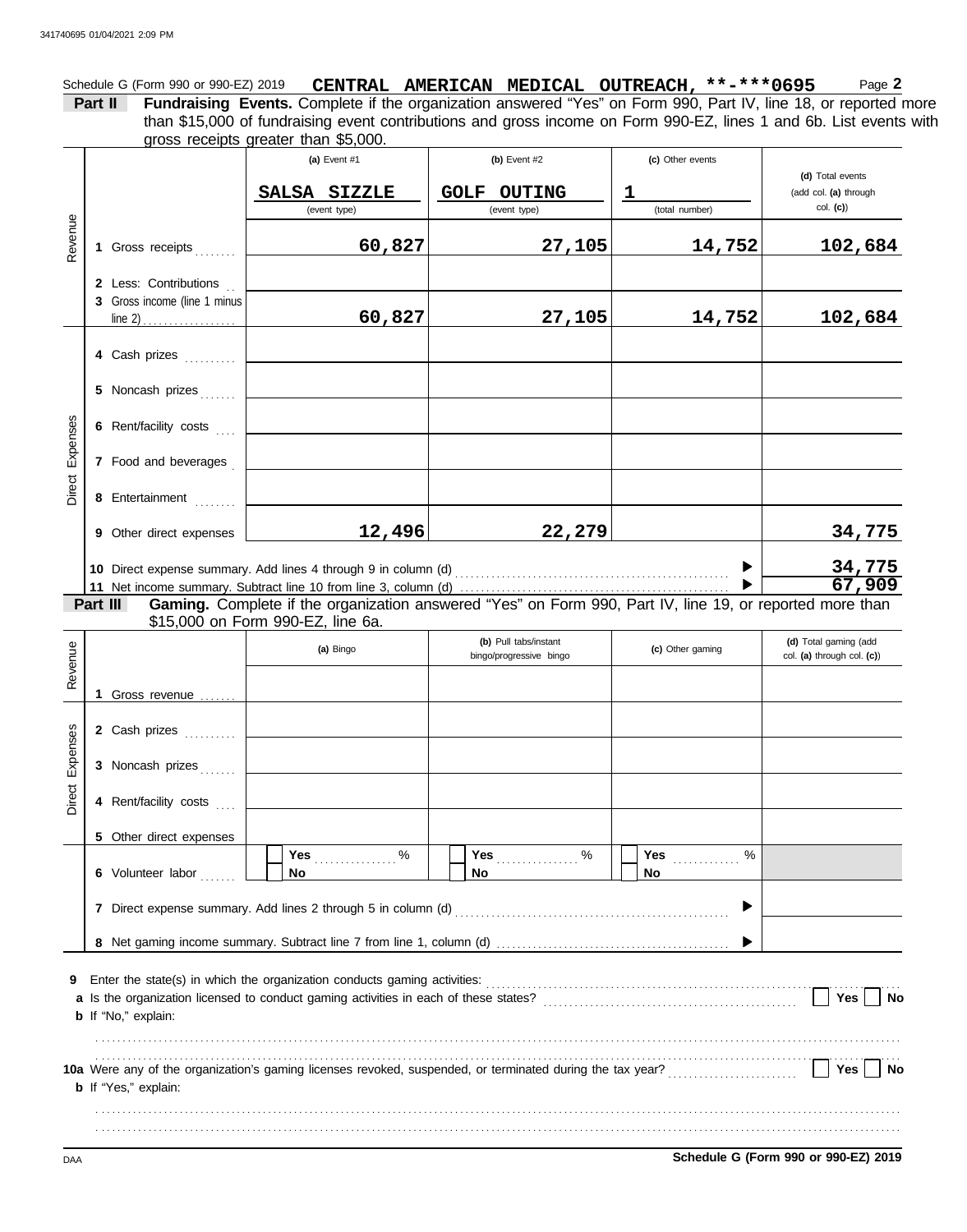|    |          | Schedule G (Form 990 or 990-EZ) 2019 CENTRAL AMERICAN MEDICAL OUTREACH, **-***0695                                                                                                                                                            |          |  |                        |  |  |                                      |                 |     | Page 3 |
|----|----------|-----------------------------------------------------------------------------------------------------------------------------------------------------------------------------------------------------------------------------------------------|----------|--|------------------------|--|--|--------------------------------------|-----------------|-----|--------|
| 11 |          |                                                                                                                                                                                                                                               |          |  |                        |  |  |                                      |                 | Yes | ∣ No   |
| 12 |          | Is the organization a grantor, beneficiary or trustee of a trust, or a member of a partnership or other entity                                                                                                                                |          |  |                        |  |  |                                      |                 | Yes | No     |
| 13 |          | Indicate the percentage of gaming activity conducted in:                                                                                                                                                                                      |          |  |                        |  |  |                                      |                 |     |        |
| a  |          |                                                                                                                                                                                                                                               |          |  |                        |  |  |                                      | 13a             |     | %      |
| b  |          |                                                                                                                                                                                                                                               |          |  |                        |  |  |                                      | 13 <sub>b</sub> |     | %      |
| 14 | records: | Enter the name and address of the person who prepares the organization's gaming/special events books and                                                                                                                                      |          |  |                        |  |  |                                      |                 |     |        |
|    |          |                                                                                                                                                                                                                                               |          |  |                        |  |  |                                      |                 |     |        |
|    |          |                                                                                                                                                                                                                                               |          |  |                        |  |  |                                      |                 |     |        |
|    | revenue? | 15a Does the organization have a contract with a third party from whom the organization receives gaming                                                                                                                                       |          |  |                        |  |  |                                      |                 | Yes | No     |
| b  |          |                                                                                                                                                                                                                                               |          |  |                        |  |  |                                      |                 |     |        |
|    |          |                                                                                                                                                                                                                                               |          |  |                        |  |  |                                      |                 |     |        |
| c  |          | If "Yes," enter name and address of the third party:                                                                                                                                                                                          |          |  |                        |  |  |                                      |                 |     |        |
|    |          |                                                                                                                                                                                                                                               |          |  |                        |  |  |                                      |                 |     |        |
|    |          |                                                                                                                                                                                                                                               |          |  |                        |  |  |                                      |                 |     |        |
|    |          | Address <b>u</b> <u>contractive and the contractive and the contractive and the contractive and the contractive and the contractive and the contractive and contract and contract and contract and contract and contract and contract</u>     |          |  |                        |  |  |                                      |                 |     |        |
| 16 |          | Gaming manager information:                                                                                                                                                                                                                   |          |  |                        |  |  |                                      |                 |     |        |
|    |          |                                                                                                                                                                                                                                               |          |  |                        |  |  |                                      |                 |     |        |
|    |          |                                                                                                                                                                                                                                               |          |  |                        |  |  |                                      |                 |     |        |
|    |          |                                                                                                                                                                                                                                               |          |  |                        |  |  |                                      |                 |     |        |
|    |          | Director/officer                                                                                                                                                                                                                              | Employee |  | Independent contractor |  |  |                                      |                 |     |        |
| 17 |          | Mandatory distributions:                                                                                                                                                                                                                      |          |  |                        |  |  |                                      |                 |     |        |
|    |          | Is the organization required under state law to make charitable distributions from the gaming proceeds to                                                                                                                                     |          |  |                        |  |  |                                      |                 |     |        |
|    |          | retain the state gaming license?                                                                                                                                                                                                              |          |  |                        |  |  |                                      |                 | Yes | No     |
|    |          | <b>b</b> Enter the amount of distributions required under state law to be distributed to other exempt organizations or                                                                                                                        |          |  |                        |  |  |                                      |                 |     |        |
|    |          | spent in the organization's own exempt activities during the tax year uß                                                                                                                                                                      |          |  |                        |  |  |                                      |                 |     |        |
|    | Part IV  | Supplemental Information. Provide the explanations required by Part I, line 2b, columns (iii) and (v); and<br>Part III, lines 9, 9b, 10b, 15b, 15c, 16, and 17b, as applicable. Also provide any additional information.<br>See instructions. |          |  |                        |  |  |                                      |                 |     |        |
|    |          |                                                                                                                                                                                                                                               |          |  |                        |  |  |                                      |                 |     |        |
|    |          |                                                                                                                                                                                                                                               |          |  |                        |  |  |                                      |                 |     |        |
|    |          |                                                                                                                                                                                                                                               |          |  |                        |  |  |                                      |                 |     |        |
|    |          |                                                                                                                                                                                                                                               |          |  |                        |  |  |                                      |                 |     |        |
|    |          |                                                                                                                                                                                                                                               |          |  |                        |  |  |                                      |                 |     |        |
|    |          |                                                                                                                                                                                                                                               |          |  |                        |  |  |                                      |                 |     |        |
|    |          |                                                                                                                                                                                                                                               |          |  |                        |  |  |                                      |                 |     |        |
|    |          |                                                                                                                                                                                                                                               |          |  |                        |  |  |                                      |                 |     |        |
|    |          |                                                                                                                                                                                                                                               |          |  |                        |  |  |                                      |                 |     |        |
|    |          |                                                                                                                                                                                                                                               |          |  |                        |  |  |                                      |                 |     |        |
|    |          |                                                                                                                                                                                                                                               |          |  |                        |  |  |                                      |                 |     |        |
|    |          |                                                                                                                                                                                                                                               |          |  |                        |  |  |                                      |                 |     |        |
|    |          |                                                                                                                                                                                                                                               |          |  |                        |  |  | Schedule G (Form 990 or 990-EZ) 2019 |                 |     |        |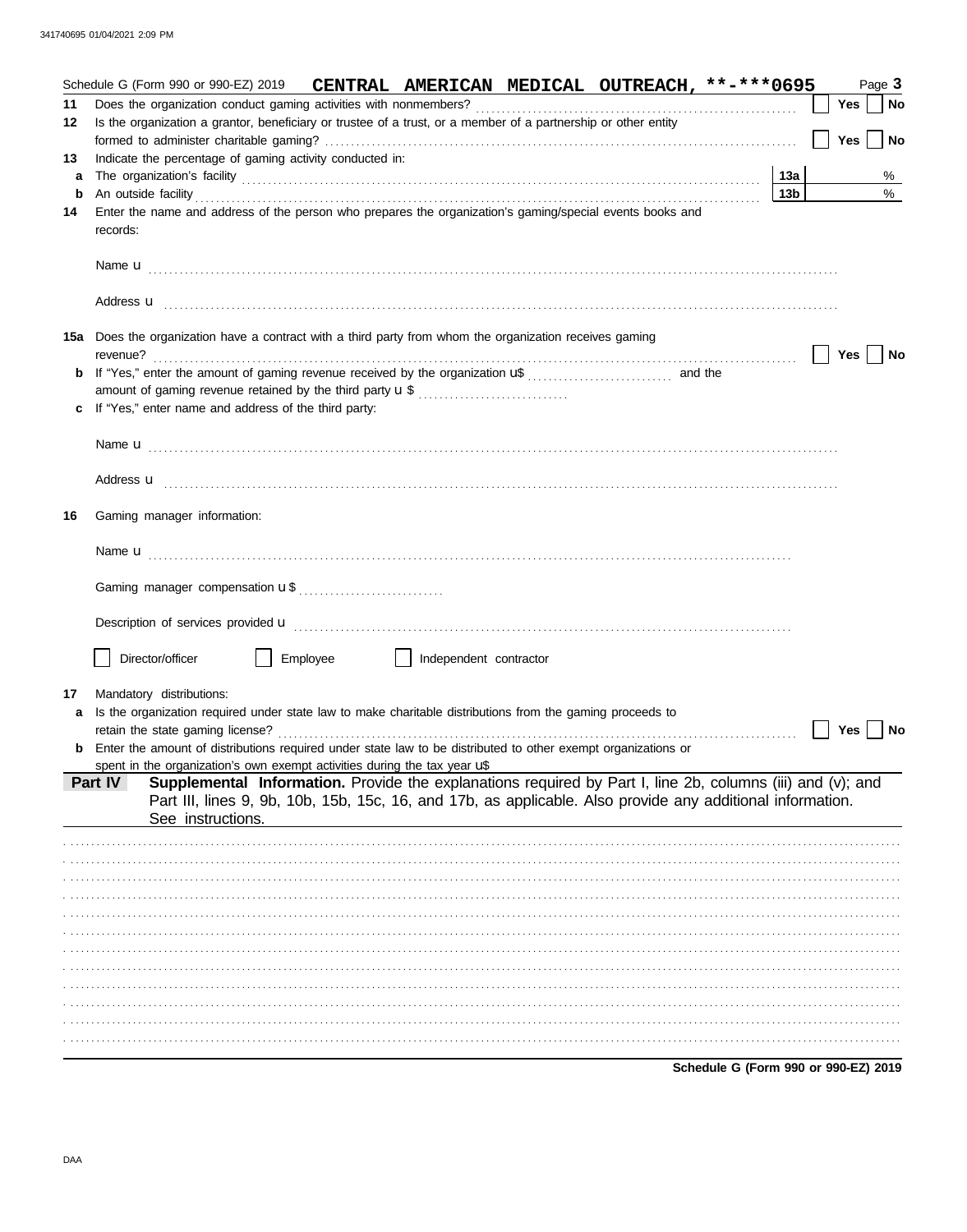|          | <b>SCHEDULE M</b>                                                          |                          |                              |      |                            | <b>Noncash Contributions</b>                                                                                       |    |                                | OMB No. 1545-0047     |            |    |
|----------|----------------------------------------------------------------------------|--------------------------|------------------------------|------|----------------------------|--------------------------------------------------------------------------------------------------------------------|----|--------------------------------|-----------------------|------------|----|
|          | (Form 990)                                                                 |                          |                              |      |                            |                                                                                                                    |    |                                | 2019                  |            |    |
|          |                                                                            |                          |                              |      |                            | <b>u</b> Complete if the organizations answered "Yes" on Form 990, Part IV, lines 29 or 30.                        |    |                                |                       |            |    |
|          | Department of the Treasury                                                 |                          | <b>u</b> Attach to Form 990. |      |                            | <b>u</b> Go to <i>www.irs.gov/Form990</i> for instructions and the latest information.                             |    |                                | <b>Open To Public</b> |            |    |
|          | Internal Revenue Service<br>Name of the organization                       |                          |                              |      |                            |                                                                                                                    |    | Employer identification number | Inspection            |            |    |
|          |                                                                            | INC.                     |                              |      |                            | CENTRAL AMERICAN MEDICAL OUTREACH,                                                                                 |    | **-***0695                     |                       |            |    |
|          | Part I                                                                     | <b>Types of Property</b> |                              |      |                            |                                                                                                                    |    |                                |                       |            |    |
|          |                                                                            |                          | (a)                          |      | (b)                        | (c)                                                                                                                |    | (d)                            |                       |            |    |
|          |                                                                            |                          | Check if                     |      | Number of contributions or | Noncash contribution<br>amounts reported on                                                                        |    | Method of determining          |                       |            |    |
|          |                                                                            |                          | applicable                   |      | items contributed          | Form 990, Part VIII, line 1g                                                                                       |    | noncash contribution amounts   |                       |            |    |
| 1        | Art - Works of art                                                         |                          |                              |      |                            |                                                                                                                    |    |                                |                       |            |    |
| 2        | Art - Historical treasures                                                 |                          |                              |      |                            |                                                                                                                    |    |                                |                       |            |    |
| 3        | Art - Fractional interests                                                 |                          |                              |      |                            |                                                                                                                    |    |                                |                       |            |    |
| 4        | Books and publications                                                     |                          |                              |      |                            |                                                                                                                    |    |                                |                       |            |    |
| 5        | Clothing and household                                                     |                          |                              |      |                            |                                                                                                                    |    |                                |                       |            |    |
| 6        | Cars and other vehicles                                                    |                          |                              |      |                            |                                                                                                                    |    |                                |                       |            |    |
| 7        | Boats and planes                                                           |                          |                              |      |                            |                                                                                                                    |    |                                |                       |            |    |
| 8        | Intellectual property                                                      |                          |                              |      |                            |                                                                                                                    |    |                                |                       |            |    |
| 9        | Securities - Publicly traded                                               |                          |                              |      |                            |                                                                                                                    |    |                                |                       |            |    |
| 10       | Securities - Closely held stock                                            |                          |                              |      |                            |                                                                                                                    |    |                                |                       |            |    |
| 11       | Securities - Partnership, LLC,                                             |                          |                              |      |                            |                                                                                                                    |    |                                |                       |            |    |
|          | or trust interests                                                         |                          |                              |      |                            |                                                                                                                    |    |                                |                       |            |    |
| 12       | Securities - Miscellaneous                                                 |                          |                              |      |                            |                                                                                                                    |    |                                |                       |            |    |
| 13       | Qualified conservation                                                     |                          |                              |      |                            |                                                                                                                    |    |                                |                       |            |    |
|          | contribution - Historic                                                    |                          |                              |      |                            |                                                                                                                    |    |                                |                       |            |    |
|          | structures                                                                 |                          |                              |      |                            |                                                                                                                    |    |                                |                       |            |    |
| 14       | Qualified conservation                                                     |                          |                              |      |                            |                                                                                                                    |    |                                |                       |            |    |
|          | contribution - Other                                                       |                          |                              |      |                            |                                                                                                                    |    |                                |                       |            |    |
| 15       | Real estate - Residential                                                  |                          |                              |      |                            |                                                                                                                    |    |                                |                       |            |    |
| 16       | Real estate - Commercial                                                   |                          |                              |      |                            |                                                                                                                    |    |                                |                       |            |    |
| 17       | Real estate — Other $\ldots$                                               |                          |                              |      |                            |                                                                                                                    |    |                                |                       |            |    |
| 18       |                                                                            |                          |                              |      |                            |                                                                                                                    |    |                                |                       |            |    |
| 19<br>20 | Food inventory<br>Drugs and medical supplies                               |                          |                              |      |                            |                                                                                                                    |    |                                |                       |            |    |
| 21       |                                                                            |                          |                              |      |                            |                                                                                                                    |    |                                |                       |            |    |
| 22       | Taxidermy<br>Historical artifacts                                          |                          |                              |      |                            |                                                                                                                    |    |                                |                       |            |    |
| 23       | Scientific specimens                                                       | .                        |                              |      |                            |                                                                                                                    |    |                                |                       |            |    |
| 24       | Archeological artifacts                                                    |                          |                              |      |                            |                                                                                                                    |    |                                |                       |            |    |
| 25       | Other <b>u</b> ( <b>MEDICAL</b> SUPPLIE)                                   |                          | $\mathbf x$                  | 9431 |                            | 692,007                                                                                                            |    | CATALOG/ESTIMATE               |                       |            |    |
| 26       |                                                                            |                          |                              |      |                            |                                                                                                                    |    |                                |                       |            |    |
| 27       |                                                                            |                          |                              |      |                            |                                                                                                                    |    |                                |                       |            |    |
| 28       | Other $\mathbf{u}$                                                         |                          |                              |      |                            |                                                                                                                    |    |                                |                       |            |    |
| 29       |                                                                            |                          |                              |      |                            | Number of Forms 8283 received by the organization during the tax year for contributions for                        |    |                                |                       |            |    |
|          | which the organization completed Form 8283, Part IV, Donee Acknowledgement |                          |                              |      |                            |                                                                                                                    | 29 |                                |                       | <b>Yes</b> | No |
| 30a      |                                                                            |                          |                              |      |                            | During the year, did the organization receive by contribution any property reported in Part I, lines 1 through     |    |                                |                       |            |    |
|          |                                                                            |                          |                              |      |                            | 28, that it must hold for at least three years from the date of the initial contribution, and which isn't required |    |                                |                       |            |    |
|          |                                                                            |                          |                              |      |                            |                                                                                                                    |    |                                | 30a                   |            | X  |
| b        | If "Yes," describe the arrangement in Part II.                             |                          |                              |      |                            |                                                                                                                    |    |                                |                       |            |    |
| 31       |                                                                            |                          |                              |      |                            | Does the organization have a gift acceptance policy that requires the review of any nonstandard                    |    |                                |                       |            |    |
|          | contributions?                                                             |                          |                              |      |                            |                                                                                                                    |    |                                | 31                    |            | X  |
|          |                                                                            |                          |                              |      |                            | 32a Does the organization hire or use third parties or related organizations to solicit, process, or sell noncash  |    |                                |                       |            |    |
|          | contributions?                                                             |                          |                              |      |                            |                                                                                                                    |    |                                | 32a                   |            | X  |
| b        | If "Yes," describe in Part II.                                             |                          |                              |      |                            |                                                                                                                    |    |                                |                       |            |    |
| 33       |                                                                            |                          |                              |      |                            | If the organization didn't report an amount in column (c) for a type of property for which column (a) is checked,  |    |                                |                       |            |    |
|          | describe in Part II.                                                       |                          |                              |      |                            |                                                                                                                    |    |                                |                       |            |    |

For Paperwork Reduction Act Notice, see the Instructions for Form 990. Schedule M (Form 990) 2019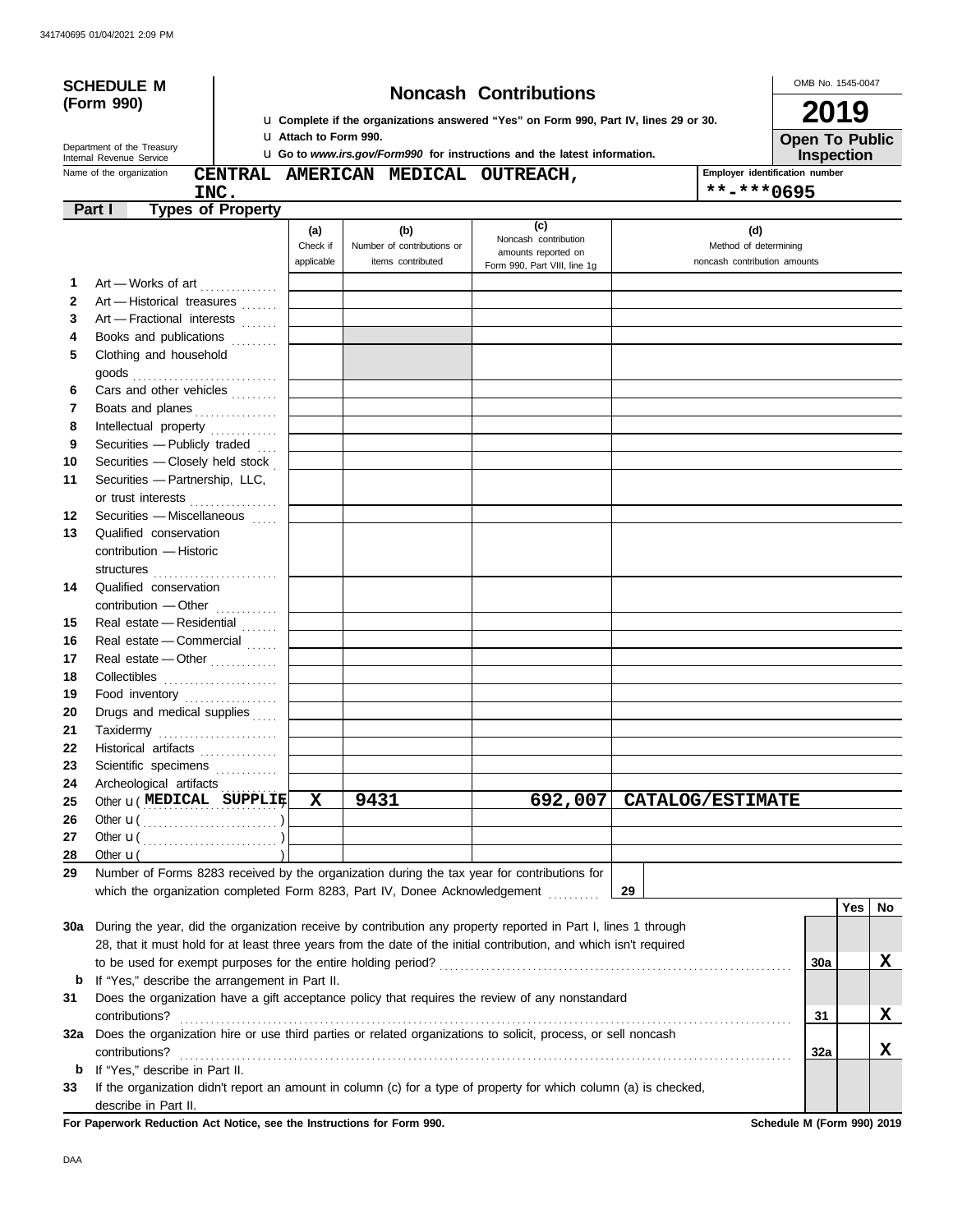| Schedule M (Form 990) 2019 CENTRAL AMERICAN MEDICAL OUTREACH, **-***0695<br>Part II Supplemental Information. Provide the information required by Part I, lines 30b, 32b, and 33, and whether        | Page 2 |
|------------------------------------------------------------------------------------------------------------------------------------------------------------------------------------------------------|--------|
| the organization is reporting in Part I, column (b), the number of contributions, the number of items received,<br>or a combination of both. Also complete this part for any additional information. |        |
|                                                                                                                                                                                                      |        |
|                                                                                                                                                                                                      |        |
|                                                                                                                                                                                                      |        |
|                                                                                                                                                                                                      |        |
|                                                                                                                                                                                                      |        |
|                                                                                                                                                                                                      |        |
|                                                                                                                                                                                                      |        |
|                                                                                                                                                                                                      |        |
|                                                                                                                                                                                                      |        |
|                                                                                                                                                                                                      |        |
|                                                                                                                                                                                                      |        |
|                                                                                                                                                                                                      |        |
|                                                                                                                                                                                                      |        |
|                                                                                                                                                                                                      |        |
|                                                                                                                                                                                                      |        |
|                                                                                                                                                                                                      |        |
|                                                                                                                                                                                                      |        |
|                                                                                                                                                                                                      |        |
|                                                                                                                                                                                                      |        |
|                                                                                                                                                                                                      |        |
|                                                                                                                                                                                                      |        |
|                                                                                                                                                                                                      |        |
|                                                                                                                                                                                                      |        |
|                                                                                                                                                                                                      |        |
|                                                                                                                                                                                                      |        |
|                                                                                                                                                                                                      |        |
|                                                                                                                                                                                                      |        |
|                                                                                                                                                                                                      |        |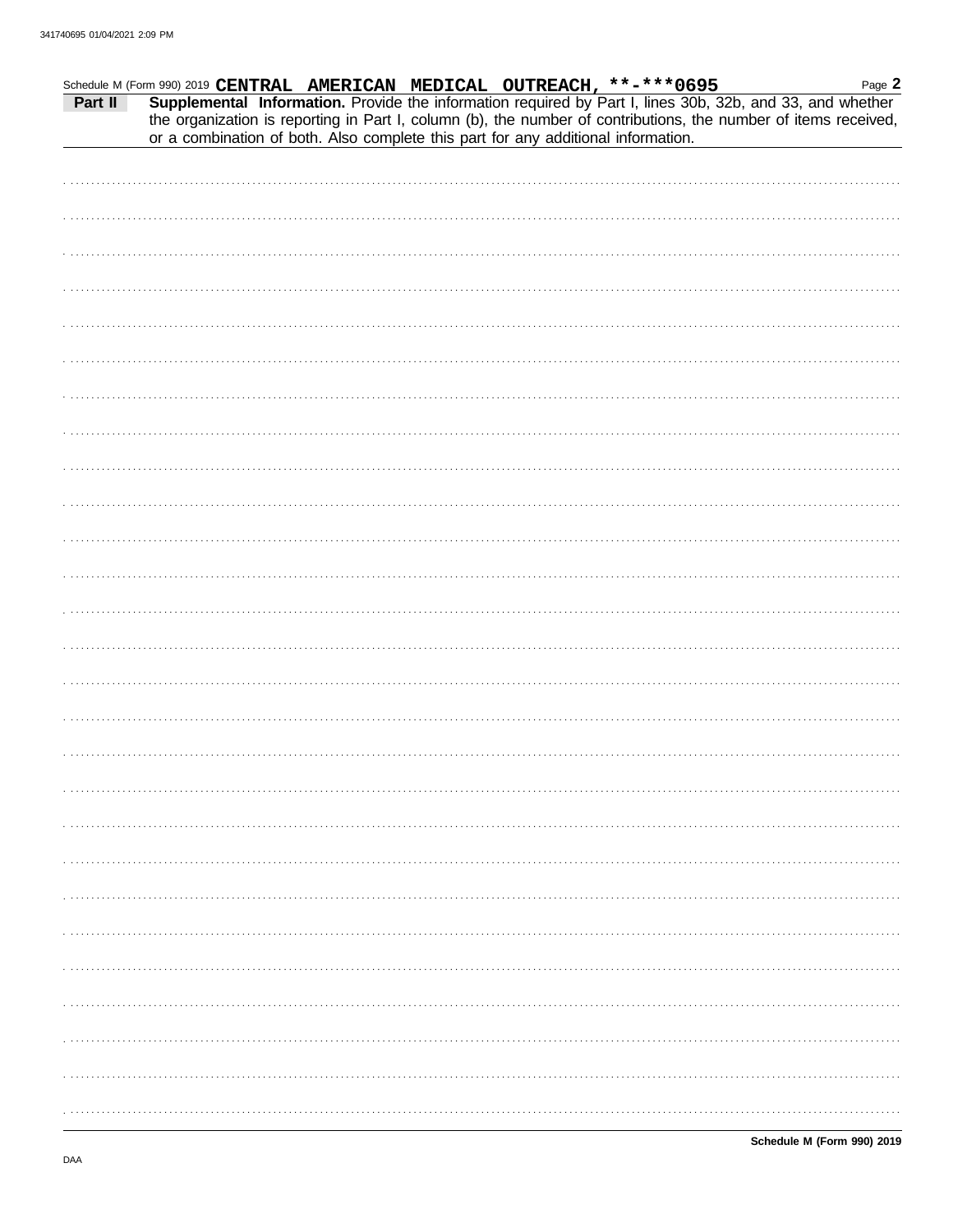| <b>SCHEDULE O</b>                                      | Supplemental Information to Form 990 or 990-EZ                                                                                         |                     | OMB No. 1545-0047                   |
|--------------------------------------------------------|----------------------------------------------------------------------------------------------------------------------------------------|---------------------|-------------------------------------|
| (Form 990 or 990-EZ)                                   | Complete to provide information for responses to specific questions on<br>Form 990 or 990-EZ or to provide any additional information. |                     | 2019                                |
| Department of the Treasury<br>Internal Revenue Service | u Attach to Form 990 or 990-EZ.<br>u Go to www.irs.gov/Form990 for the latest information.                                             |                     | <b>Open to Public</b><br>Inspection |
| Name of the organization                               | CENTRAL AMERICAN MEDICAL OUTREACH,                                                                                                     |                     | Employer identification number      |
| INC.                                                   |                                                                                                                                        | **-***0695          |                                     |
| FORM 990, PART I, LINE 6                               |                                                                                                                                        |                     |                                     |
| <b>VOLUNTEERS</b>                                      | <b>PROVIDE</b><br>MEDICAL,<br>OPERATIONAL,<br>AND ADMINISTRATIVE                                                                       |                     | SERVICES.                           |
|                                                        | FORM 990, PART III, LINE 4A - FIRST ACCOMPLISHMENT                                                                                     |                     |                                     |
| ΙN                                                     | PROVIDED MANY CAPITAL<br>THE AREA OF HEALTH: CAMO HAS                                                                                  | <b>IMPROVEMENTS</b> |                                     |
| INCLUDING                                              | CONSTRUCTION WITHIN<br>THE<br>THIRD LARGEST<br><b>PUBLIC</b>                                                                           | HOSPITAL            | ΙN                                  |
| HONDURAS,                                              | LAUNDRY,<br>PEDIATRIC UNIT,<br>MODERN KITCHEN,                                                                                         | EMERGENCY ROOM,     |                                     |
|                                                        |                                                                                                                                        |                     |                                     |
| <b>DIAGNOSTIC</b>                                      | DEPARTMENT, NICU AND REPAIR OF MANY OTHER AREAS                                                                                        | OF                  | THE<br><b>PUBLIC</b>                |
| HOSPITAL.                                              | THE<br>REGIONAL HOSPITAL WAS EXPANDED<br>THE NICU AT                                                                                   | TO                  | <b>PROVIDE</b>                      |
| <b>ADEQUATE</b><br><b>SERVICE</b>                      | TO OVER 2,000 NEWBORNS PER YEAR.                                                                                                       |                     | THIS NEW AREA HAS HELPED            |
| <b>FIGHT</b><br>TO .                                   | INFECTIONS BY CREATING LESS TRAFFIC, A PRIVATE AREA FOR NURSING,                                                                       |                     |                                     |
|                                                        | SINKS AND STAFF CHANGING ROOMS.<br>THEY HAVE ALSO BUILT THE SECOND LARGEST                                                             |                     |                                     |
|                                                        | PUBLIC HEALTH CENTER IN HONDURAS LOCATED IN SANTA ROSA DE COPÁN WHICH                                                                  |                     |                                     |
| PRESENTLY SEES                                         | THAN 800 PATIENTS PER DAY.<br><b>MORE</b><br>THIS                                                                                      | <b>PROJECT WAS</b>  | COMPLETED                           |
|                                                        | OCTOBER 31, 2014. THE COMPLETED COST WAS \$680, 235.                                                                                   |                     |                                     |
|                                                        |                                                                                                                                        |                     |                                     |
|                                                        | IN THE AREA OF EDUCATION: CAMO COMPLETED AN ACADEMY OF HIGHER LEARNING                                                                 |                     |                                     |
|                                                        | WHICH PROVIDES COMPUTER TRAINING, AMERICAN HEART ASSOCIATION CERTIFICATION                                                             |                     |                                     |
|                                                        | COURSES, LEADERSHIP, SOFT SKILLS, TRAINING OF NURSING PROTOCOLS/PROCEDURES                                                             |                     |                                     |
|                                                        | AND OTHER TRAINING WITH INAUGURATION OF THE FACILITY IN 2017. THE                                                                      |                     |                                     |
|                                                        | RENOVATION AND ADDITION TO THE TRADE SCHOOL WERE INITIATED IN FEBRUARY OF                                                              |                     |                                     |
|                                                        | 2017 AND CONTINUES TO BE IN CONSTRUCTION. PHASE ONE HAS BEEN COMPLETED. IN                                                             |                     |                                     |
|                                                        | ALL STRUCTURES CAMO HAS INSTALLED THE ELECTRIC SYSTEM WITH BACK UP                                                                     |                     |                                     |
|                                                        | GENERATORS AND COMMUNICATIONS SYSTEMS WHICH THEY CONTINUE TO MAINTAIN IN                                                               |                     |                                     |
| <b>EACH FACILITY</b>                                   |                                                                                                                                        |                     |                                     |
|                                                        | IN THE COMMUNITY: CAMO BUILT AND CONTINUE TO MONITOR THE DOMESTIC VIOLENCE                                                             |                     |                                     |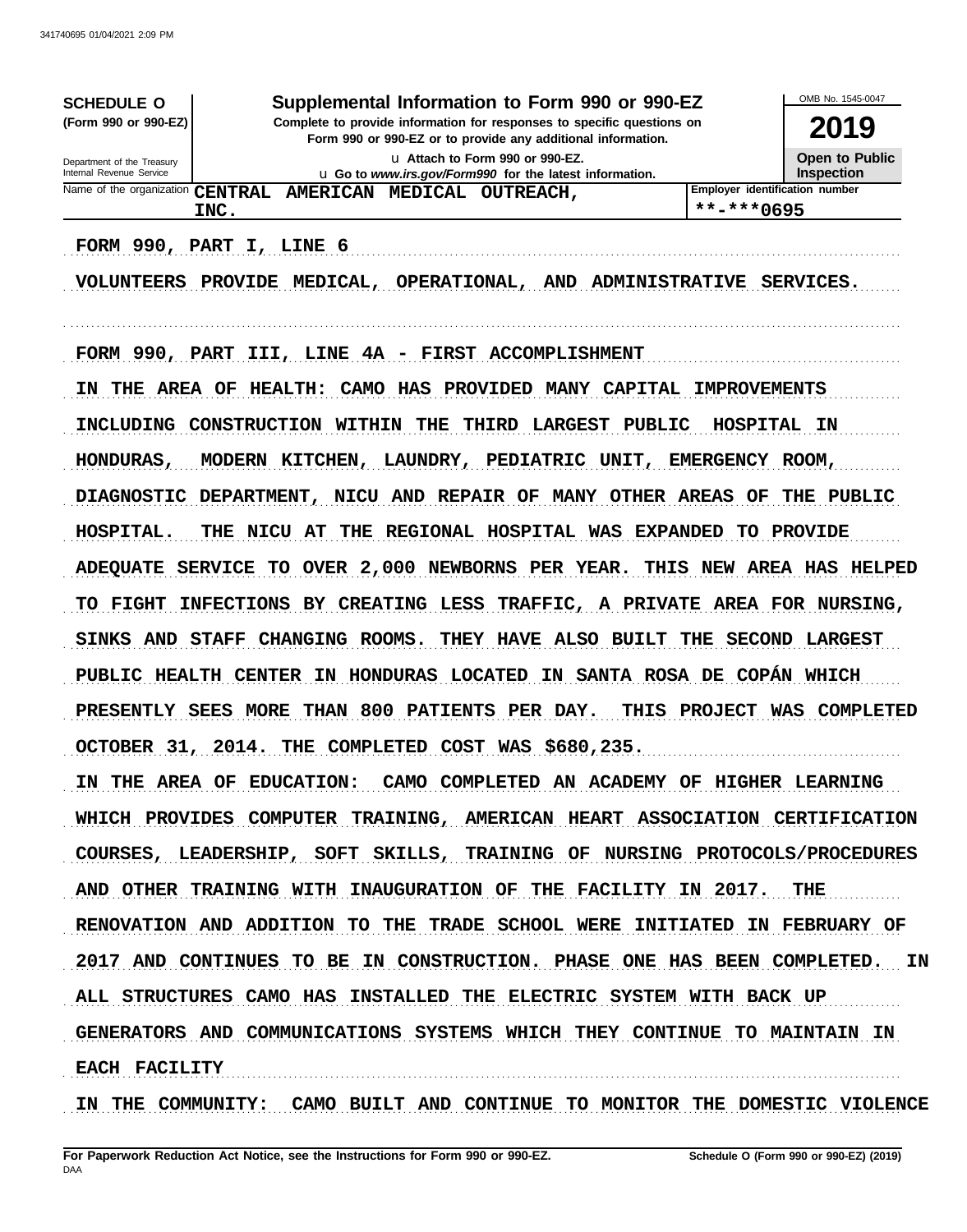| Schedule O (Form 990 or 990-EZ) (2019)<br>Name of the organization<br><b>OUTREACH,</b><br><b>CENTRAL</b><br><b>AMERICAN</b><br><b>MEDICAL</b> | Page 2<br>Employer identification number<br>**-***0695 |
|-----------------------------------------------------------------------------------------------------------------------------------------------|--------------------------------------------------------|
| SHELTER.<br><b>IS CAPABLE OF</b><br>THE<br><b>WOMEN'S</b><br><b>SHELTER</b>                                                                   | <b>HOUSING</b><br>(BY USA<br>44<br><b>PEOPLE</b>       |
| 100<br><b>STANDARDS</b> )<br><b>AND</b><br><b>OVER</b><br><b>INDIVIDUALS</b><br>(BY DEVELOPING                                                | COUNTRY<br>STANDARDS)<br>AT                            |
| ONE<br><b>TIME.</b><br>IS<br><b>CURRENTLY</b><br>THE<br><b>LARGEST</b><br>ΙN<br>IT                                                            | SOUTH AMERICA.<br>CENTRAL AND                          |
| CAMO COMPLETED<br>AND CONTINUES<br>TO.<br><b>GOVERN</b>                                                                                       | THE COMMUNITY GYM<br>2004 WHICH<br><b>SINCE</b>        |
| 600<br>500<br>TО<br>PEOPLE DAILY USING<br>PRESENTLY HAS<br><b>BETWEEN</b>                                                                     | <b>THIS FACILITY</b><br><b>AND</b>                     |
| <b>ENOUGH REVENUE</b><br><b>STREAMS</b><br><b>PRESENTLY</b><br><b>CREATES</b><br>TO.<br>BE                                                    | SELF<br>SUSTAINING.<br><b>CAMO</b>                     |
| <b>CONTINUES</b><br>TО<br><b>SUPPORT</b><br>THE<br>PUBLIC                                                                                     | DAYCARE CENTER WITH FOOD, MEDICINE AND                 |
| TEACHER AT<br>THE FACILITY.<br><b>EMPLOYS</b><br>THE.<br><b>FULL TIME</b>                                                                     |                                                        |
| FORM 990, PART III, LINE 4B - SECOND ACCOMPLISHMENT                                                                                           |                                                        |
| UNIQUE.<br><b>CAMO</b><br><b>BUILDS</b><br><b>RELATIONSHIPS</b><br><b>MAKE</b><br>CAMO                                                        | <b>MULTI-DISCIPLINARY NETWORKS</b>                     |
| <b>PROFESSIONALS AND</b><br>AMONG MEDICAL<br><b>EXPERTS,</b><br><b>TRADE</b>                                                                  | <b>THOSE</b><br><b>LEADERSHIP</b><br>IN                |
| DEVELOPMENT.<br>CAMO-USA<br><b>PROFESSIONALS</b><br><b>COMMIT</b><br>TO.                                                                      | <b>LONG-TERM</b><br><b>COUNTERPART</b>                 |
| CAMO'S<br><b>HONDURAS PROFESSIONALS</b><br><b>RELATIONSHIPS</b><br>WITH                                                                       | PROMOTE POSITIVE,<br>TO .                              |
| <b>FORWARD</b><br><b>CHANGE.</b>                                                                                                              |                                                        |
| CAMO OPERATES<br><b>THREE</b><br><b>MAIN AREAS.</b><br>ΙN                                                                                     |                                                        |
| 1. MEDICAL SERVICES                                                                                                                           |                                                        |
| CAMO PROGRAMS IN HONDURAS PROVIDE SERVICES WHICH OTHERWISE WOULD BE                                                                           |                                                        |
| IMPOSSIBLE FOR PATIENTS TO RECEIVE IN A DEVELOPING COUNTRY. INSTEAD OF                                                                        |                                                        |
| USING A BAND-AID APPROACH TO CARE, COUNTERPART RELATIONSHIPS BETWEEN USA                                                                      |                                                        |
| AND HONDURAN PROFESSIONALS ALLOW CAMO TO TREAT THE WHOLE INDIVIDUAL WITH                                                                      |                                                        |
| DIGNITY, RESPECT AND FOLLOW-THROUGH.                                                                                                          |                                                        |
| THROUGH THE GENEROSITY OF DONORS IN THE USA AND HONDURAS, LIFE-SAVING                                                                         |                                                        |
| SUPPLIES AND EQUIPMENT ARE INTEGRATED INTO OUR 15 MEDICAL PROGRAMS IN THE                                                                     |                                                        |
| FOLLOWING AREAS.                                                                                                                              |                                                        |
| WOMEN'S HEALTH PROGRAMS: ULTRASOUND, CERVICAL CANCER, MAMMOGRAPHY                                                                             |                                                        |
| SERVICES FOR DISABILITIES: AUDIOLOGY LAB, ORTHOTIC/PROTHETIC LAB,                                                                             |                                                        |

PAGE 1 OF 5

Schedule O (Form 990 or 990-EZ) (2019)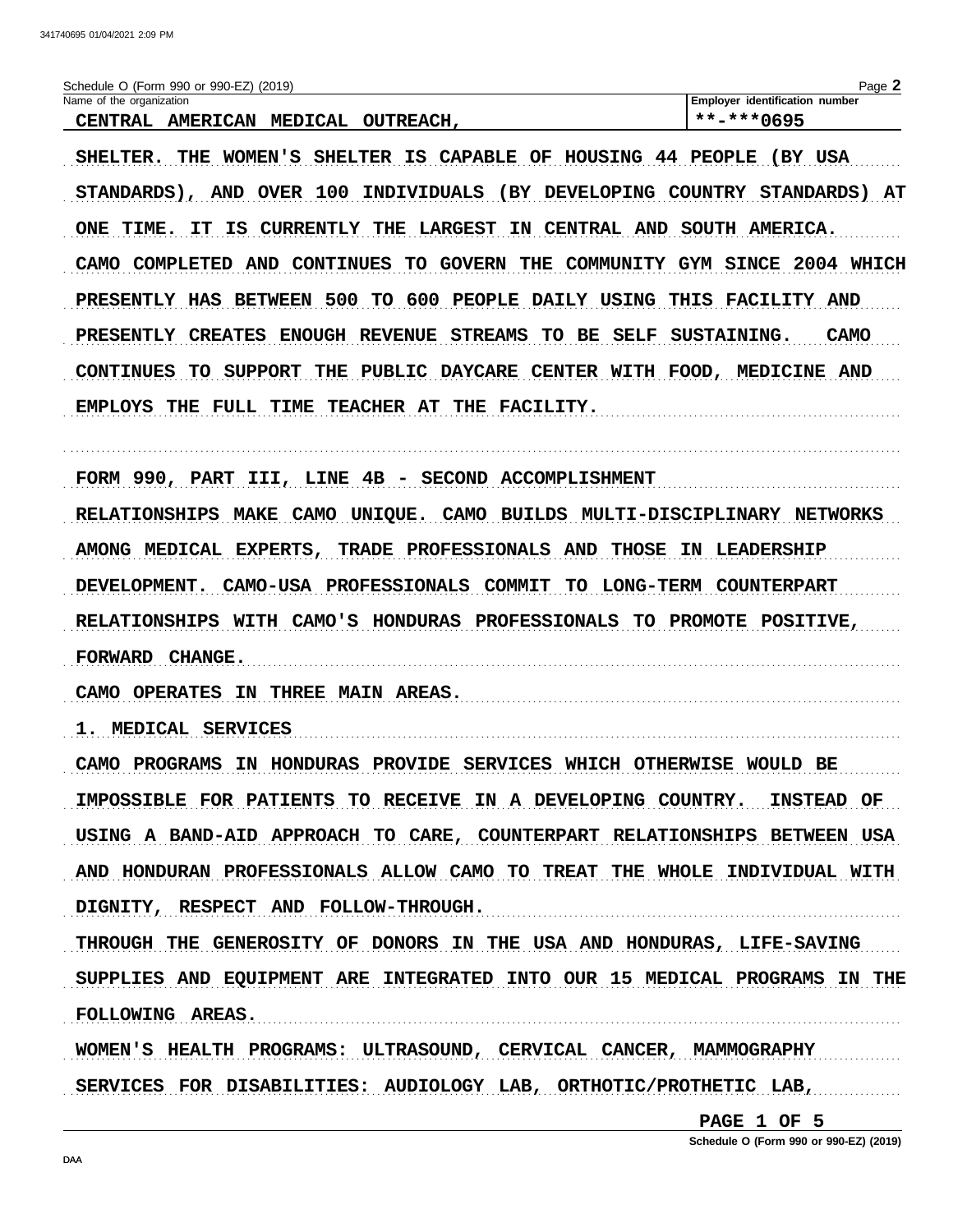| Schedule O (Form 990 or 990-EZ) (2019)                                      | Page 2                                           |
|-----------------------------------------------------------------------------|--------------------------------------------------|
| Name of the organization<br>CENTRAL AMERICAN MEDICAL OUTREACH,              | Employer identification number<br>$***$ -***0695 |
| WHEELCHAIR LAB                                                              |                                                  |
| GENERAL MEDICAL PROGRAMS: DENTISTRY, OPHTHALMOLOGY, DERMATOLOGY, X-RAY      |                                                  |
| SURGICAL PROGRAMS: NEUROSURGERY, ENDOSCOPY, UROLOGY, PLASTIC SURGERY        |                                                  |
| MAINTENANCE: MEDICAL EQUIPMENT REPAIR LAB                                   |                                                  |
| 2. TRAINING AND EDUCATION                                                   |                                                  |
| WHEN CAMO ESTABLISHES A SERVICE, IMPROVES A FACILITY OR INSTALLS NEW        |                                                  |
| EQUIPMENT, EDUCATION AND TRAINING ARE ALWAYS PART OF THE PROCESS. CAMO IS   |                                                  |
| THE SOLE NATIONAL TRAINING CENTER FOR THE AMERICAN HEART ASSOCIATION IN     |                                                  |
| IS THE COUNTRY'S LEADING PROVIDER OF HEALTH AND SAFETY<br>HONDURAS AND      |                                                  |
| COURSES. EACH YEAR, MORE THAN 1,500 HONDURAN PROFESSIONALS PARTICIPATE IN   |                                                  |
| CAMO-FACILITATED TRAINING AND EDUCATION PROGRAMS. 1,197 CHILDREN ARE IN     |                                                  |
| OUR RURAL LITERACY PROGRAMS.                                                |                                                  |
| TRAINING: EMERGENCY CARDIOVASCULAR CARE (CPR, ACLS, PALS AND NALS),         |                                                  |
| RESPIRATORY CARE, NURSING PROTOCOLS, NUTRITION                              |                                                  |
| EDUCATION: LITERACY PROGRAM (RURAL SCHOOLS), CLINICAL RESEARCH (GASTRIC     |                                                  |
| CANCER IN COLLABORATION WITH UAB, UNC AND VANDERBILT), DOMESTIC VIOLENCE    |                                                  |
| <b>AWARENESS</b>                                                            |                                                  |
| 3. COMMUNITY DEVELOPMENT                                                    |                                                  |
| CAMO BELIEVES THAT HOLISTIC HEALTH INCLUDES LIVING IN A HEALTHY             |                                                  |
| ENVIRONMENT. SINCE 2004, CAMO HAS PARTNERED WITH HONDURAN CITY LEADERS TO   |                                                  |
| FILL GAPS IN THE COMMUNITY AND IMPROVE QUALITY OF LIFE. WITH CAMO'S         |                                                  |
| INITIATIVES AND INVOLVEMENT, THE CITY OF SANTA ROSA DE COPÁN NOW OFFERS     |                                                  |
| STRUCTURED ENVIRONMENTS THAT PROMOTE POSITIVE CHANGE. INSTEAD OF FALLING    |                                                  |
| INTO VIOLENT STREET LIFE, YOUTH TAKE ADVANTAGE OF HEALTHY ACTIVITIES AT THE |                                                  |
| COMMUNITY GYM, ENRICH THEIR ARTISTIC CREATIVITY AT THE CULTURAL CENTER, AND |                                                  |
| LEARN VALUABLE SKILLS AT THE TRADE SCHOOL. CHILDREN RECEIVE A SAFE,         |                                                  |
| NUTRITIOUS HEAD START AT THE PUBLIC DAYCARE CENTER. CAMO ALSO BUILT AND     |                                                  |

PAGE 2 OF 5

Schedule O (Form 990 or 990-EZ) (2019)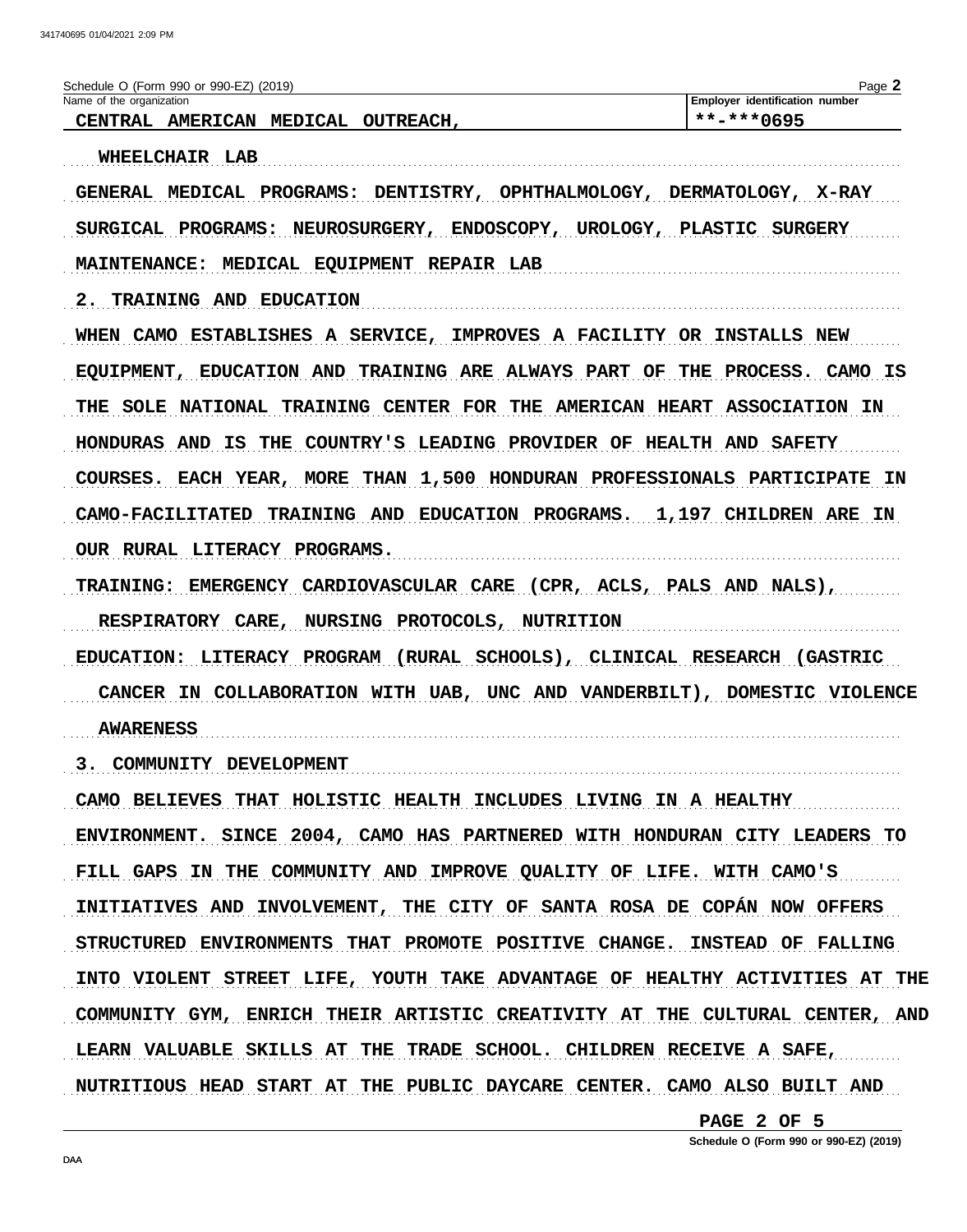Schedule O (Form 990 or 990-EZ) (2019) Page 2 Employer identification number Name of the organization \*\*-\*\*\*0695 CENTRAL AMERICAN MEDICAL OUTREACH,

CONTINUES TO OPERATE A DOMESTIC VIOLENCE SHELTER FOR WOMEN AND CHILDREN. THIS SHELTER OFFERS INTERVENTION PROGRAMMING AND PROVIDES A SAFE HAVEN FOR FAMILIES IN NEED INCLUDING THE FOLLOWING: PUBLIC HEALTH CENTER & HOSPITAL, COMMUNITY CENTER & GYM, TRADE SCHOOL, DAYCARE FACILITY, CULTURAL CENTER, AND DOMESTIC VIOLENCE SHELTER 

TODAY, SANTA ROSA DE COPÁN IS SAFER\* IN TERMS OF VIOLENCE THAN MANY LARGE U.S. CITIES. (\*BASED ON DEATH RATE DUE TO VIOLENCE AS REPORTED BY HONDURAN LAW ENFORCEMENT, 2014). FURTHER, THE 2014 CAMO-BUILT PUBLIC HEALTH CENTER IN SANTA ROSA DE COPÁN IS NOW RECOGNIZED AS THE MODEL DESIGN FOR ALL FUTURE PUBLIC HEALTH CENTERS IN HONDURAS.

CAMO'S COMBINED MEDICAL AND EDUCATIONAL PROGRAMS PROVIDED 114,668 DIRECT SERVICES DURING THE FISCAL YEAR OF 2019-2020. CAMO ALSO CONDUCTED 58 BRIGADES TO THE RURAL AREAS USING HONDURAN VOLUNTEER DOCTORS AND NURSES.

FORM 990, PART III, LINE 4C - THIRD ACCOMPLISHMENT IN THE UNITED STATES, CAMO NETWORKS WITH HOSPITALS, CLINICS, HOSPICE AND HOME HEALTH CARE GROUPS TO OBTAIN CLEAN UNUSED MEDICAL SUPPLIES AND EQUIPMENT. CAMO'S BIOMEDICAL DEPARTMENT REPAIRED EQUIPMENT, VOLUNTEER NURSES SORTED MEDICAL SUPPLIES, AND OTHER VOLUNTEERS PACKED THE SUPPLIES FOR SHIPPING. THE SUPPLIES AND EQUIPMENT WERE SHIPPED AND DISTRIBUTED TO VARIOUS INSTITUTIONS INCLUDING RURAL SCHOOLS, DOMESTIC SHELTERS, TRADE SCHOOLS, COMMUNITY CENTERS, HOSPITALS AND CLINICS TO SERVE THE IMPOVERISHED AREAS OF CENTRAL AMERICA. DONATED SUPPLIES AND EQUIPMENT EQUALED \$692,007. 2019-2020 CAMO SENT AND DISTRIBUTED 13,390 BOXES OF MEDICAL SUPPLIES AND 515 PIECES OF REFURBISHED MEDICAL EQUIPMENT, PROVIDED 109,376 MEDICAL SERVICES, 5,292 EDUCATION SERVICES AND IMPACTED 40 INSTITUTIONS IN 11 DEPARTMENTS (STATES) IN HONDURAS.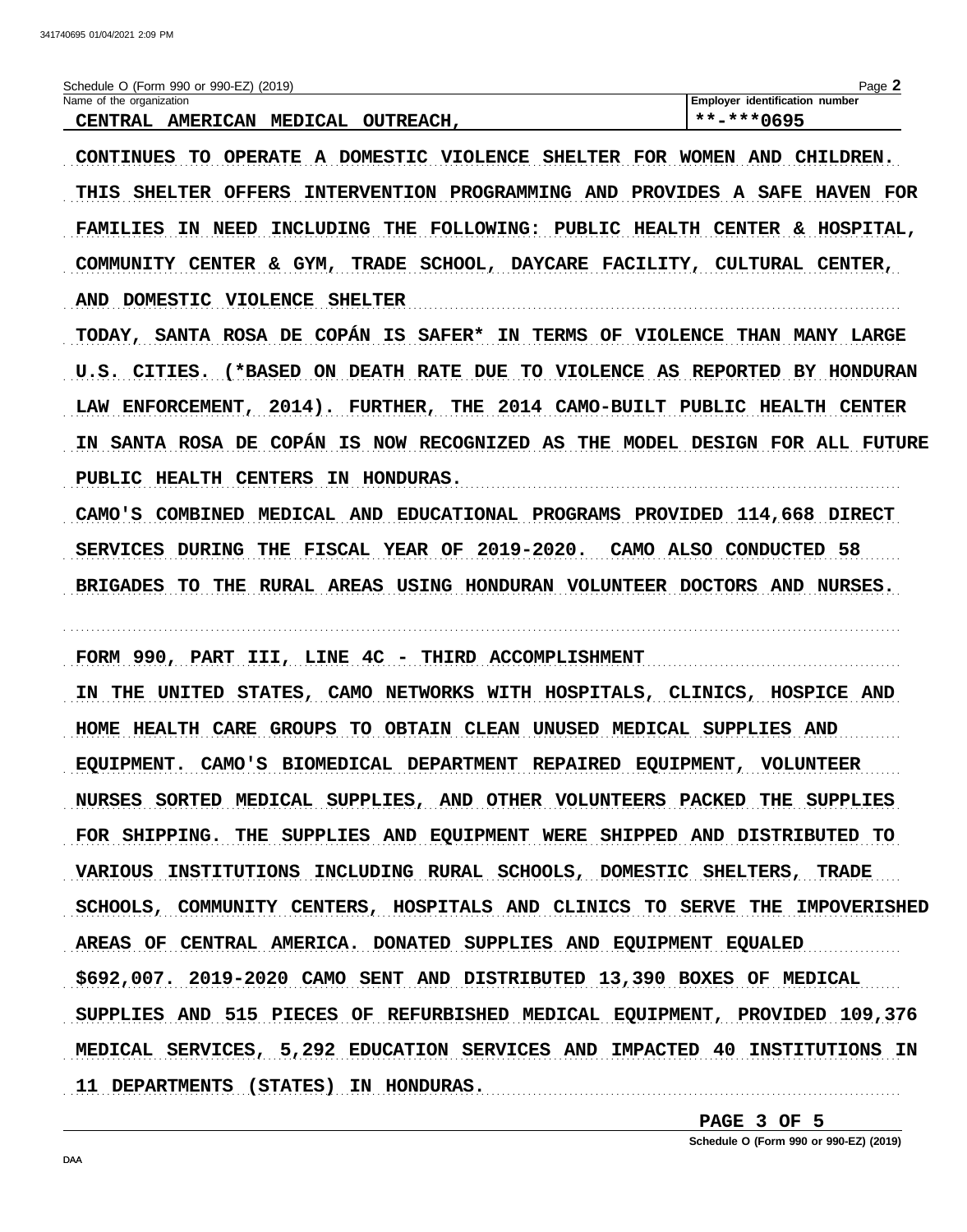| Schedule O (Form 990 or 990-EZ) (2019)<br>Name of the organization                                                                                                                             | Page 2<br>Employer identification number |
|------------------------------------------------------------------------------------------------------------------------------------------------------------------------------------------------|------------------------------------------|
| CENTRAL AMERICAN MEDICAL OUTREACH,                                                                                                                                                             | $***$ -***0695                           |
| FORM 990, PART III, LINE 4D - ALL OTHER ACCOMPLISHMENTS                                                                                                                                        |                                          |
| CAMO'S MEDICAL TEAMS CONTRIBUTED \$850,126 OF VOLUNTEER                                                                                                                                        |                                          |
| IN HONDURAS, AND LOCAL VOLUNTEERS CONTRIBUTED \$143,185<br><b>TIME</b>                                                                                                                         |                                          |
| IN SUPPORT OF THE ORGANIZATION.<br><b>TIME</b><br>OF.                                                                                                                                          |                                          |
| FORM 990, PART V, LINE 4B - FINANCIAL ACCOUNTS IN FOREIGN COUNTRIES                                                                                                                            |                                          |
| <b>HONDURAS</b>                                                                                                                                                                                |                                          |
| FORM 990, PART VI, LINE 11B - ORGANIZATION'S PROCESS TO REVIEW FORM 990                                                                                                                        |                                          |
| THE VARIOUS BOARD MEMBERS FOR QUESTIONS AND/OR CHANGES.<br>DISTRIBUTED TO                                                                                                                      |                                          |
|                                                                                                                                                                                                |                                          |
| FORM 990, PART VI, LINE 12C - ENFORCEMENT OF CONFLICTS POLICY                                                                                                                                  |                                          |
| THE ORGANIZATION MONITORS AND ENFORCES COMPLIANCE WITH CONFLICT OF INTEREST                                                                                                                    |                                          |
| IN ACCORDANCE WITH THE ORGANIZATION'S WRITTEN POLICY. OTHER POLICIES                                                                                                                           |                                          |
| INCLUDE WHISTLE BLOWING POLICY, DONOR PRIVACY POLICY AND RETENTION OF                                                                                                                          |                                          |
| RECORD POLICY.                                                                                                                                                                                 |                                          |
| FORM 990, PART VI, LINE 15A - COMPENSATION PROCESS FOR TOP OFFICIAL                                                                                                                            |                                          |
| THE PROCESS FOR DETERMINING COMPENSATION FOR THE ORGANIZATION'S                                                                                                                                |                                          |
| EXECUTIVE DIRECTOR AND OTHER TOP MANAGEMENT OFFICIALS WAS COMPLETED IN                                                                                                                         |                                          |
|                                                                                                                                                                                                |                                          |
|                                                                                                                                                                                                |                                          |
| ACCORDANCE WITH THE ORGANIZATION'S WRITTEN POLICY.<br>FORM 990, PART VI, LINE 15B - COMPENSATION PROCESS FOR OFFICERS<br>THE PROCESS FOR DETERMINING COMPENSATION FOR THE ORGANIZATION'S OTHER |                                          |
| OFFICERS AND KEY EMPLOYEES WAS COMPLETED IN ACCORDANCE WITH THE                                                                                                                                |                                          |

PAGE 4 OF 5

Schedule O (Form 990 or 990-EZ) (2019)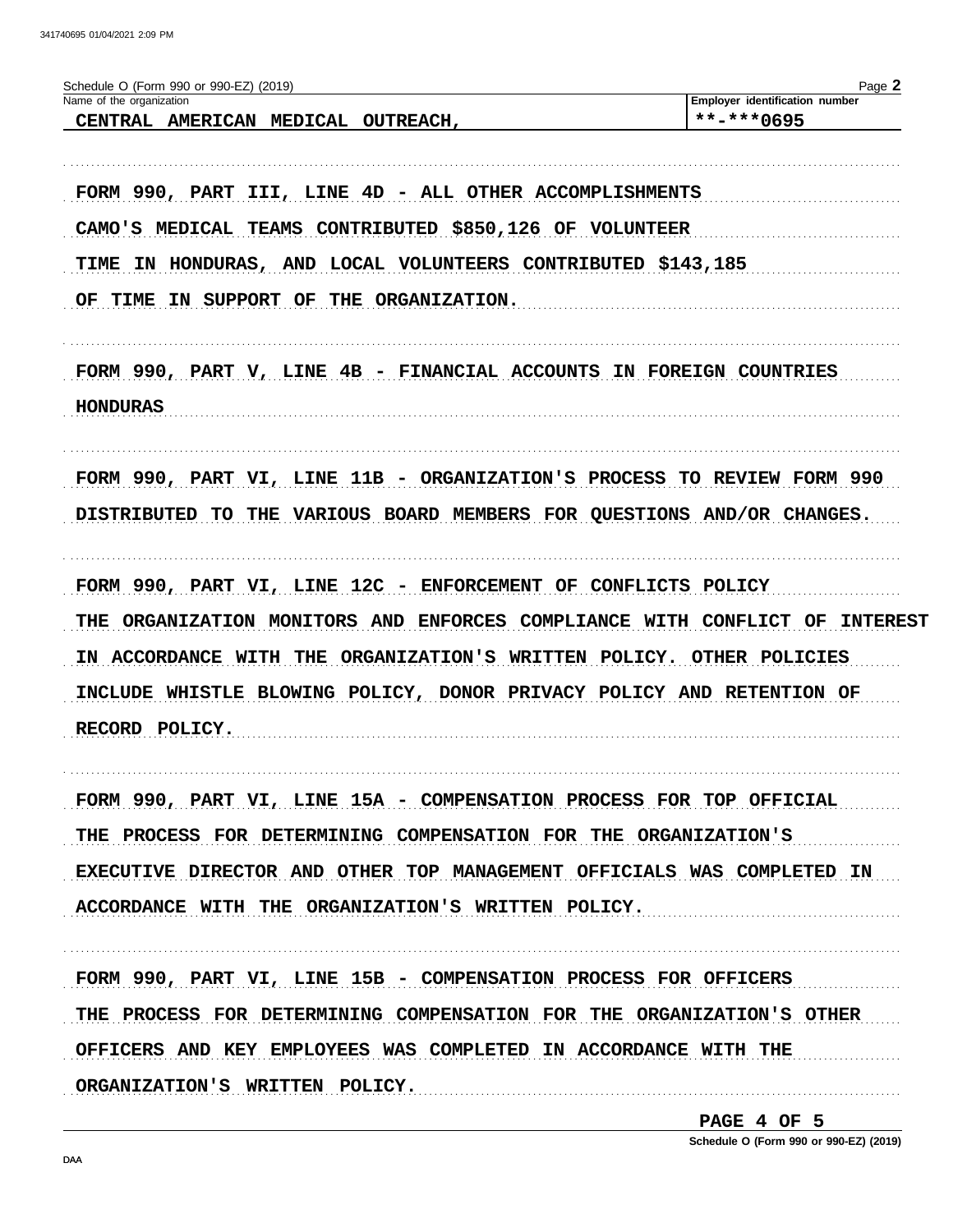| Schedule O (Form 990 or 990-EZ) (2019)<br>Name of the organization      | Page 2<br>Employer identification number |
|-------------------------------------------------------------------------|------------------------------------------|
| CENTRAL AMERICAN MEDICAL OUTREACH,                                      | **-***0695                               |
|                                                                         |                                          |
|                                                                         |                                          |
| FORM 990, PART VI, LINE 19 - GOVERNING DOCUMENTS DISCLOSURE EXPLANATION |                                          |
| GOVERNING DOCUMENTS ARE MADE AVAILABLE UPON REQUEST.                    |                                          |
|                                                                         |                                          |
|                                                                         |                                          |
|                                                                         |                                          |
|                                                                         |                                          |
|                                                                         |                                          |
|                                                                         |                                          |
|                                                                         |                                          |
|                                                                         |                                          |
|                                                                         |                                          |
|                                                                         |                                          |
|                                                                         |                                          |
|                                                                         |                                          |
|                                                                         |                                          |
|                                                                         |                                          |
|                                                                         |                                          |
|                                                                         |                                          |
|                                                                         |                                          |
|                                                                         |                                          |
|                                                                         |                                          |
|                                                                         |                                          |
|                                                                         |                                          |
|                                                                         |                                          |
|                                                                         |                                          |
|                                                                         |                                          |
|                                                                         |                                          |
|                                                                         |                                          |
|                                                                         |                                          |
|                                                                         |                                          |
|                                                                         |                                          |
|                                                                         |                                          |
|                                                                         |                                          |
|                                                                         | PAGE 5 OF 5                              |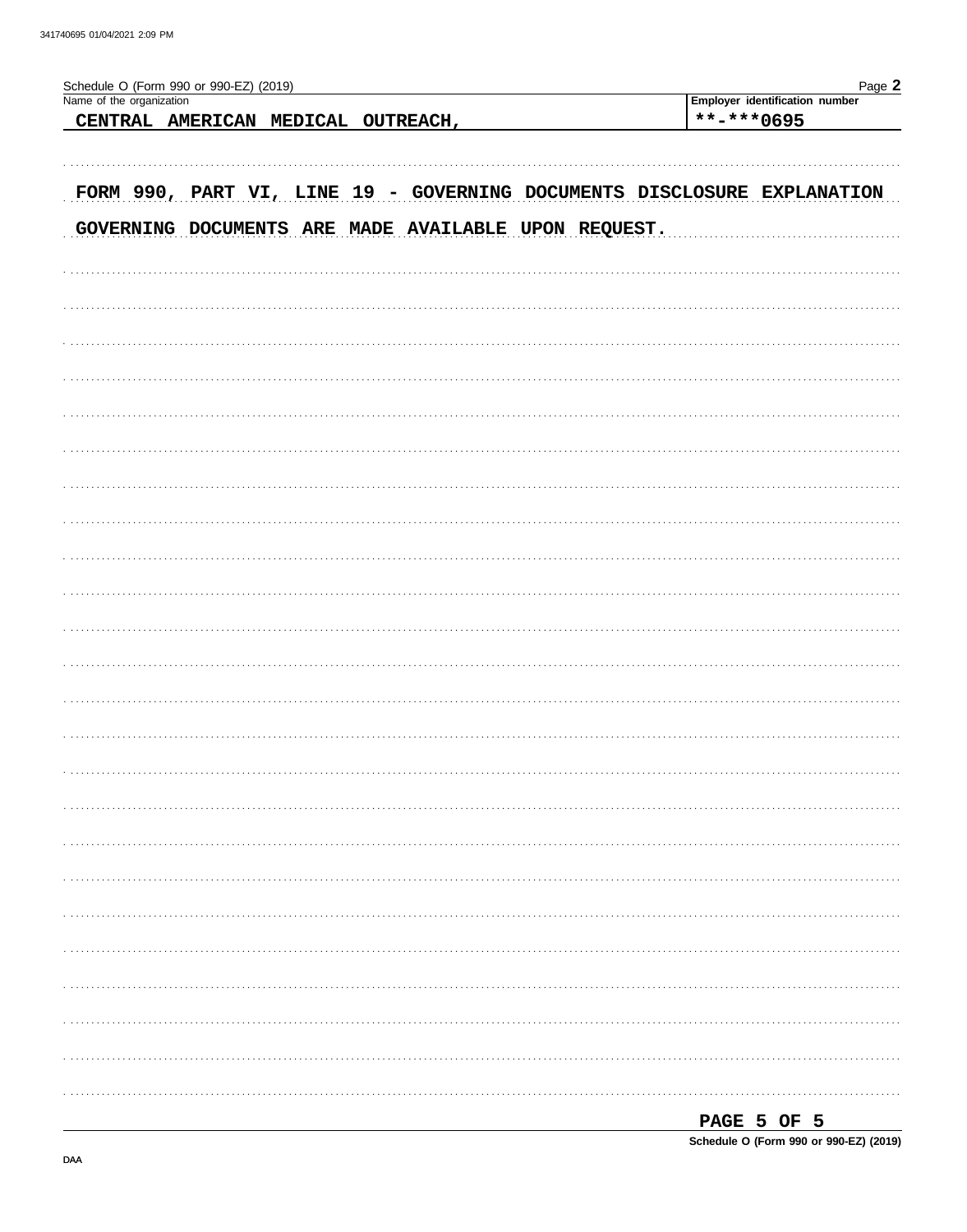|          | <b>SCHEDULE G</b><br>(Form 990 or                           |                                                  | <b>Fundraising Other Events</b> |                                 | 2019                                                        |
|----------|-------------------------------------------------------------|--------------------------------------------------|---------------------------------|---------------------------------|-------------------------------------------------------------|
|          | 990-EZ)                                                     | For calendar year 2019, or tax year beginning    |                                 | 05/01/19 , and ending 04/30/20  |                                                             |
| Name     | INC.                                                        | CENTRAL AMERICAN MEDICAL                         | <b>OUTREACH,</b>                |                                 | Employer Identification Number<br>**-***0695                |
|          |                                                             | (a) Other event<br><b>TRACKER</b><br><b>FOOD</b> | (b) Other event<br>(event type) | (c) Other event<br>(event type) | (d) Total other events<br>(add col. (a) through<br>col. (c) |
|          |                                                             | (event type)                                     |                                 |                                 |                                                             |
| Revenue  | Gross receipts<br>1.<br>2 Less: Charitable<br>contributions | 14,752                                           |                                 |                                 | 14,752                                                      |
|          | 3 Gross income<br>(line 1 minus line 2)                     | 14,752                                           |                                 |                                 | 14,752                                                      |
|          | 4 Cash prizes                                               |                                                  |                                 |                                 |                                                             |
|          | 5 Noncash prizes                                            |                                                  |                                 |                                 |                                                             |
| Expenses | 6 Rent/facility costs                                       |                                                  |                                 |                                 |                                                             |
|          | 7 Food/beverages                                            |                                                  |                                 |                                 |                                                             |
| Direct   | 8 Entertainment                                             |                                                  |                                 |                                 |                                                             |
|          | 9 Other expenses                                            |                                                  |                                 |                                 |                                                             |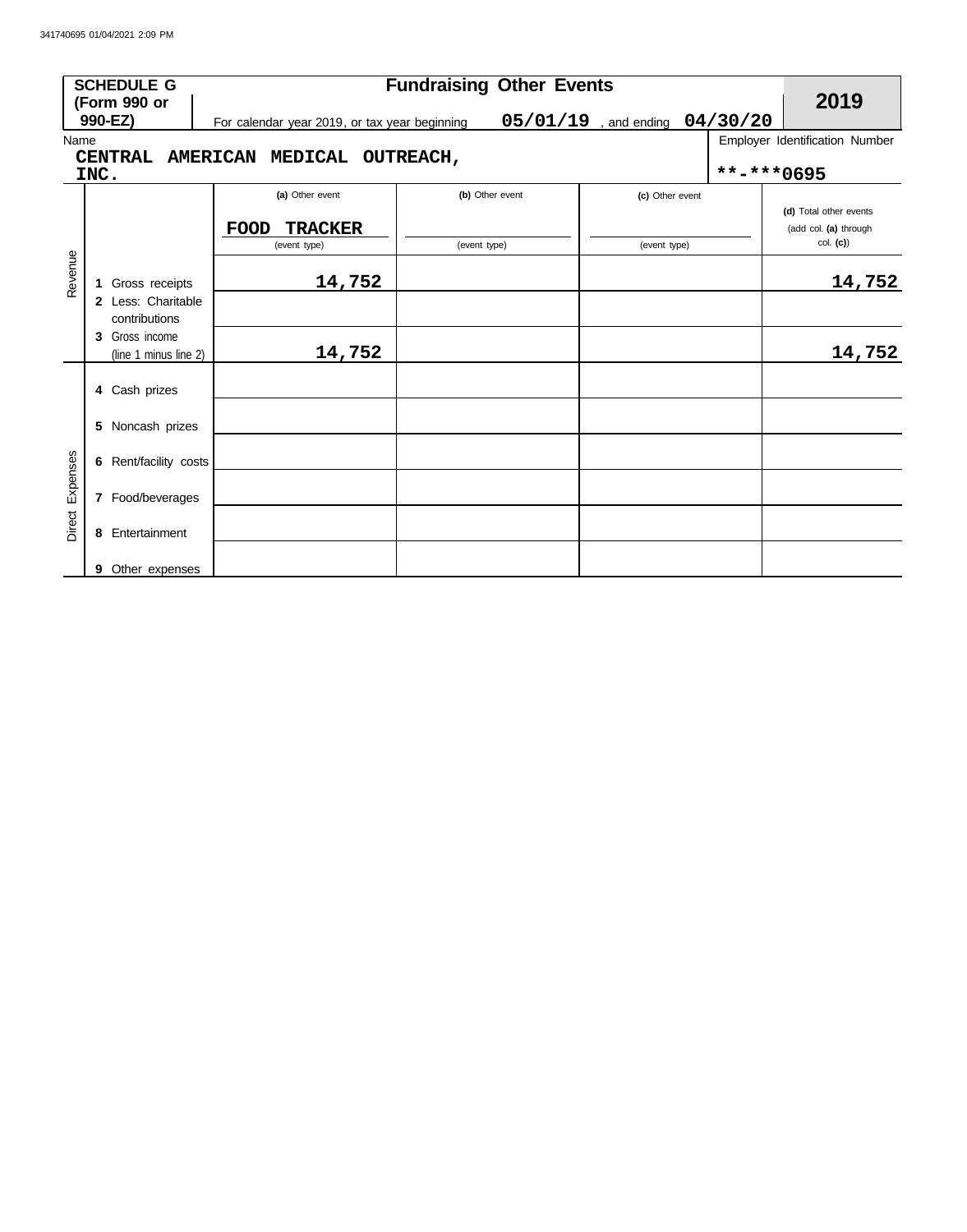|               | Form 990                 |                                                                          |     | <b>Two Year Comparison Report</b> |                        | 2018 & 2019                    |
|---------------|--------------------------|--------------------------------------------------------------------------|-----|-----------------------------------|------------------------|--------------------------------|
|               |                          | For calendar year 2019, or tax year beginning 05/01/19 , ending 04/30/20 |     |                                   |                        |                                |
| Name          |                          |                                                                          |     |                                   |                        | Taxpayer Identification Number |
|               |                          | CENTRAL AMERICAN MEDICAL OUTREACH,                                       |     |                                   |                        |                                |
|               | INC.                     |                                                                          |     |                                   |                        | **-***0695                     |
|               |                          |                                                                          |     | 2018                              | 2019                   | <b>Differences</b>             |
|               |                          |                                                                          | 1.  | 2,228,122                         | 1,513,300              | $-714,822$                     |
|               |                          | 2. Membership dues and assessments                                       | 2.  |                                   |                        |                                |
|               |                          | 3. Government contributions and grants                                   | 3.  |                                   |                        |                                |
| Φ<br>Ξ        |                          |                                                                          | 4.  |                                   |                        |                                |
| c<br>Ф        |                          |                                                                          | 5.  | 2,069                             | $-1,770$               | $-3,839$                       |
| >             |                          |                                                                          | 6.  |                                   |                        |                                |
| $\alpha$      |                          | 7. Net gain or (loss) from sale of assets other than inventory           | 7.  |                                   |                        |                                |
|               |                          | 8. Net income or (loss) from fundraising events                          | 8.  | 67,934                            | 67,909                 | $-25$                          |
|               |                          |                                                                          | 9.  |                                   |                        |                                |
|               |                          | 10. Net gain or (loss) on sales of inventory <i>contract in the</i>      | 10. |                                   |                        |                                |
|               |                          |                                                                          | 11. | 46,983                            | 34,117                 | $-12,866$                      |
|               |                          | 12. Total revenue. Add lines 1 through 11                                | 12. | 2,345,108                         | 1,613,556              | $-731,552$                     |
|               |                          | 13. Grants and similar amounts paid                                      | 13. | 54,262                            | 10,071                 | $-44,191$                      |
|               |                          | 14. Benefits paid to or for members                                      | 14. |                                   |                        |                                |
|               |                          | 15. Compensation of officers, directors, trustees, etc.                  | 15. | 74,031                            | 78,402                 | 4,371                          |
| w<br>⊆        |                          | 16. Salaries, other compensation, and employee benefits                  | 16. | 141,120                           | 190,587                | 49,467                         |
| $\mathbf{Q}$  |                          |                                                                          | 17. |                                   |                        |                                |
| $\Omega$<br>× |                          |                                                                          | 18. | 9,530                             | 17,850                 | 8,320                          |
| ш             |                          | 19. Occupancy, rent, utilities, and maintenance                          | 19. | 10,181                            | 15,522                 | 5,341                          |
|               |                          | 20. Depreciation and Depletion                                           | 20. | 14,740                            | 14,525                 | $-215$                         |
|               | 21. Other expenses       |                                                                          | 21. | 2,239,521                         | $\overline{1,351,134}$ | $-888, 387$                    |
|               |                          | 22. Total expenses. Add lines 13 through 21                              | 22. | 2,543,385                         | 1,678,091              | $-865, 294$                    |
|               |                          | 23. Excess or (Deficit). Subtract line 22 from line 12                   | 23. | $-198,277$                        | $-64,535$              | 133,742                        |
|               |                          |                                                                          | 24. | $\overline{2}$ , 345, 108         | 1,613,556              | $-731,552$                     |
|               |                          |                                                                          | 25. |                                   |                        |                                |
|               |                          |                                                                          | 26. | 49,052                            | 32,347                 | $-16,705$                      |
|               |                          |                                                                          | 27. | 1,211,433                         | 1,132,604              | $-78,829$                      |
| Informatio    |                          |                                                                          | 28. | 330,090                           | 315,796                | $-14,294$                      |
|               |                          |                                                                          | 29. | 881,343                           | 816,808                | $-64,535$                      |
| ther          |                          | 30. Number of voting members of governing body                           | 30. | 7                                 | $\overline{7}$         |                                |
|               |                          | 31. Number of independent voting members of governing body               | 31. | 7                                 | 7                      |                                |
|               | 32. Number of employees  |                                                                          | 32. | $\overline{7}$                    | $\overline{5}$         |                                |
|               | 33. Number of volunteers |                                                                          | 33. | 482                               | 764                    |                                |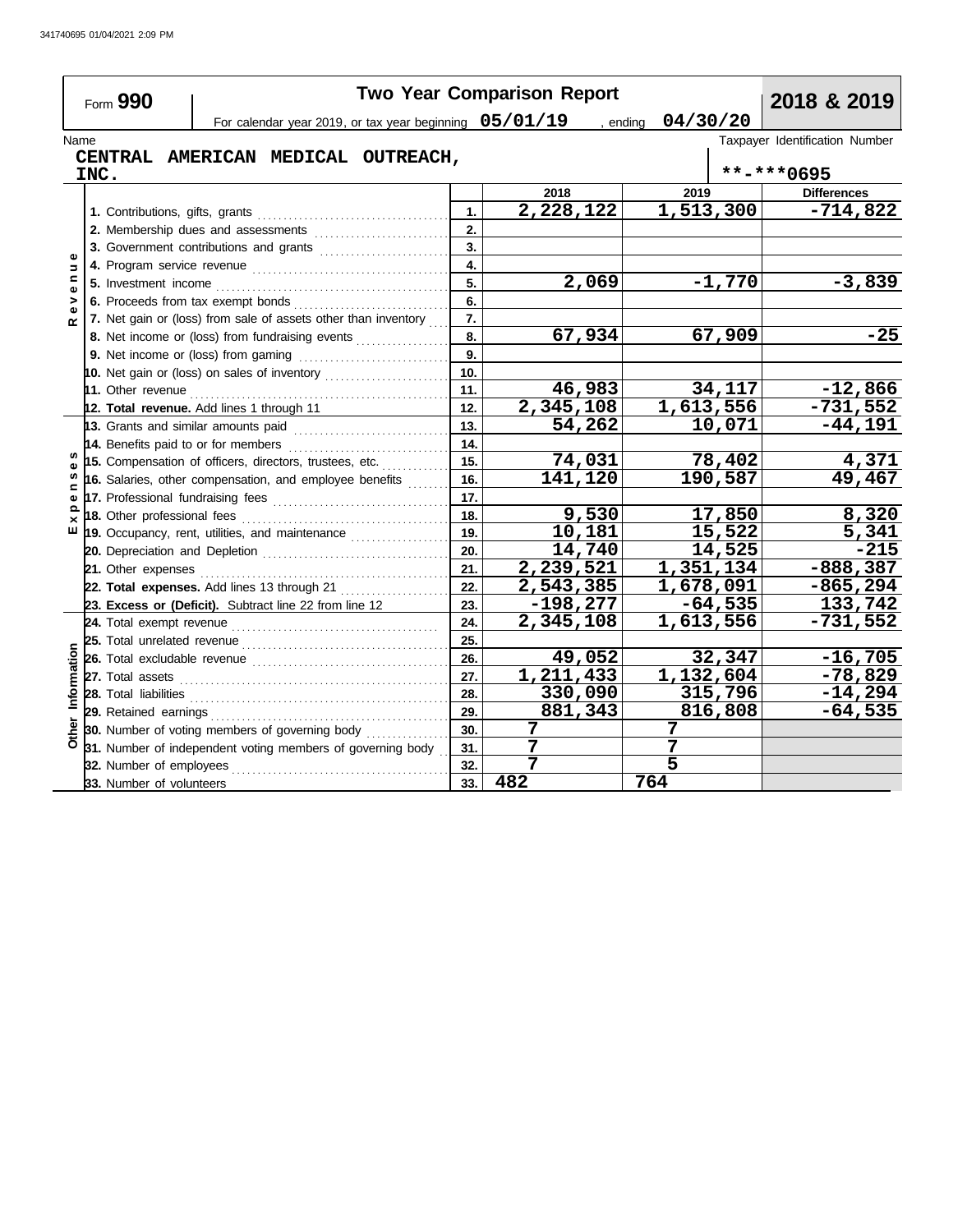| Form 990                                 | <b>Tax Return History</b>          |           |           |                        |           |                                                  |
|------------------------------------------|------------------------------------|-----------|-----------|------------------------|-----------|--------------------------------------------------|
| Name<br>INC.                             | CENTRAL AMERICAN MEDICAL OUTREACH, |           |           |                        |           | Employer Identification Number<br>$***$ -***0695 |
|                                          | 2015                               | 2016      | 2017      | 2018                   | 2019      | 2020                                             |
|                                          | $\boxed{2,448,049}$                | 2,505,951 | 2,602,625 | $\overline{2,228,122}$ | 1,513,300 |                                                  |
|                                          |                                    |           |           |                        |           |                                                  |
| Program service revenue                  |                                    |           |           |                        |           |                                                  |
|                                          |                                    |           |           |                        |           |                                                  |
|                                          | 1,157                              | 3,282     | 4,241     | 2,069                  | $-1,770$  |                                                  |
| Fundraising revenue (income/loss) __     | $\overline{40,790}$                | 45,054    | 71,484    | 67,934                 | 67,909    |                                                  |
| Gaming revenue (income/loss)  _____      |                                    |           |           |                        |           |                                                  |
|                                          | 13,909                             | 15,934    | 75,464    | 46,983                 | 34,117    |                                                  |
|                                          | 2,503,905                          | 2,570,221 | 2,753,814 | 2,345,108              | 1,613,556 |                                                  |
| Grants and similar amounts paid [11]     | 181,436                            | 388,447   | 108,740   | 54,262                 | 10,071    |                                                  |
| Benefits paid to or for members  _______ |                                    |           |           |                        |           |                                                  |
|                                          | 76,485                             | 106,664   | 122,735   | 74,031                 | 78,402    |                                                  |
|                                          | 407,488                            | 191,931   | 175,619   | 141,120                | 190,587   |                                                  |
|                                          | 36,545                             | 34,046    | 22,512    | 9,530                  | 17,850    |                                                  |
|                                          | 11,828                             | 10,406    | 10,009    | 10,181                 | 15,522    |                                                  |
| Depreciation and depletion               | $\overline{12,637}$                | 15,124    | 14,740    | 14,740                 | 14,525    |                                                  |
|                                          |                                    | 1,742,407 | 1,842,158 | 2,239,521              | 1,351,134 |                                                  |
|                                          | 2,701,203                          | 2,489,025 | 2,296,513 | 2,543,385              | 1,678,091 |                                                  |
|                                          | $-197,298$                         | 81,196    | 457,301   | $-198,277$             | $-64,535$ |                                                  |
|                                          |                                    |           |           | 2,345,108              |           |                                                  |
|                                          |                                    | 2,570,221 | 2,753,814 |                        | 1,613,556 |                                                  |
| Total unrelated revenue                  |                                    |           |           |                        |           |                                                  |
| Total excludable revenue                 | 15,066<br>837,473                  | 19,216    | 79,705    | 49,052                 | 32,347    |                                                  |
|                                          |                                    | 987,838   | 1,350,276 | 1,211,433              | 1,132,604 |                                                  |
|                                          | $\overline{317,119}$               | 386,288   | 270,656   | 330,090                | 315,796   |                                                  |
|                                          | 517,801                            | 601,550   | 1,079,620 | 881,343                | 816,808   |                                                  |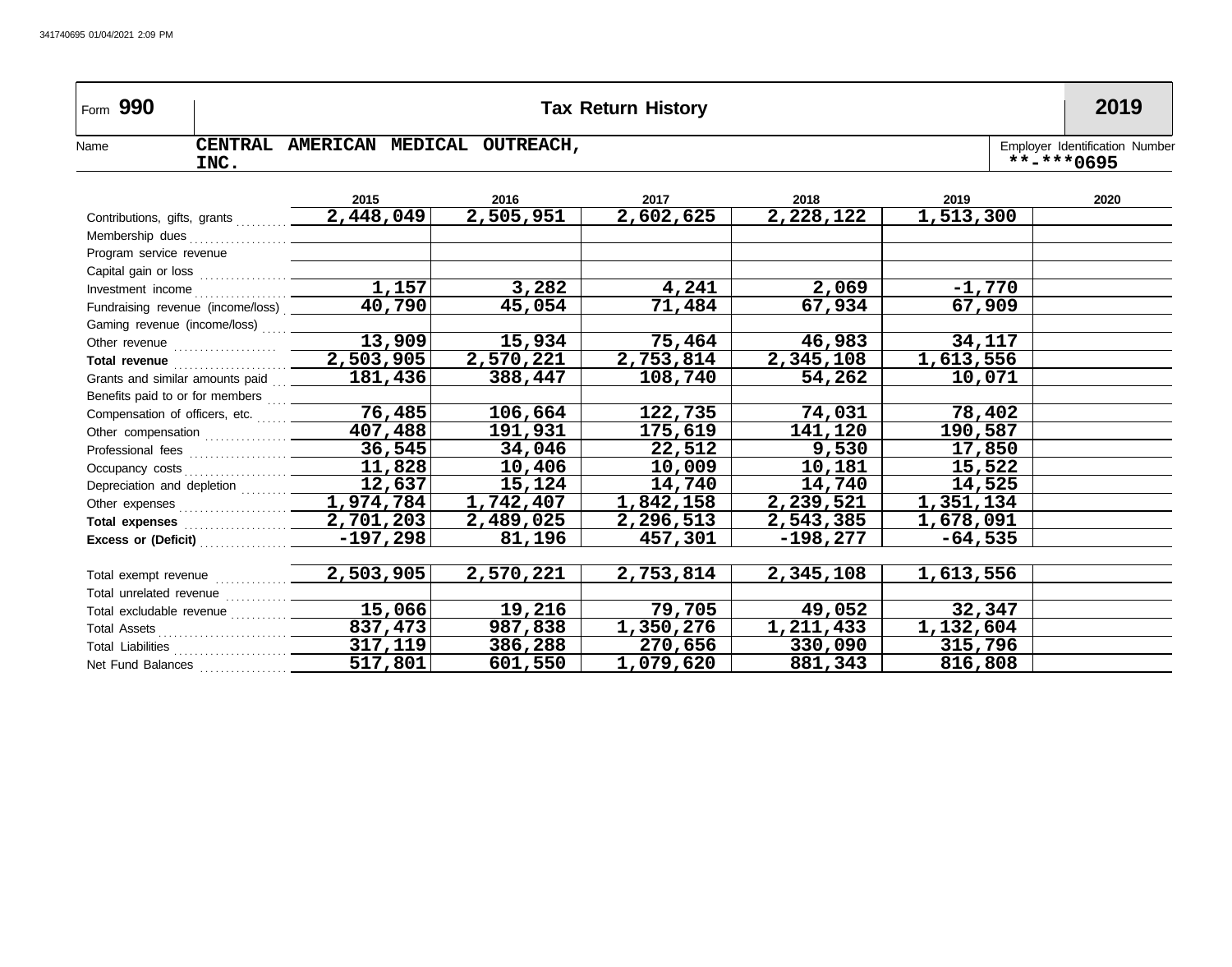FYE: 4/30/2020

|--|

| Description                        | Total<br>Expenses | Program<br>Service | Management &<br>General | Fund<br>Raising |
|------------------------------------|-------------------|--------------------|-------------------------|-----------------|
| INSSA EXPENSE                      | 28,406            | 28,406             |                         |                 |
| COMMUNICATIONS<br>VEHICLE EXPENSES | 11,928<br>5,069   | 4,891<br>5,069     | 5,844                   | 1,193           |
| MISCELLANEOUS                      | 2,602             |                    | 2,602                   |                 |
| TOTAL                              | 48,005            | 38,366             | 8,446                   | 1,193           |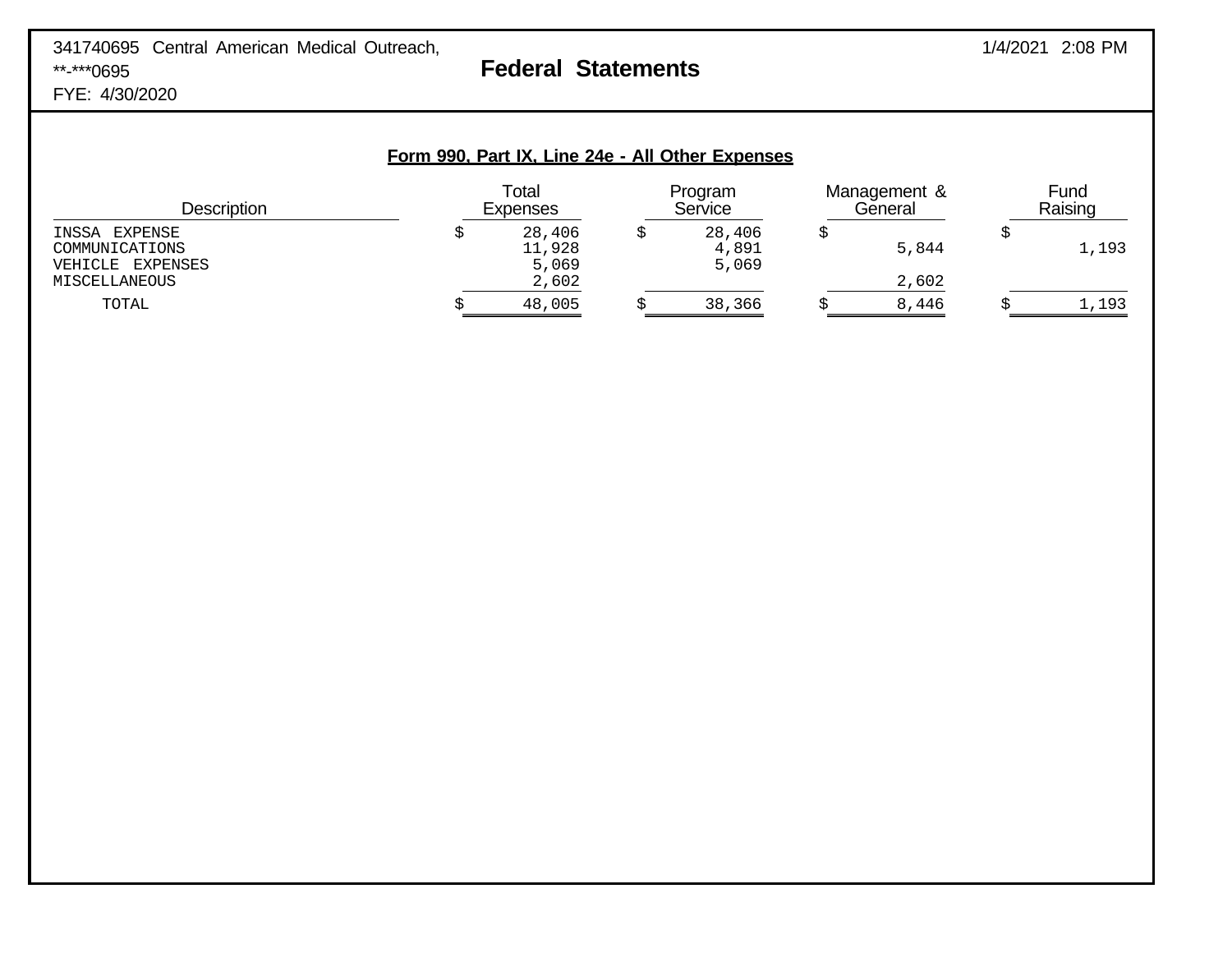| 341740695 Central American Medical Outreach, |  |  |
|----------------------------------------------|--|--|
| **-***0695                                   |  |  |

# **Federal Statements**

FYE: 4/30/2020

| Schedule A, Part II, Line 1(e)         |               |
|----------------------------------------|---------------|
| <b>Description</b>                     | Amount        |
| GRANTS FROM FOUNDATIONS                | 209,717<br>\$ |
| CONTRIBUTIONS AND DONATIONS            | 312,628       |
| MEDICAL SUPPLIES AND EQUIPMENT         | 136,620       |
| VEHICLE                                |               |
| AECOS GLOBAL CHARITIES                 |               |
| CASH<br>CONTRIBUTION                   | 66,200        |
| UNIVERSITY<br>VANDERBILT               |               |
| CASH CONTRIBUTION                      | 117,728       |
| MAYO FOUNDATION FOR MEDICAL EDUCATIO   |               |
| CASH CONTRIBUTION                      | 79,940        |
| J C & MARY TABET                       |               |
| CASH<br>CONTRIBUTION                   | 35,080        |
| CONCORDANCE<br>HEALTHCARE<br>SOLUTIONS |               |
| MEDICAL<br><b>SUPPLIES</b>             | 49,787        |
| IMAGING<br>WAVE                        |               |
| REFURBISHED ULTRASOUND M<br>NEW AND    | 505,600       |
| TOTAL                                  | 1,513,300     |
|                                        |               |

|                                          | Schedule A, Part II, Line 9(e) |                    |
|------------------------------------------|--------------------------------|--------------------|
| <b>Description</b>                       |                                | Amount             |
| MISCELLANEOUS INCOME<br>LESS: DEDUCTIONS |                                | 34,117<br>$-1,000$ |
| TOTAL                                    |                                | 33,117             |